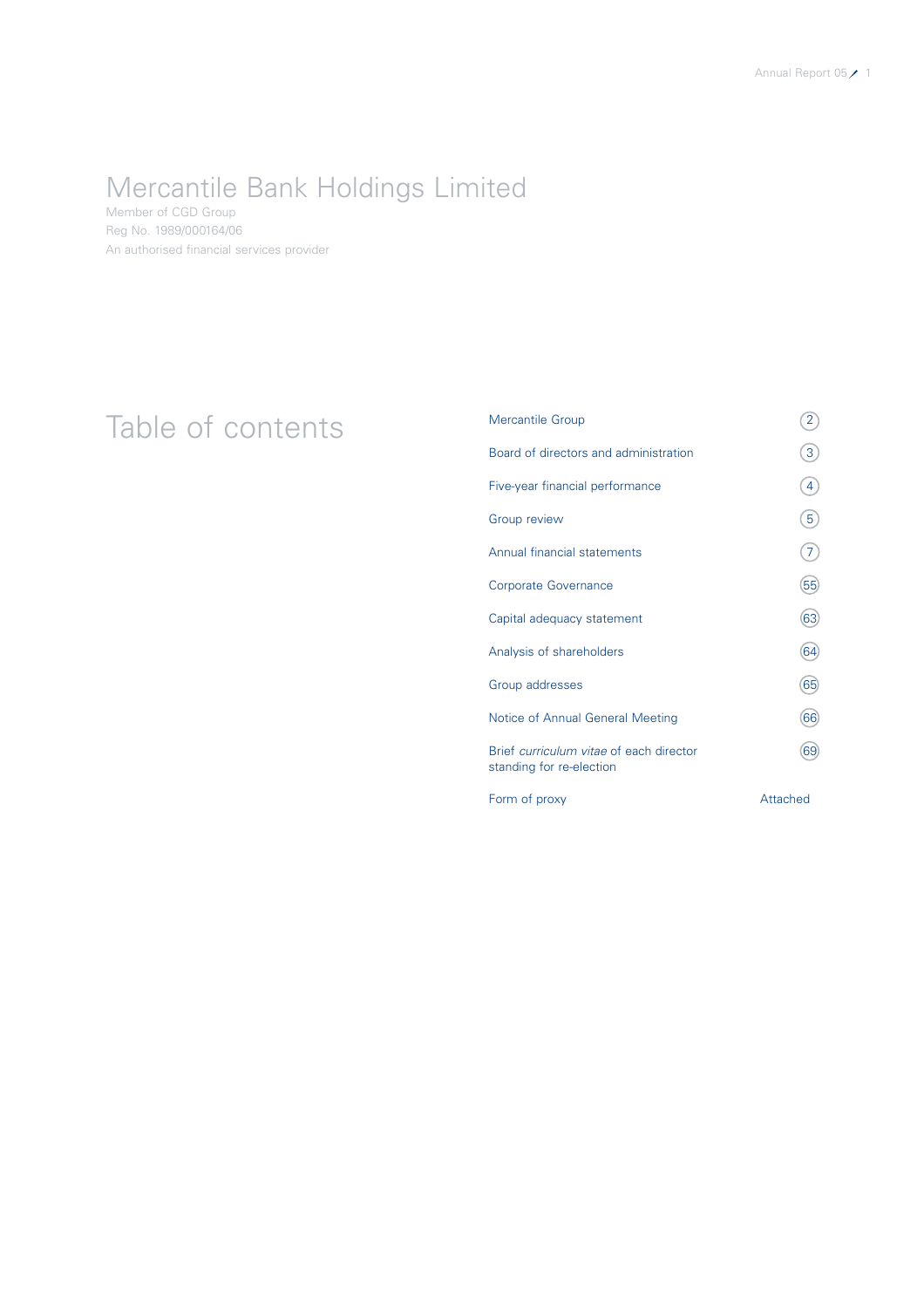## Mercantile Bank Holdings Limited and its subsidiaries ("Mercantile" or "the Group")

Mercantile Bank Holdings Limited ("the Company") is a registered bank controlling company and an investment holding company. Its holding company is Caixa Geral de Depósitos S.A. ("CGD"), a company registered in Portugal. Its two principal operating subsidiaries comprise:

Mercantile Bank Limited ("the Bank") provides a full range of international and domestic banking services. It operates in selected retail, commercial, corporate and alliance banking niches to which it offers banking, financial and investment services. It is a wholly-owned subsidiary of Mercantile Bank Holdings Limited.

Mercantile Insurance Brokers (Proprietary) Limited offers life assurance and short-term broking services to the Group and external parties through third party agreements. Its products encompass the full range available in the market including shortterm insurance, pension, health benefits and life assurance. It is a wholly-owned subsidiary of Mercantile Bank Holdings Limited.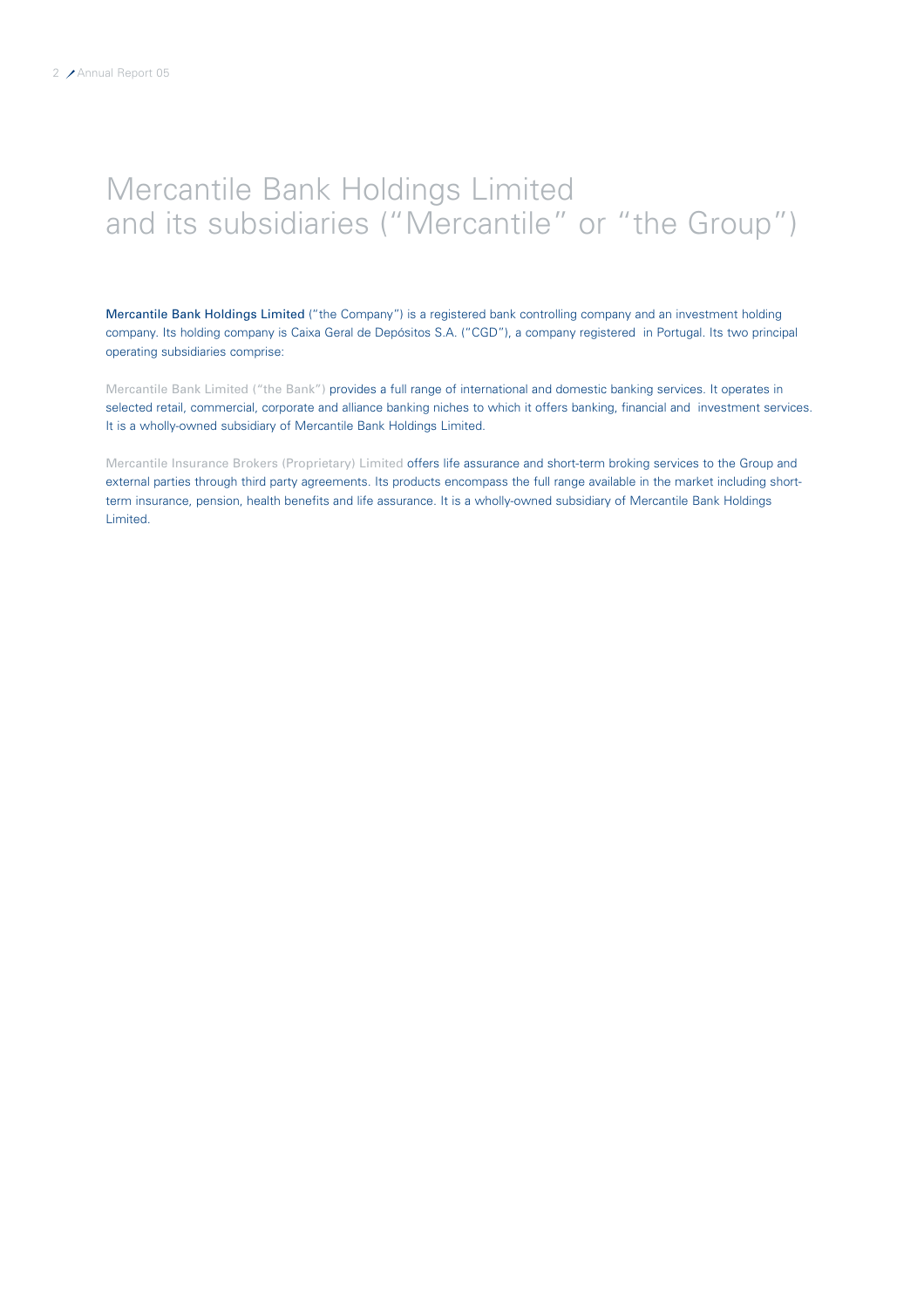# Board of directors and administration

### Board of directors at 21 February 2006

### Mercantile Bank Holdings Limited

### Directors

| J A S de Andrade Campos*† (Chairman) |                           |
|--------------------------------------|---------------------------|
| D J Brown#                           | (Chief Executive Officer) |
| G P de Kock‡                         |                           |
| M J M Figueira*#                     |                           |
| $L$ Hyne $\ddagger$                  |                           |
| A T Ikalafeng‡                       |                           |
| JPM Lopes*#                          |                           |
| $K$ B Motshabi $\ddagger$            |                           |
| A M Osman^t                          |                           |
| S Rapeti‡                            |                           |

### Administration

### Group secretary **Transfer secretaries**

F Vicente Coelho\* Computershare Investor Services 2004 (Proprietary) Limited 70 Marshall Street Johannesburg 2001 South Africa

### Postal address

PO Box 61051 Marshalltown 2107 South Africa

### Registered office **Postal address**

Mercantile Bank Sandton Sandton Sandton Sandton Sandton Sandton Sandton Sandton Sandton Sandton Sandton Sandton Sandton Sandton Sandton Sandton Sandton Sandton Sandton Sandton Sandton Sandton Sandton Sandton Sandton Sandto 142 West Street 2146 Sandown 2196

1st Floor PO Box 782699

\* Portuguese

^ Mozambican

# Executive

† Non-Executive

‡ Independent Non-Executive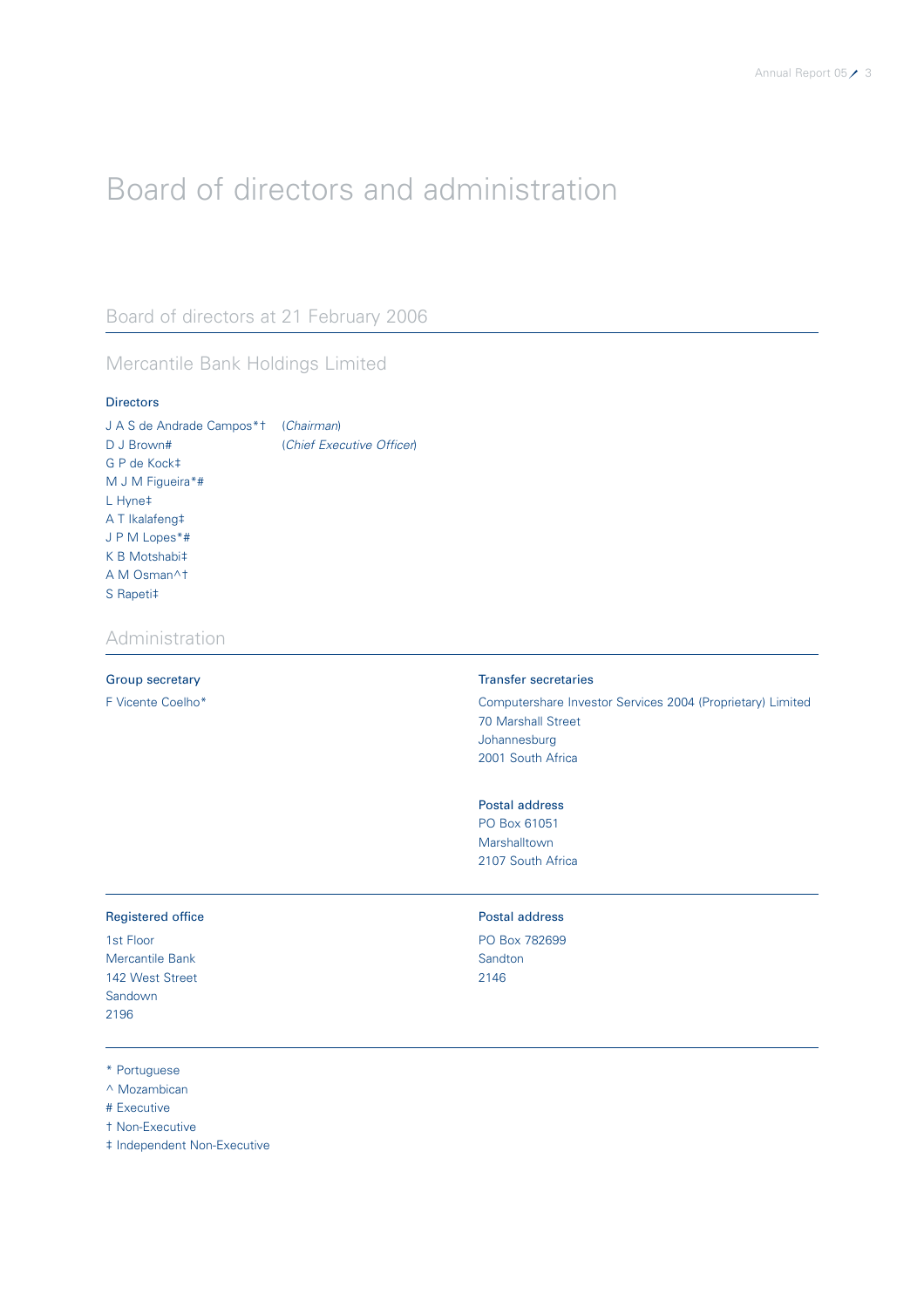## Five-year financial performance

### Mercantile Bank Holdings Limited and its subsidiaries

|                                                     | March      | December           | December           | December   | December   |
|-----------------------------------------------------|------------|--------------------|--------------------|------------|------------|
|                                                     | 2002       | $2002*$            | 2003               | 2004       | 2005       |
|                                                     | R'000      | R'000              | R'000              | R'000      | R'000      |
|                                                     |            |                    |                    | (restated) |            |
| <b>ASSETS</b>                                       |            |                    |                    |            |            |
| Intangible assets                                   | 22,284     | 14,696             | 12,711             | 6,801      | 7,020      |
| Property and equipment                              | 99,548     | 88,723             | 84,651             | 85,028     | 91,305     |
| Investment properties                               |            | 800                | 800                | 770        | 350        |
| Taxation                                            |            | 3,396              | 3,567              | 3,616      | 3,698      |
| Other accounts receivable                           | 233,531    | 127,534            | 82,430             | 33,148     | 14,887     |
| Interest in associated companies                    | 3,246      | 1,879              | 2,951              | 3,236      | 3,323      |
| Other investments                                   | 19,560     | 7,302              | 3,965              | 3,556      | 2,365      |
| Loans and advances                                  | 1,475,609  | 1,313,292          | 1,178,788          | 975,611    | 1,458,677  |
| Derivative financial instruments                    | ÷,         | 8,124              | 7,610              | 90,162     | 36,757     |
| Negotiable securities                               | 242,997    | 155,588            | 273,090            | 370,279    | 379,028    |
| Cash and cash equivalents                           | 212,047    | 454,778            | 574,930            | 1,148,861  | 1,408,972  |
| <b>Total assets</b>                                 | 2,308,822  | 2,176,112          | 2,225,493          | 2,721,068  | 3,406,382  |
| <b>EQUITY AND LIABILITIES</b>                       |            |                    |                    |            |            |
| Share capital and share premium                     | 866,865    | 866,865            | 866,865            | 1,208,642  | 1,207,032  |
| Capital redemption reserve fund                     | 3,788      | 3,788              | 3,788              | 3,788      | 3,788      |
| Share-based payments reserve                        |            |                    |                    | 123        | 847        |
| General reserve                                     | 7,478      | 7,478              | 7,478              | 7,478      | 7,478      |
| Property revaluation reserve                        | 21,182     | 20,997             | 28,376             | 31,273     | 36,476     |
| Available-for-sale reserve                          |            |                    | (742)              | (955)      | (76)       |
| General credit-risk reserve                         |            |                    | 31,212             | 31,668     | 10,835     |
| <b>Accumulated loss</b>                             | (883, 396) | (715, 628)         | (773, 078)         | (781, 078) | (716, 201) |
|                                                     |            |                    |                    |            |            |
| Shareholders' equity                                | 15,917     | 183,500            | 163,899            | 500,939    | 550,179    |
| Long-term liabilities<br><b>Deposits</b>            | 2,085,712  | 8,335<br>1,912,979 | 5,287<br>1,946,752 | 2,112,569  | 2,636,547  |
| Derivative financial instruments                    | -          | 4,001              | 32,115             | 35,210     | 38,531     |
| Provisions                                          | 29,399     | 27,404             | 36,066             | 39,168     | 31,647     |
| Other accounts payable                              | 174,042    | 38,387             | 40,437             | 33,138     | 149,478    |
| Taxation                                            | 3,752      | 1,506              | 937                | 44         |            |
|                                                     |            |                    |                    |            |            |
| <b>Total equity and liabilities</b>                 | 2,308,822  | 2,176,112          | 2,225,493          | 2,721,068  | 3,406,382  |
| Contingent liabilities and commitments              | 1,452,726  | 752,668            | 463,690            | 191,774    | 309,270    |
| Attributable profit/(loss) after taxation**         | (646, 763) | 167,768            | (58, 888)          | (213,016)  | 66,996     |
| Headline earnings/(loss)                            | (681, 758) | 184,350            | (56, 471)          | (213, 756) | 68,025     |
| Earnings/(Loss) per ordinary share (cents)          | (151.5)    | 19.6               | (6.9)              | (11.6)     | 1.7        |
| Headline earnings/(loss) per ordinary share (cents) | (159.7)    | 21.6               | (6.6)              | (11.7)     | 1.7        |

\* For a nine-month period.

\*\* In the reporting period December 2002 the attributable profit/(loss) after taxation includes a decrease in credit impairments of R265 million due to guarantees received from CGD. In the reporting year December 2004 these guarantees were cancelled, resulting in the raising of credit impairments of R173 million. Excluding these transactions related to the CGD guarantees, the attributable (loss) after taxation would have been (R97) million in December 2002 and (R40) million in December 2004.

Notes: (1) AC 133 (Financial Instruments: Recognition and Measurement), was adopted with effect 1 January 2003. As this is a prospective accounting standard, comparatives were not restated.

(2) The Group adopted International Financial Reporting Standards ("IFRS") in 2005. Detailed information on the adoption and transitional elections relating to IFRS are set out in Note 1 of the accounting policies on page 12. The financial impact on the adoption of IFRS is reflected in Note 30 on pages 49 and 50. Where applicable, the 2004 comparatives have been restated, while all prior periods have not been restated.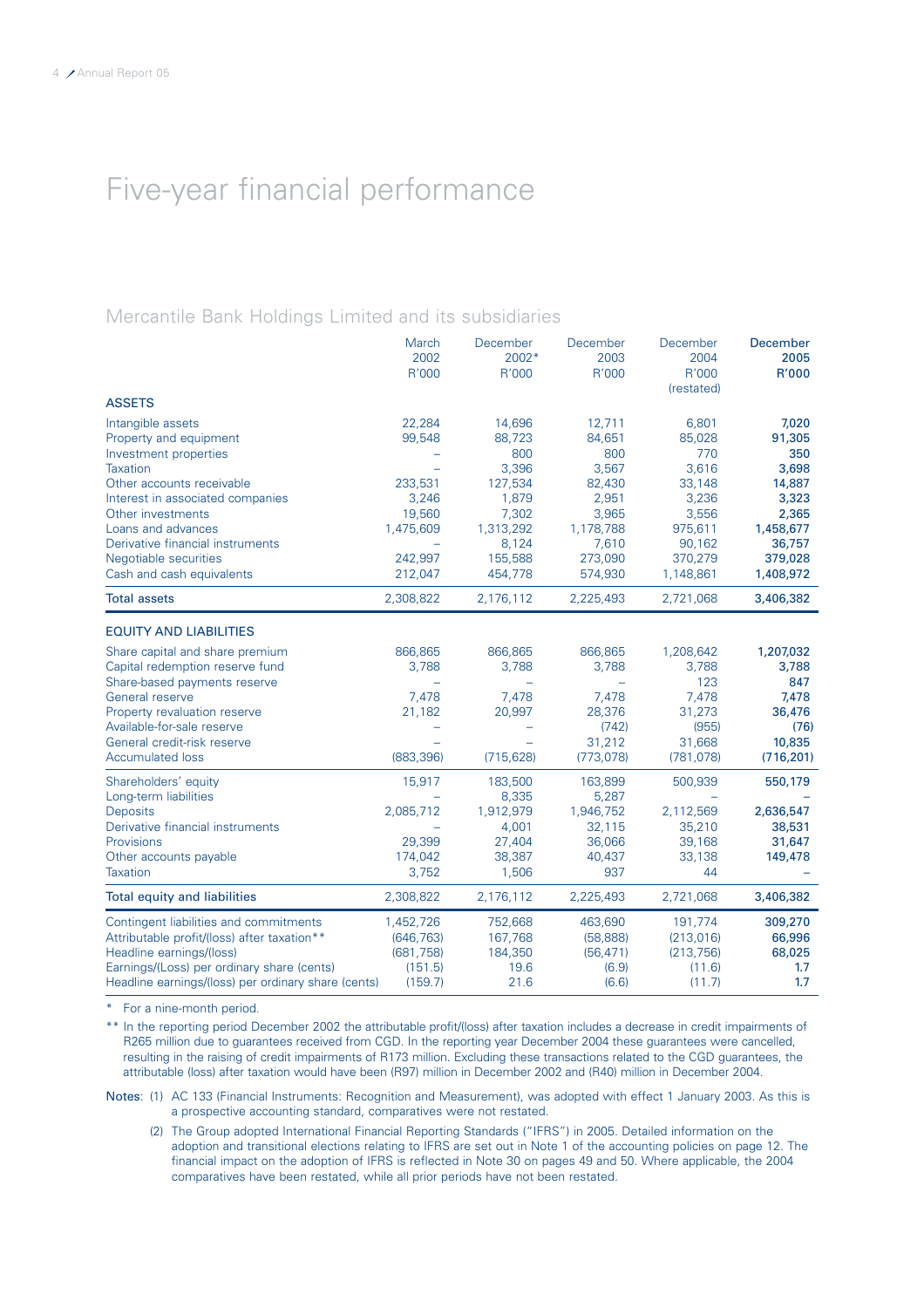### Group review

CGD, which is wholly owned by the Portuguese state, remains the Group's holding company with a shareholding of 91.75%.

CGD is ranked as the world's 120th largest banking institution by assets in a current issue of "The Banker's Almanac". Its short- and long-term financial liability ratings were confirmed by the three leading international rating agencies – Fitch Ratings, Moody's and Standard & Poor's, as follows:

|                                               | Short<br>term      | Long<br>term    | Date                           |
|-----------------------------------------------|--------------------|-----------------|--------------------------------|
| <b>Fitch Ratings</b><br>Moody's<br>Standard & | $F1+$<br>Prime-1/B | $AA-$<br>Aa $3$ | December 2004<br>December 2005 |
| Poor's                                        | $A-1$              | $A+$            | April 2005                     |

Mercantile Bank Holdings Limited in turn received confirmation of its credit rating by CA Ratings:

|                   | Short<br>term | Long<br>term | Date          |
|-------------------|---------------|--------------|---------------|
| <b>CA Ratings</b> | zaA1          | zaA          | February 2006 |

### Business focus

The Group's strategy remains unchanged, namely:

- to grow our enterprise banking business by offering products and services to small and mid-sized businesses across the South African spectrum whilst retaining a key segment focus on Portuguese customers; and
- to grow existing and seek out new opportunities in the alliance banking arena of card and payment products.

### Financial review

The Group achieved its primary objectives of returning to profitability and growth in income earning assets during the year under review. The results achieved are largely attributable to:

- an increase in funds profit generated by the recapitalisation which was completed in September 2004 together with growth in lending (net of impairments) of 49.5%. Overall asset growth amounted to 25.2%;
- non-interest income growth of 16.3%, largely in the areas of transactional banking and foreign exchange services;
- continued recoveries of impaired and written-off legacy debt;
- exceptional recoveries of R23,1 million (refer to Note 9) being amounts impaired/written off in 2004 following the release of CGD guarantees, which was a condition attached to the recapitalisation of the Group; and
- cost containment in operating expenses costs for the 12 months ended 31 December 2004 benefited from a write-back in suspense account provisions of R5,4 million. Excluding this item costs for the 12 months ended 31 December 2005 did not increase.

### **Directorate**

Sharoda Rapeti was appointed as an independent nonexecutive director on 29 July 2005 whilst Julio Lopes was appointed as an executive director on 9 November 2005. Background information on these directors is provided in the brief curriculum vitae of directors standing for reelection.

We thank the Board of Directors ("the Board") for their valuable contribution and support over the past year and we welcome Ms Rapeti and Mr Lopes to the Board.

### Financial Sector Charter

The Group remains fully committed to achieving the targets (as applicable) set out in the charter and plans are in place to deliver on these targets. Progress in this respect will form part of an industry communication being co-ordinated by the Banking Association.

### Outlook

Whilst the overall level of recoveries on legacy debt is expected to decline going forward, an ongoing write-back of impairments is anticipated in 2006.

Evaluations are currently underway for the replacement of our core banking system at an estimated cost of approximately R40 – R50 million. These cost estimates are preliminary desktop calculations and a detailed analysis has now commenced. The project (which is subject to final Board approval) is expected to have a duration of  $2 - 3$ years. Furthermore, additional systems spend to further enhance our alliance banking service offering, in order to generate increased fee income in future years, is under discussion with certain of our alliance partners – the extent of this spend is yet to be estimated and agreed with these partners.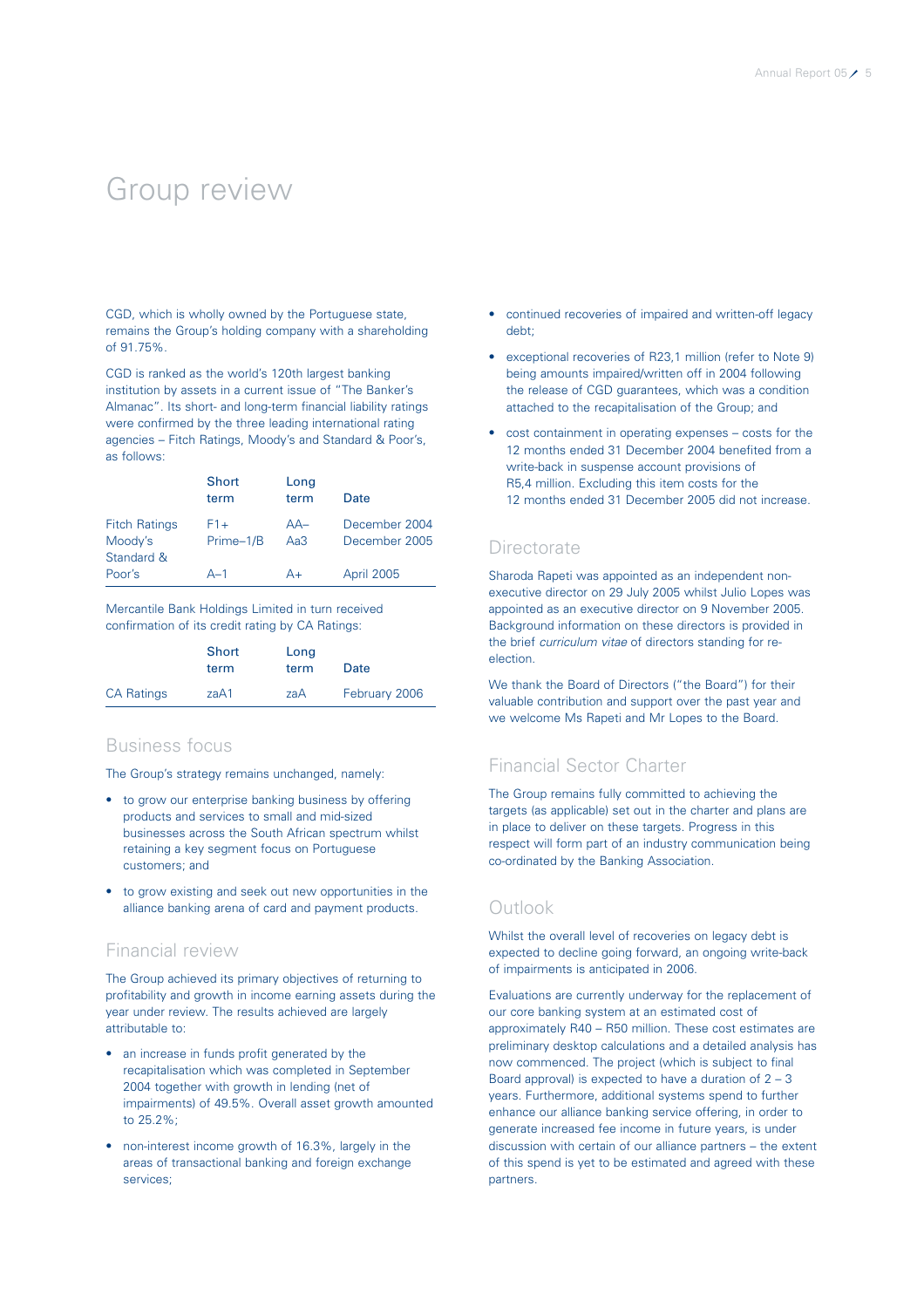# Group review (continued)

Economic conditions remain favourable for the banking sector and the improvement in the Group's core performance is expected to continue.

We thank all our staff for their commitment and dedication over the past year and to our clients and shareholders we convey our appreciation for your trust and support. We also thank the South African Reserve Bank and our professional advisors for their sound guidance.

 $\bigcup_{i=1}^l \bigcup_{j=1}^l \{ \alpha_i \}_{i=1}^l.$ 

 $\frac{3}{2}$ 

J A S de Andrade Campos D J Brown<br>Chairman Chief Exect

Chief Executive Officer

21 February 2006 21 February 2006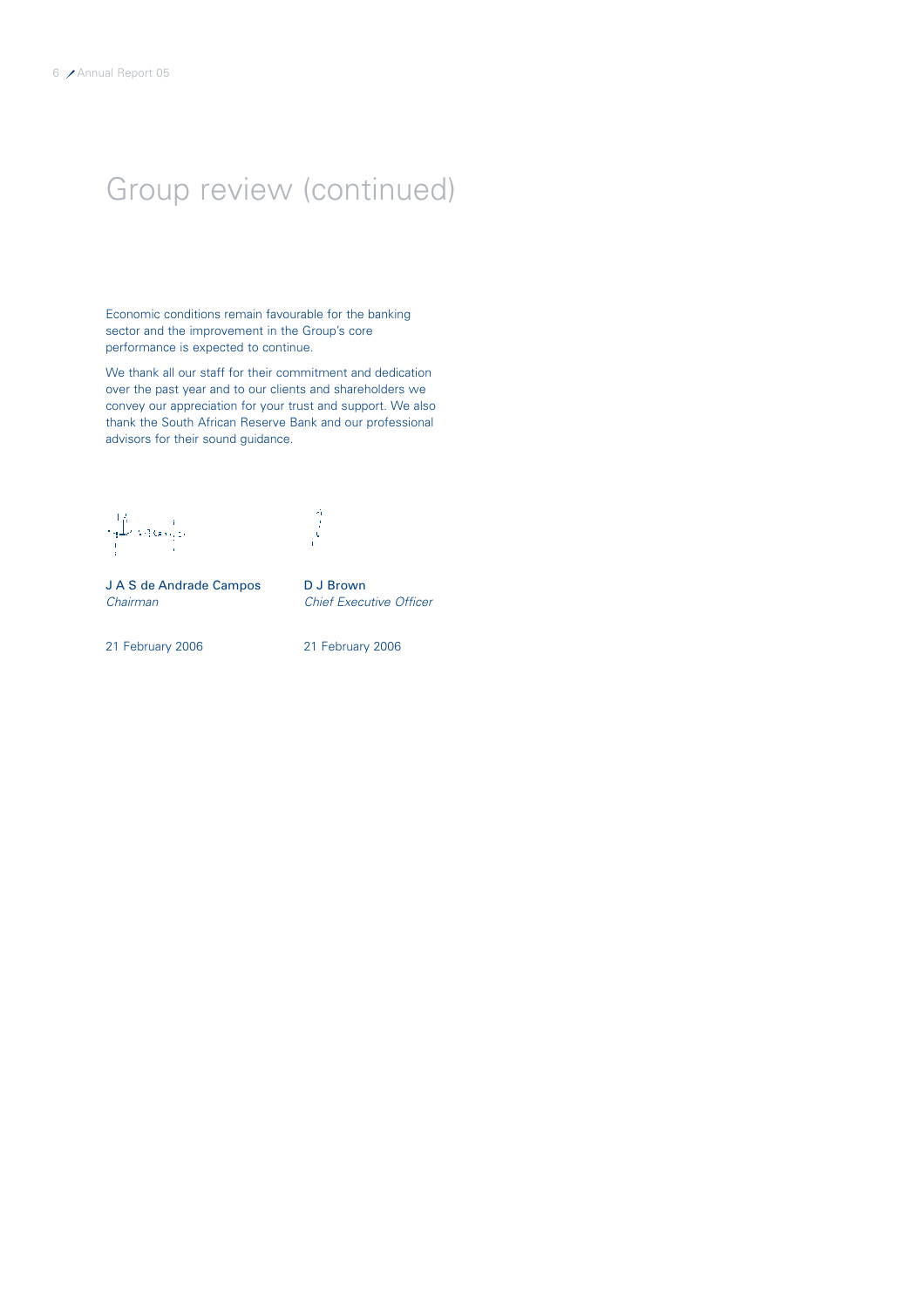# Annual financial statements

# Contents

| Directors' responsibility                | 8  |
|------------------------------------------|----|
| Certificate from the Company Secretary   | 8  |
| Report of the independent auditors       | 9  |
| Directors' report                        | 10 |
| Accounting policies                      | 12 |
| <b>Balance sheets</b>                    | 20 |
| Income statements                        | 21 |
| Statements of changes in equity          | 22 |
| Cash flow statements                     | 24 |
| Notes to the annual financial statements | 25 |
| Risk management and control              | 51 |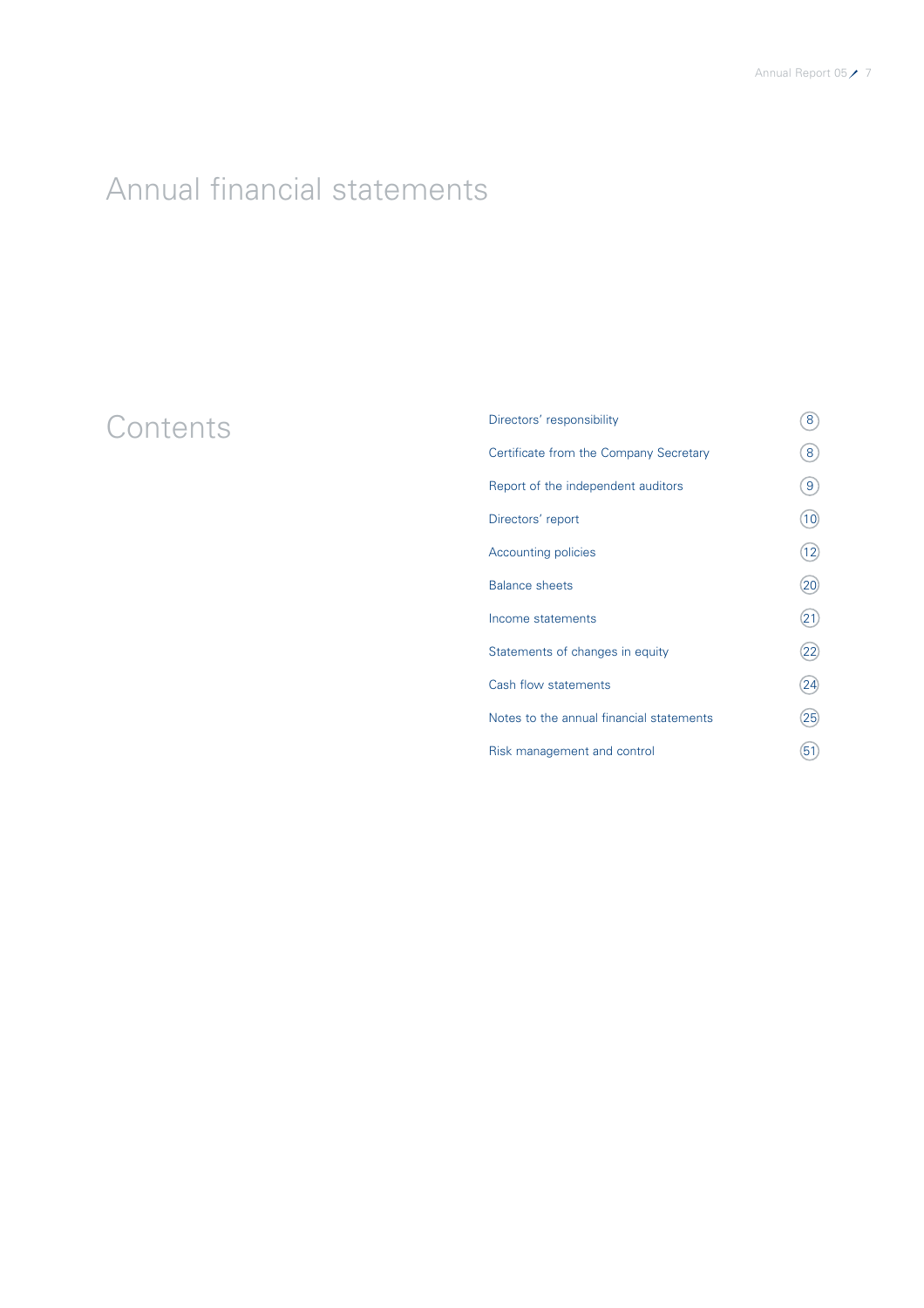# Directors' responsibility

In terms of the Companies Act, 1973, as amended, the directors are required to maintain adequate accounting records, and to prepare annual financial statements that fairly present the financial position at year-end and the results and cash flows for the year of the Company and the Group.

To enable the Board to discharge its responsibilities, management has developed and continues to maintain a system of internal financial controls. The Board has ultimate responsibility for this system of internal financial controls and reviews the effectiveness of its operations, primarily through the Group Audit Committee and other risk monitoring committees and functions.

The internal financial controls include risk-based systems of accounting and administrative controls designed to provide reasonable, but not absolute, assurance that assets are safeguarded and that transactions are executed and recorded in accordance with sound business practices and the Group's written policies and procedures. These controls are implemented by trained and skilled staff, with clearly defined lines of accountability and appropriate segregation of duties. The controls are monitored by management and include a budgeting and reporting system operating within strict deadlines and an appropriate control framework. As part of the system of internal financial controls the Group's internal audit function conducts inspections, financial and specific audits and co-ordinates audit coverage with the external auditors.

The external auditors are responsible for reporting on the annual financial statements.

The annual financial statements are prepared in accordance with International Financial Reporting Standards and incorporate responsible disclosures in line with the accounting policies of the Group. The annual financial statements are based on appropriate accounting policies consistently applied, except as otherwise stated and supported by reasonable and prudent judgements and estimates. The directors believe that the Group will be a going concern in the year ahead. For this reason they continue to adopt the going concern basis in preparing the annual financial statements.

These annual financial statements, set out on pages 10 to 54, have been approved by the Board of Mercantile Bank Holdings Limited and are signed on their behalf by:

نو موجهان عل

J A S de Andrade Campos D J Brown Chairman Chief Executive Officer



21 February 2006 21 February 2006

### Certificate from the Company Secretary

In terms of section 268G(d) of the Companies Act, 1973, as amended ("the Act"), I certify that, to the best of my knowledge and belief, the Company has lodged with the Registrar of Companies for the financial year ended 31 December 2005 all such returns as are required of a public company in terms of the Act, and that all such returns are true, correct and up-to-date.

F Vicente Coelho Company Secretary

21 February 2006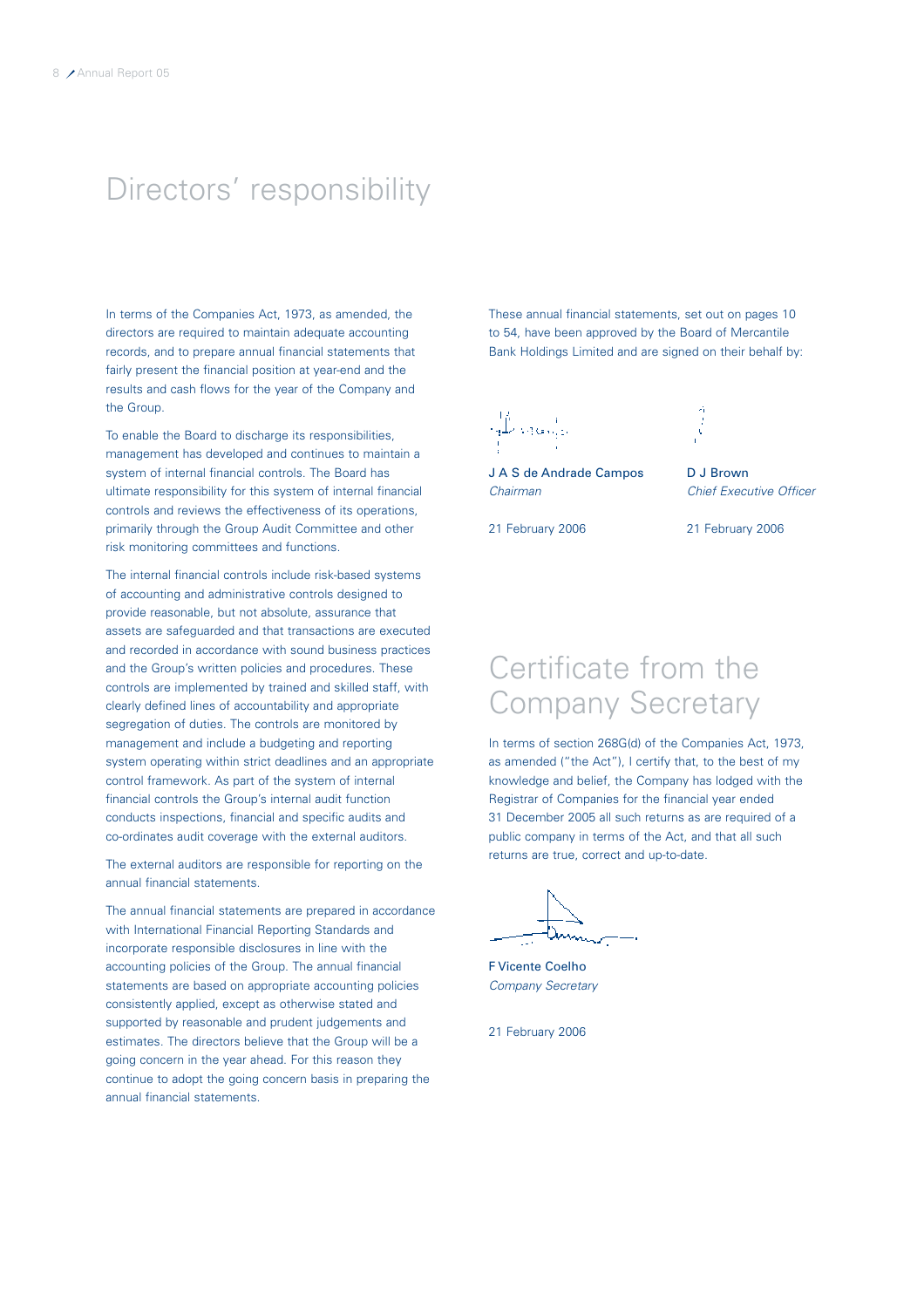### Report of the independent auditors

### To the members of Mercantile Bank Holdings Limited

We have audited the company and group annual financial statements, set out on pages 10 to 54, for the year ended 31 December 2005. These annual financial statements are the responsibility of the Company's directors. Our responsibility is to express an opinion on these annual financial statements based on our audit.

### Scope

We conducted our audit in accordance with International Standards on Auditing. Those standards require that we plan and perform the audit to obtain reasonable assurance that the annual financial statements are free of material misstatement.

An audit includes:

- examining, on a test basis, evidence supporting the amounts and disclosures in the annual financial statements;
- assessing the accounting principles used and significant estimates made by management; and
- evaluating the overall financial statements presentation.

We believe that our audit provides a reasonable basis for our opinion.

### Audit opinion

In our opinion the annual financial statements fairly present, in all material respects, the financial position of the Company and the Group as at 31 December 2005 and the results of their operations and cash flows for the year then ended in accordance with International Financial Reporting Standards and in the manner required by the Companies Act, 1973, in South Africa.

DELATE & TOWERE

Chartered Accountants (SA) Registered Accountants and Auditors

Johannesburg 21 February 2006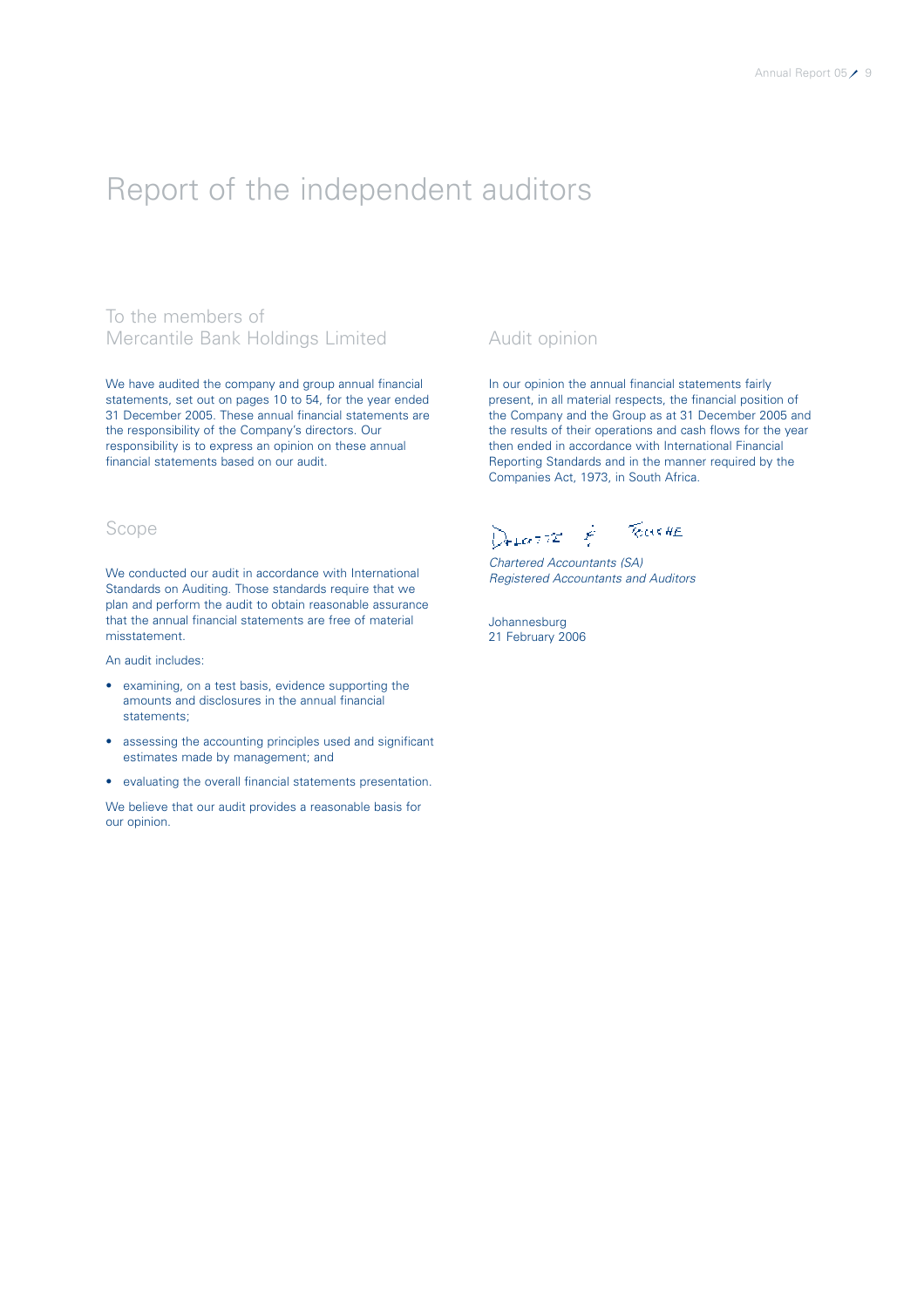## Directors' report for the year ended 31 December 2005

The directors have pleasure in presenting their report, which forms part of the audited annual financial statements of the Company and the Group for the year ended 31 December 2005.

### 1. Nature of business

The Company is a registered bank controlling company and an investment holding company incorporated in the Republic of South Africa. Through various subsidiaries, the Company is involved in the full spectrum of domestic and international banking and financial services to the retail, commercial, corporate and alliance banking niche markets.

### 2. Holding company

The majority shareholder of the Company (91.75%) is CGD, a company registered in Portugal.

### 3. Financial results

An overview of the financial results is set out in the Group Review commencing on page 5 of the Annual Report. Details of the financial results are set out on pages 12 to 54 and in the opinion of the directors require no further comment.

### 4. Share capital

There were no changes to the authorised and issued share capital of the Company and the Group.

The authorised and issued share capital of the Company and Group is detailed in Note 13 to the annual financial statements.

### 5. Directors, Company Secretary and registered addresses

The directors of the Company at 31 December 2005 were as follows:

J A S de Andrade Campos\*+ (Chairman) D J Brown# (Chief Executive Officer) G P de Kock‡ M J M Figueira\*# L Hyne‡ A T Ikalafeng‡ J P M Lopes\*# K B Motshabi‡ A M Osman^† S Rapeti‡

Appointments during the period under review:

S Rapeti‡ 29 July 2005 J P M Lopes\*# 9 November 2005

There were no resignations during the period under review.

The Company Secretary is Francisco Vicente Coelho\* and the registered addresses are:

Postal: Head office: PO Box 782699 1st Floor

Sandton Mercantile Bank 2146 142 West Street Sandown 2196

### Change of Company Secretary

Ms Ronell van Rensburg has been appointed as Company Secretary with effect from 23 March 2006. Mr Francisco Vicente Coelho will retire as Company Secretary with effect from the same date. The directors wish to thank Mr Vicente Coelho for his commitment, support, guidance and professionalism throughout his many years of service.

\* Portuguese, ^ Mozambican, # Executive, † Non-Executive, ‡Independent Non-Executive

### 6. Dividends

No dividend was declared during the year under review (December 2004: nil).

### 7. Litigation

Three previous employees of the Bank have lodged a claim against the Bank amounting to approximately R26 million. The directors are of the opinion, based on advice of legal counsel that these claims are unlikely to succeed.

### 8. Subsidiary companies

All subsidiary companies are incorporated in South Africa. A register containing details of all non-trading companies is available for inspection at the registered office of the Company.

Aggregate income after taxation earned by subsidiaries amounted to R70,6 million (2004: R4,3 million) and aggregate losses amounted to R3,0 million (2004: R210,2 million).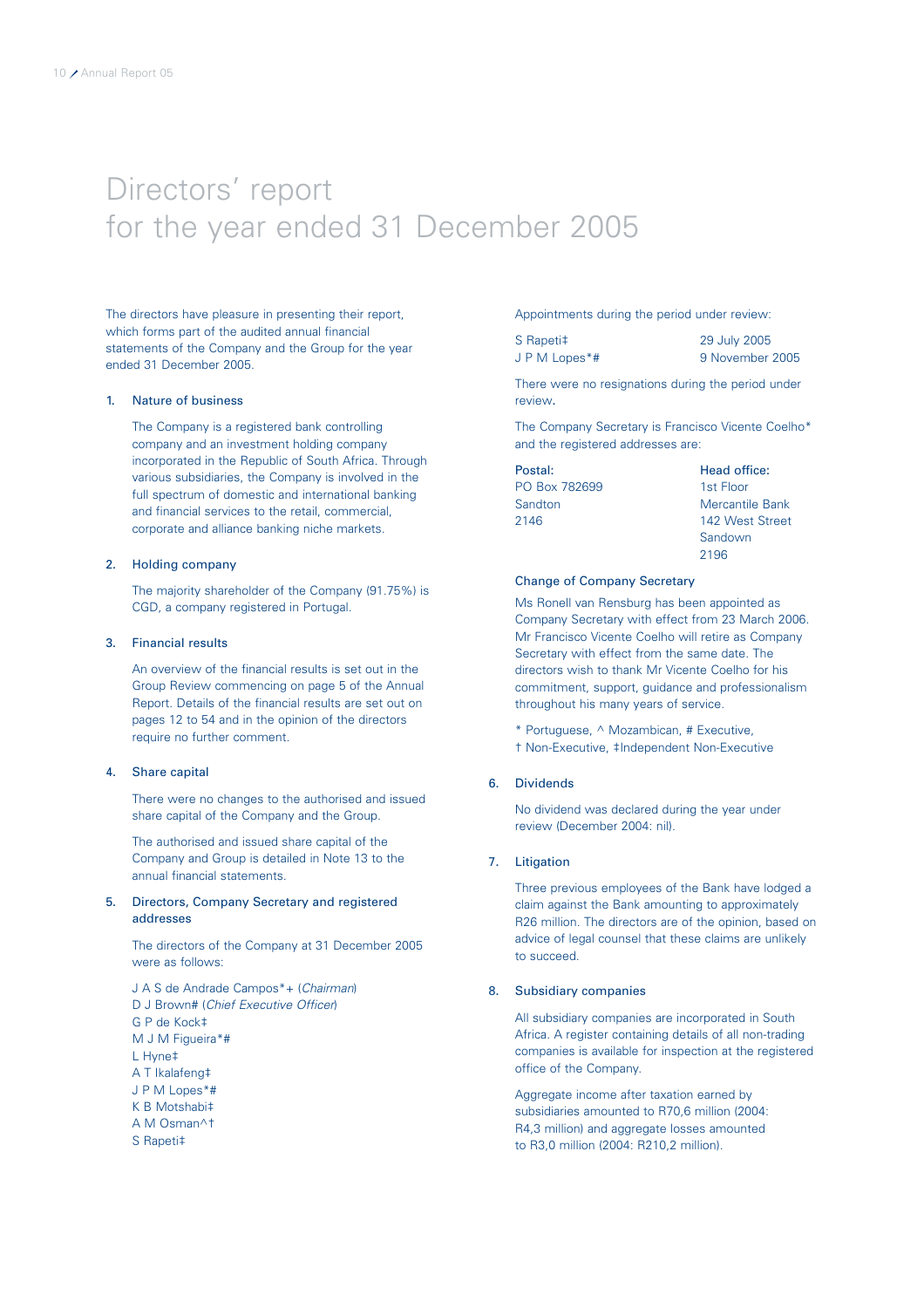# Directors' report for the year ended 31 December 2005 (continued)

### 8. Subsidiary companies (continued)

The principal consolidated subsidiary companies are as follows:

|                                     | <b>Issued</b> |                  |           |           |                 |           | Owing to     |
|-------------------------------------|---------------|------------------|-----------|-----------|-----------------|-----------|--------------|
|                                     | share         | <b>Effective</b> | Nature of |           | Shares, at cost |           | subsidiaries |
| Company name                        | capital       | holding          | businesst | 2005      | 2004            | 2005      | 2004         |
|                                     | R'000         | $\%$             |           | R'000     | R'000           | R'000     | R'000        |
|                                     |               |                  |           |           |                 |           | (restated)   |
| Lisabank Corporate Finance Limited* | 15            | 100              | 1         | 15        | 15              |           |              |
| <b>LSM (Troyeville) Properties</b>  |               |                  |           |           |                 |           |              |
| (Pty) Limited                       |               | 100              |           | 140       | 140             |           |              |
| Mercantile Bank Limited             | 124,969       | 100              | 2         | 1,485,448 | 1,485,448       | (13, 754) | (14, 401)    |
| Mercantile Finance Limited          |               | 100              | 3         |           |                 |           | (57)         |
| Mercantile Insurance Brokers        |               |                  |           |           |                 |           |              |
| (Pty) Limited                       | 250           | 100              | 4         | 294       | 294             |           |              |
| <b>Mercantile Nominees</b>          |               |                  |           |           |                 |           |              |
| (Pty) Limited                       |               | 100              | 5         |           |                 |           |              |
| Portion 2 of Lot 8 Sandown          |               |                  |           |           |                 |           |              |
| (Pty) Limited                       |               | 100              | 1         | 8,832     | 8,832           |           |              |
| <b>Weskor Beleggings</b>            |               |                  |           |           |                 |           |              |
| (Pty) Limited                       |               | 100              |           |           |                 |           |              |
| Loans from non-trading subsidiaries |               |                  |           |           |                 |           | (16)         |
|                                     |               |                  |           |           |                 | (13, 754) | (14, 474)    |

### Notes:

- † Nature of business:
- 1. Property holding
- 2. Banking
- 3. Investment holding
- 4. Insurance brokers
- 5. Nominee company
- \* Sold effective 1 March 2006.

### 9. Going concern

The annual financial statements have been prepared on the going concern basis.

### 10. Special resolutions

On 11 April 2005 a special resolution relating to the change of name of the Company from "Mercantile Lisbon Bank Holdings Limited" to "Mercantile Bank Holdings Limited", was registered.

### 11. Post-balance sheet events

No material events have occurred between the accounting date and the date of this report.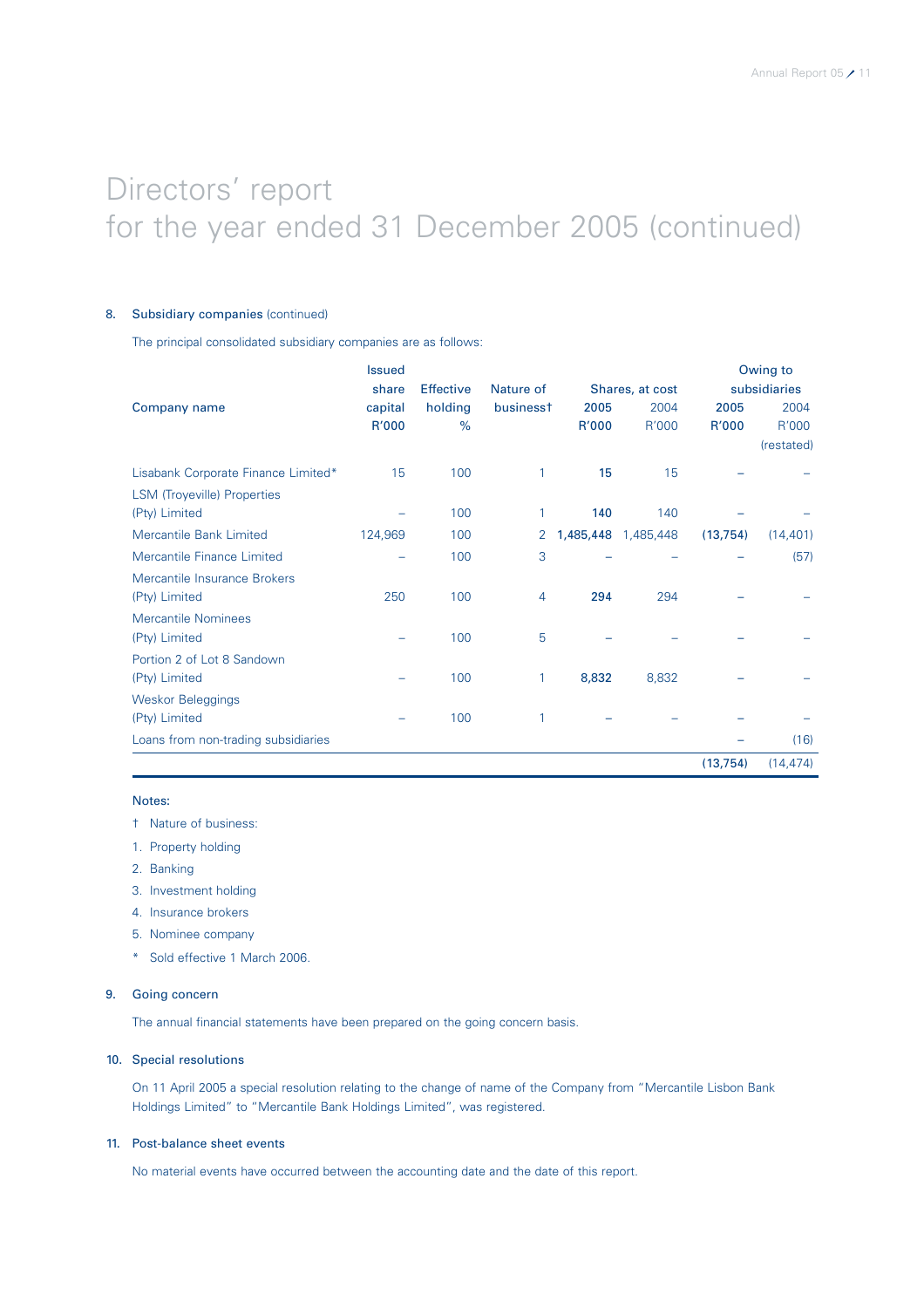### Accounting policies for the year ended 31 December 2005

The principal accounting policies adopted in the preparation of these annual financial statements are set out below:

### 1. Basis of presentation

The annual financial statements have been prepared for the first time in accordance with International Financial Reporting Standards ("IFRS"), using the historical cost convention as modified by the revaluation of certain financial assets, liabilities and properties. The revised IFRS policies have been consistently applied to both years presented, unless otherwise stated. IFRS 1 – First-time Adoption of IFRS, requires full retrospective application of IFRS, except for the requirement to restate comparatives under IAS 32 – Financial Instruments: Disclosure and Presentation, and IAS 39 – Financial Instruments: Recognition and Measurement. However, this statement also provides exemptions from retrospective application in certain instances due to cost and practical considerations. The Group's transitional elections are set out below:

### Elections applicable 1 January 2004

- Property and equipment: A first time adopter may elect to use the fair value of individual property and equipment at transition date as the deemed cost. The Group is not making use of this transitional exemption and elects to measure individual items of property and equipment at fair value or depreciated cost determined in accordance with IFRS.
- Employee benefits: The Group is electing to apply the exemption to account for all deferred actuarial gains or losses, including a 10% tolerance limit for differences in actuarial assumptions, in opening equity as at 1 January 2004. This exemption is elected as the Group's accounting for employee benefits under previous South African Generally Accepted Accounting Practice was already substantially in compliance with IAS 19 – Employee Benefits.
- Share-based payments: The Group is electing not to apply the provisions of IFRS 2 – Share-based Payments to equity-settled share-based payments granted on or before 7 November 2002, or to awards granted after that date but which had vested prior to 1 January 2005.

Elections applicable 1 January 2005

- Comparative numbers not restated for financial instruments: The Group is electing the exemption not to restate its comparatives for IAS 32 and IAS 39. The Group has therefore applied South African Generally Accepted Accounting Practice applicable as at 31 December 2004 to financial instruments in its 2004 numbers disclosed as comparatives for the 2005 IFRS results.
- Designation of financial assets and financial liabilities in terms of IAS 39: In terms of the transitional arrangements the Group is not electing the option to reclassify financial assets and liabilities.

### 2. Group accounts

Subsidiaries are all entities (including special purpose entities) over which the Group has the power to govern the financial and operating policies generally accompanying a shareholding of more than one-half of the voting rights. The existence and effect of potential voting rights that are currently exercisable or convertible are considered when assessing whether the Group controls another entity. Subsidiaries are fully consolidated from the date on which control is transferred to the Group. They are deconsolidated from the date that control ceases.

Inter-company transactions, balances and unrealised gains on transactions between group companies are eliminated. Unrealised losses are also eliminated unless the transaction provides evidence of impairment of the asset transferred. Accounting policies of subsidiaries have been changed where necessary to ensure consistency with the policies adopted by the Group.

### 3. Recognition of assets and liabilities

### 3.1 Assets

The Group recognises assets when it obtains control of a resource as a result of past events and from which future economic benefits are expected to flow to the Group.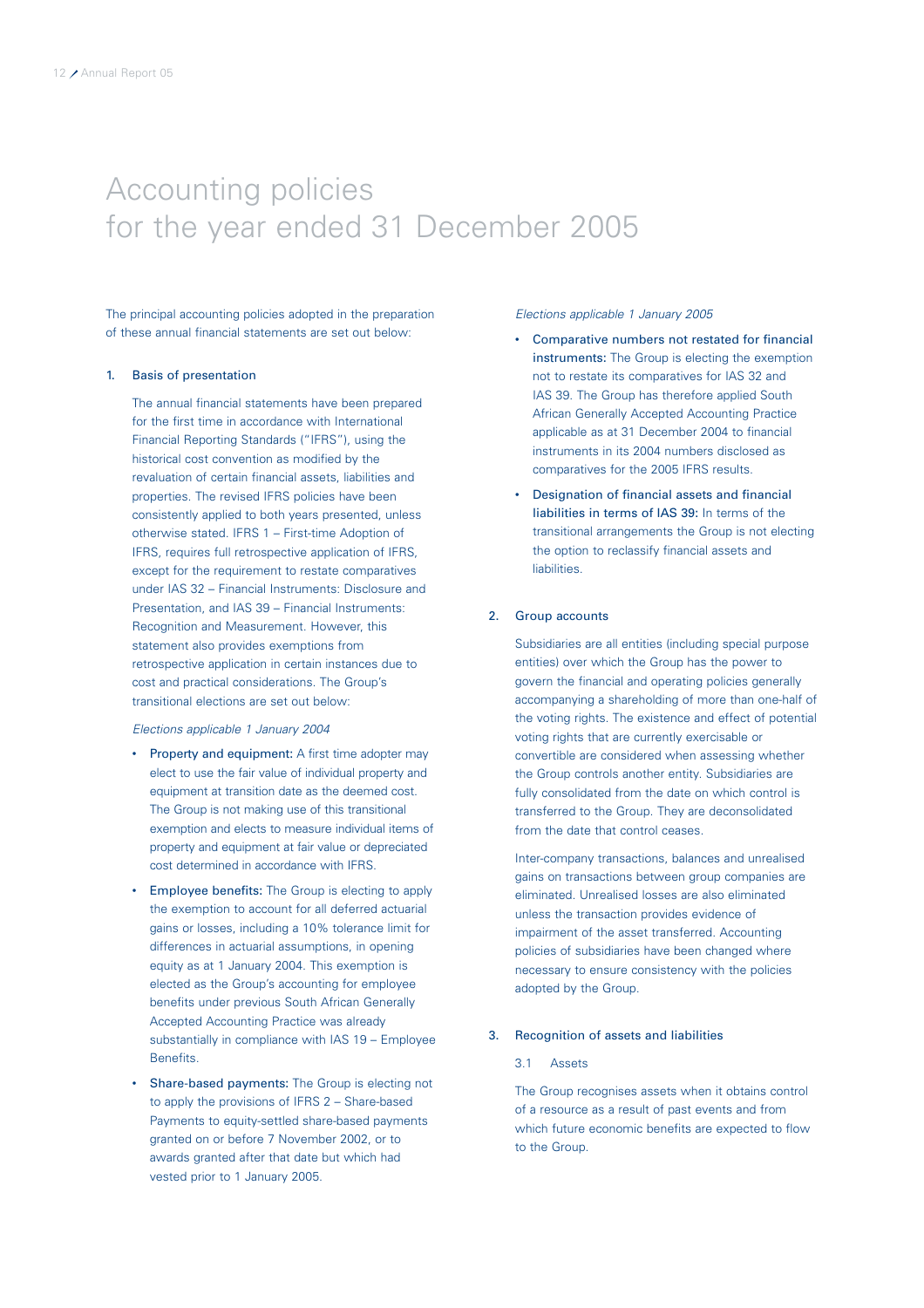### 3. Recognition of assets and liabilities (continued)

### 3.2 Liabilities

The Group recognises liabilities when it has a present obligation as a result of past events and it is probable that an outflow of resources embodying economic benefits will be required to settle the obligation.

#### 3.3 Contingent liabilities

The Group discloses a contingent liability where it has a possible obligation as a result of past events, the existence of which will be confirmed only by the occurrence or non-occurrence of one or more uncertain future events not wholly within the control of the Group, or it is not probable that an outflow of resources will be required to settle the obligation, or the amount of the obligation cannot be measured with sufficient reliability.

#### 4. Financial instruments

Financial assets and liabilities are recognised on the Group's balance sheet when the Group has become a party to the contractual provisions of that instrument. Regular way purchases or sales of financial assets are recognised using settlement date accounting. Initial recognition is at cost, including transaction costs.

### 4.1 Derivative financial instruments

Derivative financial assets and liabilities are deemed to be held for trading.

The Group uses the following derivative financial instruments to reduce its underlying financial risks:

- forward exchange contracts;
- foreign currency swaps; and
- interest rate swaps.

Derivative financial instruments are not entered into for trading or speculative purposes. All derivatives are recognised on the balance sheet. Derivative financial instruments are initially recorded at cost and are remeasured to fair value at each subsequent reporting date. Changes in the fair value of derivatives are recognised in the income statement within noninterest income.

Embedded derivatives are separated from the host contract and accounted for as a separate derivative when:

- the embedded derivative's economic characteristics and risks are not closely related to those of the host contract;
- a separate instrument with the same terms as the embedded derivative would meet the definition of a derivative; and
- the combined instrument is not measured at fair value with changes in fair value reported in the income statement.

A derivative's notional principal reflects the volume of the Group's investment in derivative financial instruments and represents the amount to which a rate or price is applied to calculate the exchange of cash flows.

### 4.2 Financial assets

The Group's principal financial assets are cash and cash equivalents, loans and advances, investments, and other accounts receivable.

### Cash and cash equivalents

Cash and cash equivalents comprise cash on hand, deposits held by the Group with the South African Reserve Bank, domestic banks and foreign banks as well as resale agreements. These financial assets have been designated as originated loans and are measured at amortised cost.

### Investments

Investments comprise negotiable securities and other investments. Negotiable securities consist of government stock, treasury bills and debentures while other investments consist of listed and unlisted equity investments.

Investments with a fixed maturity, where management has both the intent and ability to hold to maturity, are designated as held-to-maturity. Held-tomaturity investments are carried at amortised cost, less any adjustment necessary for impairment.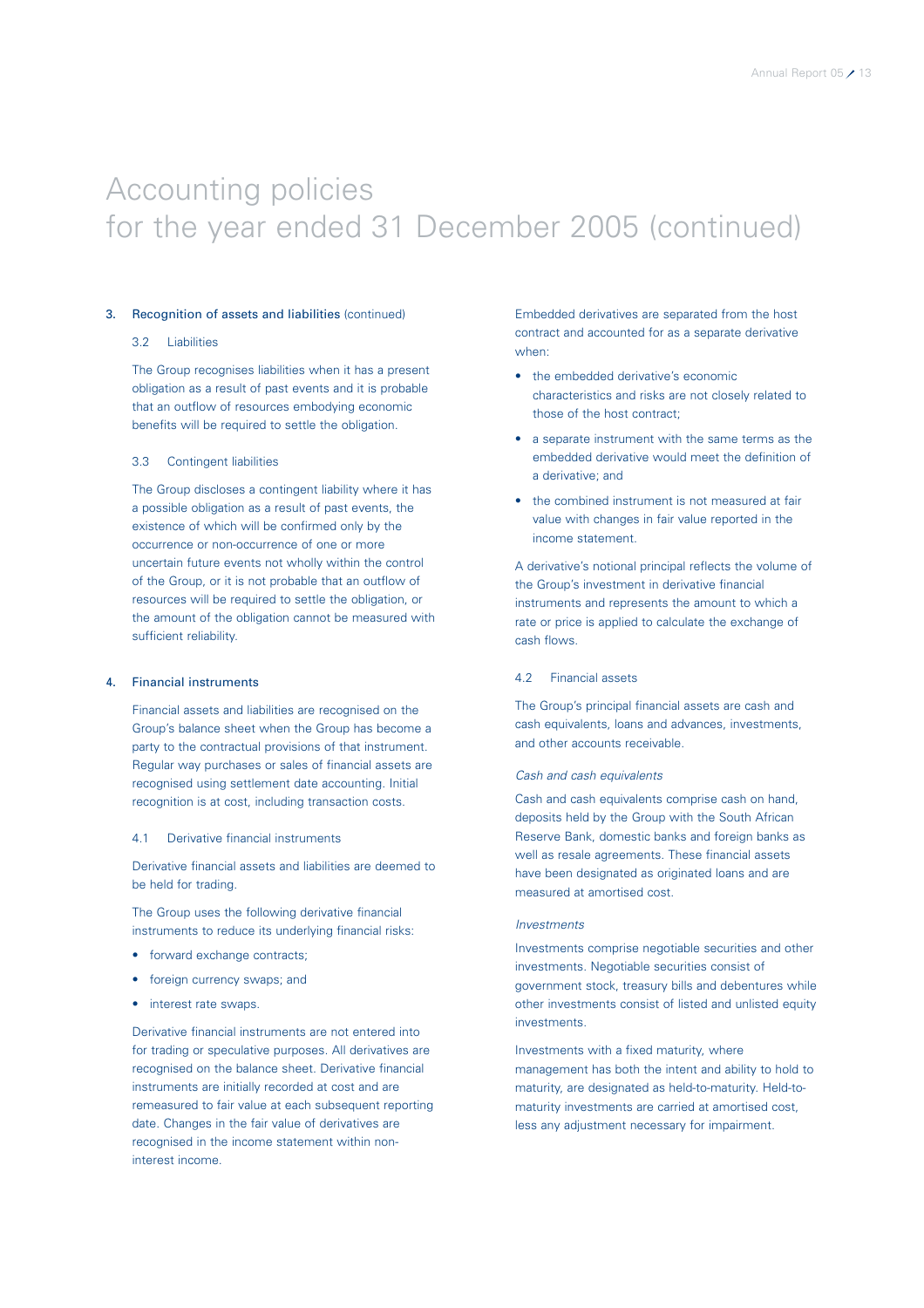### 4. Financial instruments (continued)

#### 4.2 Financial assets (continued)

Investments created by the Group by providing money, goods, or services to a debtor have been designated as loans and receivables originated by the Group. Variable-rate loans and receivables originated by the Group are measured at amortised cost.

Investments that were acquired for the purpose of generating a profit from short-term fluctuations in price have been designated as held-for-trading. These instruments are measured at fair value, and the resultant gains and losses are included in income.

Investments that are acquired with the intention to be held for an indefinite period of time, but which may be sold in response to needs for liquidity or changes in interest rates, have been designated as available-forsale. These assets are measured at fair value, at each reporting date and fair value is determined on net asset value with the resultant gains or losses being recognised in equity until the financial asset is sold, or otherwise disposed of, or found to be impaired. At that time the cumulative gains or losses previously recognised in equity are included in income.

In addition to these categories of financial assets, certain financial instruments have been designated as held at fair value. The resultant gains and losses have been included in income.

### Loans and advances

Loans and advances principally comprise amounts advanced to third parties in terms of certain products. Fixed rate loans and advances have been designated at fair value with resultant gains and losses being included in income. Variable rate loans and advances have been designated as originated loans and receivables and are measured at amortised cost.

### Other accounts receivable

Other accounts receivable comprise items in transit, pre-payments and deposits, properties in possession and other receivables. These assets have been designated as originated loans and receivables and are measured at amortised cost.

#### 4.3 Financial liabilities

The Group's financial liabilities include deposits and other accounts payable consisting of loans receivable under repurchase agreements, accruals, productrelated credits and sundry creditors. All financial liabilities, other than liabilities designated at fair value and derivative instruments, are measured at amortised cost. Financial liabilities designated at fair value and derivative instruments are measured at fair value, and the resultant gains and losses are included in income.

### 4.4 Fair value estimation

The fair value of publicly traded derivatives, securities and investments is based on quoted market values at the balance sheet date. In the case of an asset held or liability issued by the Group, the current bid price is used as a measure of fair value. In the case of an asset acquired or liability held, the current offer or asking price is used as a measure of fair value. Midmarket prices are used as a measure of fair value where there are matching asset and liability positions.

In assessing the fair value of non-traded derivatives and other financial instruments, the Group uses a variety of methods and assumptions that are based on market conditions and risks existing at each balance sheet date. Quoted market prices or dealer quotes for the same or similar instruments are used for the majority of securities, long-term investments and longterm debt. Other techniques, such as option pricing models, estimated discounted value of future cash flows, replacement cost and termination cost, are used to determine fair value for all remaining financial **instruments** 

### 4.5 Amortised cost

Amortised cost is determined using the effective interest rate method. The effective interest rate method is a way of calculating amortisation using the effective interest rate of a financial asset or financial liability. It is the rate that discounts the expected stream of future cash flows through maturity or the next market-based revaluation date to the current net carrying amount of the financial asset or financial liability.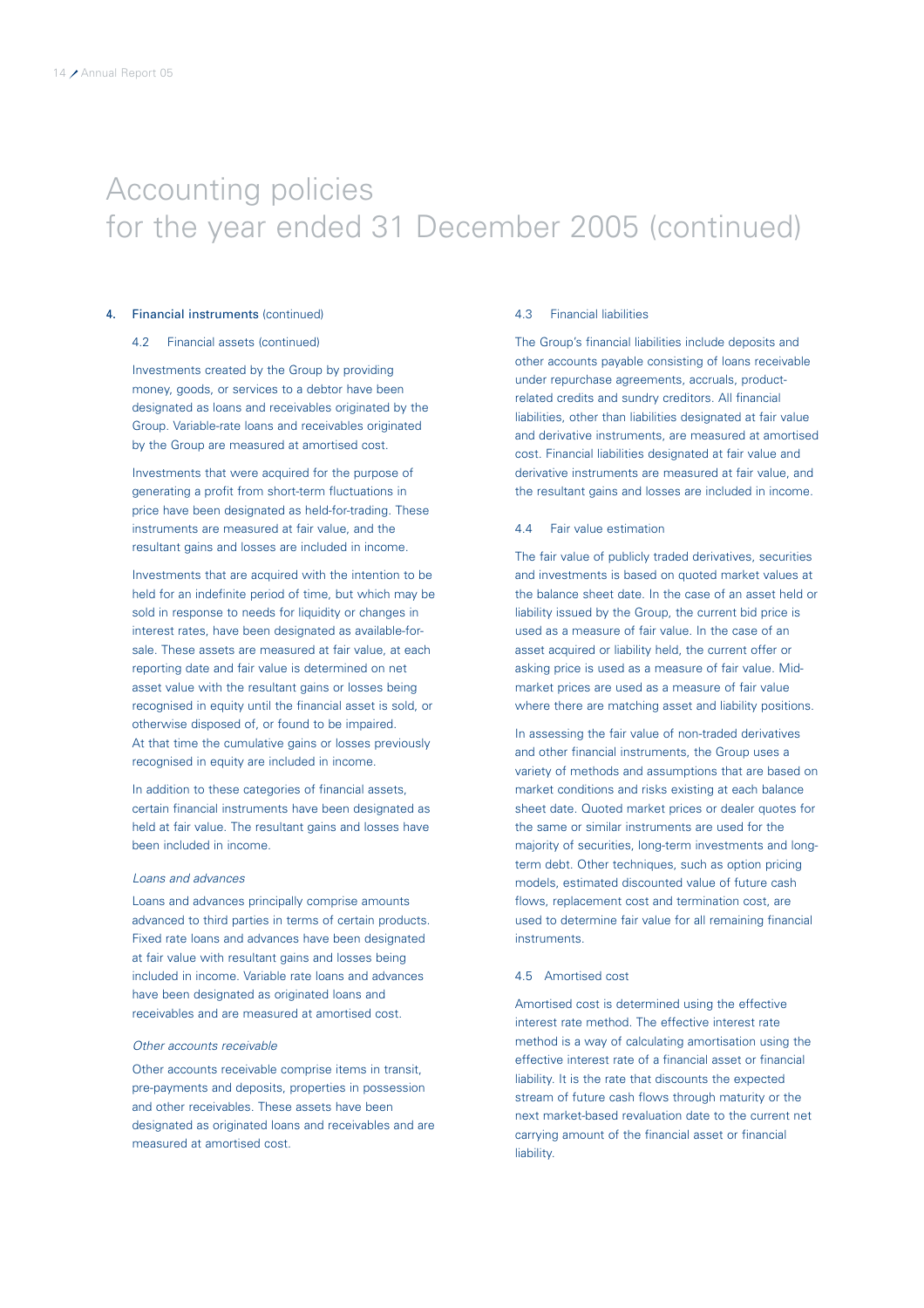### 4. Financial instruments (continued)

### 4.6 Impairments

Specific impairments are made against identified doubtful advances. Portfolio impairments are maintained to cover potential losses which, although not specifically identified, may be present in the advances portfolio.

Advances, which are deemed uncollectible, are written-off against the specific impairments. Loans previously written-off which subsequently become fully performing are re-incorporated in the advances portfolio. Both the specific and portfolio impairments raised during the year less the recoveries of advances previously written-off, are charged to the income statement.

The Group reviews the carrying amounts of its advances to determine whether there is any indication that those advances have suffered an impairment loss. Where it is not possible to estimate the recoverable amount of an individual advance, the Group estimates the recoverable amount on a portfolio basis for a group of similar financial assets.

The recoverable amount is the sum of the estimated future cash flows, discounted to their present value using a pre-tax discount rate that reflects the portfolio of advances' original effective interest rate.

If the recoverable amount of the advance is estimated to be less than the carrying amount, the carrying amount of the advance is reduced to its recoverable amount by raising a specific impairment which is recognised as an expense in the income statement.

Where the impairment loss subsequently reverses, the carrying amount of the advance is increased to the revised estimate of its recoverable amount, subject to the increased carrying amount not exceeding the carrying amount that would have been determined had no impairment loss been recognised for the advance in prior years. A reversal of an impairment loss is recognised as income immediately.

### 5. Foreign currency transactions

Transactions in foreign currencies are converted into the functional currency at prevailing exchange rates on the transaction date. Monetary assets, liabilities and commitments in foreign currencies are translated into the functional currency using the rates of exchange ruling at the financial year-end. Gains and losses on foreign exchange are included in income.

### 6. Subsidiaries

Investments in subsidiaries, in the Company's annual financial statements, are designated as available-forsale assets and are recognised at fair value. Fair value is estimated as the net asset value. All gains and losses on the sale of subsidiaries are recognised in the income statement.

### 7. Associated companies

Associated companies are those companies in which the Group exercises significant influence, but not control or joint control, over their financial and operating policies and holds between 20% and 50% interest therein. The carrying values of investments in associated companies represent the aggregate of the cost of the investments plus post-acquisition equity accounted income and reserves. These investments are accounted for using the equity method in the Group annual financial statements. This method is applied from the effective date on which the enterprise became an associated company, up to the date on which it ceases to be an associated company.

#### 8. Investment properties

Investment properties are held to earn rentals and/or for capital appreciation. The Group carries investment properties in the balance sheet at open-market fair value based on regular valuations by independent registered professional valuators. The open-market fair value is based on the open market net rentals for each property. Fair value movements are included in income in the year in which they arise.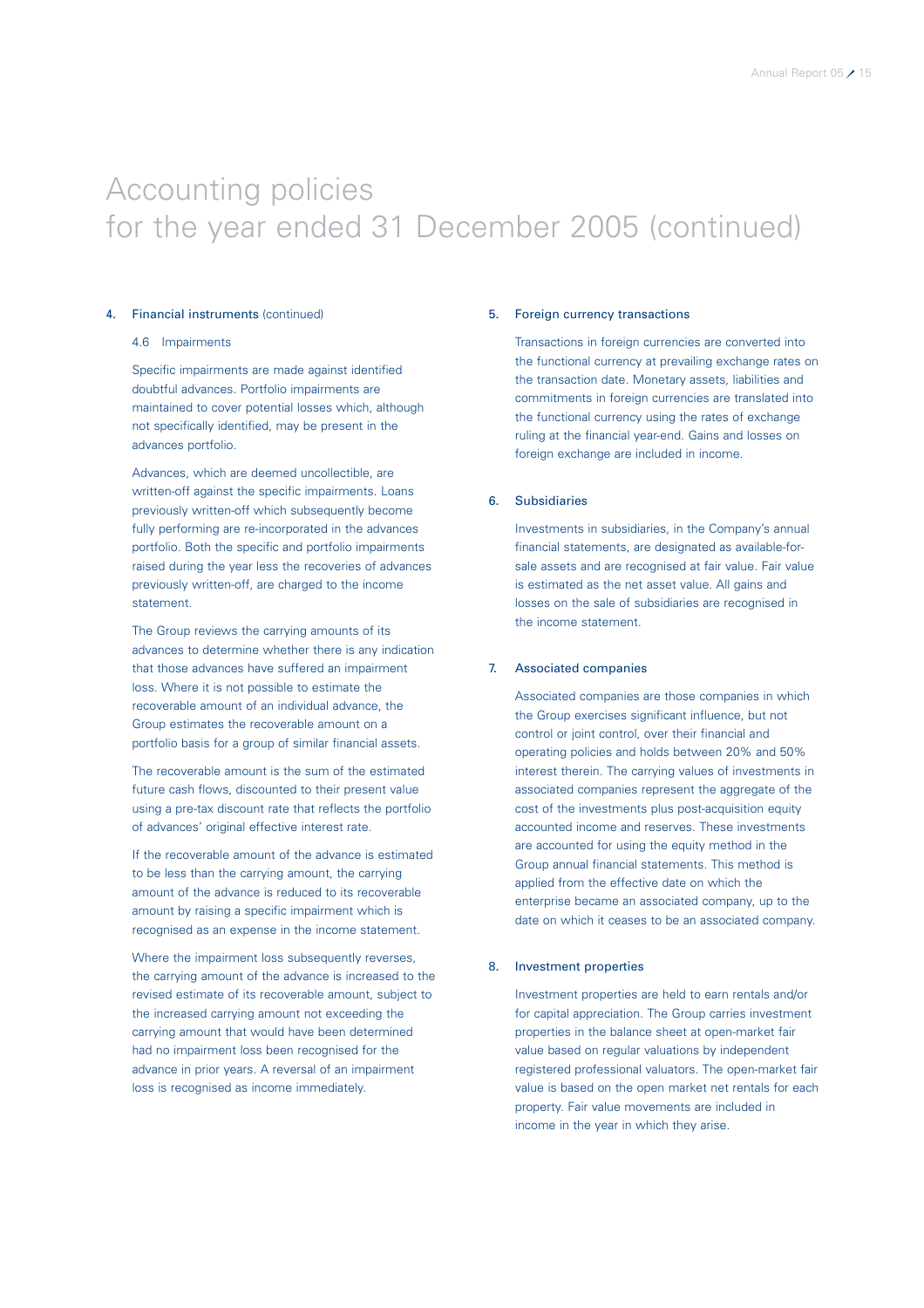### 9. Property and equipment

### 9.1 Owner-occupied properties

Owner-occupied properties are held for use in the supply of services or for administrative purposes and are stated in the balance sheet at open-market fair value on the basis of their existing use at the date of revaluation, less any subsequent accumulated depreciation and subsequent accumulated impairment losses. The open-market fair value is based on the open market net rentals for each property. Revaluations are performed annually by independent registered professional valuators.

Any revaluation increase, arising on the revaluation of owner-occupied properties, is credited to the nondistributable reserve, except to the extent that it reverses a revaluation decrease for the same asset previously recognised as an expense. The increase is credited to income to the extent that an expense was previously charged to income. A decrease in carrying amount arising on the revaluation of owner-occupied properties is charged as an expense to the extent that it exceeds the balance, if any, held in the nondistributable reserve relating to a previous revaluation of that asset. On the subsequent sale or retirement of a revalued property, the revaluation surplus, relating to that property, in the non-distributable reserve is transferred to distributable reserves. The properties residual values and useful lives are reviewed, and adjusted if appropriate, at each balance sheet date.

### 9.2 Equipment

All equipment is stated at historical cost less accumulated depreciation. Historical cost includes expenditure that is directly attributable to the acquisition of the items. Subsequent costs are included in the asset's carrying amount or are recognised as a separate asset, as appropriate, only when it is probable that future economic benefits associated with the item will flow to the Group and the cost of the item can be measured reliably. All other repairs and maintenance are charged to the income statement as they are incurred.

Depreciation on equipment is calculated using the straight-line method to allocate their cost to their residual values over their estimated useful lives. Leasehold improvements are depreciated over the period of the lease or over such lesser period as is considered appropriate. The equipments' residual values and useful lives are reviewed, and adjusted if appropriate, at each balance sheet date.

Assets are reviewed for impairment whenever events or changes in circumstances indicate that the carrying amount may not be recoverable. An asset's carrying amount is written down immediately to its recoverable amount if the asset's carrying amount is greater that its estimated recoverable amount. The recoverable amount is the higher of the asset's fair value less costs to sell and value in use.

The estimated useful lives of property and equipment are as follows:

| Leasehold improvements        | $5 - 10$ years |
|-------------------------------|----------------|
| Computer equipment            | $3 - 5$ years  |
| <b>Furniture and fittings</b> | 10 years       |
| Office equipment              | 10 years       |
| Motor vehicles                | 5 years        |
| Owner-occupied properties     | 50 years       |

Gains and losses on disposal of property and equipment are determined by comparing proceeds with the carrying amount and are recognised in the income statement.

### 10. Intangible assets

#### Computer software

Costs associated with developing or maintaining computer software programmes and the acquisition of software licenses are recognised as an expense as incurred. Costs that are directly associated with an identifiable and unique system controlled by the Group, and that will probably generate economic benefits exceeding costs beyond one year, are recognised as intangible assets. Direct costs include software development, employee costs and an appropriate portion of relevant overheads.

Direct computer software development costs recognised as intangible assets are amortised on the straight-line basis at rates appropriate to the expected useful lives of the assets, which is usually between three and five years, but where appropriate over a maximum of ten years and are carried at cost less any accumulated amortisation and any accumulated impairment losses. The carrying amount of capitalised computer software is reviewed annually and is written-down when the carrying amount exceeds the recoverable amount.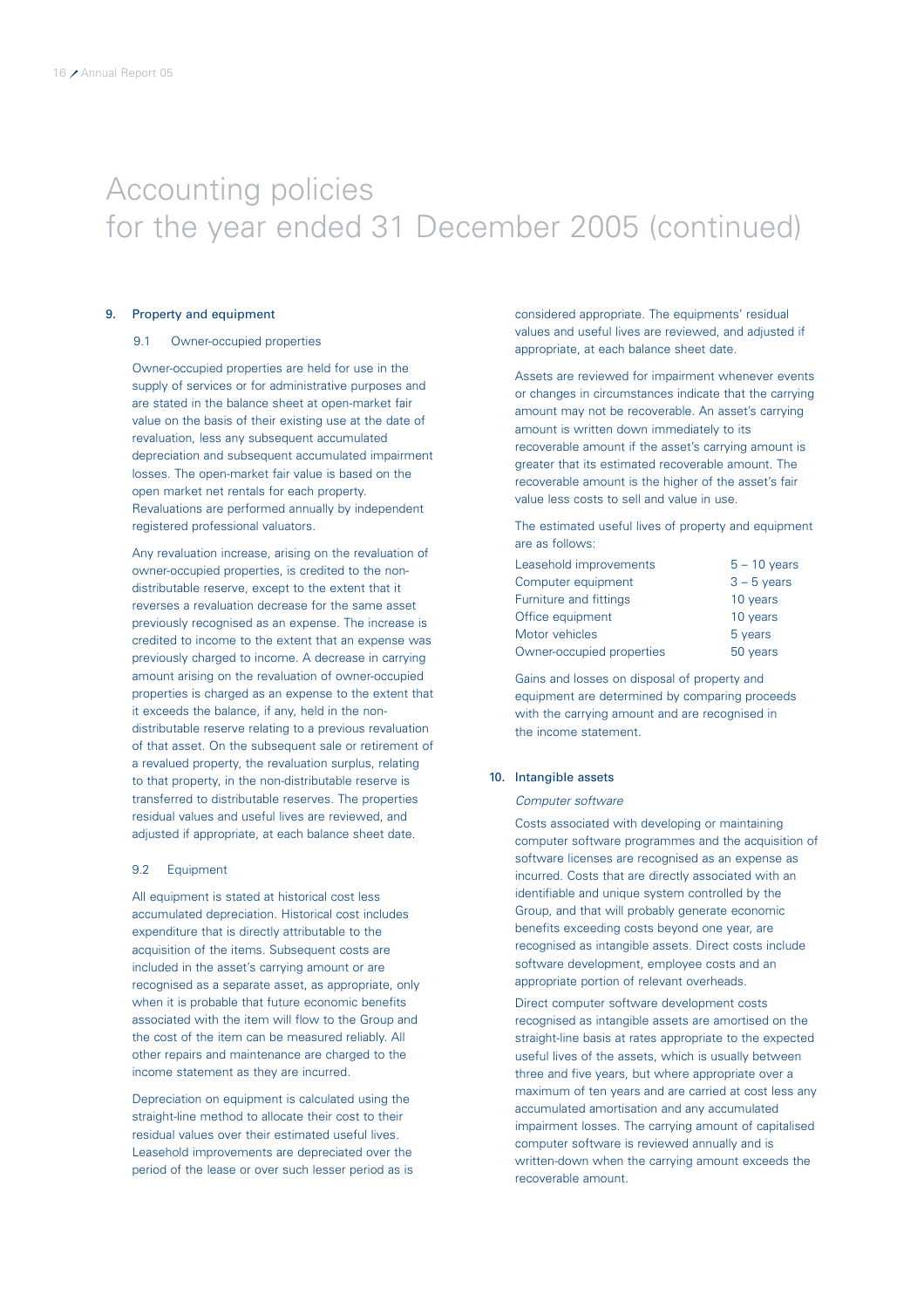### 11. Provisions

Provisions are recognised when the Group has a present legal or constructive obligation, as a result of past events, it is probable that an outflow of resources embodying economic benefits will be required to settle the obligation and a reliable estimate of the amount of the obligation can be made. Employee entitlements to annual leave are recognised when they accrue to employees. A provision is made for the estimated liability for annual leave as a result of services rendered by employees up to the balance sheet date.

### 12. Deferred income taxes

Deferred income tax is provided, using the balance sheet liability method, for all temporary differences arising between the tax values of assets and liabilities and their carrying values for financial reporting purposes. Currently enacted tax rates are used to determine deferred income tax. Deferred tax assets relating to the carry forward of unused tax losses are recognised to the extent that it is probable that future taxable income will be available against which the unused tax losses can be utilised.

### 13. Sale and repurchase agreements and lending of securities

Securities sold subject to linked repurchase agreements ("repos") are reflected in the annual financial statements as cash and cash equivalents, when the transferee has the right to sell or repledge the collateral, and the counterparty liability is included in amounts due to other banks, deposits from banks, other deposits, or deposits due to customers, as appropriate. Securities purchased under agreements to resell ("reverse repos") are recorded as loans and advances to other banks or customers as appropriate. The difference between sale and repurchase price is treated as interest and accrued over the life of repo agreements using the effective interest method. Securities lent to counterparties are also retained in the annual financial statements.

Securities borrowed are not recognised in the annual financial statements, unless these are sold to third parties, in which case the purchase and sale are recorded with the gain or loss being included in income. The obligation to return them is recorded at fair value in other accounts payable.

### 14. Instalment sales and leases

### 14.1 The Group as the lessee

The leases entered into by the Group are primarily operating leases. The total payments made under operating leases are charged to the income statement on a straight-line basis over the period of the lease. When an operating lease is terminated before the lease period has expired, any payment required to be made to the lessor by way of penalty is recognised as an expense in the period in which termination takes place.

#### 14.2 The Group as the lessor

Leases and instalment sale agreements are regarded as financing transactions with rentals and instalments receivable, less unearned finance charges, being included in advances. The difference between the gross receivable and the present value of the receivable is recognised as unearned finance income. Lease income is recognised over the term of the lease using the net investment method, which reflects a constant periodic rate of return.

### 15. Interest income and interest expense

Interest income and expense are recognised in the income statement for all interest bearing instruments on an accrual basis measured at amortised cost using the effective interest method. The effective interest rate is the rate that exactly discounts estimated future cash payments or receipts through the expected life of the financial instrument or, when appropriate, a shorter period to the net carrying amount of the financial asset or financial liability. When calculating the effective interest rate, the Group estimates cash flows considering all contractual terms of the financial instrument but does not consider future credit losses. The calculation includes all fees and points paid or received between parties to the contract that are an integral part of the effective interest rate, transaction costs and all other premiums or discounts.

#### 16. Fee, commission and dividend income

Fees and commissions are recognised on an accrual basis. Dividend income from investments is recognised when the shareholders' rights to receive payment have been established.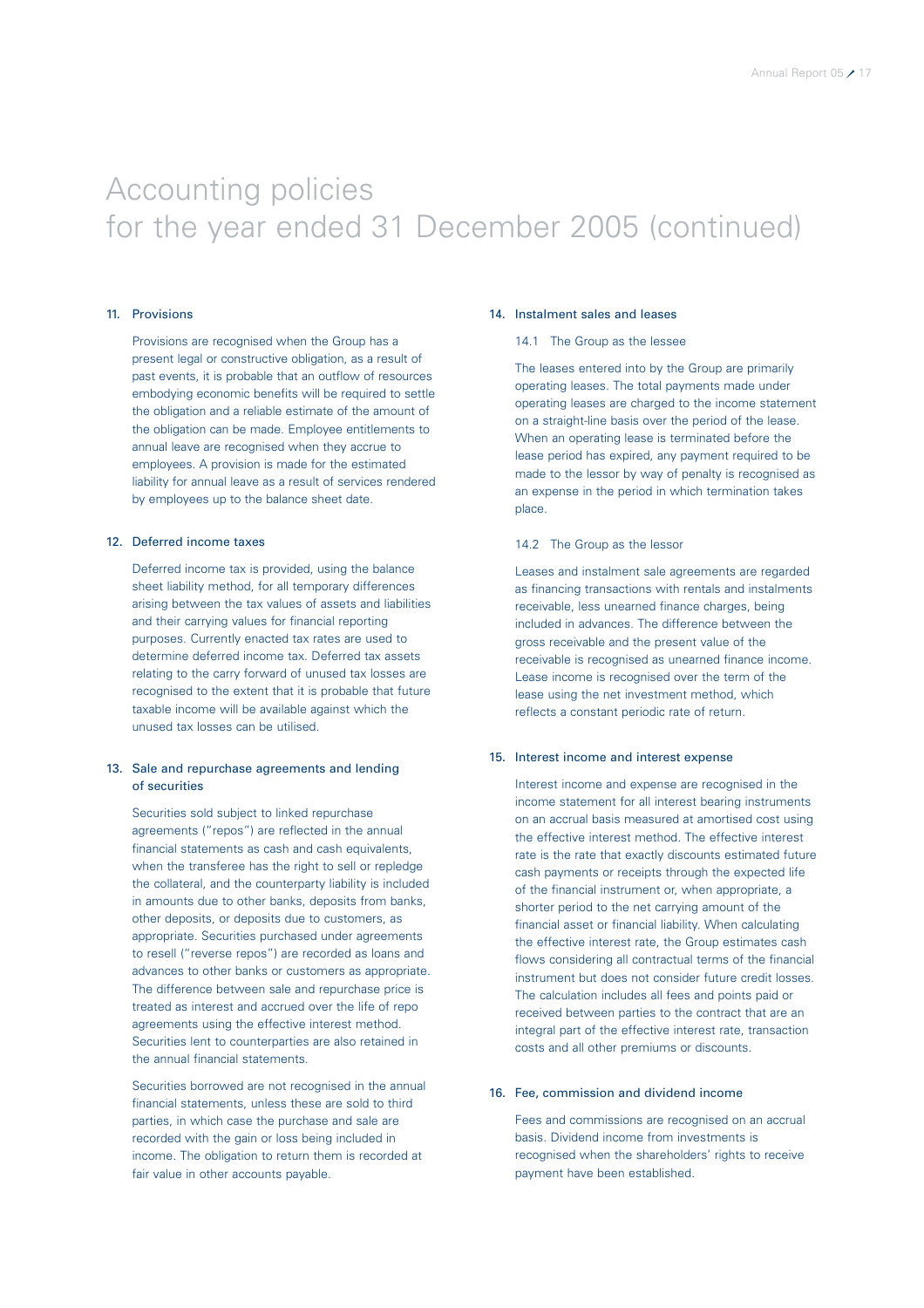### 17. Retirement funds

The Group operates defined contribution funds, the assets of which are held in a separate trusteeadministered fund. The retirement funds are funded by payments from employees and by the relevant Group companies. The Group contributions to the retirement funds are based on a percentage of the payroll and are charged to income as incurred.

### 18. Post-retirement medical benefits

The Group provides for post-retirement medical benefits to certain retired employees. These benefits are only applicable to employees who were members of the Group's medical aid scheme prior to May 2000 and are based on the employees remaining in service up to retirement age. The Group provides for the present value of the obligations in excess of the fair value of the plan assets which are intended to offset the expected costs relating to the post-retirement medical benefits. The costs of the defined benefit plan are assessed using the projected unit credit method. Under this method, the cost of providing postretirement medical benefits is charged to the income statement so as to spread the regular cost over the service lives of employees in accordance with the advice of qualified actuaries, who value the plans at least every three years.

Actuarial gains and losses, the effect of settlements on the liability and plan assets and the curtailment gain due to the change in the post-retirement subsidy of in-service members are recognised immediately. The Group's contributions to the post-retirement healthcare policy are charged to income in the year to which they relate.

### 19. Equity compensation plans

Share options in the Company are granted to employees of the Bank at the discretion of the Group Remuneration Committee. The Share Incentive Trust's financial position and results are consolidated. The Group has applied the requirements of IFRS 2 to share-based payments. In accordance with the transitional provisions, IFRS 2 has been applied to all grants of equity instruments after 7 November 2002 that were not vested as of 1 January 2005.

The equity-settled share-based payments are measured at fair value at the grant date and expensed on a straight-line basis over the vesting period, based on the Group's estimate of shares that will eventually vest.

Fair value is measured by use of a Black-Scholes model. The expected life used in the model has been adjusted, based on management's best estimate, for the effects of non-transferability, exercise restrictions and behavioural considerations.

#### 20. Segment information

A segment is a distinguishable component of the Group that is engaged either in providing products or services (business segment) or in providing products or services within a particular economic environment (geographical segment), which is subject to risks and rewards that are different from those of other segments. Segments with a majority of revenue earned from sales to external customers and whose revenue, results or assets are 10 per cent or more of all the segments, are reported separately.

### 21. General credit-risk reserve

As recommended by The Banking Association of South Africa in their position paper on reporting on regulatory provisioning IAS 39, a general credit-risk reserve has been recognised within Shareholders' equity. The reserve recognised by the Group comprises the difference between the impairments calculated in terms of IAS 39 and the requirements of the Group's provisioning policy, which is more prudent than the statutory minimum provision requirements prescribed by the South African Reserve Bank.

### 22. Critical accounting estimates and judgements

The Group makes estimates and assumptions that affect the reported amounts of assets and liabilities. Estimates and judgements are continually evaluated and are based on historical experience and other factors, including expectations of future events that are believed to be reasonable under the circumstances.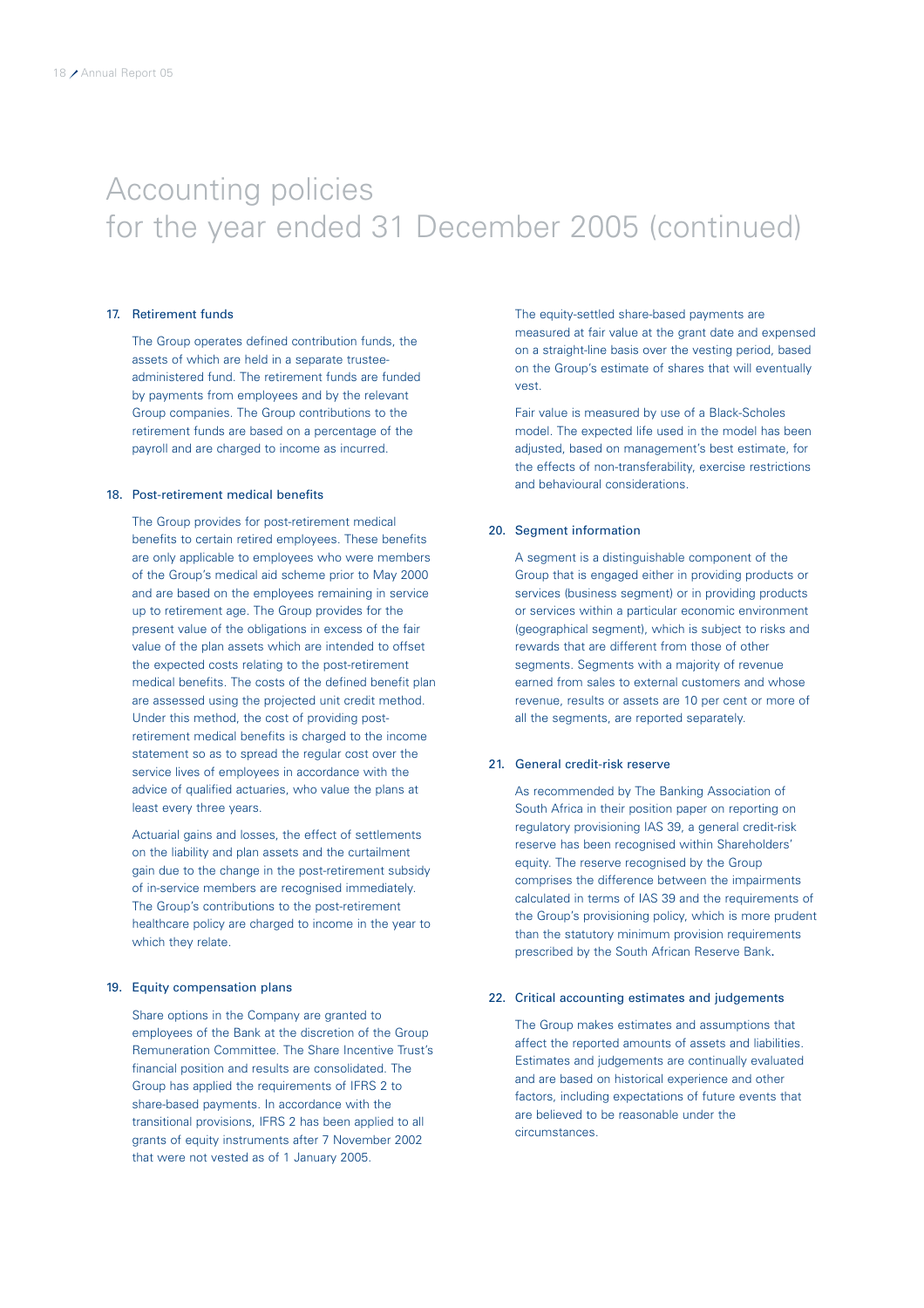### 22. Critical accounting estimates and judgements (continued)

### 22.1 Impairment losses on loans and advances

The Group reviews its loan portfolios to assess impairment on a monthly basis. In determining whether an impairment loss should be recorded in the income statement, the Group makes judgements as to whether there is any observable data indicating that there is a measurable decrease in the estimated future cash flows from a portfolio of loans before the decrease can be identified with an individual loan in that portfolio. This evidence may include observable data indicating that there has been an adverse change in the payment status of borrowers in a group, or national or local economic conditions that correlate with defaults on assets in the group. Management uses estimates based on historical loss experience for assets with credit risk characteristics and objective evidence of impairment similar to those in the portfolio when scheduling its future cash flows. The methodology and assumptions used for estimating both the amount and timing of future cash flows are reviewed regularly to reduce any differences between loss estimates and actual loss experience.

### 22.2 Fair value of derivatives

The fair value of financial instruments that are not quoted in active markets are determined by using valuation techniques. Where valuation techniques are used to determine fair values, they are validated and periodically reviewed by qualified personnel independent of the area that created them. All models are certified before they are used, and models are calibrated to ensure that outputs reflect actual data and comparative market prices. To the extent practical, models use only observable data, however areas such as credit risk, volatilities and correlations require management to make estimates. Changes in assumptions about these factors could affect reported fair value of financial instruments.

### 22.3 Impairment of available-for-sale equity investments

The Group determines that available-for-sale equity investments are impaired when there has been a significant or prolonged decline in the fair value below its cost. This determination of what is significant or

prolonged requires judgement. In making this judgement, the Group evaluates, among other factors, the normal volatility in share price. In addition impairment may be appropriate when there is evidence of a deterioration in the financial health of the investee, industry and sector performance, changes in technology, and operational and financing cash flows.

### 22.4 Income taxes

There are many transactions and calculations for which the ultimate tax determination is uncertain during the ordinary course of business. The Group recognises liabilities for anticipated tax issues based on estimates of whether additional taxes will be due. Where the final tax outcome of these matters is different from the amounts that were initially recorded, such differences will impact the income tax and deferred tax provisions in the period in which such determination is made.

### 23. Comparative figures

Where necessary, comparative figures are restated to be consistent with the disclosure in the current year. Details of restatements are provided in Note 30.

#### 24. Recent accounting developments

A new standard IFRS 7 – Financial Instruments: Disclosures, was issued during June 2005 but is only effective for periods beginning on or after 1 January 2007. The Group is subject to this statement as this standard supersedes IAS 30 – Disclosures in the Financial Statements of Banks and Similar Financial Institutions, and complements the principles in IAS 32 and IAS 39. The Group will apply IFRS 7 from 1 January 2007. The impact of initial application has not been assessed as at the date of authorisation of the annual financial statements.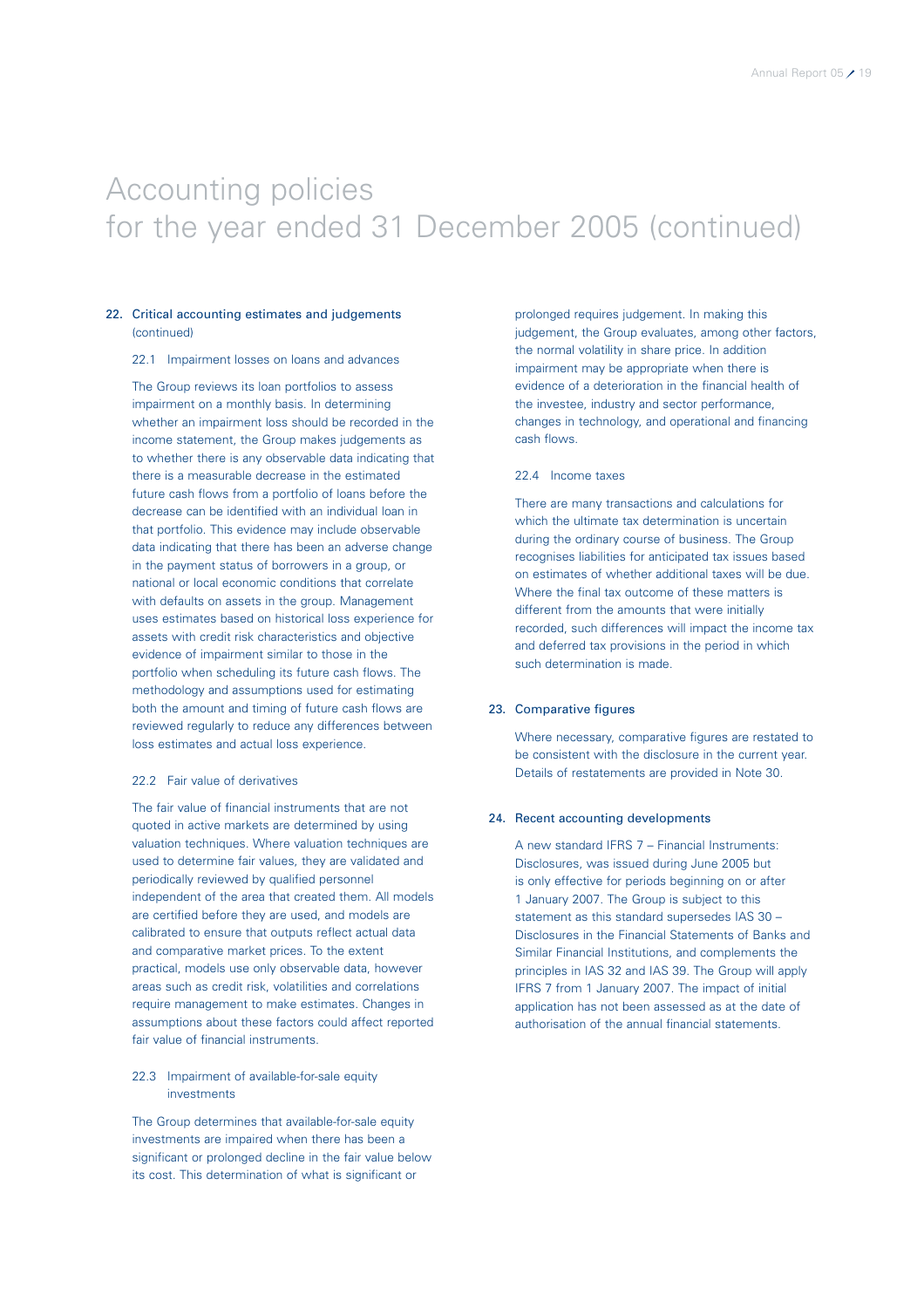# Balance sheets at 31 December 2005

|              |           |            | Company |            |
|--------------|-----------|------------|---------|------------|
|              | 2005      | 2004       | 2005    | 2004       |
| <b>Notes</b> | R'000     | R'000      | R'000   | R'000      |
|              |           | (restated) |         | (restated) |
|              |           |            |         |            |
|              | 7,020     | 6,801      |         |            |
| 2            | 91,305    | 85,028     |         |            |
| 3            | 350       | 770        |         |            |
| 4            | 3,698     | 3,616      | 29      | 29         |
| 5            | 14,887    | 33,148     | 3       | 214        |
| 6            |           |            | 553,448 | 501,738    |
|              | 3,323     | 3,236      |         |            |
| 8            | 2,365     | 3,556      | 20      | 559        |
| 9            | 1,458,677 | 975,611    |         |            |
| 10           | 36,757    | 90,162     |         |            |
| 11           | 379,028   | 370,279    |         |            |
| 12           | 1,408,972 | 1,148,861  | 87      | 336        |
|              | 3,406,382 | 2,721,068  | 553,587 | 502,876    |
|              |           |            | Group   |            |

### EQUITY AND LIABILITIES

| Shareholders' equity                   | 550,179    | 500,939    | 553,290    | 502,563    |
|----------------------------------------|------------|------------|------------|------------|
| 13<br>Share capital and share premium  | 1,207,032  | 1,208,642  | 1,210,143  | 1,210,143  |
| Capital redemption reserve fund        | 3,788      | 3,788      | 3,788      | 3,788      |
| Share-based payments reserve           | 847        | 123        | 847        | 123        |
| General reserve                        | 7,478      | 7,478      |            |            |
| Property revaluation reserve           | 36,476     | 31,273     |            |            |
| Available-for-sale reserve             | (76)       | (955)      | (10, 043)  | (60, 607)  |
| General credit-risk reserve            | 10,835     | 31,668     |            |            |
| <b>Accumulated loss</b>                | (716, 201) | (781, 078) | (651, 445) | (650, 884) |
| <b>Liabilities</b>                     | 2,856,203  | 2,220,129  | 297        | 313        |
| 14<br><b>Deposits</b>                  | 2,636,547  | 2,112,569  |            |            |
| Derivative financial instruments<br>10 | 38,531     | 35,210     |            |            |
| <b>Provisions</b><br>15                | 31,647     | 39,168     |            |            |
| 17<br>Other accounts payable           | 149,478    | 33,138     | 297        | 313        |
| <b>Taxation</b><br>4                   |            | 44         |            |            |
| <b>Total equity and liabilities</b>    | 3,406,382  | 2,721,068  | 553,587    | 502,876    |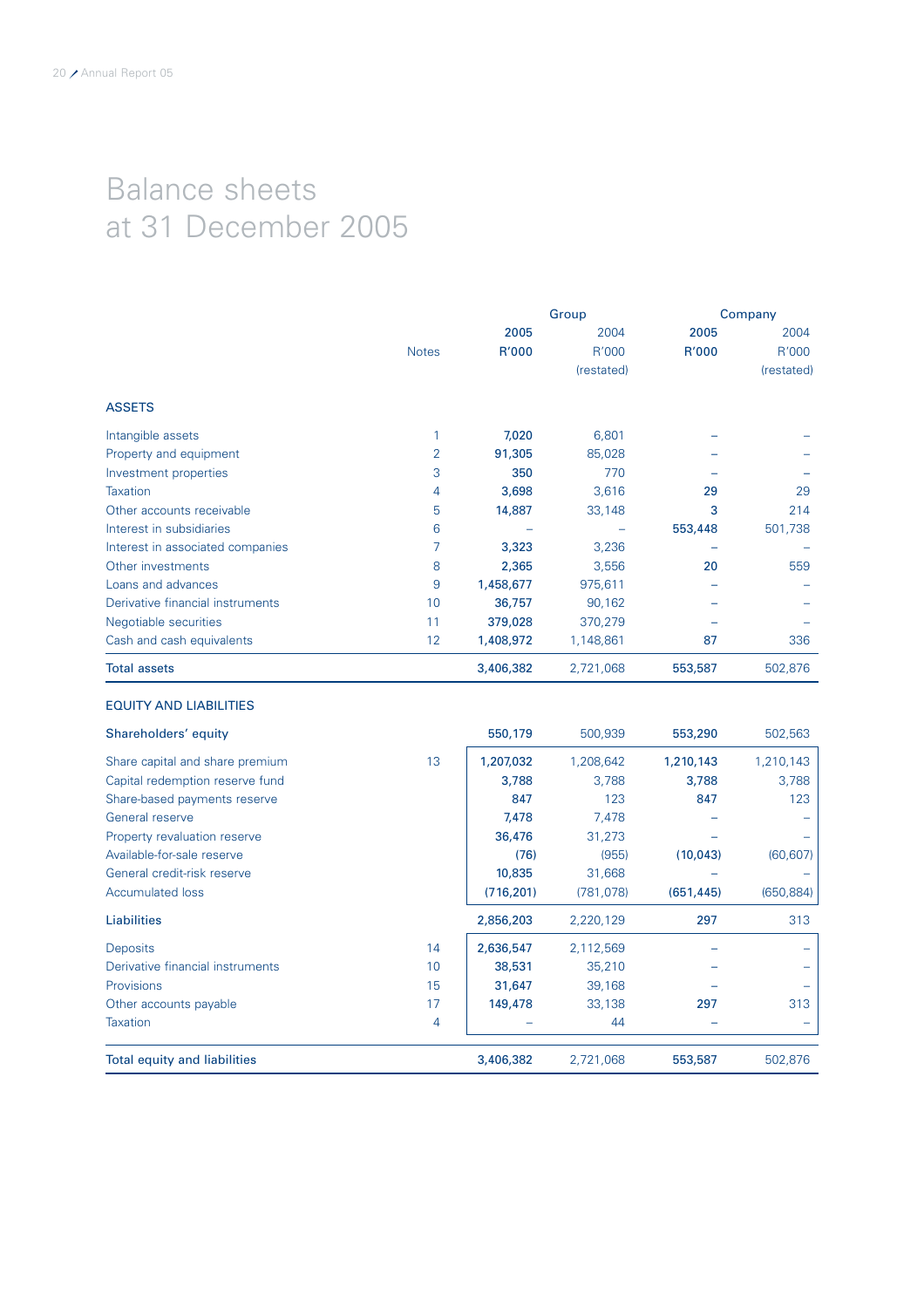# Income statements for the year ended 31 December 2005

|                                                       |              |            | Group      | Company |          |  |
|-------------------------------------------------------|--------------|------------|------------|---------|----------|--|
|                                                       |              | 2005       | 2004       | 2005    | 2004     |  |
|                                                       | <b>Notes</b> | R'000      | R'000      | R'000   | R'000    |  |
|                                                       |              |            | (restated) |         |          |  |
| Interest income                                       | 20           | 248,290    | 192,138    |         | 1,945    |  |
| Interest expenditure                                  | 21           | (113, 144) | (107, 036) |         | (1, 945) |  |
| Net interest income before credit losses              |              | 135,146    | 85,102     |         |          |  |
| Net recovery of/(charge for) credit losses            | 9            | 21,287     | (4, 367)   |         |          |  |
| Net interest income after credit losses               |              | 156,433    | 80,735     |         |          |  |
| Net (loss)/profit on disposal and revaluation of      |              |            |            |         |          |  |
| investments                                           |              | (498)      | 1,891      | 527     | (12)     |  |
| Non-interest income                                   | 22           | 117,903    | 101,410    |         | 1,000    |  |
| Net interest and non-interest income                  |              | 273,838    | 184,036    | 527     | 988      |  |
| Operating expenditure                                 | 23           | (230, 477) | (225, 041) | (1,088) | (744)    |  |
| Profit/(Loss) before income from associated           |              |            |            |         |          |  |
| companies                                             |              | 43,361     | (41,005)   | (561)   | 244      |  |
| Share of income from associated companies             |              | 516        | 768        |         |          |  |
| Profit/(Loss) before taxation and exceptional items   |              | 43,877     | (40, 237)  | (561)   | 244      |  |
| Impairments and provisions raised and write-off on    |              |            |            |         |          |  |
| release of CGD guarantee                              | 9            |            | (172, 729) |         |          |  |
| Recovery of amounts previously written-off in         |              |            |            |         |          |  |
| respect of the release of the CGD guarantee           | 9            | 23,119     |            |         |          |  |
| Profit/(Loss) before taxation                         |              | 66,996     | (212,966)  | (561)   | 244      |  |
| <b>Taxation</b>                                       | 24           |            | (50)       |         |          |  |
| Attributable profit/(loss) after taxation             |              | 66,996     | (213,016)  | (561)   | 244      |  |
| Reconciliation between attributable profit/(loss)     |              |            |            |         |          |  |
| after taxation and headline earnings/(loss):          |              |            |            |         |          |  |
| Attributable profit/(loss) after taxation             |              | 66,996     | (213,016)  | (561)   | 244      |  |
| Realisation of available-for-sale reserve on disposal |              |            |            |         |          |  |
| of investments                                        |              | 885        | (60)       | (431)   |          |  |
| Loss/(Profit) on disposal of property and equipment   |              | 144        | (680)      |         |          |  |
| Headline earnings/(loss)                              |              | 68,025     | (213, 756) | (992)   | 244      |  |
| Earnings/(Loss) per ordinary share (cents)            | 25.1         | 1.7        | (11.6)     |         |          |  |
| Headline earnings/(loss) per ordinary share (cents)   | 25.2         | 1.7        | (11.7)     |         |          |  |
| Diluted earnings/(loss) per ordinary share (cents)    | 25.3         | 1.7        | (11.6)     |         |          |  |
| Diluted headline earnings/(loss) per ordinary         |              |            |            |         |          |  |
| share (cents)                                         | 25.4         | 1.7        | (11.7)     |         |          |  |
| Dividends per share (cents)                           |              |            |            |         |          |  |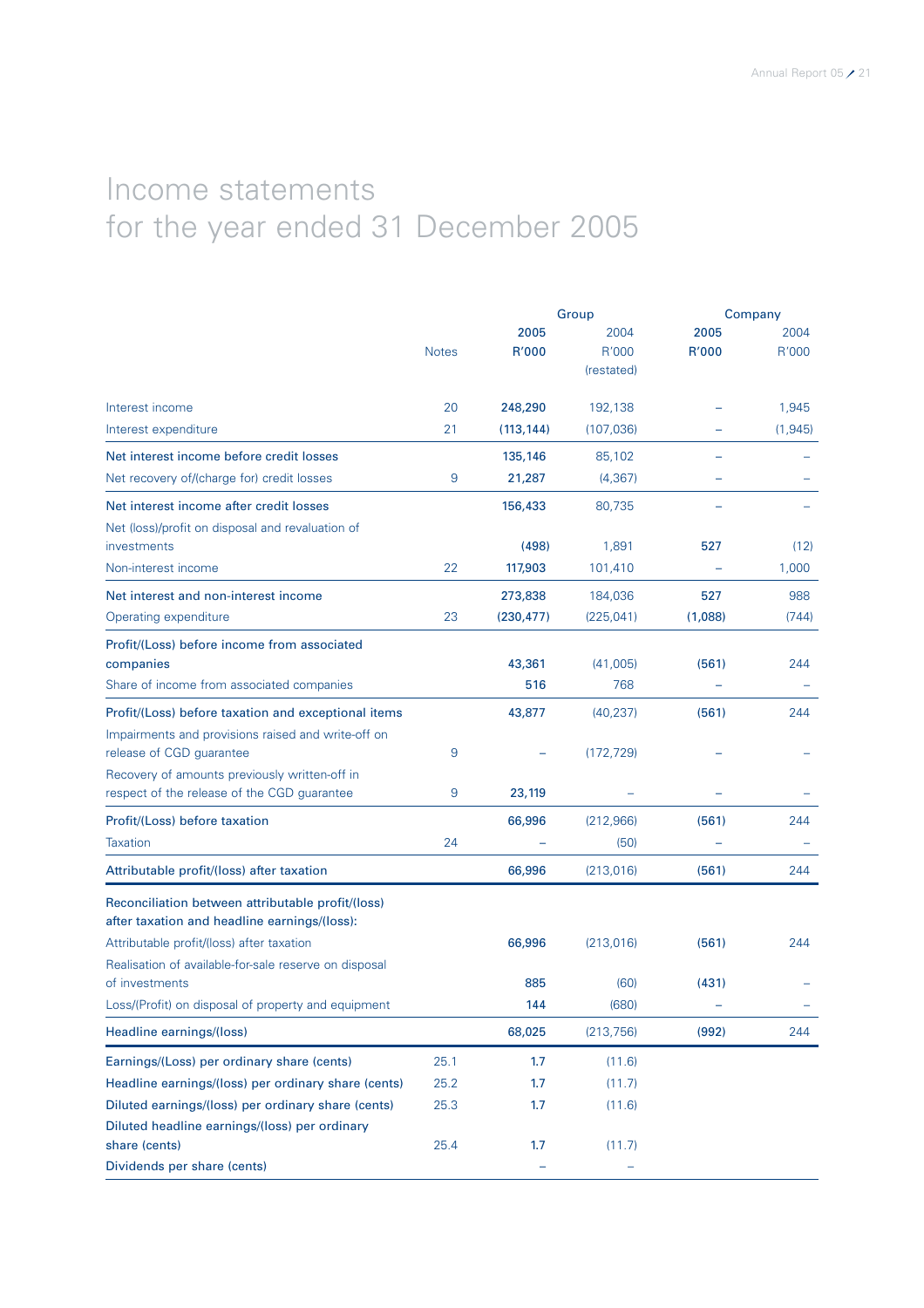# Statements of changes in equity for the year ended 31 December 2005

| Shareholders' equity<br>at 31 December 2005                                                                 | 1,207,032                                       | 3,788                   | 847                                            | 7,478              | 36,476                      | (76)                           |                                            | 10,835 (716,201)         | 550,179               |
|-------------------------------------------------------------------------------------------------------------|-------------------------------------------------|-------------------------|------------------------------------------------|--------------------|-----------------------------|--------------------------------|--------------------------------------------|--------------------------|-----------------------|
| incentive trust<br>Profit after taxation                                                                    | (1,610)                                         |                         |                                                |                    |                             |                                |                                            | 66,996                   | (1,610)<br>66,996     |
| Treasury shares on<br>consolidation of share                                                                |                                                 |                         |                                                |                    |                             |                                |                                            |                          |                       |
| Increase in general<br>credit-risk reserve                                                                  |                                                 |                         |                                                |                    |                             | -                              | 2,119                                      | (2, 119)                 |                       |
| Release to income on<br>disposal of available-for-sale<br>financial assets                                  |                                                 |                         |                                                |                    |                             | 885                            |                                            |                          | 885                   |
| Gains and losses on<br>remeasurement to fair value                                                          |                                                 |                         |                                                |                    |                             | (6)                            |                                            |                          | (6)                   |
| Revaluation of owner-<br>occupied property                                                                  |                                                 |                         |                                                |                    | 5,203                       |                                |                                            |                          | 5,203                 |
| expense                                                                                                     |                                                 |                         | 724                                            |                    |                             |                                |                                            |                          | 724                   |
| credit-risk reserve on<br>adoption of IFRS in respect<br>of credit risk impairments<br>Share-based payments |                                                 |                         |                                                |                    |                             |                                | (22, 952)                                  | 22,952                   |                       |
| Change in accounting<br>policy - IAS 32 and IAS 39<br>credit risk impairments<br>Release of general         |                                                 |                         |                                                |                    |                             |                                |                                            | (22, 952)                | (22, 952)             |
| Shareholders' equity<br>at 31 December 2004                                                                 | 1,208,642                                       | 3,788                   | 123                                            | 7,478              | 31,273                      | (955)                          | 31,668                                     | (781,078)                | 500,939               |
| consolidation of share<br>incentive trust                                                                   |                                                 |                         |                                                |                    |                             |                                |                                            | 132                      | 132                   |
| Share-based payments<br>expense<br>Accumulated profit on                                                    |                                                 |                         | 123                                            |                    |                             |                                |                                            |                          | 123                   |
| Loss after taxation                                                                                         | (1,501)                                         |                         |                                                |                    |                             |                                |                                            | (213, 016)               | (1,501)<br>(213, 016) |
| credit-risk reserve<br>Treasury shares on<br>consolidation of share<br>incentive trust                      |                                                 |                         |                                                |                    |                             |                                | 456                                        | (456)                    |                       |
| financial assets<br>Increase in general                                                                     |                                                 |                         |                                                |                    |                             | (60)                           |                                            |                          | (60)                  |
| remeasurement to fair value<br>Release to income on<br>disposal of available-for-sale                       |                                                 |                         |                                                |                    |                             | (153)                          |                                            |                          | (153)                 |
| occupied property<br>Gains and losses on                                                                    |                                                 |                         |                                                |                    | 2,897                       |                                |                                            |                          | 2,897                 |
| Share issue costs<br>written-off against share<br>premium<br>Revaluation of owner-                          | (6, 382)                                        |                         |                                                |                    |                             |                                |                                            |                          | (6, 382)              |
| reserves on sub-division<br>of shares<br>Share capital issued                                               | (205, 340)<br>555,000                           |                         |                                                |                    |                             |                                |                                            | 205,340                  | 555,000               |
| Group (restated)<br>Shareholders' equity<br>at 1 January 2004<br>Transfer to distributable                  | 866,865                                         | 3,788                   |                                                | 7,478              | 28,376                      | (742)                          | 31,212                                     | (773,078)                | 163,899               |
|                                                                                                             | R'000                                           | R'000                   | R'000                                          | R'000              | R'000                       | R'000                          | R'000                                      | R'000                    | R'000                 |
|                                                                                                             | <b>Share</b><br>capital<br>and share<br>premium | redemp-<br>tion<br>fund | Share-<br>based<br>reserve payments<br>reserve | General<br>reserve | Property<br>tion<br>reserve | revalua- Available-<br>reserve | General<br>for-sale credit-risk<br>reserve | Accumu-<br>lated<br>loss | Total                 |
|                                                                                                             |                                                 | Capital                 |                                                |                    |                             |                                |                                            |                          |                       |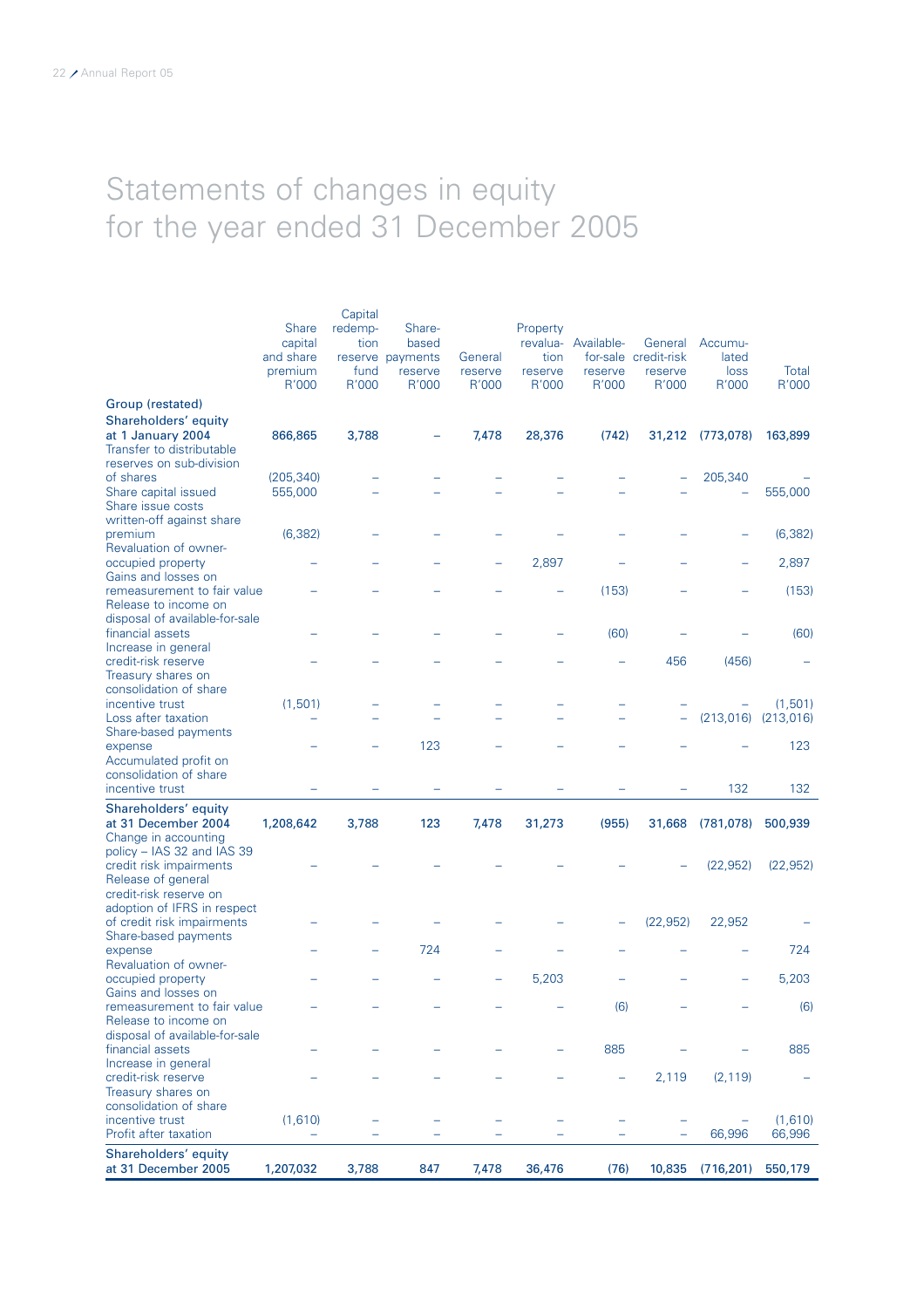# Statements of changes in equity for the year ended 31 December 2005 (continued)

|                                                                         | Share       | Capital    |             |            |             |              |
|-------------------------------------------------------------------------|-------------|------------|-------------|------------|-------------|--------------|
|                                                                         | capital and | redemption | Share-based | Available- |             |              |
|                                                                         | share       | reserve    | payments    | for-sale   | Accumulated |              |
|                                                                         | premium     | fund       | reserve     | reserve    | loss        | <b>Total</b> |
|                                                                         | R'000       | R'000      | R'000       | R'000      | R'000       | R'000        |
| Company (restated)                                                      |             |            |             |            |             |              |
| Shareholders' equity<br>at 1 January 2004                               | 866,865     | 3,788      |             | 149,714    | (856, 468)  | 163,899      |
| Transfer to distributable reserves<br>on sub-division of shares         | (205, 340)  |            |             |            | 205,340     |              |
| Share capital issued                                                    | 555,000     |            |             |            |             | 555,000      |
| Share issue costs written-off<br>against share premium                  | (6, 382)    |            |             |            |             | (6, 382)     |
| Gains and losses on<br>remeasurement to fair value                      |             |            |             | (210, 333) |             | (210, 333)   |
| Release to income on disposal of<br>available-for-sale financial assets |             |            |             | 12         |             | 12           |
| Share-based payments expense                                            |             |            | 123         |            |             | 123          |
| Profit after taxation                                                   |             |            |             |            | 244         | 244          |
| Shareholders' equity<br>at 31 December 2004                             | 1,210,143   | 3,788      | 123         | (60, 607)  | (650, 884)  | 502,563      |
| Share-based payments expense                                            |             |            | 724         |            |             | 724          |
| Gains and losses on<br>remeasurement to fair value                      |             |            |             | 50,995     |             | 50,995       |
| Release to income on disposal<br>of available-for-sale financial        |             |            |             |            |             |              |
| assets                                                                  |             |            |             | (431)      |             | (431)        |
| Loss after taxation                                                     |             |            |             |            | (561)       | (561)        |
| Shareholders' equity<br>at 31 December 2005                             | 1,210,143   | 3,788      | 847         | (10, 043)  | (651, 445)  | 553,290      |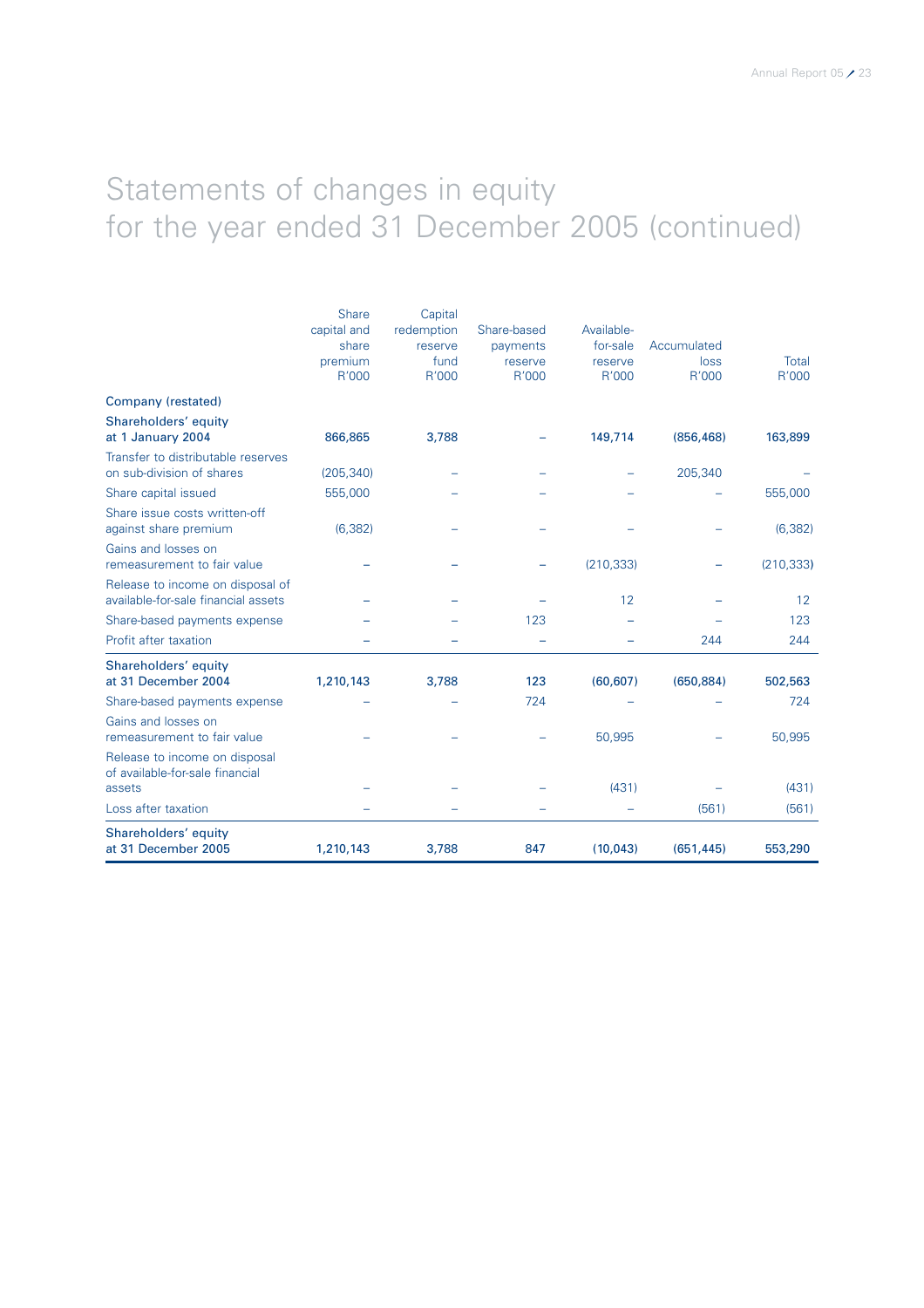# Cash flow statements for the year ended 31 December 2005

|                                                                  |              |               | Group                       | Company                  |                |  |
|------------------------------------------------------------------|--------------|---------------|-----------------------------|--------------------------|----------------|--|
|                                                                  | <b>Notes</b> | 2005<br>R'000 | 2004<br>R'000<br>(restated) | 2005<br>R'000            | 2004<br>R'000  |  |
| Cash receipts from customers                                     | 26.1         | 399,890       | 308,824                     |                          | 1,945          |  |
| Cash paid to suppliers and employees                             | 26.2         | (333, 443)    | (317, 108)                  | (1,088)                  | (2,689)        |  |
| Dividends received                                               |              | 80            | 142                         |                          | 1,000          |  |
| <b>Taxation</b> paid                                             | 26.3         | (126)         | (992)                       |                          |                |  |
| Net cash inflow/(outflow) from operating<br>activities           |              | 66,401        | (9, 134)                    | (1,088)                  | 256            |  |
| Changes in banking activities                                    |              |               |                             |                          |                |  |
| Net increase in income earning assets                            | 26.4         | (506, 888)    | (39, 511)                   |                          |                |  |
| Net increase in deposits and other accounts                      | 26.5         | 716,861       | 86,475                      | 195                      | 36             |  |
| Net cash inflow from banking activities                          |              | 209,973       | 46,964                      | 195                      | 36             |  |
| <b>Investing activities</b>                                      |              |               |                             |                          |                |  |
| Purchase of property, equipment and intangible assets            |              | (18,652)      | (9, 342)                    |                          |                |  |
| Proceeds on sale of property, equipment and<br>intangible assets |              | 384           | 84                          |                          |                |  |
| Proceeds on disposal of investments                              |              | 1,576         | 150                         | 644                      | 40             |  |
| Proceeds on disposal of associate company                        |              |               | 1,851                       |                          |                |  |
| Increase in investment in subsidiary                             |              |               |                             |                          | (555,000)      |  |
| Decrease in loans with subsidiary and associated<br>companies    |              | 429           | 483                         |                          | 6,384          |  |
| Net cash (outflow)/inflow from investing<br>activities           |              | (16, 263)     | (6, 774)                    | 644                      | (548, 576)     |  |
| <b>Financing activities</b>                                      |              |               |                             |                          |                |  |
| Proceeds on issue of ordinary shares                             |              |               | 555,000                     |                          | 555,000        |  |
| Share issue costs                                                |              |               | (6, 382)                    |                          | (6, 382)       |  |
| Finance lease payments                                           |              |               | (5, 743)                    |                          |                |  |
| Net cash inflow from financing activities                        |              | ÷,            | 542,875                     | $\overline{\phantom{0}}$ | 548,618        |  |
| Net cash inflow/(outflow) for year                               |              | 260,111       | 573,931                     | (249)                    | 334            |  |
| Cash and cash equivalents at beginning of year                   |              | 1,148,861     | 574,930                     | 336                      | $\overline{2}$ |  |
| Cash and cash equivalents at end of year                         | 12           | 1,408,972     | 1,148,861                   | 87                       | 336            |  |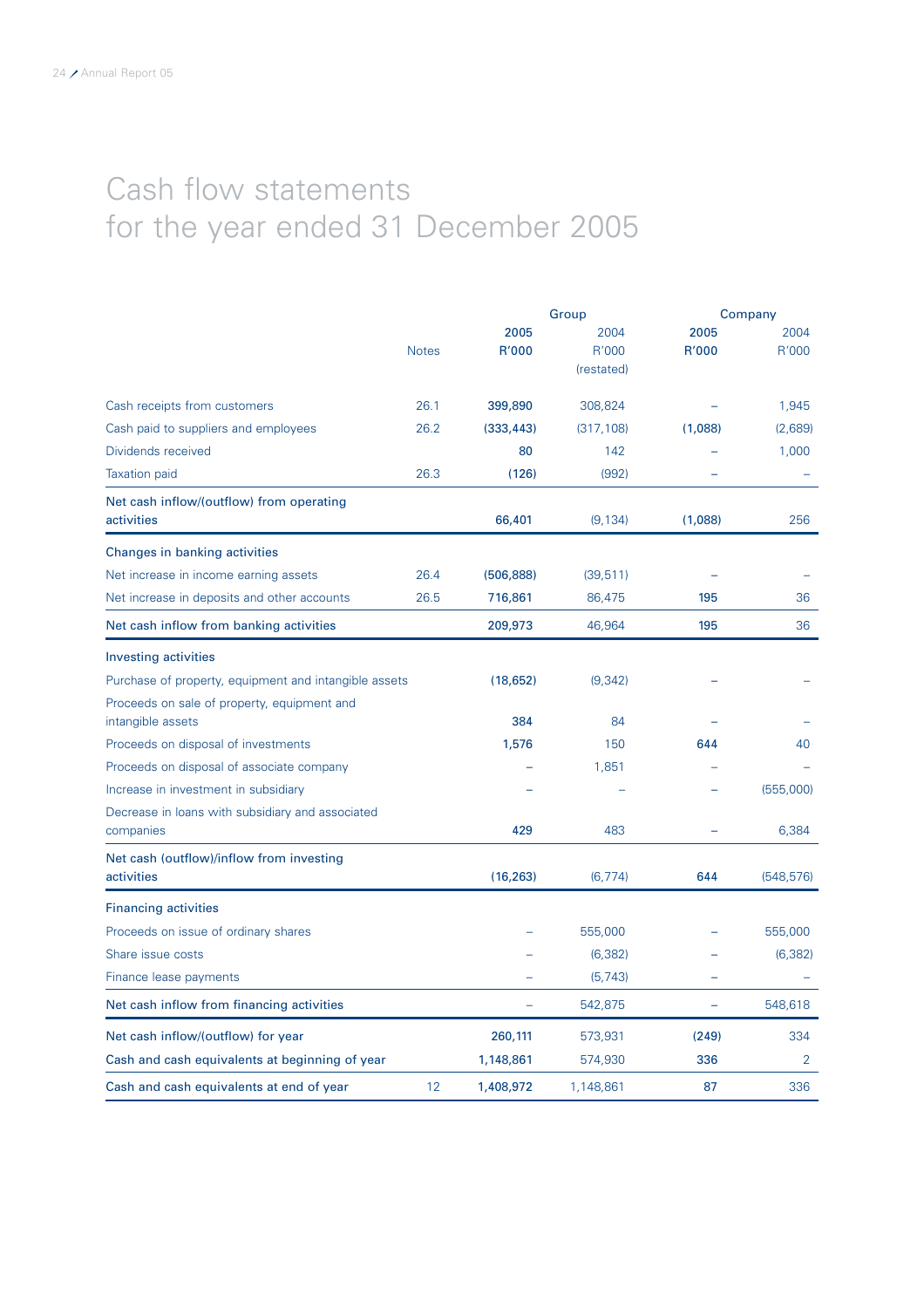# Notes to the financial statements for the year ended 31 December 2005

### 1. Intangible assets

|                                                               | Computer software |           |  |  |
|---------------------------------------------------------------|-------------------|-----------|--|--|
| Group                                                         | 2005              | 2004      |  |  |
|                                                               | <b>R'000</b>      | R'000     |  |  |
| Cost at beginning of year                                     | 39,051            | 38,310    |  |  |
| <b>Additions</b>                                              | 5,017             | 741       |  |  |
| Cost at end of year                                           | 44,068            | 39,051    |  |  |
| Accumulated amortisation and impairments at beginning of year | (32.250)          | (25, 599) |  |  |
| Amortisation                                                  | (4,798)           | (6,651)   |  |  |
| Accumulated amortisation and impairments at end of year       | (37.048)          | (32, 250) |  |  |
| Net carrying amount at end of year                            | 7.020             | 6.801     |  |  |

### 2. Property and equipment

|                                           | Owner-     | Leasehold |           | Furniture |           |          |           |
|-------------------------------------------|------------|-----------|-----------|-----------|-----------|----------|-----------|
|                                           | occupied   | improve-  | Computer  | and       | Office    | Motor    |           |
|                                           | properties | ments     | equipment | fittings  | equipment | vehicles | Total     |
| Group                                     | R'000      | R'000     | R'000     | R'000     | R'000     | R'000    | R'000     |
| 2005                                      |            |           |           |           |           |          |           |
| Open market value/cost                    |            |           |           |           |           |          |           |
| at beginning of year                      | 60,990     | 15,568    | 61,640    | 8,269     | 18,778    | 722      | 165,967   |
| <b>Revaluations</b>                       | 4,174      |           |           |           |           |          | 4,174     |
| <b>Additions</b>                          |            | 3,940     | 7,975     | 205       | 1,515     |          | 13,635    |
| <b>Disposals</b>                          | -          | (2, 342)  | (2,453)   | (2)       | (3)       | (300)    | (5, 100)  |
| Open market value/cost                    |            |           |           |           |           |          |           |
| at end of year                            | 65,164     | 17,166    | 67,162    | 8,472     | 20,290    | 422      | 178,676   |
| Accumulated depreciation                  |            |           |           |           |           |          |           |
| and impairment losses                     |            |           |           |           |           |          |           |
| at beginning of year                      |            | (12, 324) | (49, 563) | (5,963)   | (12,503)  | (586)    | (80, 939) |
| Depreciation                              | (1,029)    | (1,432)   | (7,480)   | (676)     | (1, 372)  | (44)     | (12,033)  |
| Revaluation                               | 1,029      |           |           |           |           |          | 1,029     |
| <b>Disposals</b>                          |            | 2,206     | 2,062     | 1         | 3         | 300      | 4,572     |
| Accumulated depreciation and              |            |           |           |           |           |          |           |
| impairment losses at end of year          |            | (11, 550) | (54, 981) | (6,638)   | (13, 872) | (330)    | (87, 371) |
| Net carrying amount at end of year 65,164 |            | 5,616     | 12,181    | 1,834     | 6,418     | 92       | 91,305    |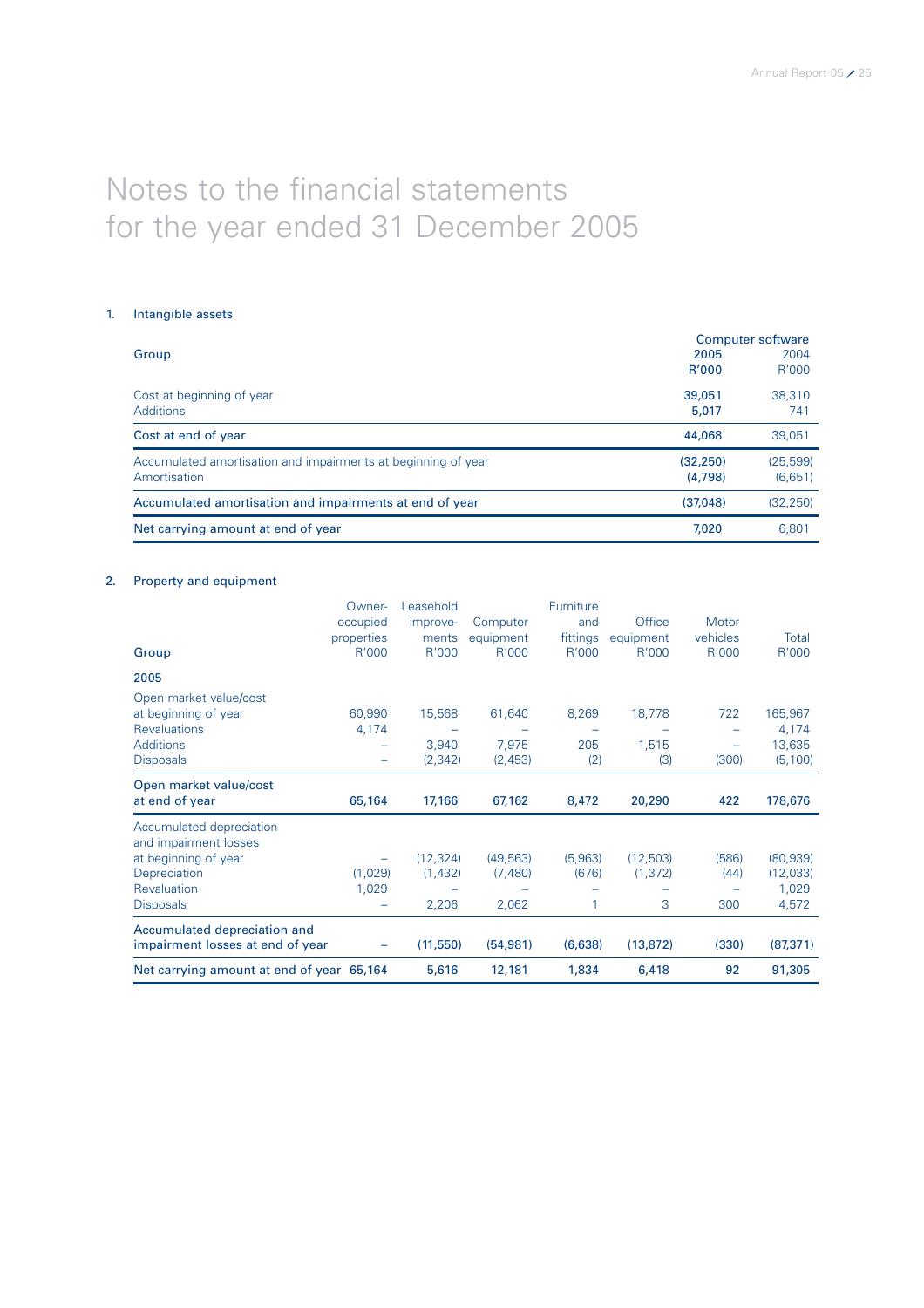### 2. Property and equipment (continued)

|                                  | Owner-     | Leasehold |           | Furniture |           |          |           |
|----------------------------------|------------|-----------|-----------|-----------|-----------|----------|-----------|
|                                  | occupied   | improve-  | Computer  | and       | Office    | Motor    |           |
|                                  | properties | ments     | equipment | fittings  | equipment | vehicles | Total     |
| Group                            | R'000      | R'000     | R'000     | R'000     | R'000     | R'000    | R'000     |
| 2004 (restated)                  |            |           |           |           |           |          |           |
| Open market value/cost           |            |           |           |           |           |          |           |
| at beginning of year             | 59,000     | 15,493    | 57,770    | 8,490     | 18,507    | 770      | 160,030   |
| <b>Revaluations</b>              | 1,990      |           |           |           |           |          | 1,990     |
| <b>Additions</b>                 |            | 134       | 7,992     | 35        | 440       |          | 8,601     |
| <b>Disposals</b>                 |            | (59)      | (4, 122)  | (256)     | (169)     | (48)     | (4,654)   |
| Open market value/cost           |            |           |           |           |           |          |           |
| at end of year                   | 60,990     | 15,568    | 61,640    | 8,269     | 18,778    | 722      | 165,967   |
| Accumulated depreciation         |            |           |           |           |           |          |           |
| and impairment losses            |            |           |           |           |           |          |           |
| at beginning of year             | -          | (10,988)  | (46, 463) | (5,760)   | (11, 582) | (586)    | (75, 379) |
| Depreciation                     | (907)      | (1,380)   | (7, 366)  | (701)     | (1, 315)  | (48)     | (11, 717) |
| <b>Revaluations</b>              | 907        |           |           |           |           |          | 907       |
| Impairments                      |            |           | 161       | 285       | 260       |          | 706       |
| <b>Disposals</b>                 |            | 44        | 4,105     | 213       | 134       | 48       | 4,544     |
| Accumulated depreciation and     |            |           |           |           |           |          |           |
| impairment losses at end of year |            | (12, 324) | (49, 563) | (5,963)   | (12,503)  | (586)    | (80, 939) |
| Net carrying amount              |            |           |           |           |           |          |           |
| at end of year                   | 60,990     | 3,244     | 12,077    | 2,306     | 6,275     | 136      | 85,028    |

### Notes:

1. G J van Zyl, a valuator with Van Zyl Valuers and a Member of The Institute of Valuers of South Africa, independently valued the properties at 31 December 2005.

2. A register containing details of property and the revaluation thereof is available for inspection at the registered office of the Company.

### 3. Investment properties

|                                                                            |                    | Group         |
|----------------------------------------------------------------------------|--------------------|---------------|
|                                                                            | 2005<br>R'000      | 2004<br>R'000 |
| Open-market value at beginning of year<br><b>Disposals</b><br>Revaluations | 770<br>(470)<br>50 | 800<br>(30)   |
| Open-market value at end of year                                           | 350                | 770           |

### Notes:

1. G J van Zyl, a valuator with van Zyl Valuers and a Member of The Institute of Valuers of South Africa, independently valued the properties at 31 December 2005.

- 2. At 31 December 2005 the value of unlet investment properties for the Group amounted to R39 000 (December 2004: R129 000).
- 3. A register containing details of investment properties and the revaluation thereof is available for inspection at the registered office of the Company.
- 4. Refer to Note 22 for rental income earned on investment properties.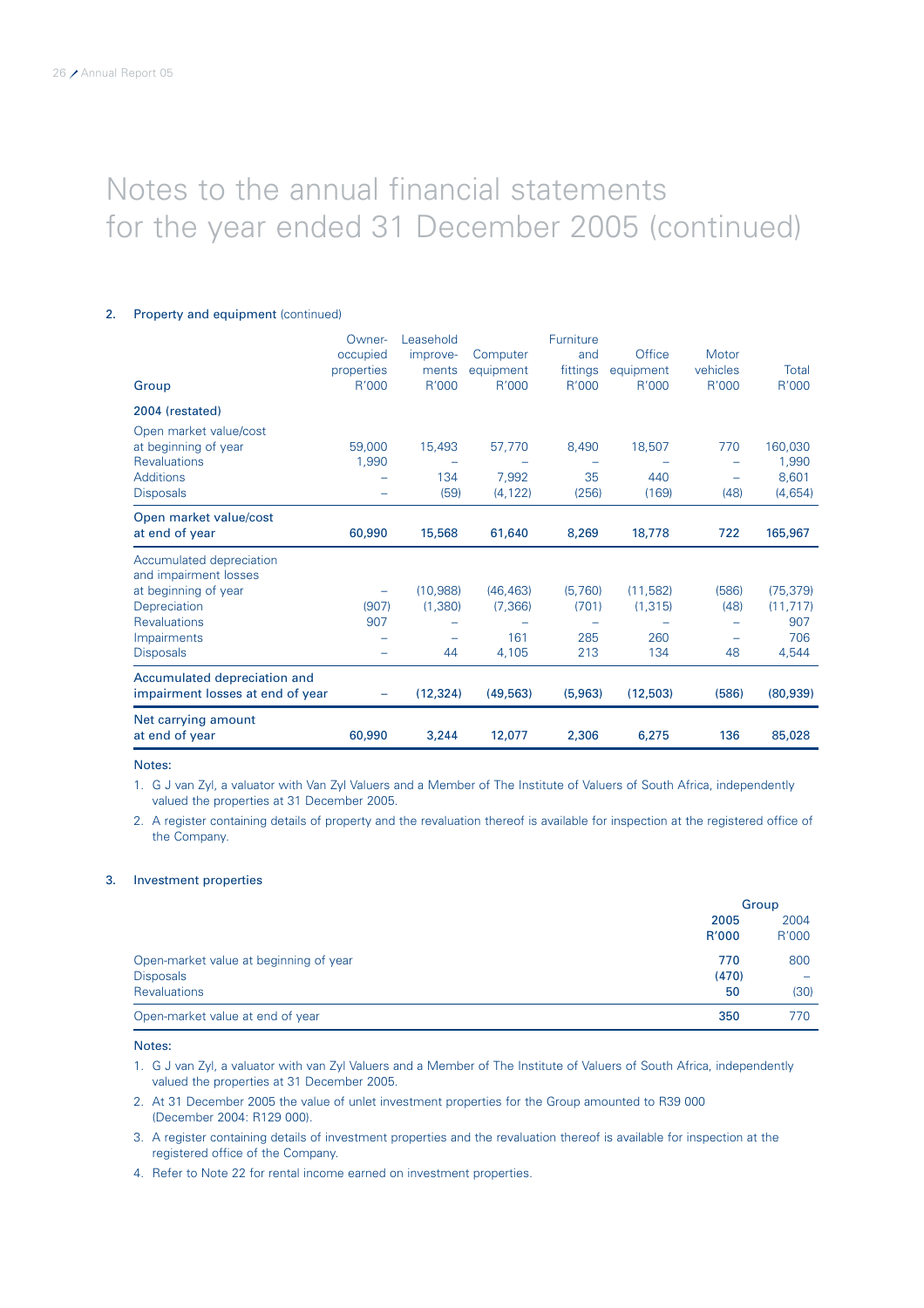### 4. Taxation

|                                                                          |               | Group         |               | Company       |
|--------------------------------------------------------------------------|---------------|---------------|---------------|---------------|
|                                                                          | 2005<br>R'000 | 2004<br>R'000 | 2005<br>R'000 | 2004<br>R'000 |
| South African Revenue Services<br>Taxation overpaid by the Group/Company | 3.698         | 3.616         | 29            | 29            |
| Taxation owing by the Group/Company                                      |               | 44            |               |               |
| Other accounts receivable<br>5.                                          |               |               |               |               |
| Items in transit                                                         | 4,345         | 4.675         |               |               |
| Pre-payments and deposits                                                | 3.721         | 11.166        | 3             |               |
| Properties in possession                                                 |               | 203           |               |               |
| Other receivables                                                        | 6,821         | 17.104        |               | 214           |
|                                                                          | 14,887        | 33.148        | 3             | 214           |

### 6. Interest in subsidiaries

|                                          |          | Company  |
|------------------------------------------|----------|----------|
|                                          | 2005     | 2004     |
|                                          | R'000    | R'000    |
| Unlisted                                 |          |          |
| Shares at fair value                     | 567,202  | 516,212  |
| Loans – net amount owing to subsidiaries | (13.754) | (14.474) |
|                                          | 553,448  | 501,738  |

A list of principal subsidiary companies is contained in Note 8 in the Directors' report.

The loans are interest free and have no fixed terms of maturity.

### 7. Interest in associated companies

|                                                       | Group |       |  |
|-------------------------------------------------------|-------|-------|--|
|                                                       | 2005  | 2004  |  |
|                                                       | R'000 | R'000 |  |
| Unlisted                                              |       |       |  |
| Statman Investments (Pty) Limited*                    |       |       |  |
| Shares, at cost                                       | 675   | 675   |  |
| Accumulated share of post-acquisition profits         | 3,077 | 2,834 |  |
| Dividends received from associated companies          | (429) | (273) |  |
|                                                       | 3,323 | 3,236 |  |
| Directors' valuation of unlisted associated companies | 3,323 | 3,236 |  |

\*Financial year-end – February.

Summarised financial information of associated companies is disclosed in Note 28.4.

### 8. Other investments

|                                              | Group         |               | Company       |               |
|----------------------------------------------|---------------|---------------|---------------|---------------|
|                                              | 2005<br>R'000 | 2004<br>R'000 | 2005<br>R'000 | 2004<br>R'000 |
| Available-for-sale<br>Listed                 |               | 631           |               | 559           |
| Unlisted                                     | 2,365         | 2,925         | 20            |               |
|                                              | 2,365         | 3,556         | 20            | 559           |
| Directors' valuation of unlisted investments | 2,365         | 2,925         | 20            |               |

A register containing details of investments is available for inspection at the registered office of the Company.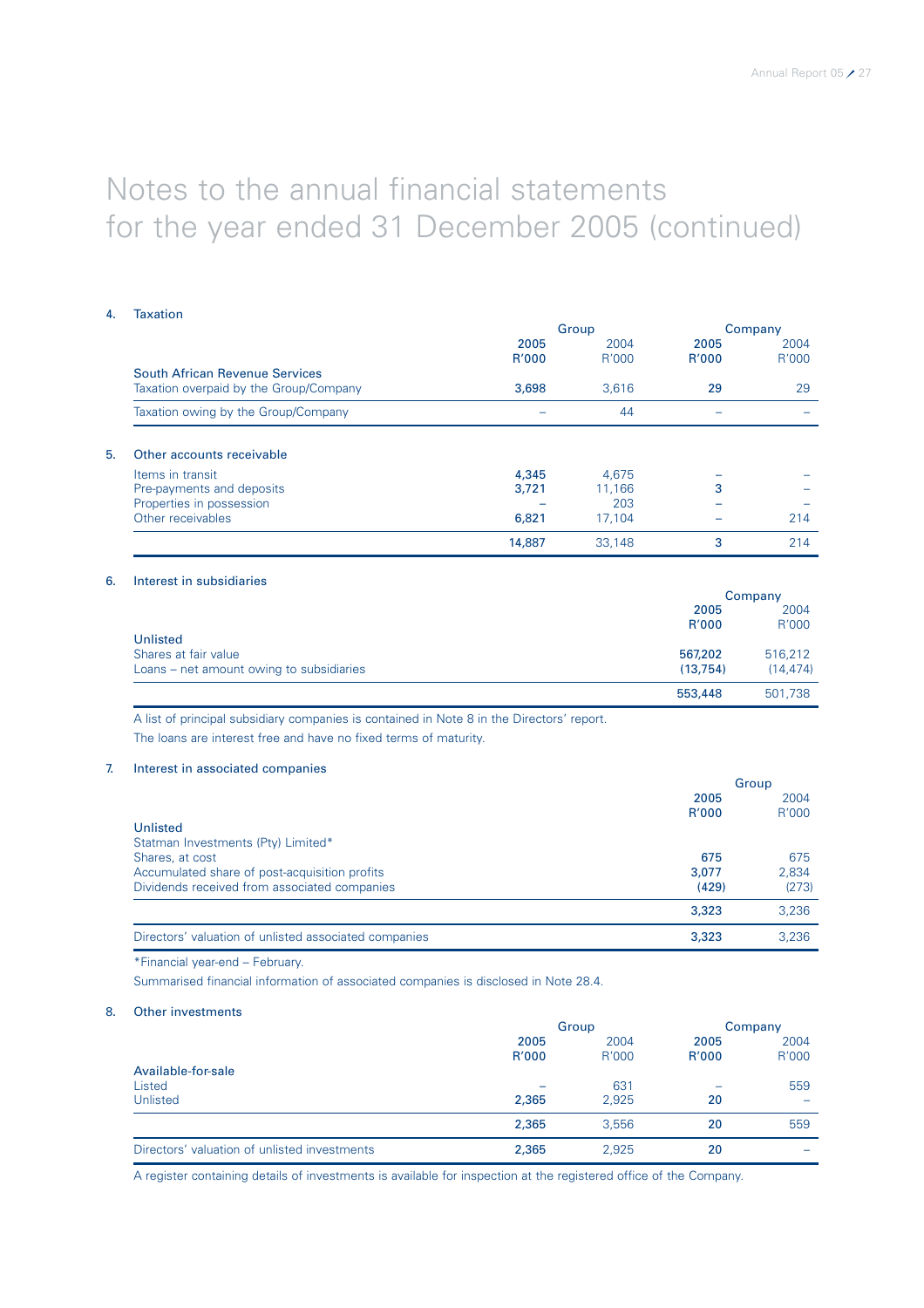| Loans and advances                                                                          |            |                       |
|---------------------------------------------------------------------------------------------|------------|-----------------------|
|                                                                                             | 2005       | Group<br>2004         |
|                                                                                             | R'000      | R'000                 |
| Category analysis                                                                           |            |                       |
| Amortised cost                                                                              | 1,758,930  | 1,275,068             |
| Current accounts                                                                            | 318,177    | 235,574               |
| Credit cards                                                                                | 137,638    | 136,674               |
| Mortgage loans                                                                              | 529,247    | 344,495               |
| Instalment sales and leases                                                                 | 209,642    | 153,008               |
| Other advances                                                                              | 564,226    | 405,317               |
| Fair value:<br>Other advances                                                               | 129,292    | 136,342               |
|                                                                                             | 1,888,222  | 1,411,410             |
| Less: Impairment for credit losses                                                          | (268, 665) | (294, 264)            |
| Interest in suspense                                                                        | (160, 880) | (141, 535)            |
|                                                                                             | 1,458,677  | 975,611               |
| <b>Maturity analysis</b>                                                                    |            |                       |
| Repayable on demand                                                                         | 696,215    | 605,769               |
| Maturing within six months                                                                  | 61,884     | 69,089                |
| Maturing after six months but within 12 months                                              | 65,798     | 61,850                |
| Maturing after 12 months                                                                    | 1,064,325  | 674,702               |
|                                                                                             | 1,888,222  | 1,411,410             |
| The maturity analysis is based on the remaining period to contractual maturity at year-end. |            |                       |
| Impairment for credit losses                                                                |            |                       |
| Balance at beginning of year<br>Movements for year:                                         | 294,264    | 297,874               |
| Credit losses written-off                                                                   | (39, 826)  | (154, 363)            |
| Net impairments raised                                                                      | 14,227     | 150,753               |
| Impairment raised on release of CGD guarantee                                               |            | 134,846               |
| Creation of credit-risk impairments on adoption of IFRS                                     | 22,952     |                       |
| Other net impairments (released)/raised                                                     | (8, 725)   | 15,907                |
| Balance at end of year                                                                      | 268,665    | 294,264               |
| Comprising:                                                                                 |            |                       |
| Portfolio impairment                                                                        | 4,238      | 5,439                 |
| Specific impairment                                                                         | 264,427    | 288,825               |
|                                                                                             | 268,665    | 294,264               |
| Net recovery of/(charge for) credit losses                                                  |            |                       |
| Net impairments released/(raised)                                                           | 8,725      | (15,907)              |
| Recoveries in respect of amounts previously written-off                                     | 9,705      | 8,643                 |
| Other credit risk related provisions released                                               | 2,857      | 2,897                 |
|                                                                                             | 21,287     | (4, 367)              |
| Exceptional items as per income statement                                                   |            |                       |
| Net impairments<br>Net provisions raised                                                    |            | (134, 846)<br>(2,927) |
| Write-off of suspense account                                                               |            | (34, 956)             |
| Recovery of amounts previously written-off in respect of the release of the CGD guarantee   | 23,119     |                       |
|                                                                                             |            |                       |
|                                                                                             | 23,119     | (172, 729)            |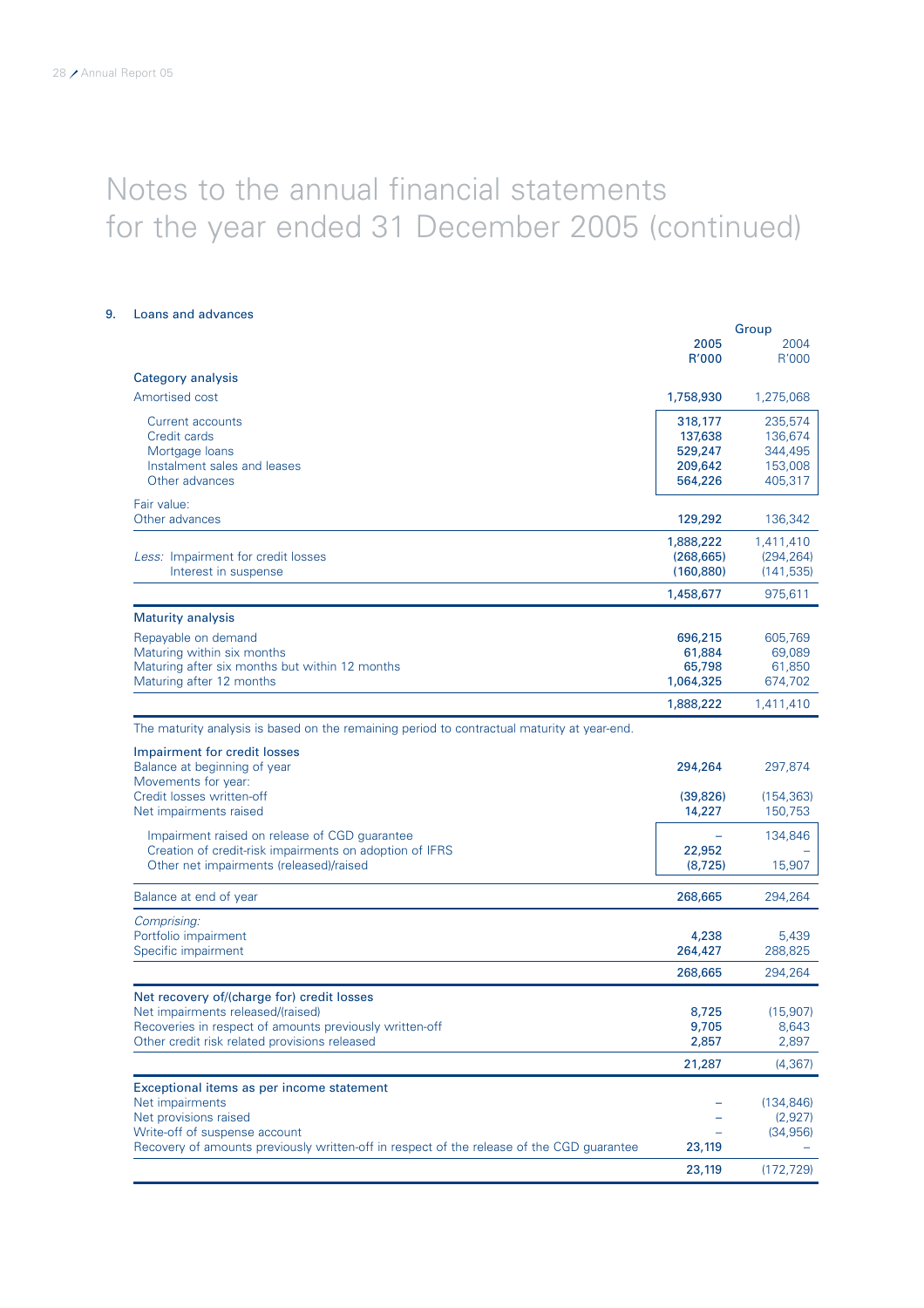### 9. Loans and advances (continued)

Non-performing loans

|                             | <b>Balance after</b> |            |             |
|-----------------------------|----------------------|------------|-------------|
|                             | interest in          | Specific   |             |
|                             | suspense             | impairment | Net balance |
|                             | R'000                | R'000      | R'000       |
| 2005                        |                      |            |             |
| Category analysis           |                      |            |             |
| Current accounts            | 1,830                |            | 1,830       |
| Credit cards                | 67,826               | 67,579     | 247         |
| Mortgage loans              | 28,729               | 12,182     | 16,547      |
| Instalment sales and leases | 52,355               | 51,186     | 1,169       |
| Other advances              | 145,220              | 133,480    | 11,740      |
| Balance at 31 December 2005 | 295,960              | 264,427    | 31,533      |
| 2004                        |                      |            |             |
| Category analysis           |                      |            |             |
| Current accounts            | 1,833                | 1,537      | 296         |
| Credit card                 | 76,514               | 70,138     | 6,376       |
| Mortgage loans              | 35,175               | 12,750     | 22,425      |
| Instalment sales and leases | 62,611               | 53,774     | 8,837       |
| Other advances              | 181,258              | 150,626    | 30,632      |
| Balance at 31 December 2004 | 357,391              | 288,825    | 68,566      |

### 10. Derivative financial instruments

|                            | <b>Notional</b><br>principal | Fair value<br>of assets | <b>Notional</b><br>principal | Fair value<br>of liabilities |
|----------------------------|------------------------------|-------------------------|------------------------------|------------------------------|
| Group                      | R'000                        | R'000                   | R'000                        | R'000                        |
| 2005                       |                              |                         |                              |                              |
| Held-for-trading           |                              |                         |                              |                              |
| Foreign exchange contracts | 1,118,646                    | 36,757                  | 401,219                      | 8,937                        |
| Interest rate swaps        | 100,000                      |                         | 315,832                      | 29,594                       |
|                            | 1,218,646                    | 36,757                  | 717,051                      | 38,531                       |
| 2004                       |                              |                         |                              |                              |
| Held-for-trading           |                              |                         |                              |                              |
| Foreign exchange contracts | 1,018,421                    | 89,970                  | 214,869                      | 3,183                        |
| Interest rate swaps        | 150,000                      | 192                     | 256,864                      | 32,027                       |
|                            | 1,168,421                    | 90.162                  | 471,733                      | 35,210                       |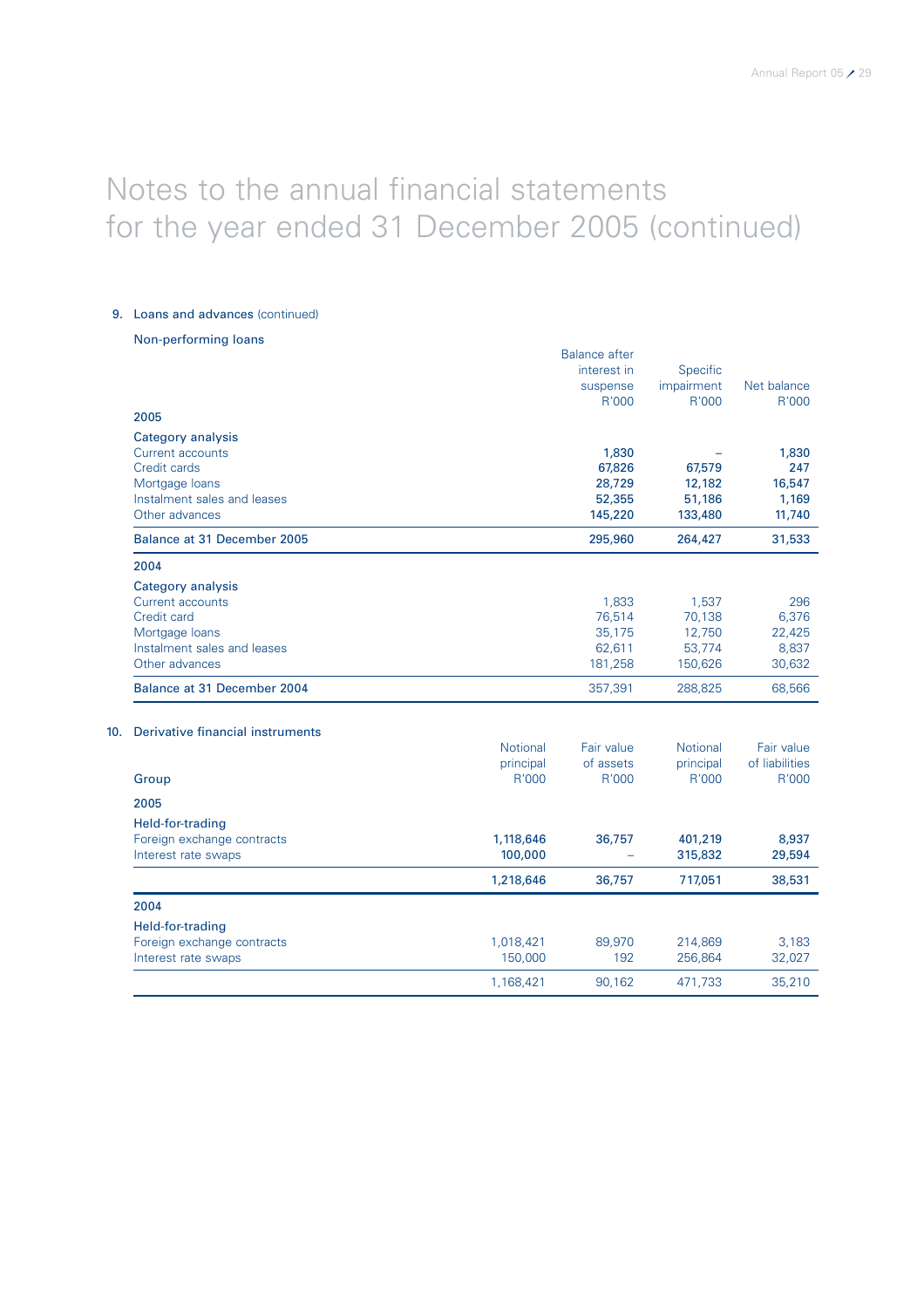### 11. Negotiable securities

|                                                | Group   |         |
|------------------------------------------------|---------|---------|
|                                                | 2005    | 2004    |
|                                                | R'000   | R'000   |
| Loans and receivables                          |         |         |
| <b>Treasury bills</b>                          | 129,509 | 178,660 |
| <b>Debentures</b>                              | 58,226  | 30,104  |
| Non-liquid bills and acceptances               | 56      | 83      |
| Held-for-trading                               |         |         |
| Corporate bonds                                | 191,237 | 161,432 |
|                                                | 379,028 | 370,279 |
| <b>Maturity analysis</b>                       |         |         |
| Repayable on demand                            | 153,175 |         |
| Maturing within six months                     | 34,616  | 208,847 |
| Maturing after 12 months but within five years | 191,237 | 161,432 |
|                                                | 379,028 | 370.279 |

The maturity analysis is based on the remaining period to contractual maturity at year-end.

### 12. Cash and cash equivalents

|                        | Group     |           |       | Company |
|------------------------|-----------|-----------|-------|---------|
|                        | 2005      | 2004      | 2005  | 2004    |
|                        | R'000     | R'000     | R'000 | R'000   |
| Coin and bank notes    | 19,946    | 18.792    |       |         |
| Central bank balances  | 35,719    | 33,336    |       | -       |
| Domestic bank balances | 151,785   | 88,206    | 87    | 336     |
| Foreign bank balances  | 1,201,522 | 1.008.527 |       |         |
|                        | 1,408,972 | 1.148.861 | 87    | 336     |

### 13. Share capital and share premium

13.1 Issued – Group

|                                                            | Number of issued<br>ordinary shares | Share<br>capital<br>R'000 | <b>Share</b><br>premium<br>R'000 | Total<br>R'000 |
|------------------------------------------------------------|-------------------------------------|---------------------------|----------------------------------|----------------|
| At 1 January 2004<br>Transfer to distributable reserve on  | 855,585,190                         | 213,896                   | 652,969                          | 866,865        |
| sub-division of shares                                     |                                     | (205, 340)                |                                  | (205, 340)     |
| Issue of ordinary shares of 1 cent each                    | 3,083,333,334                       | 30,833                    | 524.167                          | 555,000        |
| Share issue costs<br>Treasury shares on consolidation of   |                                     |                           | (6, 382)                         | (6, 382)       |
| share incentive trust                                      | (8,546,595)                         | (1.501)                   |                                  | (1,501)        |
| At 31 December 2004<br>Treasury shares on consolidation of | 3,930,371,929                       | 37,888                    | 1,170,754                        | 1,208,642      |
| share incentive trust                                      | (5, 246, 405)                       | (1,610)                   |                                  | (1,610)        |
| At 31 December 2005                                        | 3,925,125,524                       | 36,278                    | 1,170,754                        | 1.207.032      |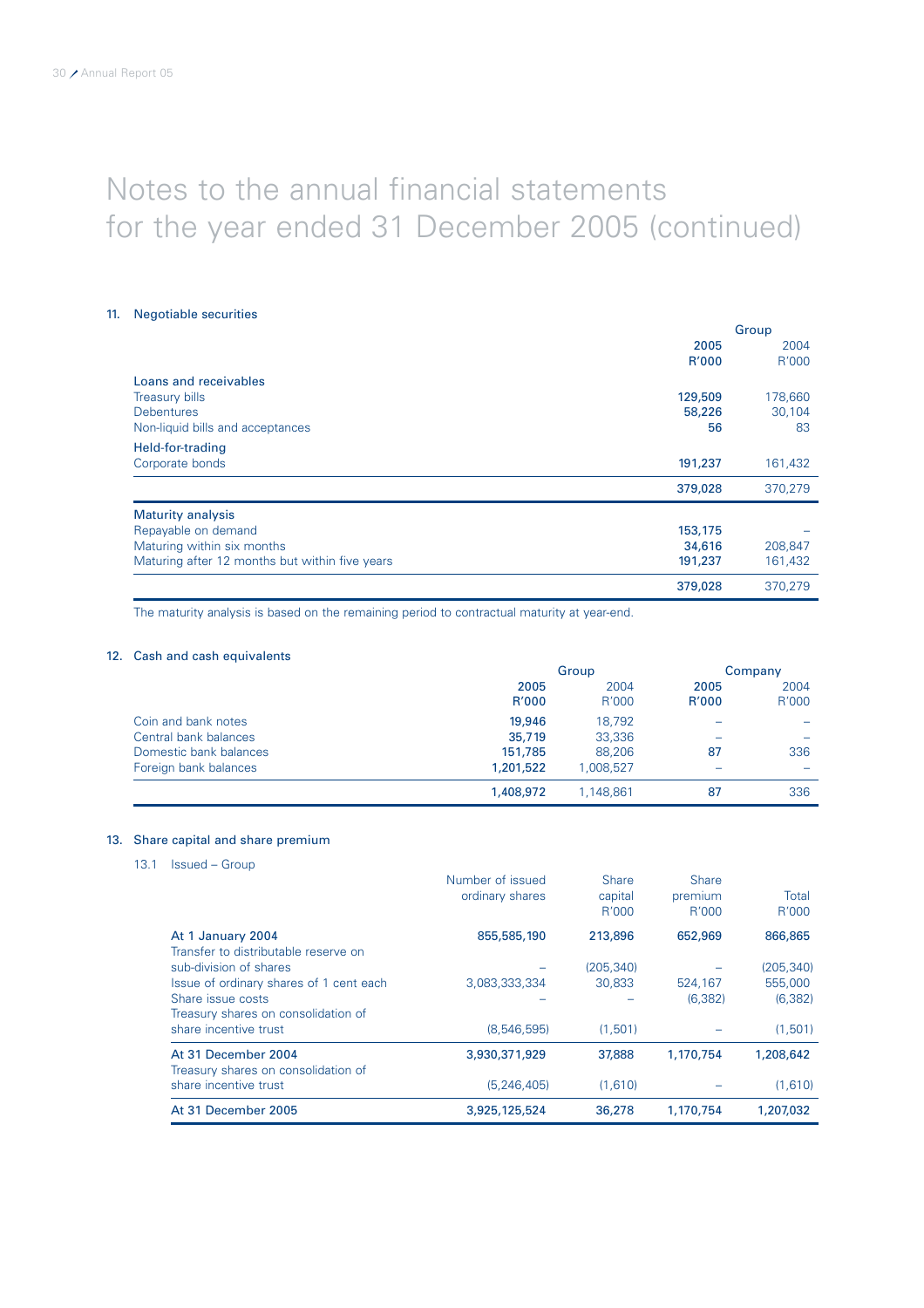### 13. Share capital and share premium (continued)

13.2 Issued – Company

|                                                           | Number of issued<br>ordinary shares | <b>Share</b><br>capital<br>R'000 | Share<br>premium<br>R'000 | Total<br>R'000 |
|-----------------------------------------------------------|-------------------------------------|----------------------------------|---------------------------|----------------|
| At 1 January 2004<br>Transfer to distributable reserve on | 855,585,190                         | 213,896                          | 652,969                   | 866,865        |
| subdivision of shares                                     |                                     | (205, 340)                       |                           | (205, 340)     |
| Issue of ordinary shares of 1 cent each                   | 3.083.333.334                       | 30.833                           | 524,167                   | 555,000        |
| Share issue costs                                         |                                     |                                  | (6,382)                   | (6, 382)       |
| At 31 December 2004 and 31 December 2005                  | 3,938,918,524                       | 39,389                           | 1,170,754                 | 1,210,143      |

### 13.3 Authorised

The total authorised number of ordinary shares is 4,465,955,440 shares with a par value of 1 cent each (December 2004: 4,465,955,440 shares with a par value of 1 cent each), after the sub-division in terms of the scheme of arrangement approved by the High Court of South Africa (Witwatersrand Local Division) on 13 July 2004. The total authorised number of preference shares is 15,2 million shares (December 2004: 15,2 million shares) with a par value of 25 cents each.

13.4 Unissued

The unissued ordinary shares are under the control of the directors until the next Annual General Meeting.

### 13.5 Share incentive scheme

Options in issue at the beginning of the year amounted to 14,743,000 (2004: 6,643,000). During the year, a total of 1,600,000 (2004: 11,625,000) options were forfeited and a further 2,950,000 (2004: 8,100,000) options were granted to senior management as detailed below. No options were exercised during the year. The number of shares, which could be utilised for the purposes of the scheme at 31 December 2005, amounted to 787,783,705, which is 20% of the issued share capital of the Company at that date.

Options may be exercised in respect of 33% of the option shares after the expiration of two years from the offer date, in respect of a further 33% after the expiration of three years from the offer date and the remaining option shares after the expiration of four years from the offer date. Such percentages are to be carried forward on a cumulative basis. Should the options not be exercised by the fifth anniversary date of the offer, the option holder is obliged to exercise the option in respect of at least 20% per annum of the shares in respect of which the options are exercisable, or the options in respect of that 20% will lapse.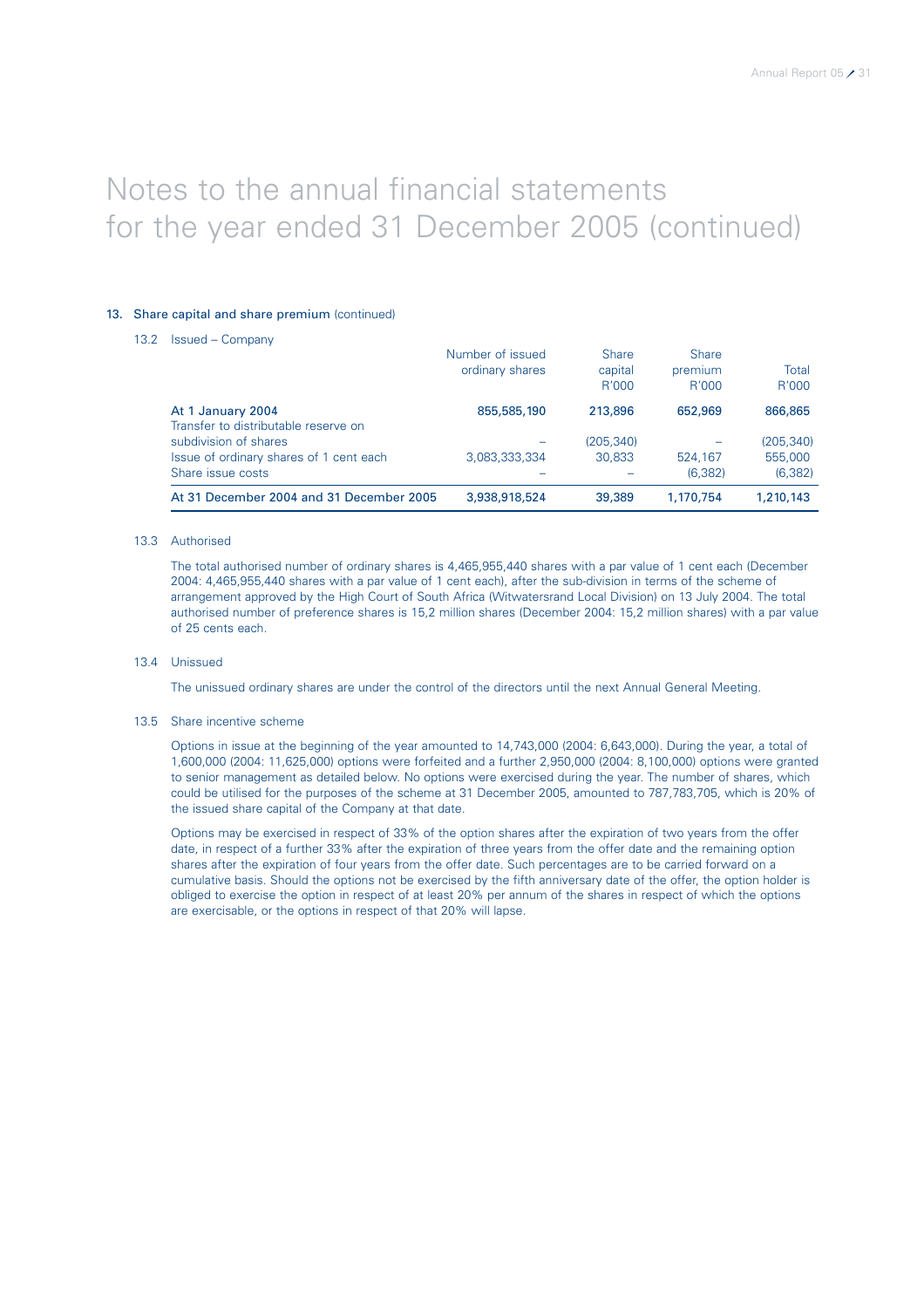### 13. Share capital and share premium (continued)

13.5 Share incentive scheme (continued)

|                   | Exercise<br>price | Options at<br>beginning<br>of year | Granted<br>during<br>year | Forfeited<br>during<br>year | Options<br>at end<br>of year | Exercisable<br>options<br>at end<br>of year | Relating<br>to<br>Directors <sup>(1)</sup> |
|-------------------|-------------------|------------------------------------|---------------------------|-----------------------------|------------------------------|---------------------------------------------|--------------------------------------------|
|                   | (cents)           |                                    |                           |                             |                              |                                             |                                            |
| <b>Grant date</b> |                   |                                    |                           |                             |                              |                                             |                                            |
| 2005              |                   |                                    |                           |                             |                              |                                             |                                            |
| 20 November 2001  | 32                | 6,293,000                          |                           | (950,000)                   | 5,343,000                    | 5,343,000                                   |                                            |
| 11 February 2002  | 32                | 350,000                            |                           | (150,000)                   | 200,000                      | 133,333                                     |                                            |
| 5 October 2004    | 18                | 5,000,000                          |                           |                             | 5,000,000                    | -                                           | 5,000,000                                  |
| 7 October 2004    | 17                | 3,100,000                          |                           | (500,000)                   | 2,600,000                    |                                             |                                            |
| 3 January 2005    | 15                |                                    | 700,000                   |                             | 700,000                      |                                             |                                            |
| 11 February 2005  | 20                |                                    | 500,000                   |                             | 500,000                      |                                             |                                            |
| 1 April 2005      | 39                | -                                  | 1,000,000                 |                             | 1,000,000                    |                                             |                                            |
| 27 July 2005      | 32                |                                    | 750.000                   |                             | 750,000                      |                                             |                                            |
|                   |                   | 14,743,000                         | 2,950,000                 | (1,600,000)                 | 16,093,000                   | 5,476,333                                   | 5,000,000                                  |
| 2004              |                   |                                    |                           |                             |                              |                                             |                                            |
| 20 November 2001  | 32                | 17,918,000                         |                           | (11, 625, 000)              | 6,293,000                    | 4,195,333                                   |                                            |
| 11 February 2002  | 32                | 350,000                            |                           |                             | 350,000                      | 116,667                                     |                                            |
| 5 October 2004    | 18                |                                    | 5,000,000                 | -                           | 5,000,000                    |                                             | 5,000,000                                  |
| 7 October 2004    | 17                |                                    | 3,100,000                 | -                           | 3,100,000                    |                                             |                                            |
|                   |                   | 18,268,000                         | 8,100,000                 | (11,625,000)                | 14,743,000                   | 4,312,000                                   | 5,000,000                                  |

(1) Refer to Note 28.3.

### Inputs into the Black Scholes model in determining the charge for share-based payments are as follows:

|                                 | 2005                | 2004                |
|---------------------------------|---------------------|---------------------|
| Weighted average share price    | 31 cents            | 18 cents            |
| Weighted average exercise price | 28 cents            | 18 cents            |
| Expected volatility             | $103.0\% - 127.2\%$ | $117.1\% - 119.0\%$ |
| Option life                     | 4 years             | 4 years             |
| Risk free rate                  | $6.7\% - 7.3\%$     | $7.2\%$             |
| Expected dividends              | Nil                 | Nil                 |

Expected volatility was determined by calculating the historical volatility of the Group's share price over one year. The expected life used in the model has been adjusted, based on management's best estimate, for the effects of non-transferability, exercise restrictions and behavioural considerations.

The Group recognised total expenses of R0,724 million (2004: R0,123 million) related to equity-settled share-based payments transactions.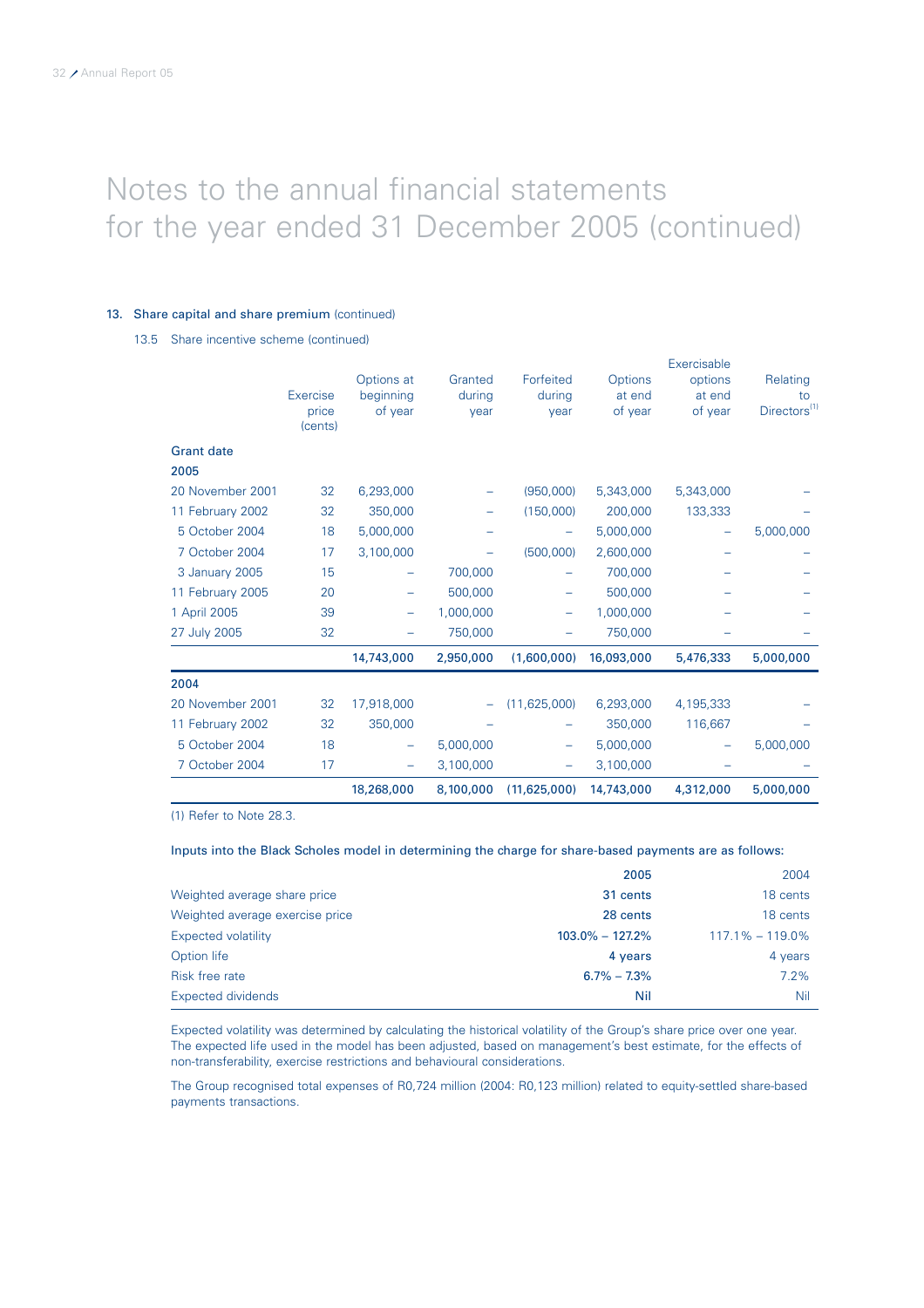### 14. Deposits

|                                                | Group     |           |
|------------------------------------------------|-----------|-----------|
|                                                | 2005      | 2004      |
|                                                | R'000     | R'000     |
| Call deposits and current accounts             | 943,854   | 752,947   |
| Savings accounts                               | 155,853   | 140.949   |
| Term and notice deposits                       | 1,411,088 | 1,133,009 |
| Negotiable certificates of deposit             | 35,472    | 35,709    |
| Foreign bank deposits and loans                | 90,280    | 49,955    |
|                                                | 2,636,547 | 2,112,569 |
| <b>Maturity analysis</b>                       |           |           |
| Repayable on demand and within one month       | 1,513,901 | 1,163,031 |
| Maturing after one month but within six months | 966,723   | 822.164   |
| Maturing after six months but within 12 months | 155,623   | 127,374   |
| Maturing after 12 months                       | 300       |           |
|                                                | 2,636,547 | 2,112,569 |

The maturity analysis is based on the remaining period to contractual maturity at year-end.

### 15. Provisions

|                               |         | Post-                    |          |                |              |                          |           |
|-------------------------------|---------|--------------------------|----------|----------------|--------------|--------------------------|-----------|
|                               |         | retirement               |          | <b>Onerous</b> |              |                          |           |
|                               | Audit   | medical                  | Leave    | lease          | Other        | <b>Staff</b>             |           |
|                               | fees    | benefits                 | pay      | contracts      | <b>risks</b> | incentives               | Total     |
| Group                         | R'000   | R'000                    | R'000    | R'000          | R'000        | R'000                    | R'000     |
| At 31 December 2003           | 1,500   | 14,367                   | 8,455    | 5,647          | 7.597        | $\overline{\phantom{0}}$ | 37,566    |
| Additional provision raised   | 2.400   | 1.582                    | 4,812    |                | 291          | 4,000                    | 13.085    |
| Charged to provision          | (1,500) | $\overline{\phantom{m}}$ | (5, 207) | (1,766)        | (410)        | $\overline{\phantom{0}}$ | (8,883)   |
| Unutilised provision reversed |         |                          |          |                | (2.600)      | -                        | (2,600)   |
| At 31 December 2004           | 2,400   | 15,949                   | 8,060    | 3,881          | 4,878        | 4,000                    | 39,168    |
| Additional provision raised   | 3.244   | 2.234                    | 2,830    |                | 3.295        | 9,000                    | 20,603    |
| Charged to provision          | (2,400) | (7.769)                  | (2,950)  | (3, 453)       | (577)        | (4,000)                  | (21, 149) |
| Unutilised provision reversed |         |                          |          |                | (6.975)      |                          | (6, 975)  |
| At 31 December 2005           | 3.244   | 10,414                   | 7.940    | 428            | 621          | 9,000                    | 31,647    |

### Post-retirement medical benefits

Refer to Note 16 for detailed disclosure of this provision.

### Leave pay

In terms of the Group policy, employees are entitled to accumulate leave not taken during the year, within certain limits.

### Other risks

Consists of provisions that arose from the sale of the asset finance book, legal claims and other risks. At any time there are legal or potential claims made against the group, the outcome of which cannot at present be foreseen. These claims are not regarded as material either on an individual basis or in aggregate. Provisions are raised for all liabilities, which are expected to materialise.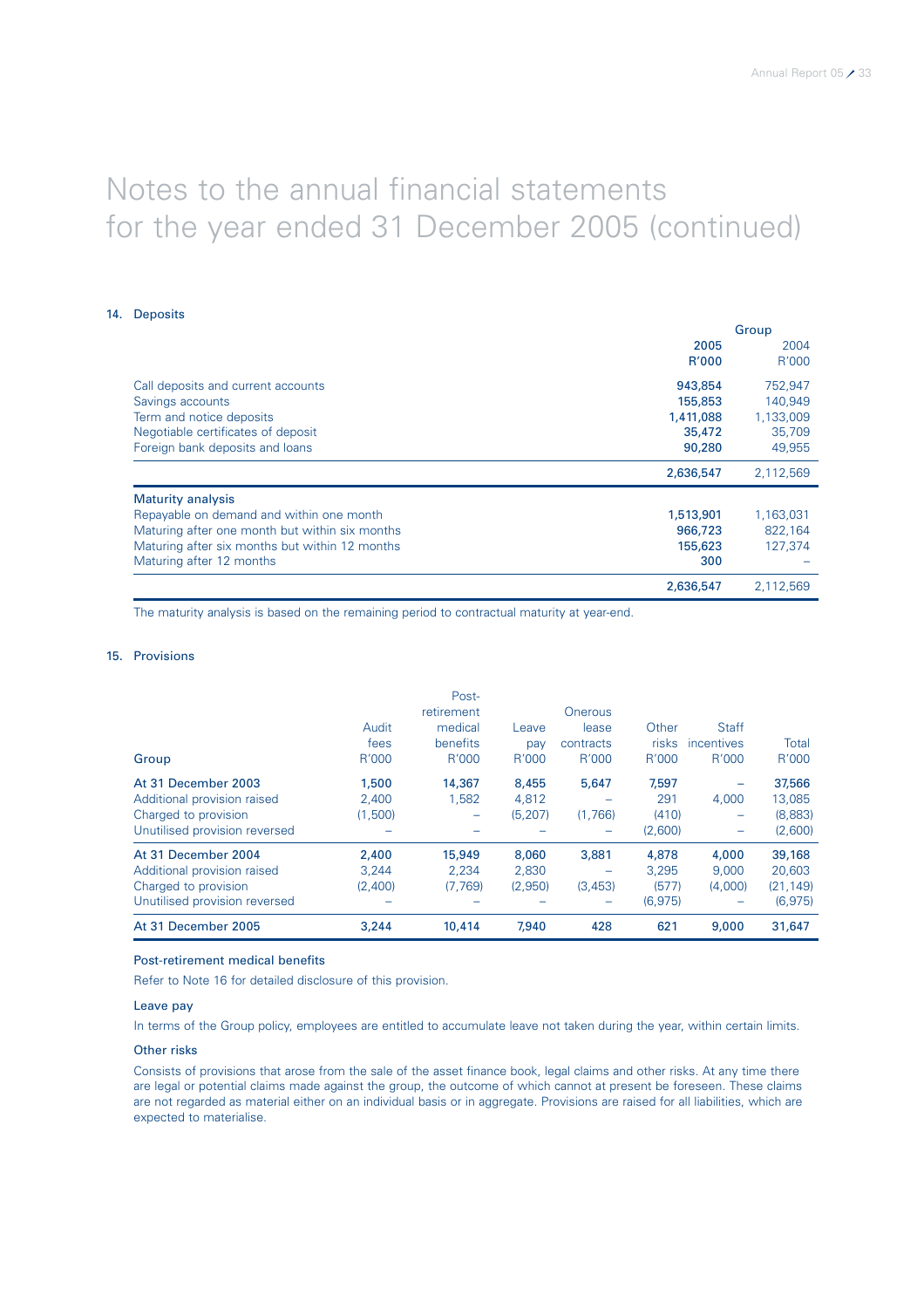### 16. Post-retirement medical benefits

The Group operates a partly funded post-retirement medical scheme. The assets of the funded plans are held independently of the Group's assets in a separate trustee-administered fund. Independent actuaries value this scheme at least every three years. The latest actuarial valuations were carried out at 31 December 2005.

A buy-out of members' post-retirement medical liability took place in 2005, during which some eligible members accepted the offer. Members that did not accept the offer remain eligible for post-retirement medical benefits.

|                                                                             |         | Group     |
|-----------------------------------------------------------------------------|---------|-----------|
|                                                                             | 2005    | 2004      |
|                                                                             | R'000   | R'000     |
| The amounts recognised in the balance sheet are as follows (refer Note 15): |         |           |
| Present value of total service liabilities                                  | 16,651  | 26,257    |
| Fair value of plan assets                                                   | (6,237) | (10, 308) |
| Total liability in the balance sheet                                        | 10,414  | 15,949    |
| The amounts recognised in the income statement are as follows:              |         |           |
| Current service cost                                                        | 414     | 1.020     |
| Interest costs                                                              | 1,659   | 2,240     |
| Expected return on plan assets                                              | (575)   | (986)     |
| Actuarial loss/(gain)                                                       | 1,736   | (144)     |
| Employer benefit payments                                                   | (1,085) | (1,088)   |
| Payments from plan assets                                                   | 540     | 540       |
| Effect on curtailment                                                       | (455)   |           |
| Total included in staff costs                                               | 2,234   | 1,582     |
| Reconciliation of the movement in the net liability:                        |         |           |
| At beginning of year                                                        | 15,949  | 14,367    |
| Current service cost                                                        | 414     | 1,020     |
| Interest costs                                                              | 1,659   | 2,240     |
| Expected return on plan assets                                              | (575)   | (986)     |
| Actuarial loss/(gain)                                                       | 1.736   | (144)     |
| Employer benefit payments                                                   | (1,085) | (1,088)   |
| Payments from plan assets                                                   | 540     | 540       |
| Net effect of settlement                                                    | (7,769) |           |
| Effect of curtailment                                                       | (455)   |           |
| At end of year                                                              | 10,414  | 15,949    |

The principle actuarial assumptions used were as follows:

| Discount rate             | 8.5% (2004: 9.5%) compounded annually |
|---------------------------|---------------------------------------|
| Investment return         | 6.5% (2004: 9.5%) compounded annually |
| Rate of medical inflation | 7.0% (2004: 7.5%) compounded annually |
| Salary inflation          | 6.5% (2004: 6.5%) compounded annually |

### 17. Other accounts payable

|                                            | Group   |        | Company |       |
|--------------------------------------------|---------|--------|---------|-------|
|                                            | 2005    | 2004   | 2005    | 2004  |
|                                            | R'000   | R'000  | R'000   | R'000 |
| Loans received under repurchase agreements | 109,461 |        |         |       |
| <b>Accruals</b>                            | 6,218   | 5.840  | 10      | 17    |
| Product-related credits                    | 12,291  | 16.147 | 280     | 280   |
| Sundry creditors                           | 21,508  | 11.151 |         | 16    |
|                                            | 149,478 | 33.138 | 297     | 313   |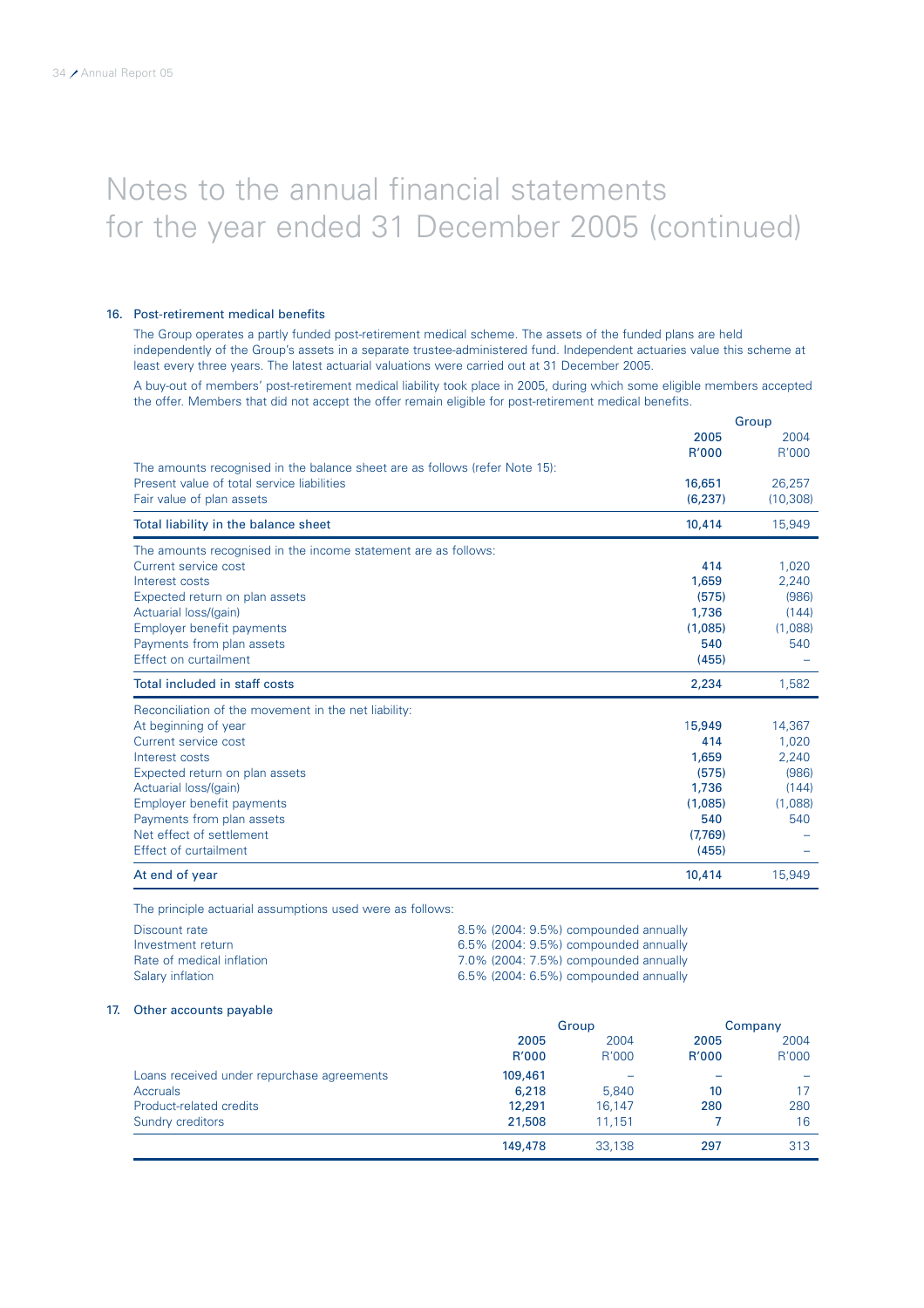|      | 18. Contingent liabilities and commitments                                                                                                                                                                                                                                                                                                                                                               |                             | Group                      |
|------|----------------------------------------------------------------------------------------------------------------------------------------------------------------------------------------------------------------------------------------------------------------------------------------------------------------------------------------------------------------------------------------------------------|-----------------------------|----------------------------|
|      |                                                                                                                                                                                                                                                                                                                                                                                                          | 2005<br>R'000               | 2004<br>R'000              |
| 18.1 | Conditional buy-back obligation                                                                                                                                                                                                                                                                                                                                                                          |                             |                            |
|      | In terms of the sale agreement, wherein the Group disposed of its asset<br>finance book, the Group has an obligation to buy-back the credit agreement<br>rights and obligations of customers that fail to meet their repayments.<br>An amount of R0,3 million, included in provisions for other risks<br>(refer to Note 15), has been provided against this obligation<br>(December 2004: R4,0 million). |                             |                            |
|      | Capital balance outstanding                                                                                                                                                                                                                                                                                                                                                                              | 7.707                       | 42,685                     |
| 18.2 | Guarantees and letters of credit                                                                                                                                                                                                                                                                                                                                                                         |                             |                            |
|      | Guarantees                                                                                                                                                                                                                                                                                                                                                                                               | 261,763                     | 135,102                    |
|      | Lending related<br>Mortgage<br>Performance                                                                                                                                                                                                                                                                                                                                                               | 34,860<br>70,173<br>156,730 | 37,805<br>27,705<br>69,592 |
|      | Letters of credit                                                                                                                                                                                                                                                                                                                                                                                        | 26,058                      | 3,368                      |
|      |                                                                                                                                                                                                                                                                                                                                                                                                          | 287,821                     | 138,470                    |
| 18.3 | Commitments under operating leases                                                                                                                                                                                                                                                                                                                                                                       |                             |                            |
|      | The total minimum future lease payments under operating leases are as follows:                                                                                                                                                                                                                                                                                                                           |                             |                            |
|      | Property rentals:<br>Due within one year<br>Due between one and five years                                                                                                                                                                                                                                                                                                                               | 3,852<br>9,721              | 4,946<br>5,305             |
|      |                                                                                                                                                                                                                                                                                                                                                                                                          | 13,573                      | 10,251                     |
|      | Motor vehicle rentals:<br>Due within one year<br>Due between one and five years                                                                                                                                                                                                                                                                                                                          | 103<br>66                   | 245<br>123                 |
|      |                                                                                                                                                                                                                                                                                                                                                                                                          | 169                         | 368                        |

A register containing details of the existence and terms of renewal and escalation clauses is available for inspection at the registered office of the company.

### 19. Deferred taxation

A deferred tax asset has not been recognised for the deductible temporary differences and unutilised calculated tax losses of R1,013.7 million (December 2004: R1,075.2 million) due to the uncertainty regarding the timing of the reversal of these losses and availability of future taxable income.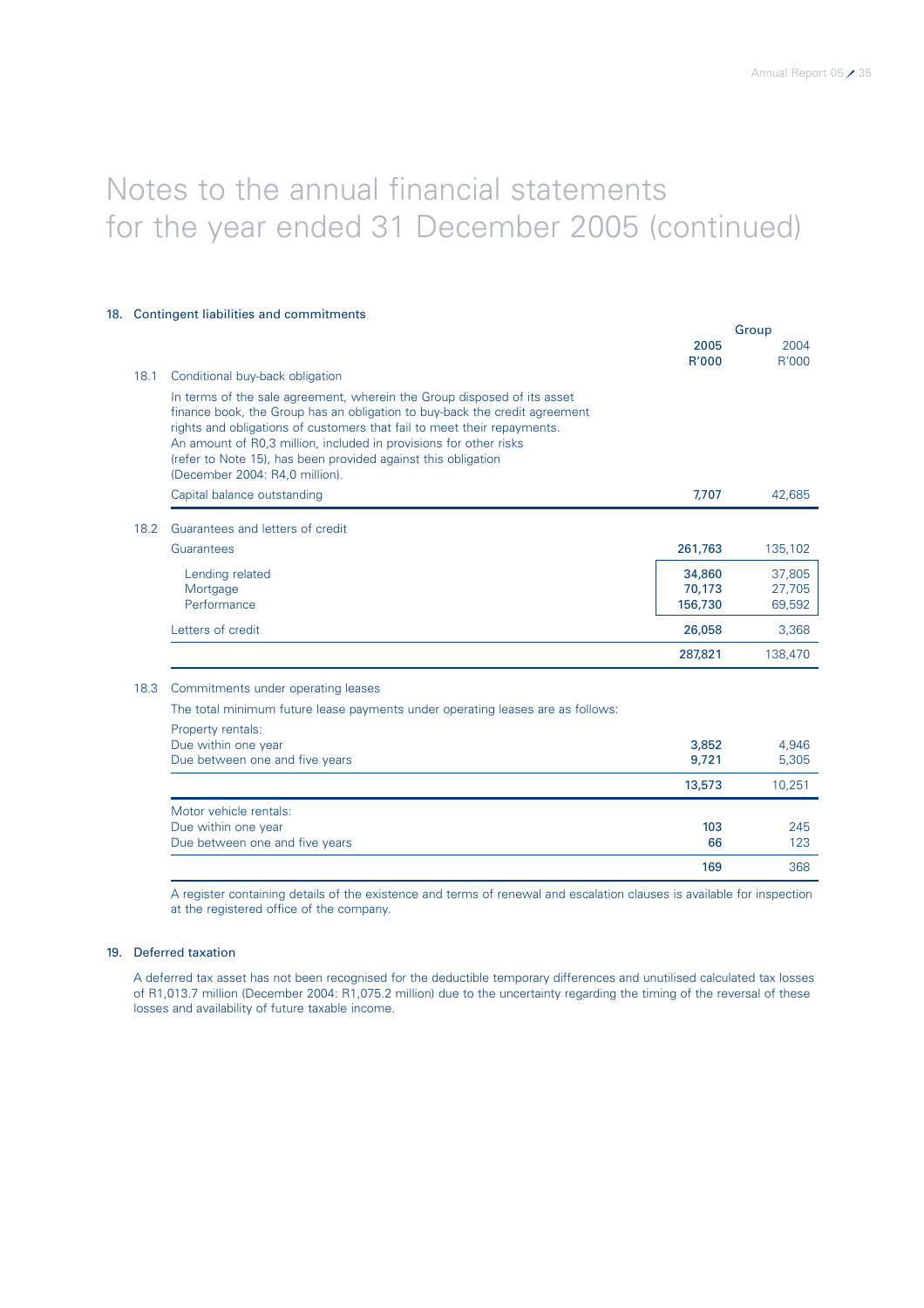|     |                                                                                          |                             | Group                       |                          | Company                  |  |
|-----|------------------------------------------------------------------------------------------|-----------------------------|-----------------------------|--------------------------|--------------------------|--|
|     |                                                                                          | 2005<br>R'000               | 2004<br>R'000               | 2005<br>R'000            | 2004<br>R'000            |  |
|     | 20. Interest income                                                                      |                             |                             |                          |                          |  |
|     | Interest on:<br>Cash and cash equivalents<br>Negotiable securities<br>Loans and advances | 82,325<br>27,957<br>138,008 | 57,196<br>21,747<br>113,195 |                          |                          |  |
|     | Amortised cost<br>Fair value                                                             | 128,316<br>9,692            | 102,465<br>10,730           |                          |                          |  |
|     | Subordinated Ioan to the Bank                                                            |                             | $\equiv$                    | $\overline{\phantom{0}}$ | 1,945                    |  |
|     |                                                                                          | 248,290                     | 192,138                     | ÷                        | 1,945                    |  |
| 21. | Interest expenditure                                                                     |                             |                             |                          |                          |  |
|     | Interest on:<br>Long-term liabilities<br><b>Deposits</b><br>Subordinated Ioan from CGD   | 113,144                     | 456<br>104,635<br>1,945     |                          | 1,945                    |  |
|     |                                                                                          | 113,144                     | 107,036                     | ÷                        | 1,945                    |  |
|     | 22. Non-interest income (restated)                                                       |                             |                             |                          |                          |  |
|     | <b>Transactional income</b>                                                              | 88,172                      | 78,271                      |                          |                          |  |
|     | Fees and commission<br>Knowledge-based fees                                              | 86,450<br>1,722             | 75,908<br>2,363             |                          |                          |  |
|     | <b>Trading income</b>                                                                    | 29,186                      | 21,626                      | ÷                        |                          |  |
|     | Foreign currency<br>Treasury operational loss                                            | 30,456<br>(1,270)           | 23,978<br>(2, 352)          |                          | $\overline{\phantom{0}}$ |  |
|     | Investment income                                                                        | 545                         | 1,385                       | ۳                        | 1,000                    |  |
|     | <b>Dividends</b><br>Rental income                                                        | 80<br>465                   | 142<br>1,243                | ÷                        | 1,000                    |  |
|     | Other income                                                                             | $\overline{\phantom{0}}$    | 128                         | $\equiv$                 |                          |  |
|     |                                                                                          | 117,903                     | 101,410                     |                          | 1,000                    |  |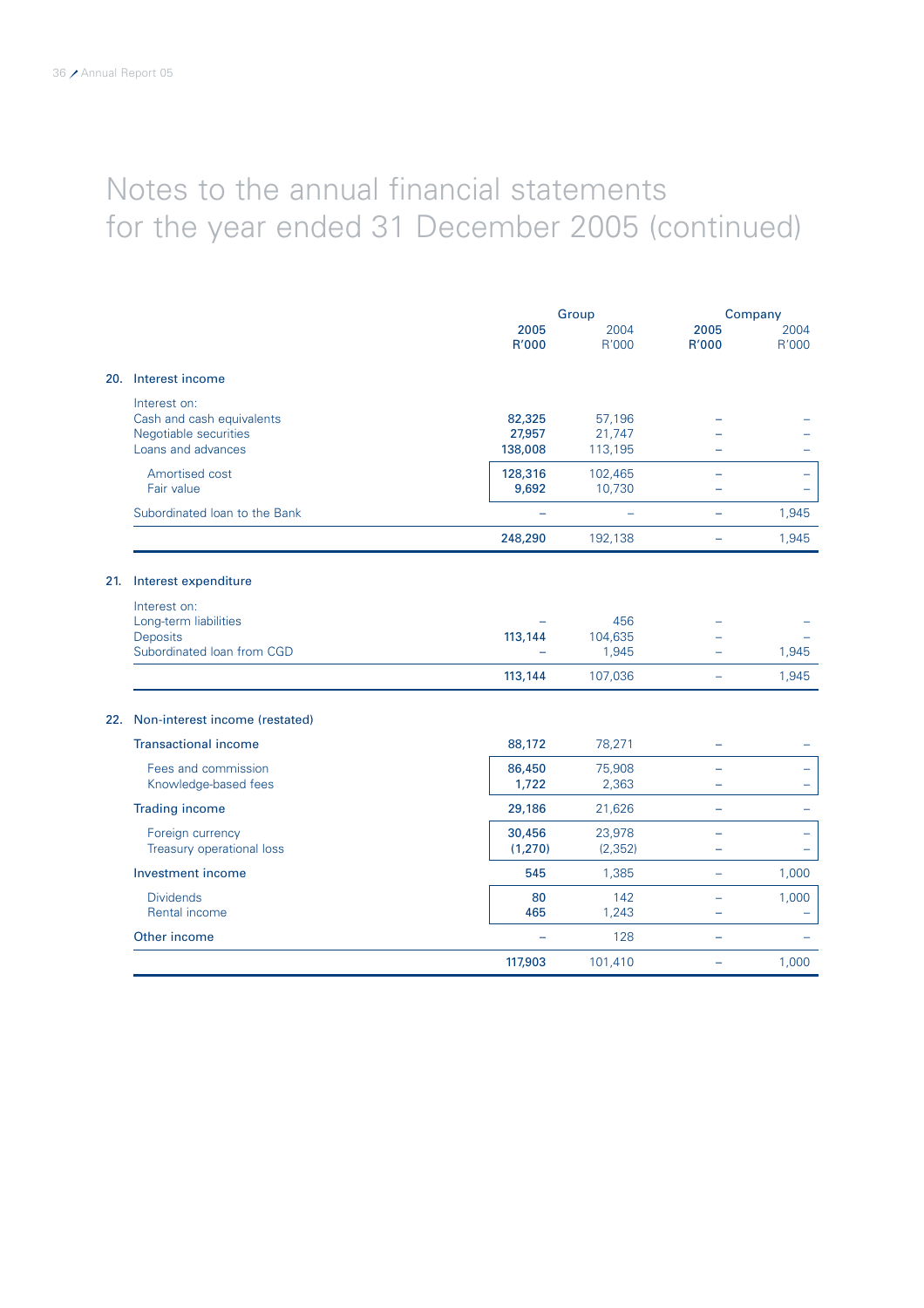### 23. Operating expenditure

|                                                                           |                 | Group           | Company                  |               |  |
|---------------------------------------------------------------------------|-----------------|-----------------|--------------------------|---------------|--|
|                                                                           | 2005<br>R'000   | 2004<br>R'000   | 2005<br>R'000            | 2004<br>R'000 |  |
|                                                                           |                 | (restated)      |                          |               |  |
| Auditors' remuneration<br>Audit fees - current                            | 5,163           | 4,000           |                          |               |  |
| - prior                                                                   | 200             | 1,200           |                          |               |  |
| Fees for other services                                                   | 1,458           | 3,202           |                          |               |  |
|                                                                           | 6,821           | 8,402           | $\equiv$                 |               |  |
| <b>Professional fees</b>                                                  |                 |                 |                          |               |  |
| Consulting                                                                | 14,420          | 12,478          | 53                       |               |  |
| Legal<br>Technical and other                                              | 1,657<br>19,184 | 1,950<br>21,637 | 69                       |               |  |
|                                                                           |                 |                 | 122                      |               |  |
|                                                                           | 35,261          | 36,065          |                          |               |  |
| Depreciation and amortisation (refer Notes 1 and 2)                       | 16,831          | 18,368          |                          |               |  |
| Lease charges<br>Motor vehicles                                           | 37              | 624             |                          |               |  |
| Equipment                                                                 | 78              | 200             | $\rightarrow$            |               |  |
|                                                                           | 115             | 824             | $\equiv$                 |               |  |
| <b>Staff costs</b>                                                        |                 |                 |                          |               |  |
| Salaries, wages and allowances                                            | 90,078          | 88,161          |                          |               |  |
| Post-retirement medical benefits                                          | 2,234           | 1,582           |                          |               |  |
| Contributions to retirement funds                                         | 5,763           | 5,307           |                          |               |  |
| Share-based payments excluding directors<br>Other                         | 413<br>4,194    | 45<br>3,506     |                          |               |  |
|                                                                           | 102,682         | 98,601          | -                        |               |  |
| Number of persons employed by the Group at year-end                       | 415             | 437             | ÷                        |               |  |
|                                                                           | 7,987           | 8,861           |                          |               |  |
| Operating lease expenses - premises                                       |                 |                 |                          |               |  |
| Marketing and communication                                               | 7,740           | 7,499           | 494                      | 468           |  |
| Loss/(Profit) on sale of property and equipment<br>Leasehold improvements | 66              | 15              |                          |               |  |
| Computer equipment                                                        | 80              | (174)           |                          |               |  |
| Furniture and fittings                                                    |                 | (262)           |                          |               |  |
| Office equipment                                                          |                 | (229)           |                          |               |  |
| Motor vehicles                                                            | (2)             | (30)            |                          |               |  |
|                                                                           | 144             | (680)           | $\overline{\phantom{0}}$ |               |  |
| Directors' emoluments (refer Note 28.3)                                   |                 |                 |                          |               |  |
| Executive directors<br>Non-executive directors' fees                      | 5,899<br>2,520  | 4,461<br>1,294  |                          |               |  |
| Share-based payments                                                      | 311             | 78              | -                        |               |  |
|                                                                           | 8,730           | 5,833           | $\overline{\phantom{0}}$ |               |  |
| Indirect taxation                                                         |                 |                 |                          |               |  |
| Unclaimable Value-Added Tax                                               | 7,962           | 8,042           |                          |               |  |
| Skills development levy                                                   | 417             | 173             |                          | -             |  |
| <b>Regional Services Council levies</b>                                   | 980             | 816             | 3                        | $\mathbf{3}$  |  |
|                                                                           | 9,359           | 9,031           | 3                        | 3             |  |
| Direct operating expenses in respect of investment properties             |                 |                 |                          |               |  |
| Let properties                                                            | 294             | 250             |                          |               |  |
| Unlet properties                                                          | 27              | 122             | $\overline{\phantom{a}}$ |               |  |
|                                                                           | 321             | 372             |                          |               |  |
| Other operating costs                                                     | 34,486          | 31,865          | 469                      | 273           |  |
| Total operating expenditure                                               | 230,477         | 225,041         | 1,088                    | 744           |  |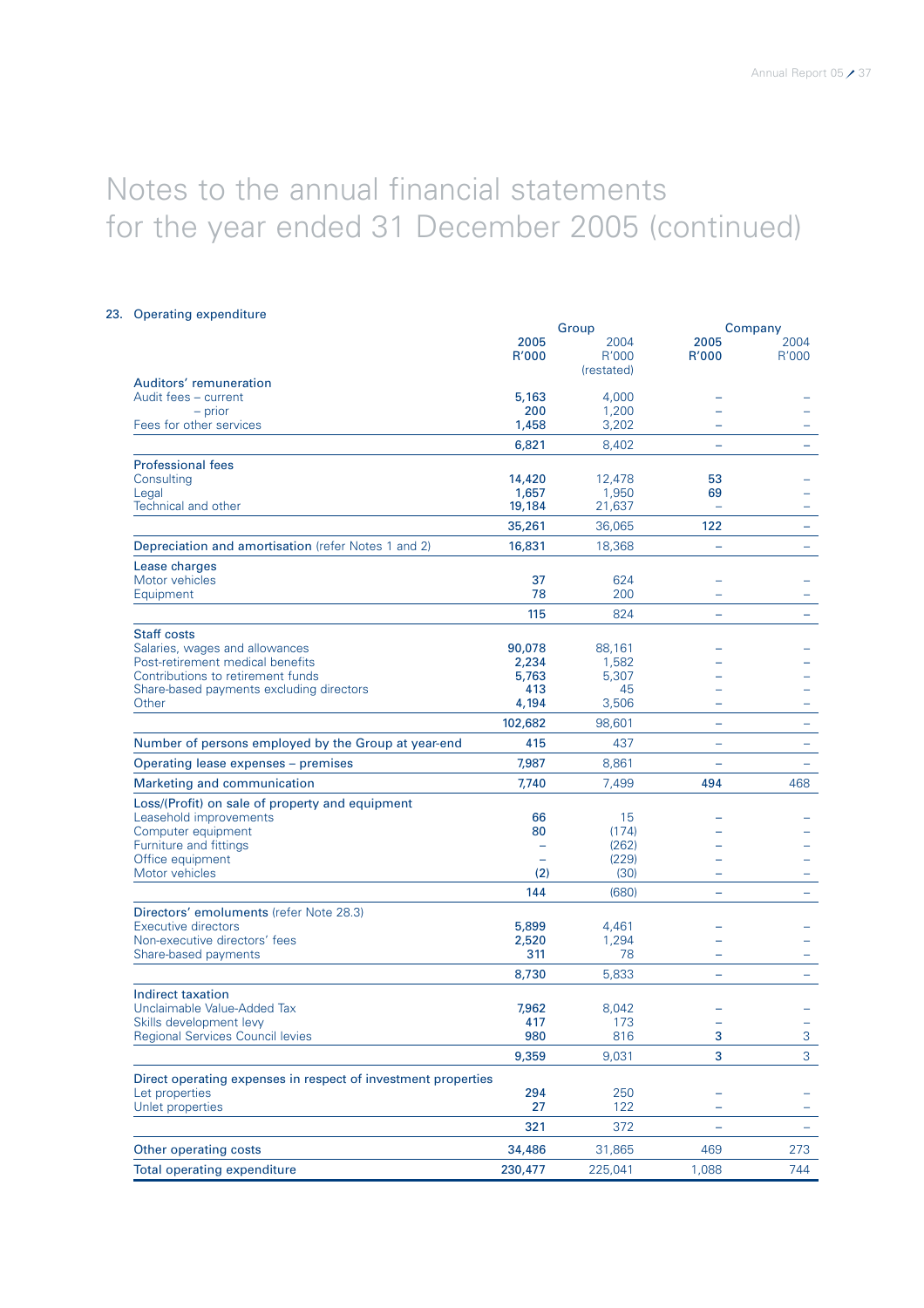### 24. Taxation

|                                                           |             | Group      | Company    |             |  |
|-----------------------------------------------------------|-------------|------------|------------|-------------|--|
|                                                           | 2005        | 2004       | 2005       | 2004        |  |
|                                                           | R'000       | R'000      | R'000      | R'000       |  |
| <b>Direct taxation</b>                                    |             |            |            |             |  |
| South African normal taxation:                            |             |            |            |             |  |
| Current                                                   |             |            |            |             |  |
| Deferred                                                  |             |            |            |             |  |
| Prior period                                              |             | 50         |            |             |  |
|                                                           |             | 50         |            |             |  |
| South African tax rate reconciliation:                    |             |            |            |             |  |
| South African standard tax rate                           | 29.0%       | 30.0%      | 29.0%      | 30.0%       |  |
| Exempt income                                             | $(0.8\%)$   | $(0.8\%)$  |            | $(409.8\%)$ |  |
| Tax losses raised/(utilised)                              | 192.8%      | 1.6%       | $(29.0\%)$ | 379.8%      |  |
| Deferred taxation not raised                              | $(221.0\%)$ | $(31.8\%)$ |            |             |  |
| Expenses not allowable                                    |             | 1.0%       |            |             |  |
| <b>Effective tax rate</b>                                 | 0.0%        | $0.0\%$    | 0.0%       | 0.0%        |  |
| Estimated tax losses available for set-off against future |             |            |            |             |  |
| taxable income                                            | 1,013,647   | 1,075,178  | 3,730      | 2,607       |  |

### 25. Earnings/(Loss), headline earnings/(loss), diluted earnings/(loss) and diluted headline earnings/(loss) per ordinary share

### 25.1 Earnings/(Loss) per ordinary share

The calculation of earnings/(loss) per ordinary share is based on earnings of R67,0 million (December 2004: losses of R213,0 million) and a weighted average of 3,927,891,829 (December 2004: 1,830,341,178) ordinary shares in issue throughout the year. The weighted average number of ordinary shares in the Mercantile Share Incentive Trust have been eliminated against the ordinary shares in issue.

25.2 Headline earnings/(loss) per ordinary share

The calculation of headline earnings/(loss) per ordinary share is based on headline earnings of R68,0 million (December 2004: losses of R213,8 million) and a weighted average of 3,927,891,829 (December 2004: 1,830,341,178) ordinary shares in issue throughout the year. The weighted average number of ordinary shares in the Mercantile Share Incentive Trust have been eliminated against the ordinary shares in issue.

25.3 Diluted earnings/(loss) per ordinary share

The calculation of diluted earnings/(loss) per ordinary share is based on earnings of R67,0 million (December 2004: losses of R213,0 million) and a weighted average of 3,932,811,229 (December 2004: 1,830,349,172) ordinary shares in issue throughout the year. The weighted average number of ordinary shares in the Mercantile Share Incentive Trust have been eliminated against the ordinary shares in issue and adjusted with the dilution effect of the share options granted.

### 25.4 Diluted headline earnings/(loss) per ordinary share

The calculation of diluted headline earnings/(loss) per ordinary share is based on headline earnings of R68,0 million (December 2004: losses of R213,8 million) and a weighted average of 3,932,811,229 (December 2004: 1,830,349,172) ordinary shares in issue throughout the year. The weighted average number of ordinary shares in the Mercantile Share Incentive Trust have been eliminated against the ordinary shares in issue and adjusted with the dilution effect of the share options granted.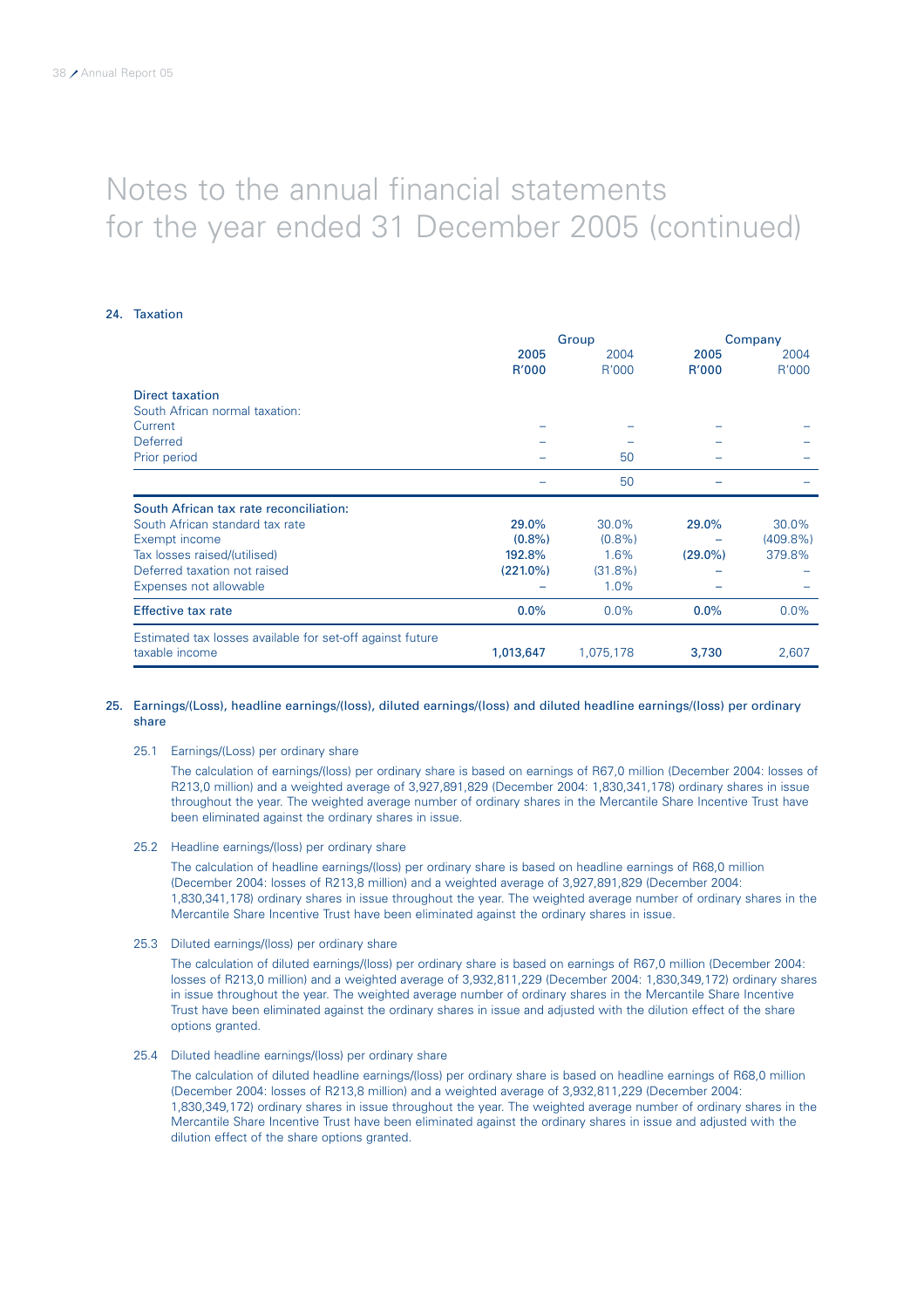### 26. Cash flow details

|      |                                                                                                     |                 | Group                       | Company       |                |  |
|------|-----------------------------------------------------------------------------------------------------|-----------------|-----------------------------|---------------|----------------|--|
|      |                                                                                                     | 2005<br>R'000   | 2004<br>R'000<br>(restated) | 2005<br>R'000 | 2004<br>R'000  |  |
| 26.1 | Cash receipts from customers                                                                        |                 |                             |               |                |  |
|      | Interest income<br>Non-interest income and profit on sale and                                       | 248,290         | 192,138                     |               | 1,945          |  |
|      | revaluation of investments<br>Adjusted for: Dividends received<br>Net loss/(profit) on disposal and | 117,405<br>(80) | 103,301<br>(142)            | 527           | 988<br>(1,000) |  |
|      | revaluation of investments<br>Revaluation of held-for-trading                                       | 498             | (1,891)                     | (527)         | 12             |  |
|      | financial instruments                                                                               | 953             | 7,964                       |               |                |  |
|      | Recoveries of credit losses                                                                         | 32,824          | 7,454                       |               |                |  |
|      | Total cash receipts from customers                                                                  | 399,890         | 308,824                     |               | 1,945          |  |
| 26.2 | Cash paid to suppliers and employees                                                                |                 |                             |               |                |  |
|      | Interest expenditure                                                                                | (113, 144)      | (106, 580)                  |               | (1, 945)       |  |
|      | Operating expenditure                                                                               | (230, 477)      | (225, 041)                  | (1,088)       | (744)          |  |
|      | Adjusted for: Depreciation and amortisation                                                         | 16,831          | 18,368                      |               |                |  |
|      | Loss/(Profit) on disposal of property                                                               |                 |                             |               |                |  |
|      | and equipment                                                                                       | 144             | (680)                       |               |                |  |
|      | Share-based payments                                                                                | 724<br>(7,521)  | 123<br>(3, 298)             |               |                |  |
|      | Release in provisions                                                                               |                 |                             |               |                |  |
|      | Total cash paid to customers and employees                                                          | (333, 443)      | (317, 108)                  | (1,088)       | (2,689)        |  |
| 26.3 | <b>Taxation paid</b>                                                                                |                 |                             |               |                |  |
|      | Amounts overpaid at beginning of year                                                               | 3,572           | 2,630                       | 29            | 29             |  |
|      | Income statement charge                                                                             |                 | (50)                        |               |                |  |
|      | Less: Amounts overpaid at end of year                                                               | (3,698)         | (3, 572)                    | (29)          | (29)           |  |
|      | <b>Total taxation paid</b>                                                                          | (126)           | (992)                       |               |                |  |
| 26.4 | Changes in income earning assets                                                                    |                 |                             |               |                |  |
|      | Increase in negotiable securities                                                                   | (8, 749)        | (97, 189)                   |               |                |  |
|      | (Increase)/Decrease in loans and advances                                                           | (498, 139)      | 57,678                      |               |                |  |
|      | Net increase in income earning assets                                                               | (506, 888)      | (39, 511)                   |               |                |  |
| 26.5 | Changes in deposits and other accounts                                                              |                 |                             |               |                |  |
|      | Increase in deposits                                                                                | 523,978         | 165,817                     |               |                |  |
|      | Increase/(Decrease) in other accounts                                                               | 192,883         | (79, 342)                   | 195           | 36             |  |
|      | Net increase in deposits and other accounts                                                         | 716,861         | 86,475                      | 195           | 36             |  |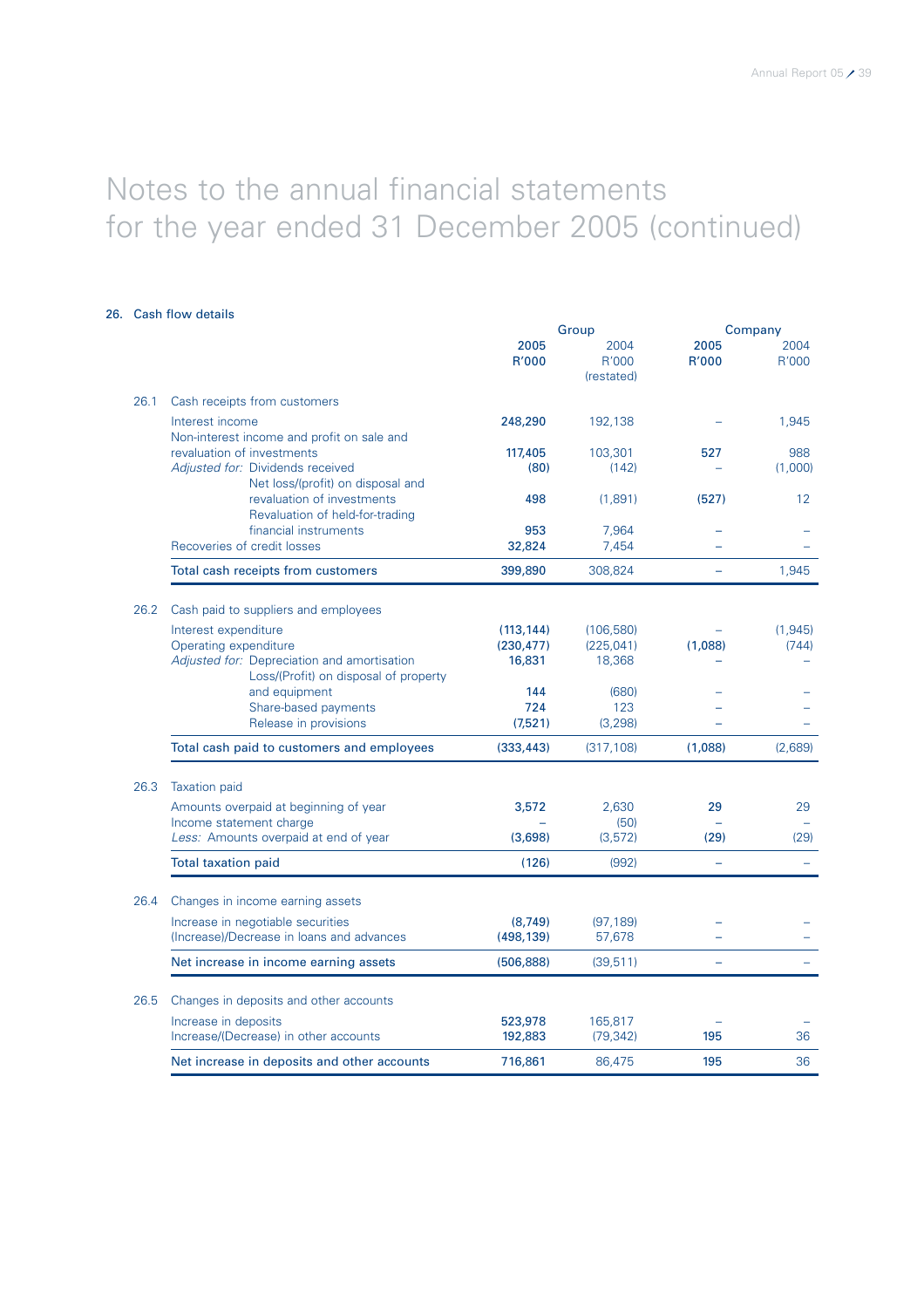### 27. Financial risk management

### 27.1 Foreign currency risk management

The Group, in terms of approved policy limits, manages short-term foreign currency exposures relating to trade imports, exports and interest flows on foreign liabilities. The transaction exposures and material forward exchange contracts at year-end are summarised as follows:

|                                          |                  |           | Pound           |           |             |
|------------------------------------------|------------------|-----------|-----------------|-----------|-------------|
| Exposure in R'000 to:                    | <b>US Dollar</b> | Euro      | <b>Sterling</b> | Other     | Total       |
| 2005                                     |                  |           |                 |           |             |
| Total foreign exchange assets            | 1,133,799        | 61,959    | 26,848          | 2.708     | 1,225,314   |
| Total foreign exchange liabilities       | (17,685)         | (49,082)  | (22, 324)       | (1,057)   | (90, 148)   |
| Commitments to purchase foreign currency | 83,036           | 52,113    |                 | 40,072    | 175,221     |
| Commitments to sell foreign currency     | (1, 199, 681)    | (65, 521) | (5, 435)        | (41, 635) | (1,312,272) |
| Year-end effective net open foreign      |                  |           |                 |           |             |
| currency positions                       | (531)            | (531)     | (911)           | 88        | (1,885)     |
| 2004                                     |                  |           |                 |           |             |
| Total foreign exchange assets            | 958,519          | 14,001    | 34,889          | 1,118     | 1,008,527   |
| Total foreign exchange liabilities       | (12, 439)        | (5,853)   | (30, 832)       | (831)     | (49, 955)   |
| Commitments to purchase foreign currency | 60.986           | 26.103    |                 | 1.350     | 88,439      |
| Commitments to sell foreign currency     | (1,010,388)      | (34,002)  | (4, 577)        | (2, 140)  | (1,051,107) |
| Year-end effective net open foreign      |                  |           |                 |           |             |
| currency positions                       | (3,322)          | 249       | (520)           | (503)     | (4,096)     |

The forward exchange contracts above have maturity dates within 12 months of the year-end. The highest and lowest rates inherent in the above contracts have been set out per foreign currency below:

|                          | <b>Highest rate</b> |       |       | Lowest rate |  |
|--------------------------|---------------------|-------|-------|-------------|--|
| Foreign currency         | 2005                | 2004  | 2005  | 2004        |  |
| <b>US Dollar</b>         | 7.00                | 6.94  | 6.25  | 5.58        |  |
| Euro                     | 8.60                | 8.40  | 7.49  | 7.71        |  |
| <b>Pound Sterling</b>    | 11.70               | 12.20 | 11.12 | 10.88       |  |
| <b>Swiss Franc</b>       | 5.26                | 5.39  | 5.00  | 5.01        |  |
| Japanese Yen             | 0.06                | 0.06  | 0.05  | 0.06        |  |
| <b>Australian Dollar</b> | 0.22                | -     | 0.22  |             |  |
| Denmark Kronen           |                     | 0.97  |       | 0.96        |  |
| Hong Kong Dollar         |                     | 1.33  |       | 1.27        |  |

#### 27.2 Credit risk management

Potential concentrations of credit risk consist mainly of short-term cash, cash equivalent investments, advances and other receivables.

The Group limits its counterparty exposures to its money market investment operations by only dealing with wellestablished financial institutions of high credit standing. The credit exposure to any one counterparty is managed by setting transaction/exposure limits, which are reviewed by the Group Risk Management Committee.

Advances and other receivables comprise a large number of customers, dispersed across different industries and geographical areas. Ongoing credit evaluations are performed on the financial condition of these advances and other receivables. Advances and other receivables are presented net of impairment for credit losses.

Counterparties to derivatives expose the Group to credit-related losses in the event of non-performance. The counterparties to these contracts are financial institutions. The Group continually monitors its positions and the credit ratings of its counterparties and limits the amount of contracts it enters into with any one party.

At year-end, the Group did not consider there to be any significant concentration of risk, which had not been insured or adequately provided for. There were no material credit exposures in advances made to foreign entities at yearend, except for the deposits with CGD as disclosed in Note 28.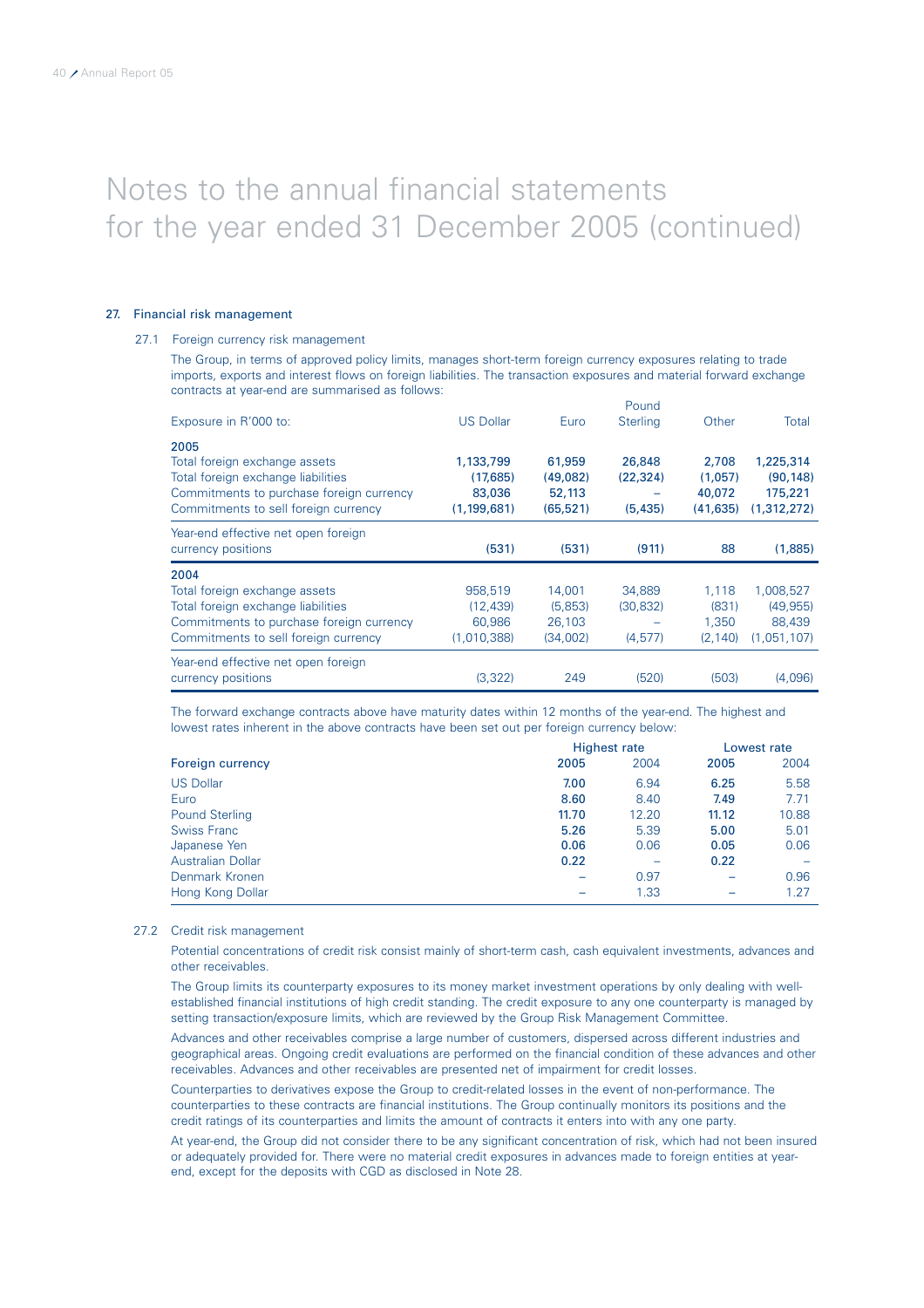### 27. Financial risk management (continued)

### 27.3 Liquidity risk management

The Group is exposed to daily calls on its available cash resources from overnight deposits, current accounts, maturing deposits, loan draw downs and guarantees. The Group maintains cash resources to cover these exposures. The table below summarises assets and liabilities at balance sheet date of the Group into relevant maturity groupings, based on the remaining period to the contractual maturity date:

|                                          |           |                    | Total      |
|------------------------------------------|-----------|--------------------|------------|
|                                          | Assets    | <b>Liabilities</b> | mismatch   |
|                                          | R'000     | R'000              | R'000      |
| 2005                                     |           |                    |            |
| Maturing up to one month                 | 1,472,282 | 1,711,069          | (238, 787) |
| Maturing between one and three months    | 500,391   | 688,265            | (187, 874) |
| Maturing between three and six months    | 310,798   | 280,868            | 29,930     |
| Maturing between six months and one year | 130,699   | 158,515            | (27, 816)  |
| Maturing after one year                  | 992,212   | 17,486             | 974,726    |
|                                          | 3,406,382 | 2,856,203          | 550,179    |
| 2004 (restated)                          |           |                    |            |
| Maturing up to one month                 | 1,313,500 | 1,232,394          | 81,106     |
| Maturing between one and three months    | 541,329   | 576,184            | (34, 855)  |
| Maturing between three and six months    | 192,691   | 249,484            | (56, 793)  |
| Maturing between six months and one year | 103,583   | 130,575            | (26,992)   |
| Maturing after one year                  | 569,965   | 31,492             | 538,473    |
|                                          | 2,721,068 | 2,220,129          | 500,939    |

### 27.4 Fair value of financial instruments

All financial instruments have been recognised in the balance sheet at fair value, other than assets classified as loans and receivables as well as liabilities that are not derivatives. Such assets and liabilities are carried at amortised cost.

### 27.5 Interest rate risk management

The Group takes on exposures that are subject to the effects of fluctuations in the prevailing levels of market interest rates on its financial position and cash flows. Interest margins may increase as a result of such changes but may reduce or create losses in the event that unexpected movements arise. Mismatches of interest rate repricing are monitored regularly by ALCO. The table below summarises the Group's exposure to interest rate risks. Assets and liabilities are included at carrying amounts, categorised by the earlier of contractual repricing or maturity dates and also indicate their weighted effective interest rates at year-end: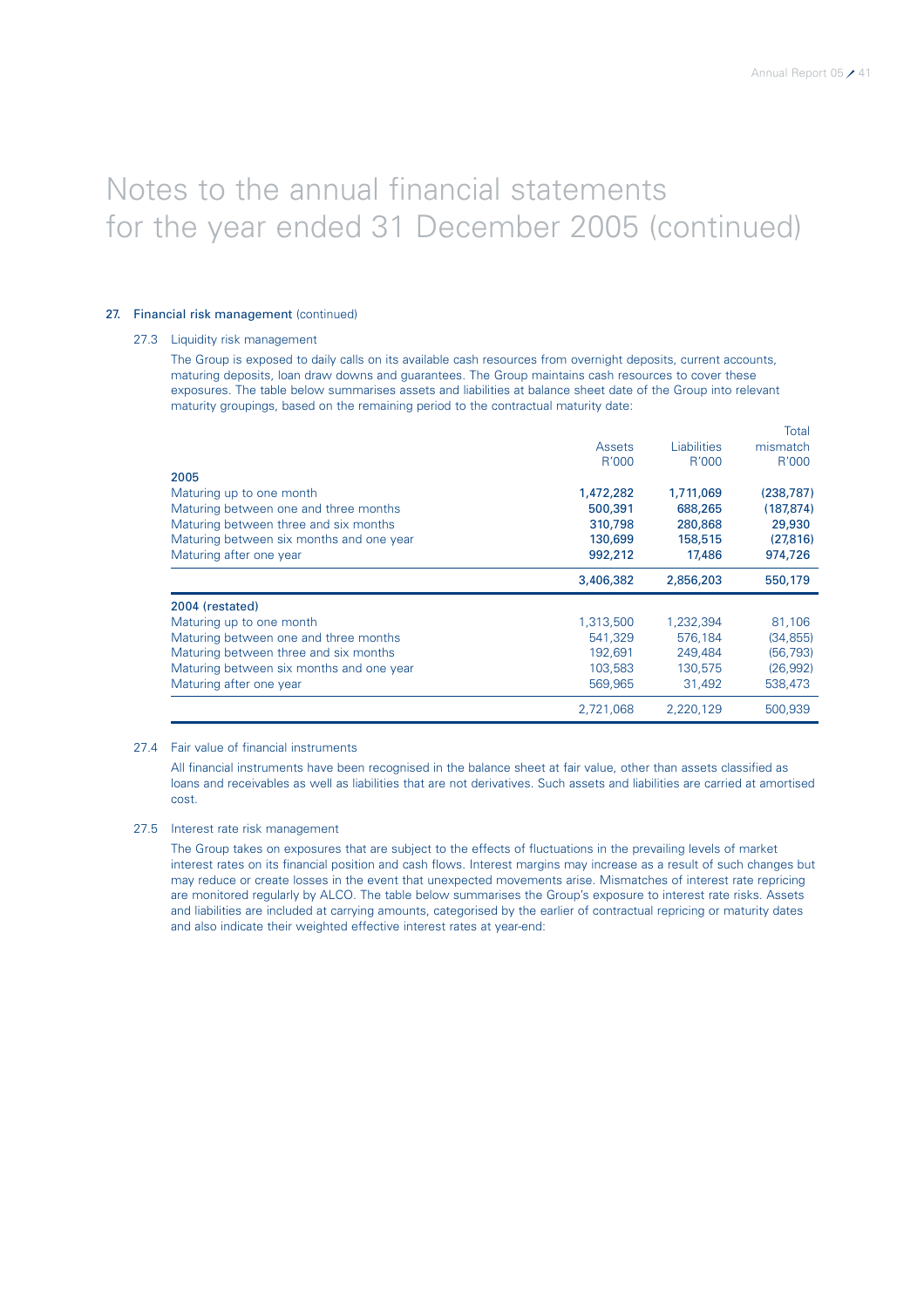### 27. Financial risk management (continued)

27.5 Interest rate risk management (continued)

|                                                 | Up to            | $1 - 3$         | $3 - 12$        | $1 - 5$           | Over             | Non-<br>interest |                   | Weighted<br>effective<br>interest |
|-------------------------------------------------|------------------|-----------------|-----------------|-------------------|------------------|------------------|-------------------|-----------------------------------|
|                                                 | 1 month<br>R'000 | months<br>R'000 | months<br>R'000 | years<br>R'000    | 5 years<br>R'000 | bearing<br>R'000 | Total<br>R'000    | rate<br>$\%$                      |
| 2005                                            |                  |                 |                 |                   |                  |                  |                   |                                   |
| <b>Assets</b>                                   |                  |                 |                 |                   |                  |                  |                   |                                   |
| Intangible assets                               |                  |                 |                 |                   |                  | 7,020            | 7,020             |                                   |
| Property and<br>equipment                       |                  |                 |                 |                   |                  | 91,305           | 91,305            |                                   |
| Investment<br>properties                        |                  |                 |                 |                   |                  | 350              | 350               |                                   |
| <b>Taxation</b>                                 |                  |                 |                 |                   |                  | 3,698            | 3,698             |                                   |
| Other accounts<br>receivable                    |                  |                 |                 |                   |                  | 14,887           | 14,887            |                                   |
| Interest in<br>associated                       |                  |                 |                 |                   |                  |                  |                   |                                   |
| companies                                       |                  |                 |                 |                   |                  | 3,323            | 3,323             |                                   |
| Other investments                               |                  |                 |                 |                   |                  | 2,365            | 2,365             |                                   |
| Loans and<br>advances                           | 1,331,406        | 2,784           | 12,805          | -                 | 111,682          | -                | 1,458,677         | 9.75                              |
| Derivative financial<br>instruments             |                  |                 |                 |                   |                  | 36,757           | 36,757            |                                   |
| Negotiable securities                           | 153,175          | 34,560          | 56              |                   | 191,237          |                  | 379,028           | 6.96                              |
| Cash and cash<br>equivalents                    | 580,162          | 440,032         | 335,293         |                   |                  | 53,485           | 1,408,972         | 6.51                              |
| <b>Total assets</b>                             | 2,064,743        | 477,376         | 348,154         | $\qquad \qquad -$ | 302,919          |                  | 213,190 3,406,382 |                                   |
| <b>Equity and liabilities</b>                   |                  |                 |                 |                   |                  |                  |                   |                                   |
| Shareholders' equity                            |                  |                 |                 |                   |                  | 550,179          | 550,179           |                                   |
| <b>Deposits</b>                                 | 1,693,510        | 507,693         | 435,044         | 300               |                  | ÷                | 2,636,547         | 4.58                              |
| Derivative financial<br>instruments             |                  |                 |                 |                   |                  | 38,531           | 38,531            |                                   |
| Provisions                                      |                  |                 |                 |                   |                  | 31,647           | 31,647            |                                   |
| Other accounts<br>payable                       |                  |                 |                 |                   |                  | 149,478          | 149,478           |                                   |
| <b>Total equity and</b><br>liabilities          | 1,693,510        | 507,693         | 435,044         | 300               | ÷                |                  | 769,835 3,406,382 |                                   |
| On balance sheet<br>interest sensitivity<br>gap | 371,233          | (30, 317)       | (86, 890)       | (300)             | 302,919          |                  |                   |                                   |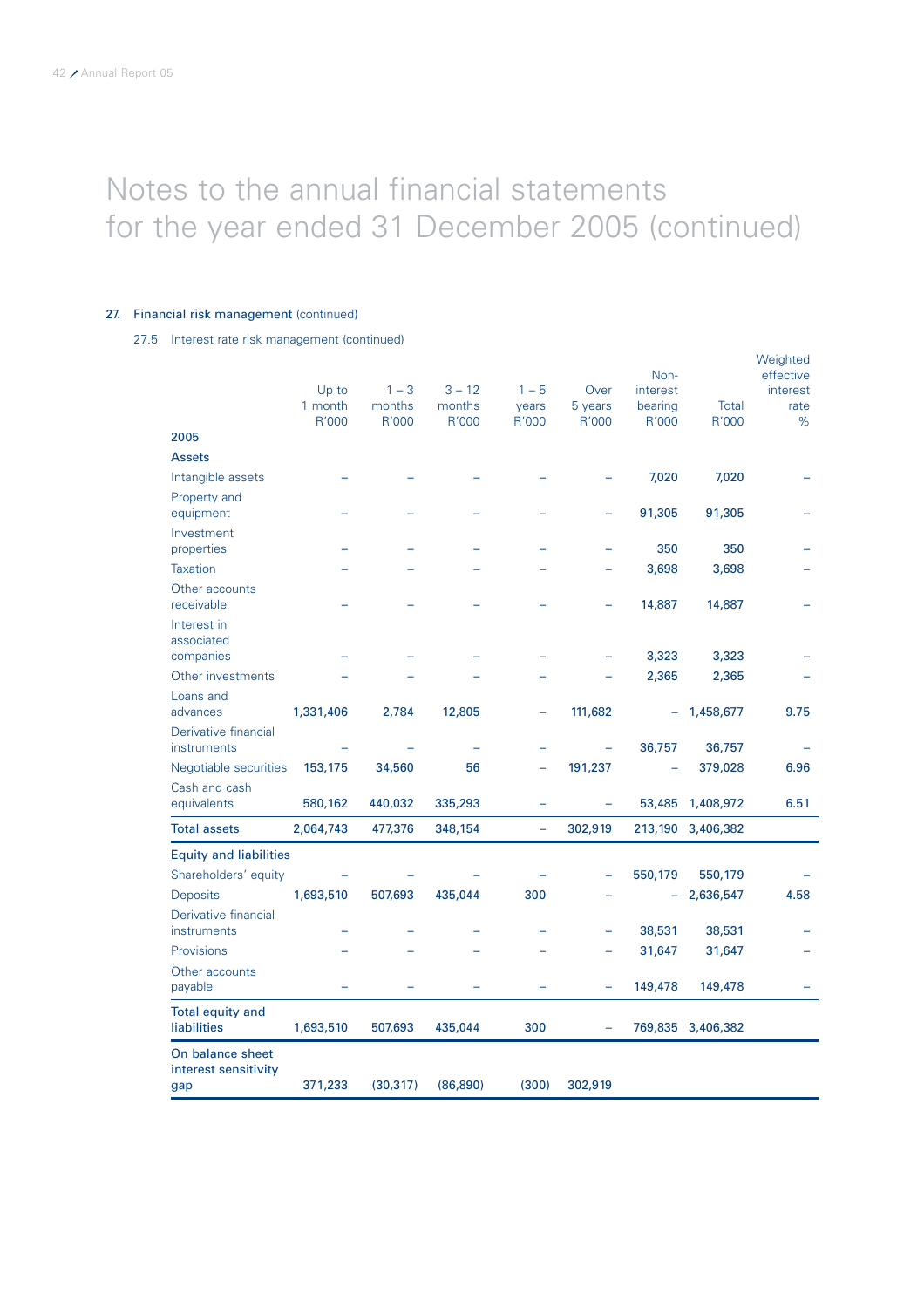### 27. Financial risk management (continued)

27.5 Interest rate risk management (continued)

|                                        |           |         |          |         |         | Non-     |           | Weighted<br>effective |
|----------------------------------------|-----------|---------|----------|---------|---------|----------|-----------|-----------------------|
|                                        | Up to     | $1 - 3$ | $3 - 12$ | $1 - 5$ | Over    | interest |           | interest              |
|                                        | 1 month   | months  | months   | years   | 5 years | bearing  | Total     | rate                  |
| 2004                                   | R'000     | R'000   | R'000    | R'000   | R'000   | R'000    | R'000     | %                     |
| <b>Assets</b>                          |           |         |          |         |         |          |           |                       |
| Intangible assets                      |           |         |          |         |         | 6,801    | 6,801     |                       |
| Property and                           |           |         |          |         |         |          |           |                       |
| equipment                              |           |         |          |         |         | 85,028   | 85,028    |                       |
| Investment                             |           |         |          |         |         |          |           |                       |
| properties                             |           |         |          |         |         | 770      | 770       |                       |
| <b>Taxation</b>                        |           |         |          |         |         | 3,616    | 3,616     |                       |
| Other accounts<br>receivable           | 7,618     |         |          |         |         | 25,530   | 33,148    | 1.65                  |
| Interest in                            |           |         |          |         |         |          |           |                       |
| associated<br>companies                |           |         |          |         |         | 3,236    | 3,236     |                       |
| Other investments                      |           |         |          |         |         | 3,556    | 3,556     |                       |
| Loans and advances                     | 793,491   | 1,991   | 8,436    | 67,074  | 32,753  | 71,866   | 975,611   | 7.48                  |
| Derivative financial                   |           |         |          |         |         |          |           |                       |
| instruments                            |           |         |          |         |         | 90,162   | 90,162    |                       |
| Negotiable securities                  | 143,329   | 65,435  |          |         | 161,432 | 83       | 370,279   | 7.40                  |
| Cash and cash                          |           |         |          |         |         |          |           |                       |
| equivalents                            | 96,505    | 508,769 | 494,024  |         |         | 49,563   | 1,148,861 | 6.98                  |
| <b>Total assets</b>                    | 1,040,943 | 576,195 | 502,460  | 67,074  | 194,185 | 340,211  | 2,721,068 |                       |
| <b>Equity and liabilities</b>          |           |         |          |         |         |          |           |                       |
| Shareholders'                          |           |         |          |         |         |          |           |                       |
| equity                                 |           |         |          |         |         | 500,939  | 500,939   |                       |
| <b>Deposits</b>                        | 1,060,119 | 410,716 | 373,736  |         |         | 267,998  | 2,112,569 | 4.90                  |
| Derivative financial<br>instruments    |           |         |          |         |         | 35,210   | 35,210    |                       |
| Provisions                             |           |         |          |         |         | 39,168   | 39,168    |                       |
| Other accounts                         |           |         |          |         |         |          |           |                       |
| payable                                |           |         |          |         |         | 33,138   | 33,138    |                       |
| <b>Taxation</b>                        |           |         |          |         |         | 44       | 44        |                       |
| <b>Total equity and</b><br>liabilities | 1,060,119 | 410,716 | 373,736  |         |         | 876,497  | 2,721,068 |                       |
| On balance sheet                       |           |         |          |         |         |          |           |                       |
| interest sensitivity<br>gap            | (19, 176) | 165,479 | 128,724  | 67,704  | 194,185 |          |           |                       |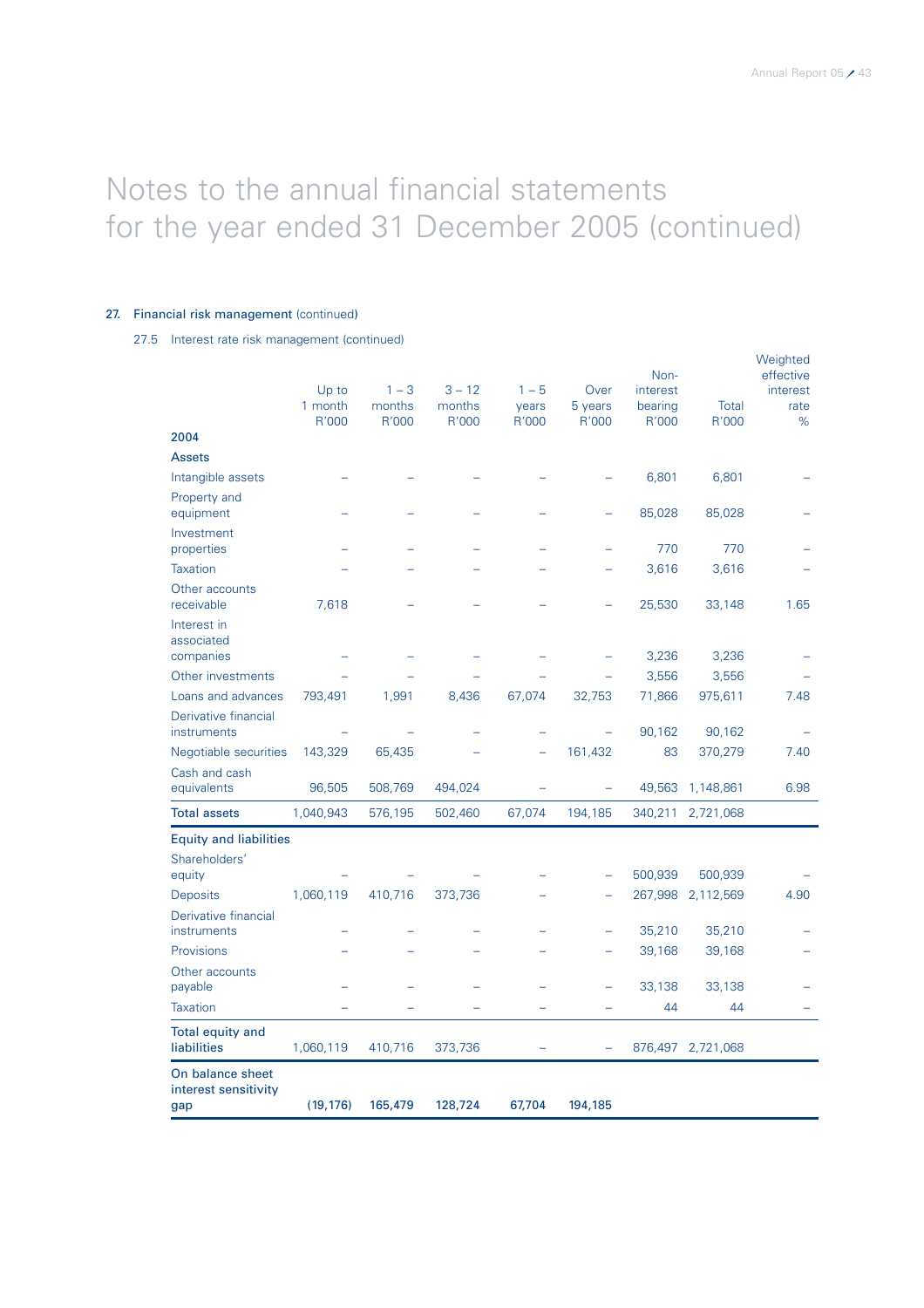### 28. Related-party information

### 28.1 Identity of related parties with whom material transactions have occurred

The holding company and material subsidiaries of the Group are identified on page 10 to 11 in the Directors' report and the associated companies are disclosed in Note 7 to the annual financial statements. All of these entities and the directors are related parties. There are no other related parties with whom material transactions have taken place, other than as listed below.

### 28.2 Material related-party balances and transactions

Balances and transactions

Mercantile Bank Holdings Limited and its Subsidiaries, in the ordinary course of business, enter into various financial services transactions with the holding company and its subsidiaries, other entities within the Group and associated companies. These transactions are governed by terms no less favourable than those arranged with third parties. For loans to and from subsidiaries, see Note 8 in the Directors' report and for loans to and from associated companies see Note 7 to the annual financial statements. Other transactions are detailed hereafter.

|                                                                              | 2005                         | 2004                        |
|------------------------------------------------------------------------------|------------------------------|-----------------------------|
| With the holding company (CGD):                                              | R'000                        | R'000                       |
| Caixa Geral de Depósitos - Lisbon (Branch of CGD)                            | 1,144,962                    | 978,623                     |
| Nostro accounts<br>Vostro accounts<br>Deposit accounts                       | 917<br>(8, 722)<br>1,152,767 | 642<br>(2,996)<br>980,977   |
| Caixa Geral de Depósitos - Paris (Branch of CGD)                             | 525                          | 274                         |
| Nostro accounts<br>Vostro accounts                                           | 536<br>(11)                  | 280<br>(6)                  |
| Caixa Geral de Depósitos - London (Branch of CGD)                            |                              |                             |
| Vostro accounts                                                              | (19)                         | (184)                       |
| Caixa Geral de Depósitos (CGD)                                               | 1,145,468                    | 978,713                     |
| Banco Comercial e de Investimentos (BCI) – Mozambique<br>(Subsidiary of CGD) | (62, 487)                    | (38, 500)                   |
| Vostro accounts<br>Call and notice deposits<br>Deposits at BCI               | (23)<br>(62, 464)            | (78)<br>(53, 118)<br>14,696 |
|                                                                              | 1,082,981                    | 940,213                     |

Interest was paid to BCI – Mozambique amounting to R3,0 million (2004: R2,9 million) and CGD amounting to nil (2004: R2,3 million) in respect of the above balances during the year. Interest received from BCI – Mozambique and CGD in respect of above balances during the year amounted to R0,1 million (2004: R0,1 million) and R35,0 million (2004: R2,9 million), respectively.

### **Guarantees**

Mercantile Bank has issued a guarantee in favour of BCI – Mozambique amounting to R14,9 million (2004: Nil).

### Post-retirement medical plan

Details of the post-retirement medical plan are disclosed in Note 16.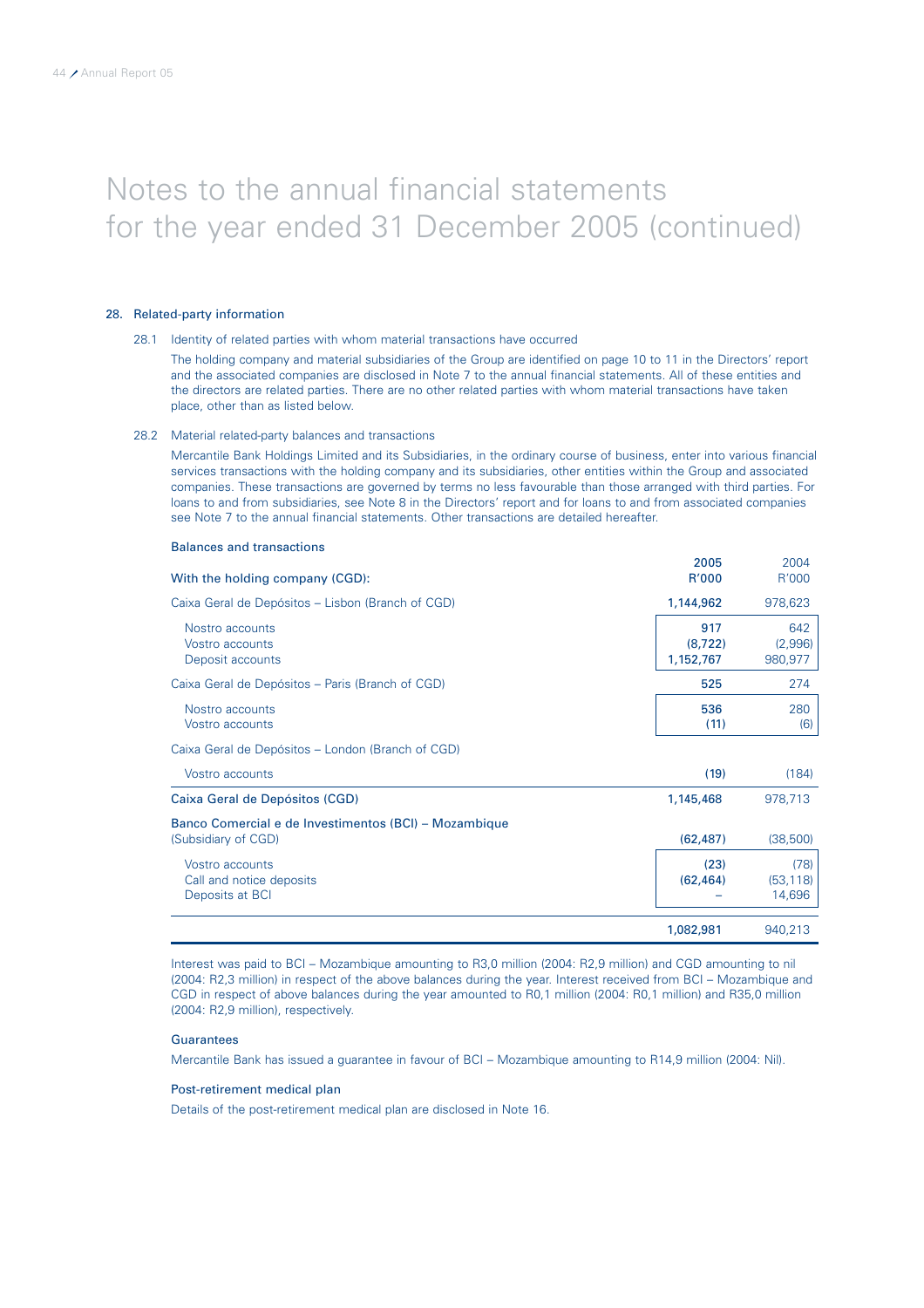### 28. Related-party information (continued)

### 28.3 Director and director-related activities

No loans were made to directors during the year under review. There were no material transactions with directors, other than the following: Retirement

|                                               | 1,294                    | 2,950                    | 46                       | 15                       | 1,450 | 78                       | 5,833             |
|-----------------------------------------------|--------------------------|--------------------------|--------------------------|--------------------------|-------|--------------------------|-------------------|
| (resigned 7 September 2004)                   | 52                       | 661                      | 19                       | 15                       |       |                          | 747               |
| R M L de F N Ribas                            |                          |                          |                          |                          |       |                          |                   |
| A M Osman                                     | 159                      |                          |                          |                          |       |                          | 159               |
| K B Motshabi<br>(appointed 16 November 2004)  | 35                       |                          |                          |                          |       |                          | 35                |
| J H Real Pereira<br>(resigned 29 March 2004)  | 44                       |                          |                          |                          |       |                          | 44                |
| A T Ikalafeng<br>(appointed 16 November 2004) | 30                       |                          |                          |                          |       |                          | 30                |
| L Hyne                                        | 282                      |                          |                          |                          |       |                          | 282               |
| M J M Figueira<br>(appointed 26 May 2004)     |                          | 872                      | 27                       |                          | 200   | ÷                        | 1,099             |
| G P de Kock                                   | 236                      |                          |                          |                          |       |                          | 236               |
| D J Brown<br>(appointed 31 March 2004)        | $\overline{\phantom{0}}$ | 1,417                    |                          |                          | 1,250 | 78                       | 2,745             |
| 2004<br>J A S de Andrade Campos               | 456                      |                          |                          |                          |       |                          | (restated)<br>456 |
|                                               | 2,520                    | 3,526                    | 41                       | 151                      | 2,181 | 311                      | 8,730             |
| S Rapeti<br>(appointed 29 July 2005)          | 72                       |                          |                          |                          |       |                          | 72                |
| A M Osman                                     | 213                      |                          |                          |                          |       |                          | 213               |
| K B Motshabi                                  | 348                      |                          |                          |                          |       |                          | 348               |
| J P M Lopes<br>(appointed 9 November 2005)    | $\equiv$                 | 203                      |                          |                          |       | $\overline{\phantom{0}}$ | 203               |
| A T Ikalafeng                                 | 287                      |                          |                          |                          |       |                          | 287               |
| L Hyne                                        | 377                      |                          |                          |                          |       |                          | 377               |
| M J M Figueira                                | $\equiv$                 | 1,432                    | 41                       |                          | 300   | $\overline{\phantom{0}}$ | 1,773             |
| G P de Kock                                   | 335                      | $\overline{\phantom{0}}$ |                          | $\overline{a}$           |       | $\overline{\phantom{0}}$ | 335               |
| D J Brown                                     | $\overline{\phantom{0}}$ | 1,891                    | $\overline{\phantom{0}}$ | 151                      | 1,881 | 311                      | 4,234             |
| J A S de Andrade Campos                       | 888                      | ۰                        | -                        | $\overline{\phantom{0}}$ |       |                          | 888               |
| 2005                                          | R'000                    | R'000                    | R'000                    | R'000                    | R'000 | R'000                    | R'000             |
| <b>Director</b>                               | Directors'<br>fees       | Salary                   | Fringe<br>benefits       | aid contri-<br>butions   |       | based<br>Bonus* payments | Total             |
|                                               |                          |                          |                          | funds and<br>medical     |       | Share-                   |                   |
|                                               |                          |                          |                          | Retirement               |       |                          |                   |

\*The bonus relates to the current financial year but is only paid in the following financial year.

| <b>Amounts paid by CGD to:</b>                                                    | 2005<br>R'000 | 2004<br>R'000 |
|-----------------------------------------------------------------------------------|---------------|---------------|
| M J M Figueira (appointed 26 May 2004)<br>J P M Lopes (appointed 9 November 2005) | 851<br>58     | 505<br>-      |
|                                                                                   | 909           | 505           |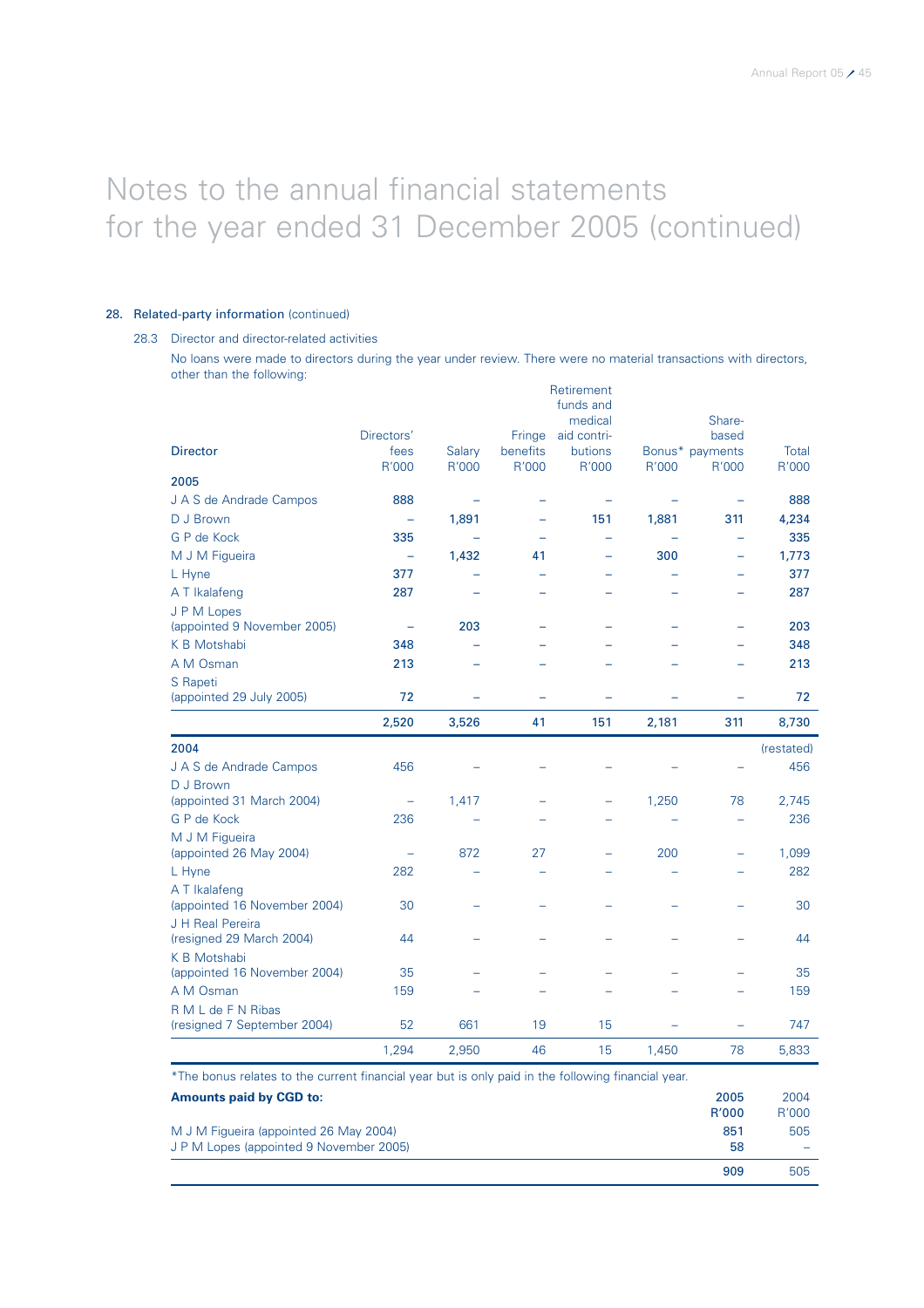### 28. Related-party information (continued)

28.3 Director and director-related activities (continued)

### Service agreements

### D J Brown, Chief Executive Officer

Mr Brown's employment as Chief Executive Officer commenced on 31 March 2004 and is for a maximum period of five years. Mercantile may re-appoint Mr Brown at the expiry of the five-year period provided that agreement is reached on the terms and conditions for his re-appointment.

In consideration for the rendering of his services under the Service Agreement, Mr Brown is also entitled to payment of an annual incentive bonus calculated in accordance with a performance plan as agreed with the Board of Directors of Mercantile from time to time.

### M J M Figueira, Executive Director

Mr Figueira has been seconded to Mercantile by CGD

Mr Figueira's employment in Mercantile commenced on 26 May 2004 and it will last for a period of three years. In terms of the service agreement Mr Figueira agreed to perform such duties, functions and services as are assigned to him from time to time by the Board of Directors and which are consistent and commensurate with his position as Executive Director.

#### J P M Lopes, Executive Director

#### Mr Lopes has been seconded to Mercantile by CGD

Mr Lopes's employment in Mercantile commenced on 9 November 2005 and it will last for a period of three years. In terms of the service agreement Mr Lopes agreed to perform such duties, functions and services as are assigned to him from time to time by the Board of Directors and which are consistent and commensurate with his position as Executive Director.

#### Share options

No options were granted to directors to purchase ordinary shares in the Company during the past financial year. On 5 October 2004, 5 000 000 share options were granted to D J Brown at an exercise price of 18 cents each (refer Note 13.5).

### Directors' interests

No directors held beneficial and/or non-beneficial interests, directly or indirectly, in shares issued by the Company.

28.4 Summarised financial information of associated companies

|                            | <b>Statman Investments</b> |                    |  |  |
|----------------------------|----------------------------|--------------------|--|--|
|                            |                            | (Pty) Limited      |  |  |
|                            | 2005                       | 2004               |  |  |
|                            | R'000                      | R'000              |  |  |
| Income statement           |                            |                    |  |  |
| Profit after taxation      | 3,094                      | 2,373              |  |  |
| <b>Balance sheet</b>       |                            |                    |  |  |
| Non-current assets         | 13,996                     | 14,054             |  |  |
| Current assets             | 10,804                     | 12,039             |  |  |
| <b>Current liabilities</b> | (7,076)                    | (8,739)            |  |  |
| Non-current liabilities    | (2,204)                    | (2, 339)           |  |  |
| Equity                     | 15,520                     | 15,015             |  |  |
| Percentage held            | 21.4                       | 21.4               |  |  |
| Nature of business         |                            | Investment holding |  |  |
| Place of incorporation     | South Africa               |                    |  |  |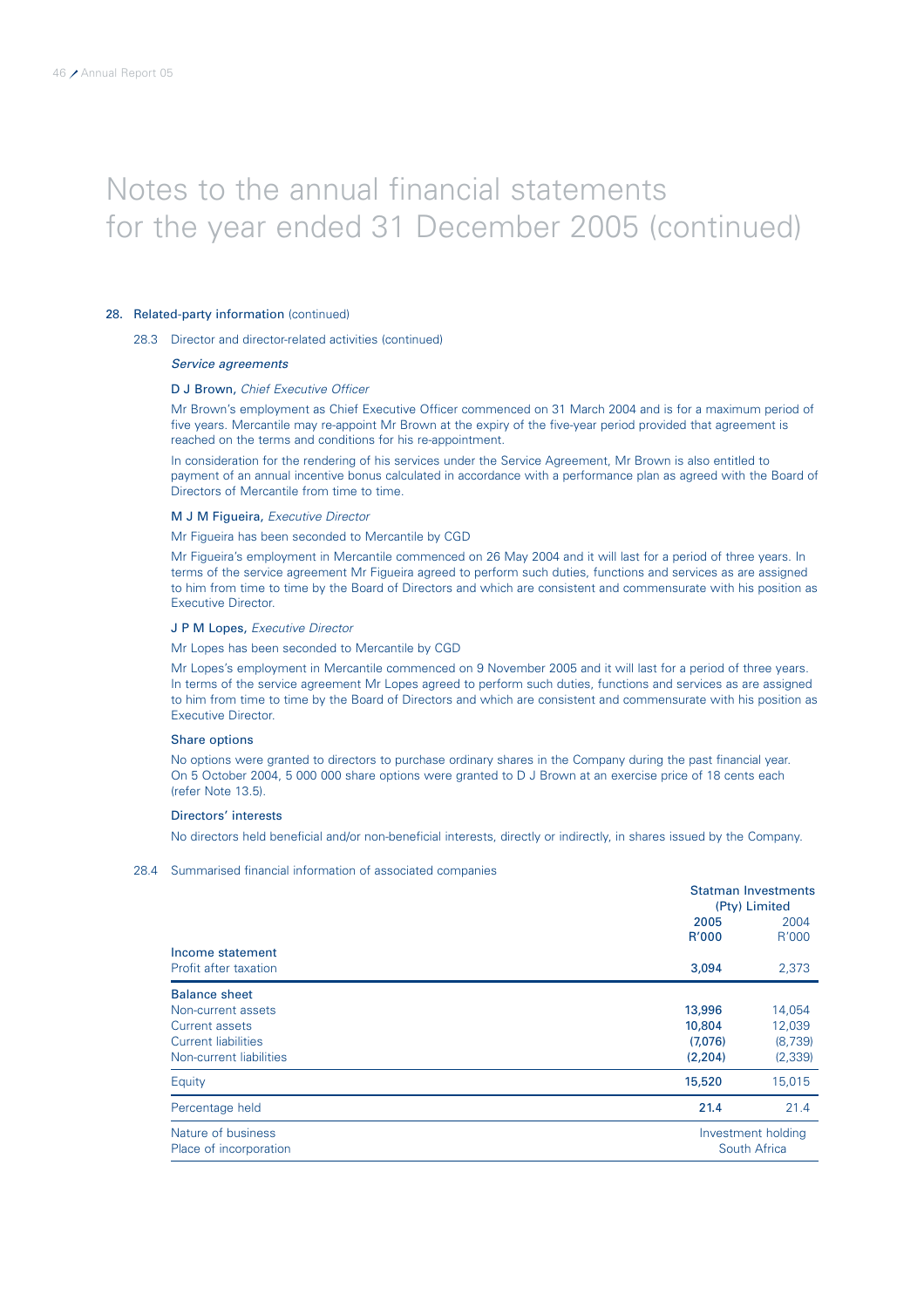### 28. Related-party information (continued)

### 28.4 Summarised financial information of associated companies (continued)

The Group in applying the equity method of accounting uses the most recent audited annual financial statements of associated companies. These are not always drawn up to the same date as the annual financial statements of the Group. In instances where significant events occurred between the last financial statement date of an associated company and the financial statement date of the Group, the effect of such events are adjusted for.

### 29. Segment information

The primary business segments of the Group are as follows:

| <b>Business segment</b>                                    | Scope of products and services                                                                                                                                     |
|------------------------------------------------------------|--------------------------------------------------------------------------------------------------------------------------------------------------------------------|
| Retail banking *                                           | Banking, investment and other financial services offered to banking<br>customers.                                                                                  |
| Treasury*                                                  | Managing internal liquidity as well as serving retail and alliance<br>banking customers.                                                                           |
| Alliance banking, MBL credit card and<br>structured loans* | Card processing services and structured loans offered to banking<br>customers.                                                                                     |
| Support and other services                                 | Support services for the above segments as well as collections,<br>specialised asset finance, insurance brokers, inter-group<br>eliminations and IFRS adjustments. |

\* Excludes the allocation of attributable support costs.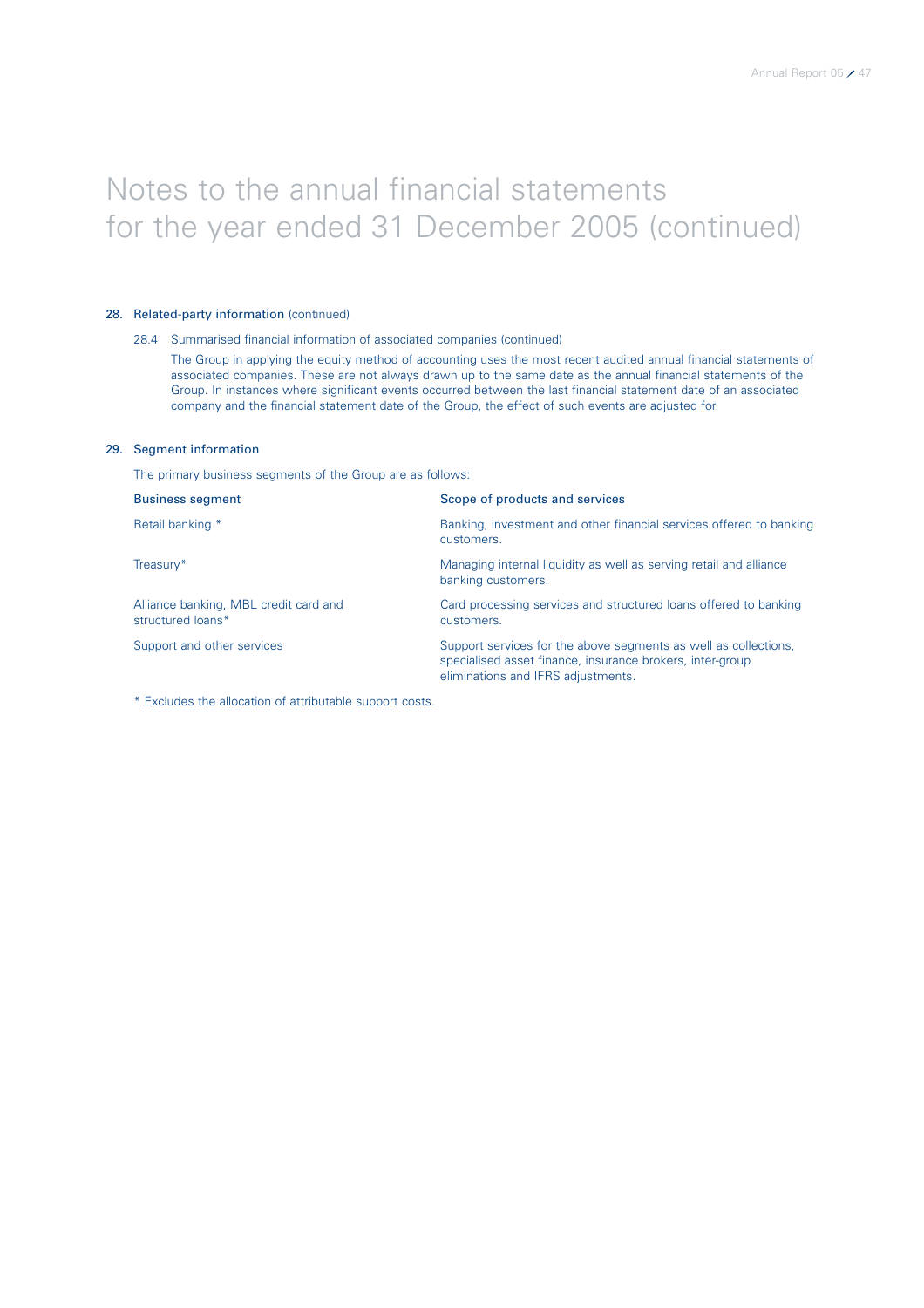### 29. Segment information (continued)

Capital disposals/<br>(expenditure)

The primary segments are as follows:

|                                                          |               |                          |                             |                   |                      | Alliance banking,              |                      |                                      |                             |                                                  |  |
|----------------------------------------------------------|---------------|--------------------------|-----------------------------|-------------------|----------------------|--------------------------------|----------------------|--------------------------------------|-----------------------------|--------------------------------------------------|--|
|                                                          |               |                          |                             |                   |                      | <b>MBL</b> credit card         |                      | Support                              |                             |                                                  |  |
|                                                          |               |                          |                             |                   |                      | and                            |                      | and                                  |                             |                                                  |  |
|                                                          |               | <b>Retail banking</b>    |                             | <b>Treasury</b>   |                      | structured loans               | other services       |                                      |                             | <b>Total</b>                                     |  |
|                                                          | 2005<br>R'000 | 2004<br>R'000            | 2005<br>R'000               | 2004<br>R'000     | 2005<br>R'000        | 2004<br>R'000                  | 2005<br>R'000        | 2004<br>R'000                        | 2005<br>R'000               | 2004<br>R'000                                    |  |
| Segment results                                          |               |                          |                             |                   |                      |                                |                      |                                      |                             | (restated)                                       |  |
| Segment revenue <sup>(1)</sup>                           | 138,968       | 116,342                  | 31,999                      | 28,277            | 39,559               | 41,790                         | 87,445               | 2,762                                | 297,971                     | 189,171                                          |  |
| Segment<br>expenditure <sup>(2)</sup>                    | (58, 424)     | (54, 401)                | (23, 548)                   | (57, 651)         | (24, 820)            |                                |                      |                                      |                             | (18,261) (124,183) (271,874) (230,975) (402,187) |  |
| Contribution/(Loss)<br>before                            |               |                          |                             |                   |                      |                                |                      |                                      |                             |                                                  |  |
| allocated costs                                          | 80,544        | 61,941                   | 8,451                       | (29, 374)         | 14,739               | 23,529                         |                      | $(36,738)$ $(269,112)$               | 66,996                      | (213,016)                                        |  |
| Other information                                        |               |                          |                             |                   |                      |                                |                      |                                      |                             |                                                  |  |
| Capital disposals/<br>(expenditure)                      | 1,449         | 1,326                    | (65)                        | 326               | 10,736               | (661)                          | 6,004                | (10, 223)                            | 18,124                      | (9, 232)                                         |  |
| Depreciation and<br>amortisation                         | (2,676)       | (2, 168)                 | (1, 186)                    | (3, 184)          | (5,809)              | (7,004)                        | (7, 160)             | (6,012)                              | (16, 831)                   | (18, 368)                                        |  |
| Share of income<br>from associated<br>companies          |               |                          |                             |                   |                      |                                | 516                  | 768                                  | 516                         | 768                                              |  |
| <b>Segment position</b>                                  |               |                          |                             |                   |                      |                                |                      |                                      |                             |                                                  |  |
| Segment assets                                           | 1,286,538     |                          | 757,499 1,821,658 1,592,907 |                   | 161,631              | 172,485                        | 136,555              |                                      | 198,177 3,406,382 2,721,068 |                                                  |  |
| Segment liabilities                                      | 2,268,292     | 1,885,785                | 397,384                     | 227,373           | 121,379              | 19,878                         | 69,148               |                                      | 87,093 2,856,203 2,220,129  |                                                  |  |
| <b>Carrying amounts</b><br>of segment assets<br>include: |               |                          |                             |                   |                      |                                |                      |                                      |                             |                                                  |  |
| Investments in<br>associated<br>companies                |               |                          |                             |                   |                      |                                | 3,323                | 3,236                                | 3,323                       | 3,236                                            |  |
| The secondary segments are as follows:                   |               |                          |                             |                   |                      |                                |                      |                                      |                             |                                                  |  |
|                                                          |               |                          |                             | <b>Free State</b> |                      |                                |                      |                                      |                             |                                                  |  |
|                                                          | 2005<br>R'000 | Gauteng<br>2004<br>R'000 | 2005<br>R'000               | 2004<br>R'000     | 2005<br><b>R'000</b> | KwaZulu-Natal<br>2004<br>R'000 | 2005<br><b>R'000</b> | <b>Western Cape</b><br>2004<br>R'000 | 2005<br>R'000               | <b>Total</b><br>2004<br>R'000                    |  |
| Segment revenue                                          | 276,638       | 169,834                  | 3.469                       | 3.534             | 7.216                | 5.007                          | 10,648               | 10,796                               | 297,971                     | 189,171                                          |  |

(expenditure) 17,668 (9,280) 173 94 630 (228) (347) 182 18,124 (9,232)

Segment assets 3,184,950 2,592,914 54,073 16,707 132,744 45,176 34,615 66,271 3,406,382 2,721,068

(1) Segment revenue consists of all income items on the income statement net of interest expenditure.

(2) Segment expenditure consists of all expense items on the income statement after net interest income.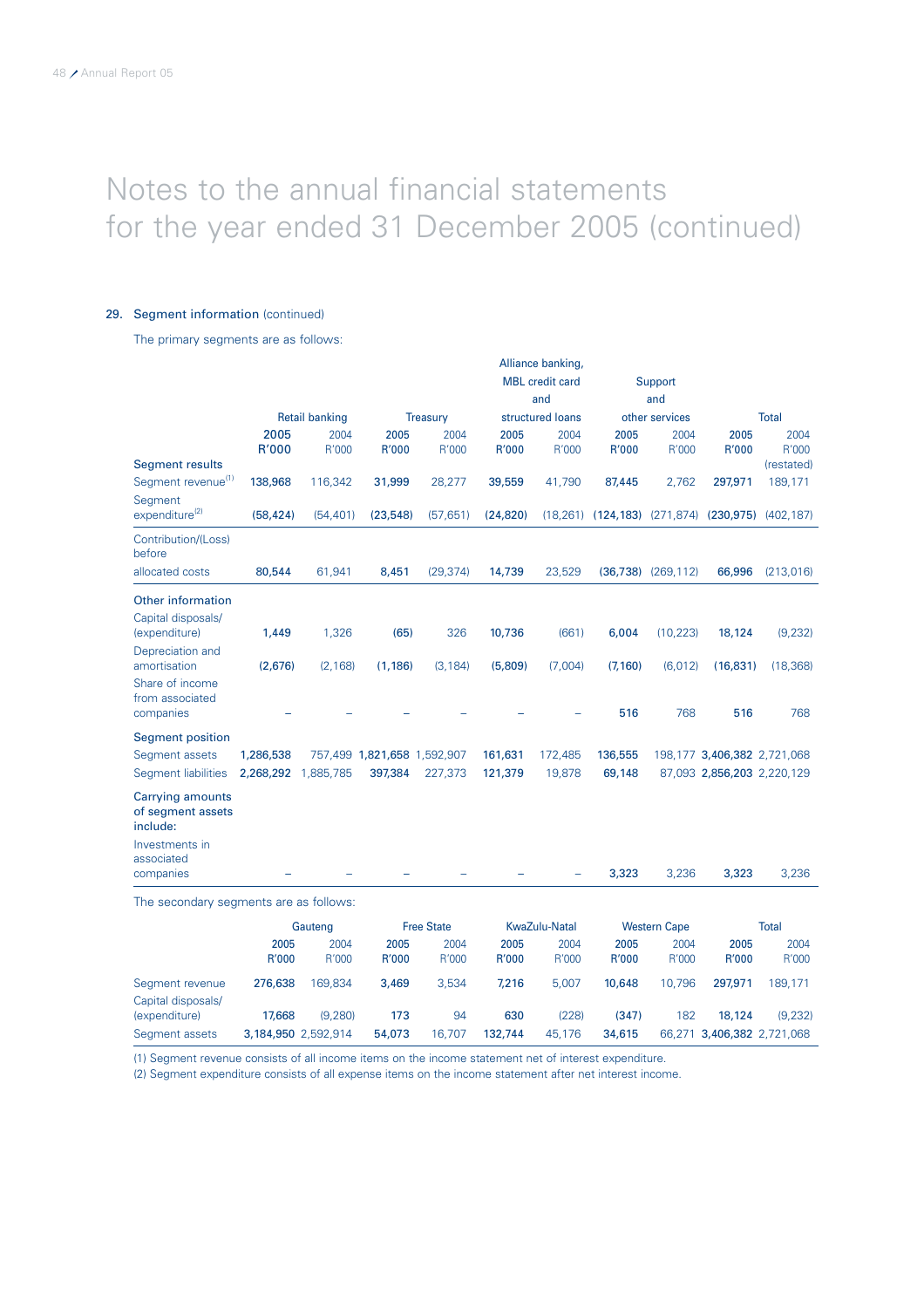### 30. IFRS Reconciliation and prior year restatement

### • IFRS reconciliation

This is the first year that the Group has presented its annual financial statements under IFRS. The following disclosures are required in the year of transition: The last annual financial statements under South African Generally Accepted Accounting Practice were for the year ended 31 December 2004 and the date of transition to IFRS was 1 January 2004, except for IAS 32 and IAS 39. Date of transition for IAS 32 and IAS 39 was 1 January 2005 in accordance with IFRS 1 transition provisions.

### • Prior year restatement

Non-interest income and operating expenditure in the income statement has been restated for 2004 in order to be consistent with the disclosure in the current year. See note (1) for details.

|                                                                                                                  | <b>Opening balance</b><br>1 January<br>2005<br>R'000 | <b>Closing balance</b><br>31 December<br>2004<br>R'000 |
|------------------------------------------------------------------------------------------------------------------|------------------------------------------------------|--------------------------------------------------------|
| <b>Balance sheet</b>                                                                                             |                                                      |                                                        |
| Group                                                                                                            |                                                      |                                                        |
| Changes in shareholders' equity                                                                                  |                                                      |                                                        |
| Balance as previously reported<br>Effect on reported results                                                     | 500,939<br>65                                        | 500,939<br>65                                          |
| - depreciation on property and equipment<br>- share-based payments expense                                       | 188<br>(123)                                         | 188<br>(123)                                           |
| Transitional adjustment<br>- creation of credit risk impairments                                                 | (22, 952)                                            |                                                        |
| Movement in reserves<br>- decrease in property revaluation reserve<br>- creation of share-based payments reserve | (188)<br>123                                         | (188)<br>123                                           |
| Restated shareholders' equity                                                                                    | 477,987                                              | 500,939                                                |
| Loans and advances                                                                                               |                                                      |                                                        |
| Balance as previously reported                                                                                   | 975,611                                              | 975,611                                                |
| <b>Transitional adjustment</b><br>- creation of credit risk impairments                                          | (22, 952)                                            |                                                        |
| Restated loans and advances                                                                                      | 952,659                                              | 975,611                                                |
|                                                                                                                  |                                                      | 2004<br>R'000                                          |
| <b>Provisions</b>                                                                                                |                                                      |                                                        |
| Balance as previously reported<br>Non-IFRS restatement                                                           |                                                      | 32,768                                                 |
| - reclassification from other accounts payable                                                                   |                                                      | 6,400                                                  |
| <b>Restated provisions</b>                                                                                       |                                                      | 39,168                                                 |
| Other accounts payable                                                                                           |                                                      |                                                        |
| Balance as previously reported<br>Non-IFRS restatement                                                           |                                                      | 39,538                                                 |
| - reclassification to provisions                                                                                 |                                                      | (6,400)                                                |
| Restated other accounts payable                                                                                  |                                                      | 33,138                                                 |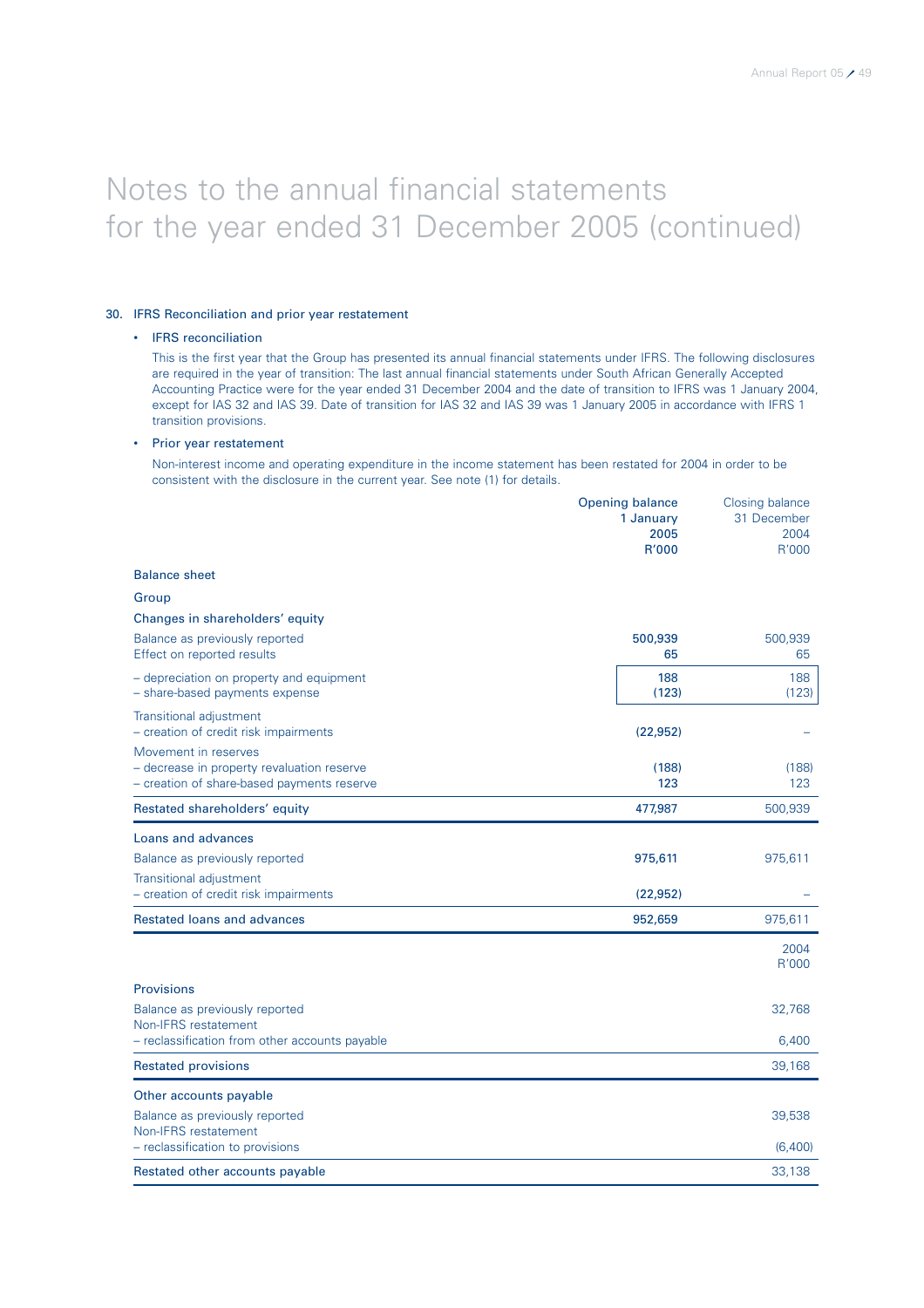### 30. IFRS Reconciliation and prior year restatement (continued)

|                                                                                                 | <b>Opening balance</b><br>1 January<br>2005 | Closing balance<br>31 December<br>2004 |
|-------------------------------------------------------------------------------------------------|---------------------------------------------|----------------------------------------|
|                                                                                                 | R'000                                       | R'000                                  |
| <b>Balance sheet</b>                                                                            |                                             |                                        |
| Company                                                                                         |                                             |                                        |
| Changes in shareholders' equity                                                                 |                                             |                                        |
| Balance as previously reported<br>Creation of share-based payments reserve                      | 502,440<br>123                              | 502,440<br>123                         |
| Restated shareholders' equity                                                                   | 502,563                                     | 502,563                                |
| Interest in subsidiaries                                                                        |                                             |                                        |
| Balance as previously reported                                                                  | 501,615                                     | 501,615                                |
| <b>Transitional adjustment</b>                                                                  |                                             |                                        |
| - Creation of share-based payments reserve                                                      | 123                                         | 123                                    |
| Restated interest in subsidiaries                                                               | 501,738                                     | 501,738                                |
|                                                                                                 |                                             | 2004                                   |
| Income statement                                                                                |                                             | R'000                                  |
| Group                                                                                           |                                             |                                        |
| Operating expenditure                                                                           |                                             |                                        |
| Amount previously reported                                                                      |                                             | 219,834                                |
| IFRS adjustments:<br>- depreciation on property and equipment<br>- share-based payments expense |                                             | (188)<br>123                           |
| <b>Restated amount for IFRS</b><br>Non-IFRS restatement <sup>(1)</sup>                          |                                             | 219,769<br>5,272                       |
| Restated operating expenditure                                                                  |                                             | 225,041                                |
| Non-interest income                                                                             |                                             |                                        |
| Amount previously reported                                                                      |                                             | 96,138                                 |
| Non-IFRS restatement <sup>(1)</sup>                                                             |                                             | 5,272                                  |
| Restated non-interest income                                                                    |                                             | 101,410                                |

Note:

(1) The foreign exchange and insurance broker commissions earned were previously disclosed net of commissions paid. The commissions paid are now disclosed separately as part of operating expenditure.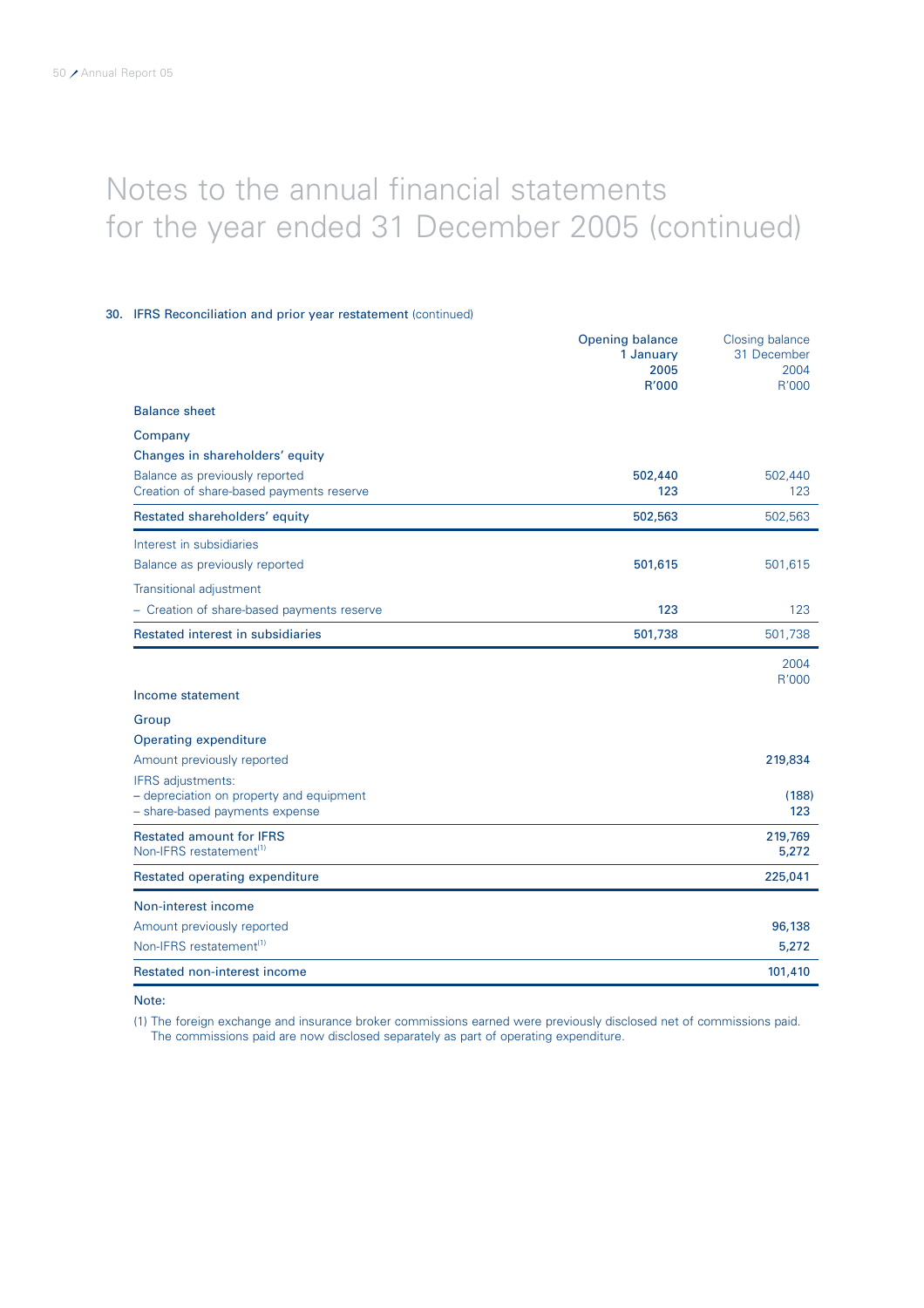### Risk management and control

### Group risk management philosophy

The Group recognises that the business of banking and financial services is conducted within an environment of complex inter-related risks. The Group operates in a dynamic environment where the past is not necessarily an acceptable guide to the future. In any economy there are sectors that are more vulnerable to cyclical downturn than others. Economic variances are monitored to assist in managing the Group's exposure to such sectors. In the Group's target market sectors the concentration of risk is managed to achieve a portfolio balance. In every risk sector it is the weaker counterparties that are at greatest risk of failure in an economic downturn. The Group will concentrate its business development efforts with the stronger companies and individuals, establishing policy criteria, which eliminate weaker credits or investments from the portfolio. A passive role in the face of potential or actual adverse conditions is not accepted.

A philosophy of enterprise-wide risk management within a Risk Management Monitoring and Control Framework has been established to ensure that all business and operational risks are managed effectively within acceptable risk profiles, policies and parameters and that the management of risk is an independent process from that

of taking on/creating risk within the Group. Risk management policies are essentially conservative, with proper regard to the mix of risk and reward. The Group will take all necessary steps to safeguard its depositors' funds, its own asset base and shareholders' funds.

### Enterprise-wide risk management

Risk dimensions will vary in importance based on the business activities of an organisation. The overall objective of enterprise-wide risk management is to ensure an integrated and effective risk management framework, where all risks are identified, quantified and managed in order to achieve an optimal risk reward profile. The presence of accurate measures of risk, makes riskadjusted performance possible, creates the potential to generate increased shareholder returns and allows the risktaking behaviour to be more closely aligned with our strategic objectives.

Risk management is performed on a Group wide basis involving the Board of Directors, credit management, senior management, independent risk management, business line management, finance and control, legal/compliance, treasury and operations, with significant support from internal audit and information technology.

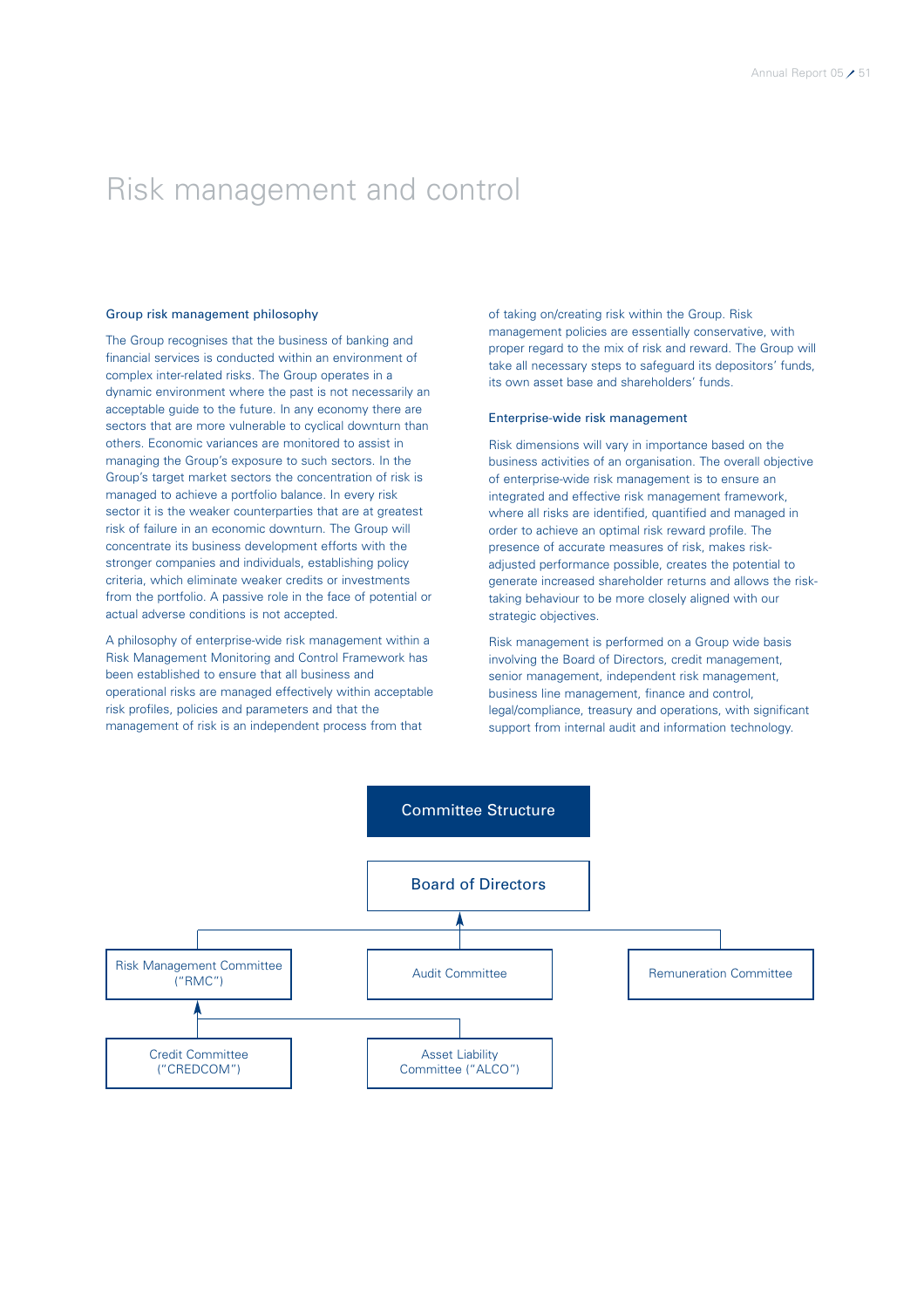# Risk management and control (continued)

### Enterprise-wide risk management (continued)

The Group continues to develop credit risk modelling analytical tools and is expanding on its information assessment to better understand and manage its credit risk portfolios.

Focus has also been increased on the overall improvement in the management of credit and counterparty risk through the ongoing development of a comprehensive Early Warning Risk Identification Process together with a Risk Assessment Decision Support Tool and a comprehensive Portfolio Review Report. These projects are scheduled for implementation during the first quarter of 2006.

Principal risk categories have been identified, defined and categorised into direct and indirect risks. This set of risk definition forms the basis of management and control relative to each division or subsidiary within the Group and will also form a consistent, common language for outside examiners and/or regulators to follow.

Board committees monitor various aspects of the different identified risks which include:

### **Direct Risks Indirect Risks**

Credit Risk Strategic Risk **Counterparty Risk Counterparty Risk Reputation Risk** Currency Risk Legal Risk Liquidity Risk Fraud Risk Fraud Risk Fraud Risk International Risk Fraud Risk Fraud Risk Fraud Risk Fraud Risk Interest Rate Risk Market (Position) Risk Political Risk Solvency Risk Competitive Risk **Operational Risk Pricing Risk** Pricing Risk Technology Risk Sensitivity Risk Compliance Risk

Direct risks are found in most banking transactions. They are quantifiable and can be clearly defined. The Group is able to evaluate these risks through examination of our databases, statistics and other records.

Indirect risks are considered to ensure that complete risk assessment is carried out. They are present in almost every decision made by management and the Board and thus impact on the Group's image and success. These decisions are usually intended to enhance the Group's long-term viability or success and therefore are difficult to quantify at a given point in time.

The responsibility for understanding the risks run by the Group and ensuring that they are appropriately managed, rests with the Board of Directors. Mercantile's Board approves risk management strategies, but delegates to the RMC the power to take decisions on risk and to implement strategies on risk management and control. Discretionary limits and authorities are in turn delegated to line heads and line managers within laid down parameters to enable them to execute the Group's strategic objectives within pre-defined risk management policies. Major risks are managed, controlled and reviewed by those who influence the risk to minimise the impact of adversity.

The Board fully recognises that they are accountable for the process of risk management and the system of internal control. Management reports regularly to the Board on the effectiveness of internal control systems and significant control weaknesses identified.

Operational controls have been expanded during the year thereby ensuring the ongoing effective management of operational risks. These include, inter alia:

- the establishment of a comprehensive and tested Disaster Recovery Site covering all core operational systems within the bank;
- a project for the establishment of a Business Continuity Planning site and operational manual for all key business and business support areas. This is currently underway and scheduled for completion during the first quarter of 2006; and
- the Bank's physical security measures were reviewed and further enhancements were implemented during the year.

Further enhancements have been made in the management of the Group's assets and liabilities with increased monitoring of liquidity and interest rate risk through sensitivity evaluation techniques. A new MIS system was implemented during the current year to improve the quality of internal reporting.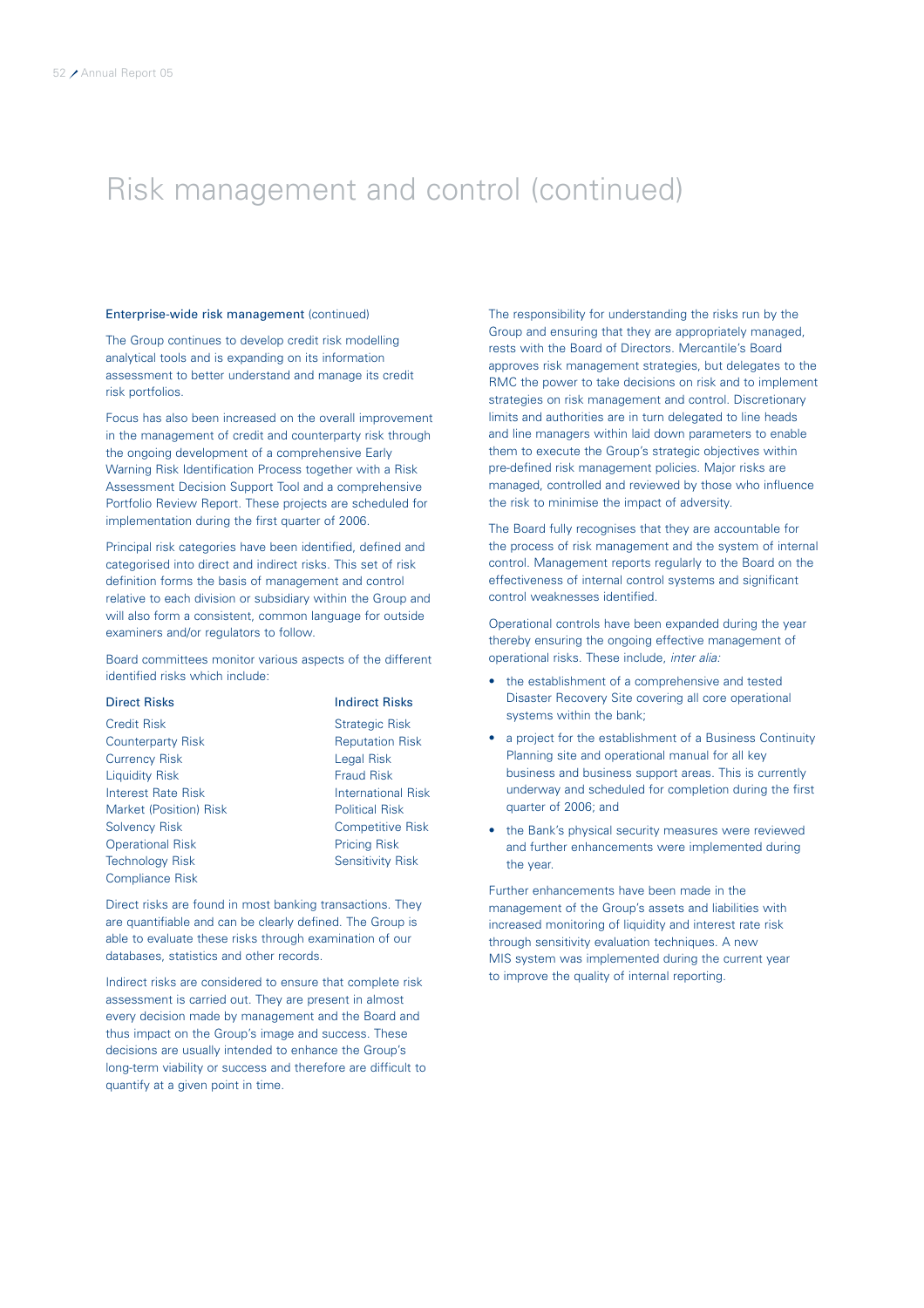### Risk management and control (continued)

### Risk management life cycle/process

The four phases of the risk management life cycle can be defined as:

### Risk identification (and comprehension)

Risk identification focuses on recognising and understanding existing risks or risks that may arise from positions taken and future business activity as a continuing practice;

### Risk measurement (and evaluation using a range of analytical tools)

Once risks have been identified, they need to be measured. Certain risks will obviously lend themselves more easily to measurability than others, but it is necessary to ascertain the magnitude of each risk;

#### Risk management (as an independent function)

The Group's principal business focuses on the management of liabilities and assets in the balance sheet. Major risks are managed and reviewed by those who influence the risk. ALCO and RMC meet on a regular basis to collaborate on risk control, establish how much risk is acceptable and decide on how the Group will stay within targets and laid down thresholds;

### Risk monitoring (and compliance with documented policies)

Open, two-way communication between the Group and the South African Reserve Bank ("SARB") is fundamental to the entire risk monitoring and supervisory process. To

achieve this, responsible line heads are required to document conclusions and communicate findings to ALCO and RMC in the first instance and to the SARB via the Finance and Administration Division through DI returns and periodic meetings.

### Basel II – influencing risk management developments at Mercantile Bank Limited ("the Bank")

The Basel Committee released the revised international Basel ll Capital Accord in 2004. The Accord is designed to differentiate minimum regulatory capital requirements in a risk sensitive manner and encourage and recognise sound risk management, internal control and governance practices.

The new Accord provides a range of approaches that varies in levels of sophistication for the measurement of credit and operational risk to determine capital levels. It provides a flexible structure in which banks, subject to supervisory review, will adopt approaches that best fit their level of sophistication and their risk profile.

In today's complex environment, combining effective banklevel management with market discipline and regulatory supervision best attains systemic safety and soundness. Building on these principles, the new accord has farreaching implications for banks in terms of minimum capital standards linked to risks, risk measurement systems and methods, risk management practices and public disclosure of risk profile information. Basel II was built around three pillars. These pillars can briefly be summarised by the following diagram:

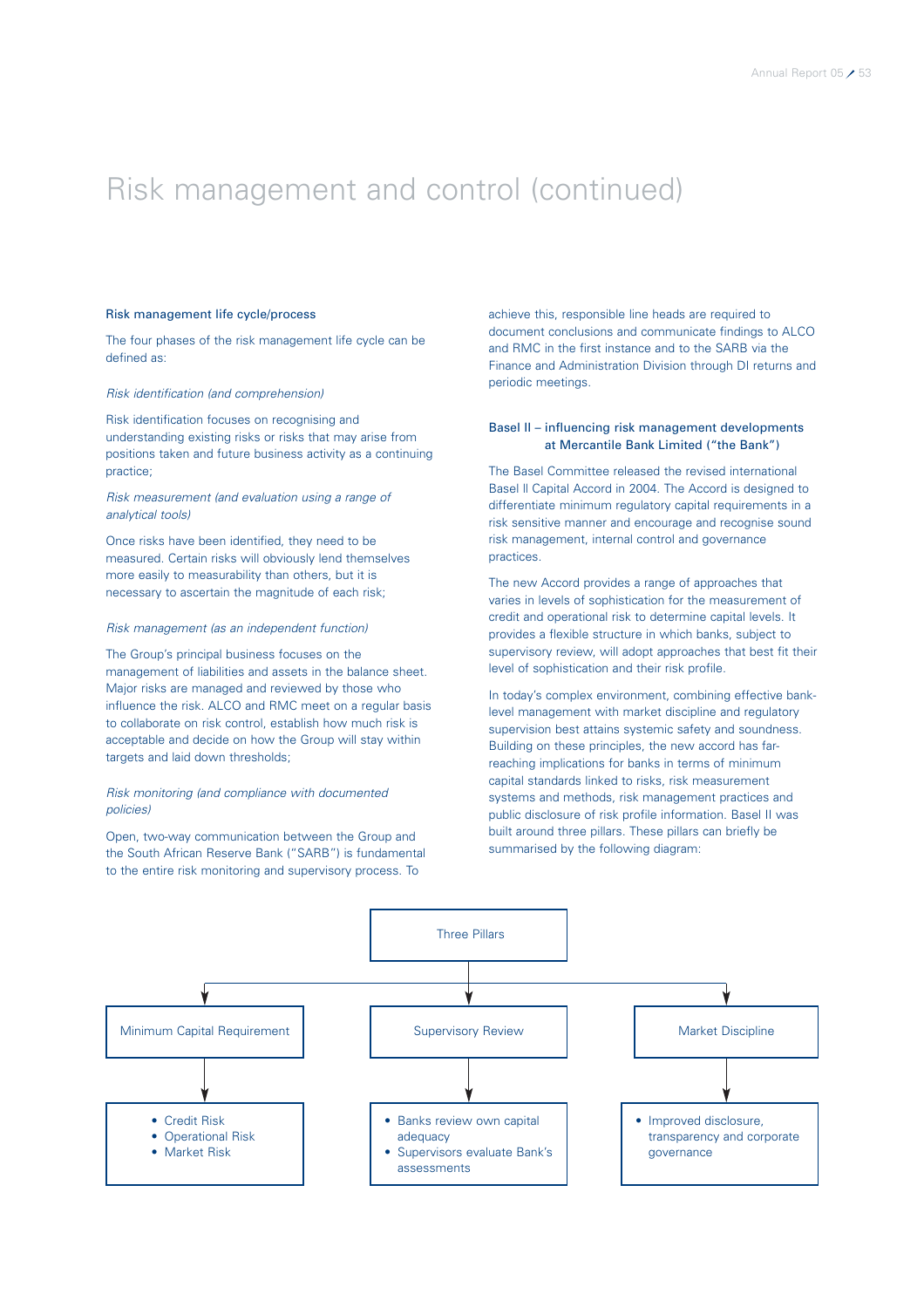# Risk management and control (continued)

### Basel II – influencing risk management developments at Mercantile (continued)

The Basel Capital Accord's objective is to more closely align capital adequacy assessment with the key elements of banking risks. It provides incentives for banks to enhance their risk measurement and management capabilities. This will ensure a more resilient, more stable and a better source for credit, risk intermediation and growth.

The Bank has participated in various Basel II committees and will continue to serve on these committees during 2006. During the current year, the Group participated in the fourth comprehensive quantitative impact study ("QIS4") conducted in South Africa by the SARB. An immediate capital saving is not expected since supervisors and banks will need to gather experience and confidence in the processes and practices that will need to be relied on, while avoiding capital dilution and supporting financial stability. Various other readiness assessments were also performed to assist in identifying implementation aspects. Supervisor (SARB) specific requirements, particularly in the area of national discretion, are beginning to emerge as supervisors consult and publish draft regulatory requirements. The Group's Basel II programme is on schedule to meet the regulatory implementation timeline, i.e. 2008.

The comprehensive, detailed and complex compliance criteria set by Basel II require substantial investments in data collection, information technology systems and business process changes. Projects to identify and define gaps and to address the implementation of enhancements required in respect of methodologies, systems and business processes across the areas of market, credit and operational risk management to satisfy the stringent criteria to be met for Basel II compliance are underway across the Group. The Bank recognises the significance of Basel II in aligning regulatory capital to risk and further entrenching risk-reward principles and practices in bank management and decision-making.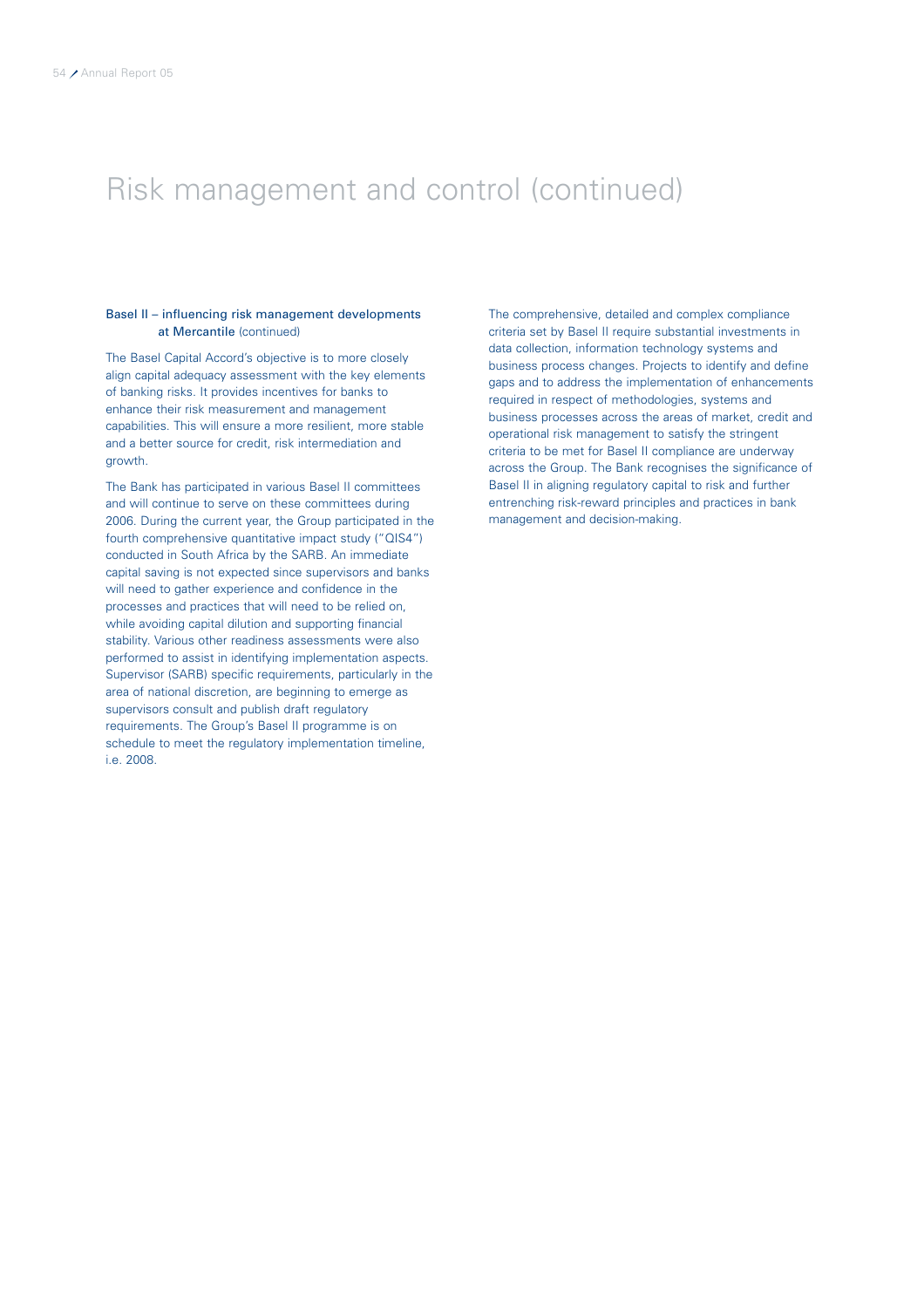### Corporate governance

The Board of Directors ("the Board") of Mercantile Bank Holdings Limited and its subsidiaries ("the Group") subscribes and is committed to complying with the principles and standards of corporate governance expressed in the King Report II on Corporate Governance.

The Board is satisfied that the Group complied with all material aspects of the King Code throughout the year under review. Towards the end of the year the Board evaluated the corporate governance objectives which had been set for the 2005 financial year and noted that all the objectives were either fully attained or in the final stages of being attained. Fresh objectives were then documented for the 2006 financial year.

### Board of directors

The Group's Board and the Board of Mercantile Bank Limited ("the Bank") exercise effective control over the Group and meet regularly to define strategy and key policies; evaluate key risk areas and agree risk parameters; review the effectiveness of the Group's internal systems of control; approve budgets and monitor the implementation of approved strategies and policies. A special board meeting to formulate strategy was held during the year. The number of meetings held during the year under review and a record of attendance of each board member is set out in Appendix A.

The Chairman of the Boards of the Group and the Bank is a non-executive director.

The boards of directors comprise non-executive and executive directors with different skills, professional knowledge and experience, with the non-executive directors comprising the majority on the boards. The roles of the Chairman of the Board and of Chief Executive Officer ("CEO"), who is appointed by the Board, are separated, thereby ensuring a clear division of responsibilities at the head of the Group.

Non-executive directors offer independent judgement and, apart from their fees, there were no extraneous factors that could materially affect their judgement. If there is an actual or potential conflict of interest, the non-executive directors concerned, after declaring their interest in terms of the Companies Act, 1973, are excluded from the related decision-making process.

The process of the identification of suitable candidates to fill vacancies on the boards, to re-appoint directors on termination of their terms of office or the termination of the appointment of directors, is conducted by the Nominations Committee (see below). This Committee's nominations are submitted to the relevant boards of directors for approval, subject to the Registrar of Banks having no objections to the nominations. Any person appointed to fill a casual vacancy or as an addition to the

boards of the Group and of the Bank will retain office only until the next Annual General Meeting unless the appointment is confirmed at that meeting.

A director is required to retire from the board at age 70. Until age 70 all non-executive, or executive directors without a contract of service, retire on a three-year rotational basis. If eligible for re-election, they can be reelected at the Annual General Meeting.

The boards of the Group and of the Bank operate in terms of a charter which defines their duties, responsibilities and powers. The charter was revised during the year under review. The evaluation of the performance of the Board as a whole is conducted annually by means of a self-evaluation process. The performance of the Chairman is evaluated by all the other directors, while the assessment of the nonexecutive directors' performances are conducted on a bilateral basis between the Chairman and each director.

The Board currently comprises ten directors, of whom three are executive. Of the seven non-executive directors, five are classified as independent, one of whom is a woman. Four of the directors are classified as black in terms of the relevant legislation. The Board is satisfied that its composition reflects the demographic diversity of the South African population and that an appropriate balance between executive and non-executive directors is in place.

### Group secretary

The appointment, removal and performance appraisal of the Group Secretary is a matter for consideration by the Board as a whole. The Group Secretary ensures that statutory and regulatory procedures are complied with. All directors of all companies in the Group have access to the advice and services of the Group Secretary. If necessary, directors are entitled to obtain independent professional advice at the Group's expense.

The Group Secretary provides a central source of advice and guidance on business ethics and compliance with good corporate governance, assisting the Board as a whole and its members individually with guidance as to how their duties, responsibilities and powers should be adequately discharged and exercised in the best interests of the Group.

The Group Secretary also maintains and regularly updates, a corporate governance manual, copies of which are distributed to all directors, and organises and conducts induction programmes to familiarise new non-executive directors with the Group's operations, their fiduciary duties and the Group's corporate governance processes. Briefings are also held for directors on new laws and regulations and changes in the business environment. Additional training to enhance the knowledge and skills of non-executive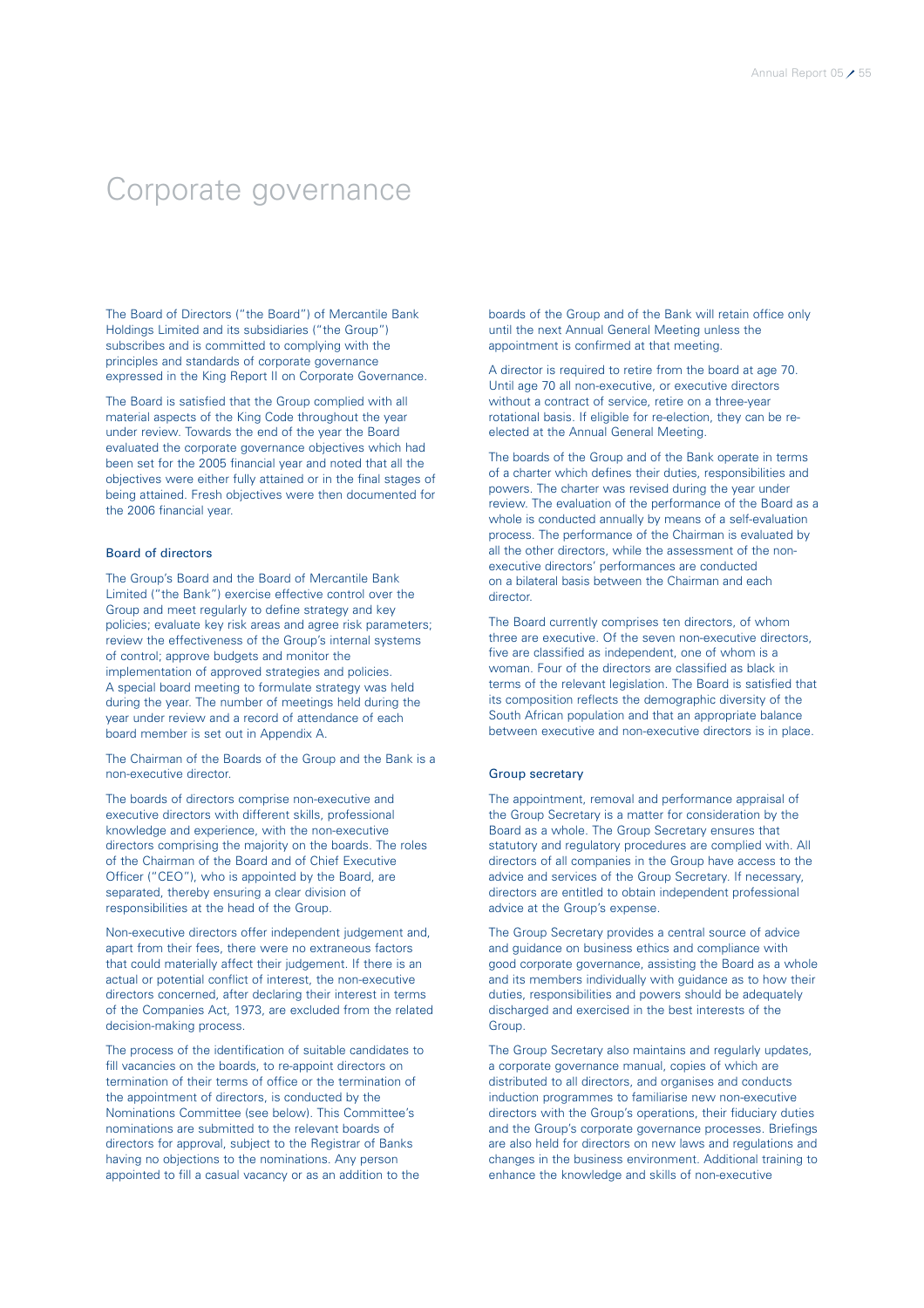### Group secretary (continued)

directors on subject-matters particularly related to the conduct of the business of the Bank is also arranged by the Group Secretary.

### Board committees

To assist the boards of the Group and of the Bank in carrying out their duties and responsibilities, a number of Board Committees have been formed. These committees all operate in terms of an approved charter, which defines their roles. All the charters were revised during the period under review. The performance of the committees based on the duties and responsibilities as set out in the respective charters, is evaluated annually by means of a self-evaluation process, which is reviewed by the Board as a whole. Details of the Board Committees are provided below.

#### Group audit committee

This committee comprises two independent non-executive directors, one of whom acts as Chairman and the CEO. The members of the Committee at 31 December 2005 were:

L Hyne (Chairman)

D J Brown (CEO)

K B Motshabi

Group Audit Committee meetings are held at least three times annually. The number of meetings held during the year under review and a record of attendance of each member are set out in Appendix A. The meetings of the Committee are attended by the head of Internal Audit, the external auditors, the head of Risk, the head of Compliance, the head of Finance and the head of Corporate Services & Treasury. The head of Internal Audit, the head of Compliance and the external auditors have unrestricted access to the Chairman of the Committee. The Committee has a clear mandate. It assists the Boards of the Group and of the Bank to fulfil their responsibilities under the Banks Act, the Companies Act, the JSE Listings Requirements and other applicable statutory law and the common law.

In particular, the Committee reviews, inter alia, accounting policies and annual financial statements, internal and external auditors' reports, the adequacy and efficiency of internal control systems, the effectiveness of management information systems and the internal audit process.

The Group Audit Committee also assists the Board of the Bank regarding the Bank's continuing viability as a going concern.

The external auditors' appointment and remuneration are recommended by the Committee and approved at the Annual General Meeting. The principles for recommending the use of the external auditors for non-audit services are set by the Committee.

The Group Audit Committee has fulfilled its responsibilities in terms of its charter during the year under review.

The Group Audit Committee considers the annual financial statements of the Group and its subsidiaries to be a fair presentation of its financial position, and the results of operations and cash flows for the year ended 31 December 2005, in terms of International Financial Reporting Standards, the Companies Act, 61 of 1973, and JSE Listings Requirements.

### Risk management committee

This Committee comprises the Chairman, who is a nonexecutive director, three independent non-executive directors, the CEO and an Executive Director.

The members of the Committee at 31 December 2005 were:

- J A S de Andrade Campos (Chairman)
- D J Brown (CEO)
- M J M Figueira (Executive)
- G P de Kock
- L Hyne
- K B Motshabi

According to the charter, Risk Management Committee meetings must be held at least four times annually. The number of meetings held during the year under review and a record of attendance of each member are set out in Appendix A.

The meetings of the Committee are attended by the head of Risk, the head of Risk Standards Policies and Supervision, the head of Finance, the head of Credit, the head of Asset and Liability Management and the head of Compliance.

The Committee operates in terms of a charter, which defines its duties and responsibilities.

The Committee's main objective is to assist the Board in designing, implementing and monitoring the Group's risk management processes and reviewing the effectiveness thereof. This process involves evaluating the significant risks impacting the business of the Group and the assessment of the effectiveness of the systems of internal control in managing these risks, which can materially affect the achievement of the Group's strategic objectives.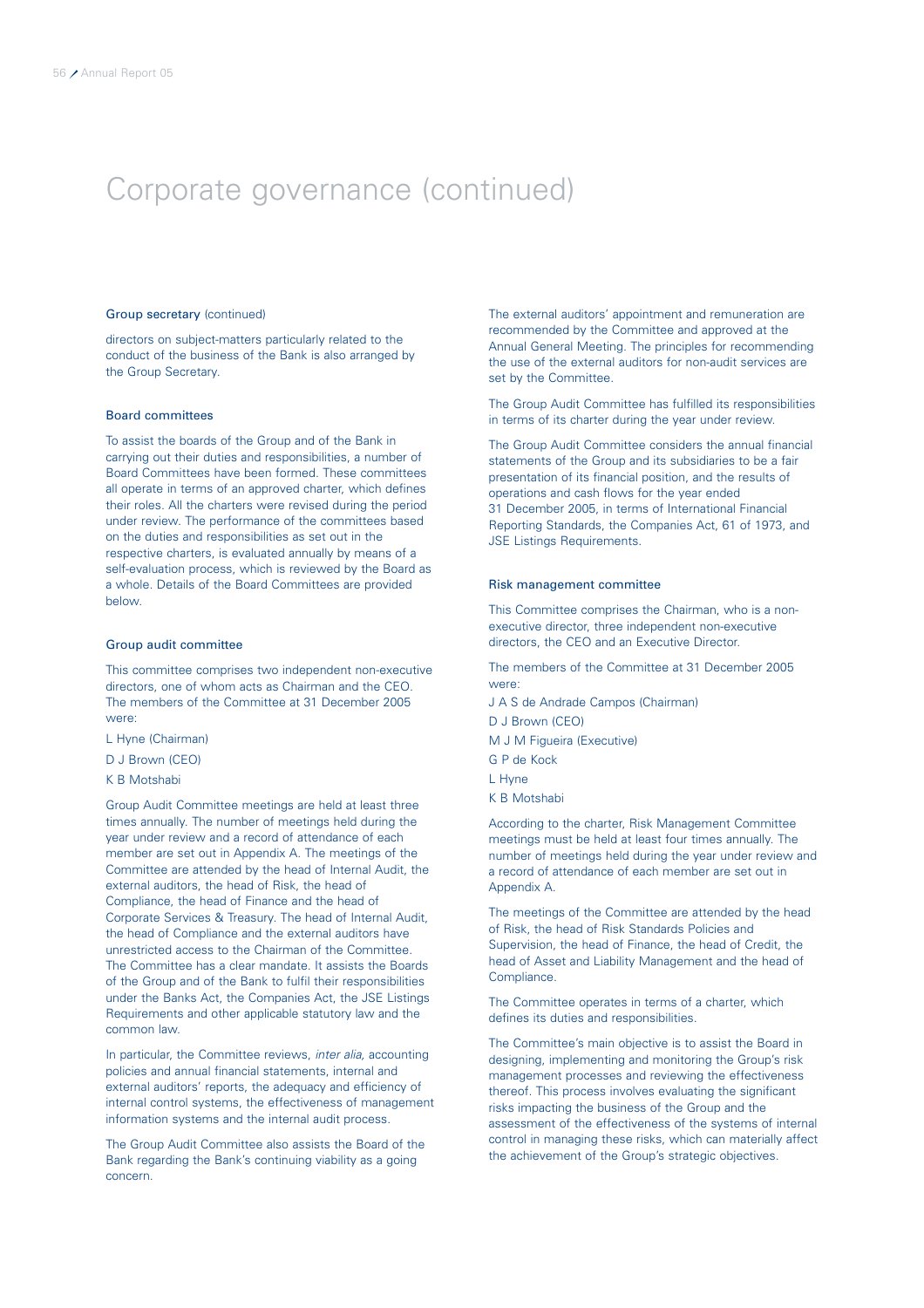### Risk management committee (continued)

The Committee also serves as a forum for discussion and decision-taking relative to important business opportunities involving risk issues and approves all risk policies, limits and allocations of capital requirements.

Although they are not directors' committees, the important Asset and Liability Committee (ALCO) and the Credit Committee (CREDCOM) report directly to the Risk Management Committee.

### Directors' affairs committee

This Committee comprises all the non-executive directors on the Board.

The members of the Committee at 31 December 2005 were:

- J A S de Andrade Campos (Chairman)
- G P de Kock
- L Hyne
- A T Ikalafeng
- K B Motshabi
- A M Osman
- S Rapeti

Meetings of this Committee were held whenever meetings of the Board were held. The number of meetings held during the year under review and a record of attendance of each member is set out in Appendix A.

The Committee operates in terms of a charter, which defines its duties and responsibilities. Its primary objective is to assist the Board in its determination, evaluation and monitoring of the appropriateness and effectiveness of the corporate governance structures, processes and practices of the Group and the Bank in accordance with best practice.

### Nominations committee

This Committee comprises all the non-executive directors on the Board.

The members of the Committee at 31 December 2005 were:

J A S Andrade Campos (Chairman)

- G P de Kock
- L Hyne
- A T Ikalafeng
- K B Motshabi
- A M Osman
- S Rapeti

Meetings of this Committee were held whenever meetings of the Board were held. The number of meetings held during the year under review and a record of attendance of each member is set out in Appendix A.

The Committee operates in terms of a charter, which defines its duties and responsibilities. Its primary objective is to lead the process for board nominations and appointments and make recommendations to the Board; and to provide support on succession planning, for appointments to the Board and to executive management.

### Remuneration committee

This Committee comprises all the independent nonexecutive directors of the Board. The members of the Committee at 31 December 2005 were:

- G P de Kock (Chairman)
- L Hyne
- A T Ikalafeng
- K B Motshabi
- S Rapeti

Meetings of this Committee were held whenever meetings of the Board were held. The number of meetings held during the year under review and a record of attendance of each member is set out in Appendix A.

The Committee operates in terms of a charter, which defines its duties and responsibilities. Its primary objective is to determine the broad policy and remuneration philosophy for the Group. The Committee reviews and recommends to the Board, the executive directors' and senior managements' remuneration and the fees for nonexecutive directors. In addition, the Committee evaluates the performance of the CEO and the other executive directors, in consultation with the Chairman of the Board, on an annual basis.

### Transformation committee

The Group is fully committed to transformation and at its meeting on 26 May 2005, the Board of the Group approved the establishment of the Transformation Committee as well as its charter.

The Committee's primary objective is to assist the Board in its determination of the targets to be achieved and the monitoring of the progress towards achieving these targets in respect of the following key black economic empowerment ("BEE") initiatives as laid down in the Broad-Based Black Economic Empowerment Act and the Financial Sector Charter:

• employment equity targets for the various levels of management and other employees;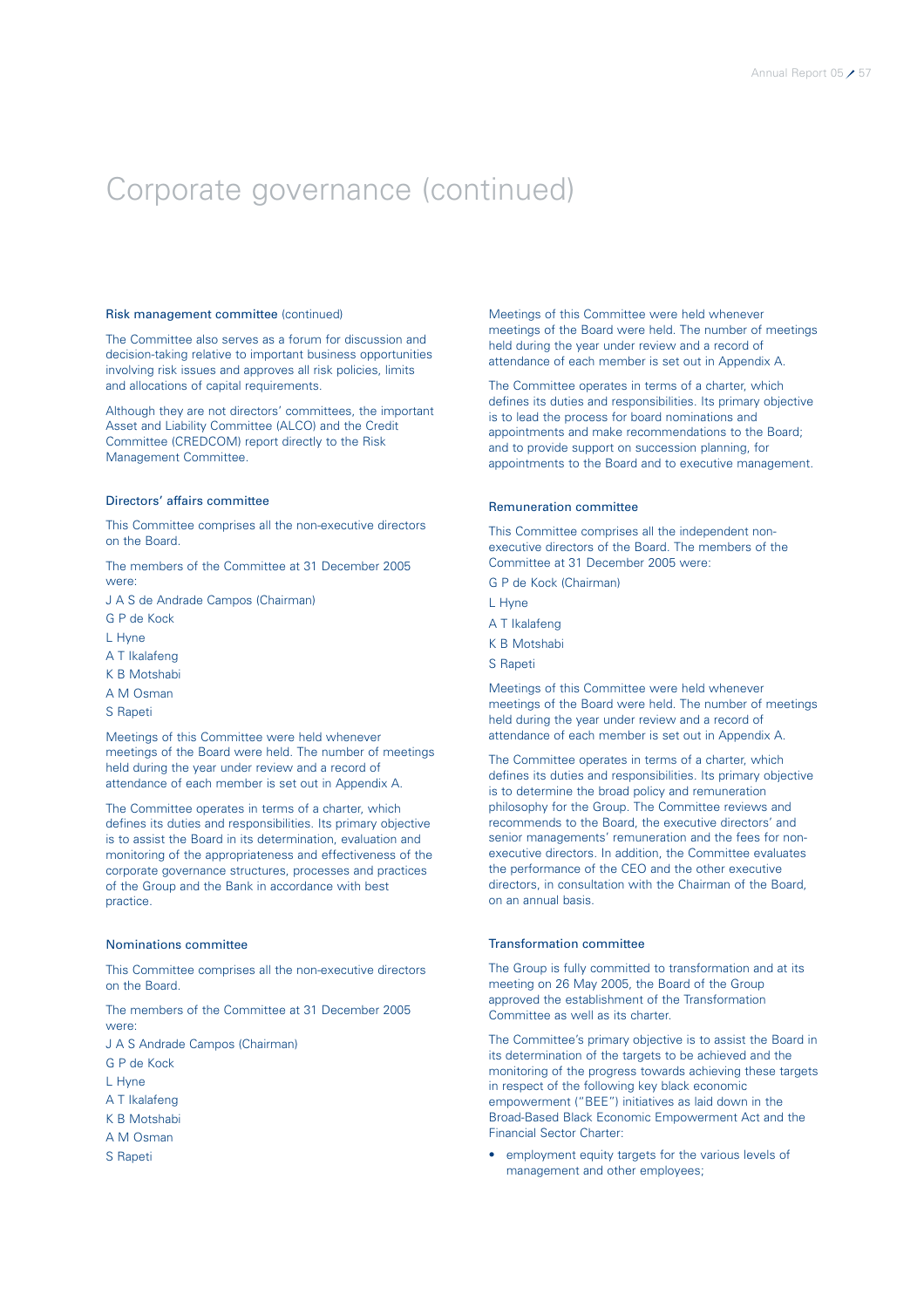### Transformation committee (continued)

- skills development programmes to promote black skills;
- procurement from BEE accredited companies;
- corporate social investment;
- the total amount to be invested in BEE transaction financing and other transformation projects;
- the composition of the Board in relation to gender and black people; and
- the acquisition by black people of direct ownership in the Group.

The members of the Committee at 31 December 2005 were:

J A S de Andrade Campos (Chairman)

D J Brown (CEO)

A T Ikalafeng

K B Motshabi

Three meetings of the Committee were held during the year under review. A record of attendance of each member is set out in Appendix A.

The Employment Equity Committee, which is a management committee, reports directly to the Transformation Committee.

### Management committees

A number of management committees have been formed to assist executive management and the Board in carrying out their duties and responsibilities. These are:

Assets and Liability Committee (ALCO)

Credit Committee

Employment Equity Committee

Executive Committee (Exco)

Human Resources Committee

IT Steering Committee

All these committees operate in terms of a charter, which defines their duties and responsibilities.

Non-executive directors may attend any management committee meeting.

### Remuneration philosophy

The main purpose of the remuneration philosophy adopted in the Group is to promote performance-based and equitable remuneration practices.

In order to attract, motivate and retain staff the Bank ensures that remuneration practices are fair, equitable and competitive. The three main elements of remuneration are the following:

- The total guaranteed package concept gives all employees a certain degree of flexibility as they can structure their packages to include a 13th cheque. select the appropriate level of travel allowance (in accordance with SARS' regulations) and choose the appropriate medical aid plan. External equity is ensured by comparing packages to market levels through salary surveys. This is done at least once a year prior to annual salary review processes. Increases and movements in the pay scales are based on performance, levels of competence and current position/pay level against market. The market median pay level for the position is used as a guideline.
- Short-term incentives are important to support the pay for performance philosophy and forms an important component of variable pay. The incentive bonus scheme introduced in 2004 has been reviewed after benchmarking it against market practices.
- The third element of the remuneration mix is **long-term** incentives. The purpose of this element is to reward key staff members whose contribution within the next three to five years are viewed as critical and whose retention is regarded as a priority. Criteria for the allocation of share options to senior and middle management staff have been formulated. The current share options scheme is under review to be completed in 2006.

The policy on the remuneration of executive directors is consistent with that of senior management. Non-executive directors receive fees for their services as directors of the Group and the Bank and for services rendered as members of the various Board committees.

### Internal audit function

The Internal Audit function forms part of the risk management process. The head of Internal Audit, who reports to the Group Audit Committee, performs a function independent from any other function in the Group. He has direct and unrestricted access to the Chairman of the Group Audit Committee, the CEO, the Chairman of the Risk Management Committee and the Chairman of the Board.

The Group Audit Committee must concur with any decision to appoint or dismiss the head of Internal Audit.

The Internal Audit Charter, which governs internal audit activity in the Group, was reviewed by the Board during the past year. The charter defines the role, objective, authority and responsibility of the Internal Audit function.

All significant operations, business activities and support functions are subject to internal audit review. The audit plan is risk based and is drawn up annually and approved by the Group Audit Committee.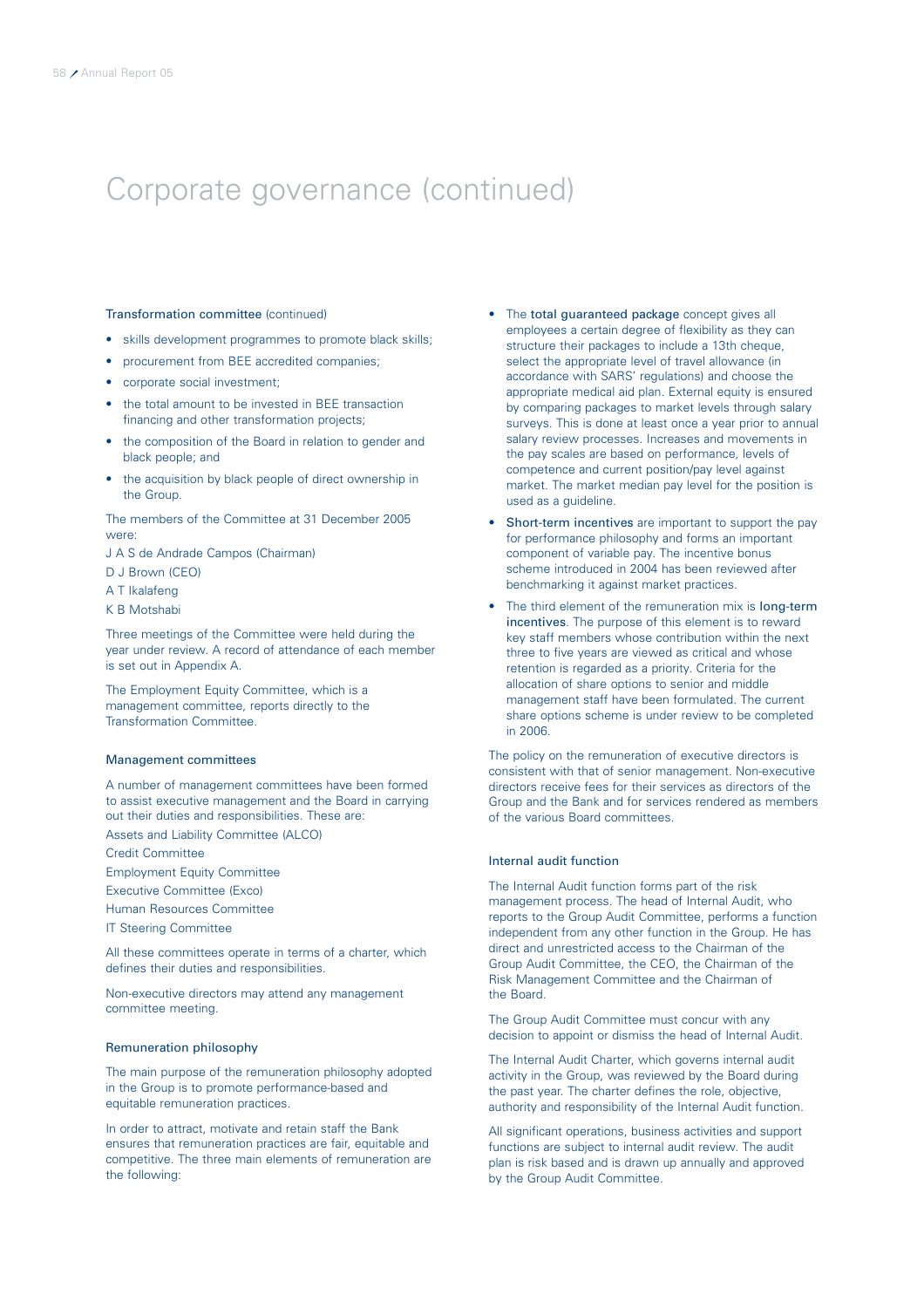### Internal audit function (continued)

Internal Audit audits the adequacy and effectiveness of control and governance processes throughout the Group. Any significant or material control weaknesses are reported to management, the Group Audit Committee and/or the Risk Management Committee for consideration and the necessary remedial action.

To complement the group internal audit function:

- the Bank has entered into a co-sourcing arrangement with KPMG, to provide specialist internal audit skills in the IT and Treasury environment; and
- CGD's Internal Audit Department carries out assignments in accordance with CGD's requirements.

### External auditor's services: Outsourcing policy

The Group will not contract its external auditors on an outsourcing basis where such an engagement compromises their independence and, in particular, the following areas are specifically excluded from the services that are procured from the external auditors:

- bookkeeping or other services related to accounting records or annual financial statements;
- financial information systems design and implementation;
- appraisal or valuation services, fairness opinions or contribution-in-kind reports for financial reporting purposes;
- actuarial services;
- internal audit outsourcing;
- performance of management functions;
- as staff-recruitment agent:
- broker-dealer, investment advisor or investment banking services; and
- legal services.

The CEO may approve non-auditing services projects up to R250 000.

Thereafter, pre-approval by the Group Audit Committee is required.

All non-auditing fees must be tabled at the appropriate Group Audit Committee meeting for ratification or approval.

#### Compliance function

The role of the independent compliance function is to identify, assess and monitor the statutory and regulatory risks faced by the Group and advise and report to senior

management and the Board these risks. The compliance function is mandated to make board members aware of any procedural concerns that may lead to non-compliance; and alert members to incidents of non-compliance whilst taking remedial action to avert such incidents.

To ensure the independence of the compliance function from the business activities of the Group, the Board authorised the compliance function to:

- carry out its responsibilities on its own initiative in all areas of the Group in which regulatory risk may or may not exist;
- ensure it is provided with sufficient resources to enable it to carry out its responsibilities effectively;
- not have direct business line responsibilities;
- report directly to the Board or a committee of the Board, whenever necessary.

The Board approved a charter for the compliance function. At least once a year, the Board or a committee of the Board will review the charter and its ongoing implementation to assess the extent to which the Group is managing its regulatory risk effectively.

The compliance function keeps senior management and the Board informed about significant regulatory issues and any trends exhibited and identifies where urgent intervention is needed.

Reporting to the Board is in the form of a Level of Compliance Report to both the Risk Management Committee and the Group Audit Committee (the same report is also submitted to the South African Reserve Bank, once discussed by the Group Audit Committee).

No material incidents of non-compliance were reported during the year under review.

### Dealing in securities of the Group

The Group's policy regarding dealings in the Group's securities by directors and the Group Secretary, complies with the Listings Requirements of JSE Limited ("the JSE"). Should any of these officers or their associates wish to trade in the Group's securities, held either directly or indirectly, beneficially or non-beneficially, written clearance must be obtained in advance from the Chairman of the Board or the designated director for this purpose.

The policy is implemented by the Group Secretary.

The Group Secretary is required to keep a written record of all such clearances and, as soon as the trade has been executed, to ensure that disclosure is released on SENS in terms of the JSE Listings Requirements.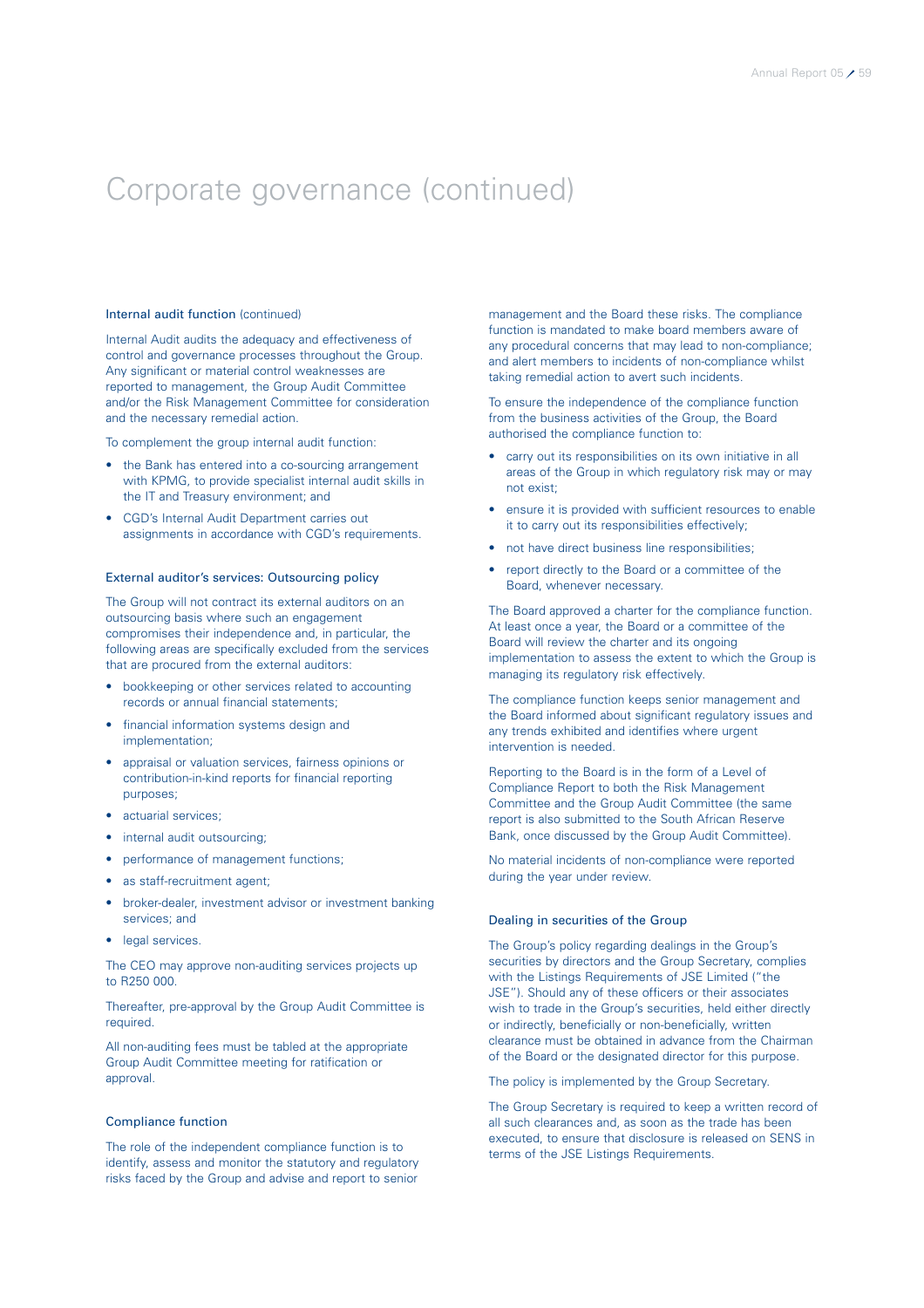### Dealing in securities of the Group (continued)

In addition, the policy stipulates that directors and employees are prohibited from dealing in the Group's securities from the last date of the financial year or interim period up to the announcement of the final or interim results on SENS. Directors and staff are timeously advised of closed periods.

The JSE Listings Requirements include shares, debentures, warrants and options in the definition of securities.

### Code of banking practice

The Group subscribes to the Code of Banking Practice ("the Code") that provides valuable safeguards for its clients. The Group attempts to conduct its business with uncompromising integrity and fairness, so as to promote complete trust and confidence. In meeting this fundamental objective, the Group conducts its relationships with the regulatory authorities, clients, competitors, employees, shareholders, suppliers and the community at large, by striving for high service levels with integrity, and encourages its employees to acquaint themselves with the Code and honour its precepts.

### Integrated sustainability reporting

### • Ethical Standards

The Group is committed to high moral, ethical and legal standards and expects all representatives of the Group to act in accordance with the highest standards of personal and professional integrity in all aspects of their activities and to comply with all applicable laws, regulations and the Group's policies.

The Group's commitment is clearly stated in the Group's Code of Ethics which contains a set of standards which the Group believes could contribute to the commercial success of the Group, as adherence thereto is a strategic business imperative and a source of competitive advantage.

#### • Safety, Health and Environmental Principles

The Group is, on an ongoing basis, striving to improve security to protect the safety and well being of its employees during the execution of their duties and of persons who may enter any of its premises. Regular inspections of the workplace are carried out to identify potential hazards and the Group does not hesitate to take and enforce such measures that may be reasonably practicable, to eliminate or mitigate any hazard or potential hazard to the safety of its employees or other persons.

Regarding the health of its employees, the Group acknowledges that employees with life threatening illnesses may wish to continue performing as many of their normal activities as their condition allows. In the

case of HIV/AIDS, for example, the Group recognises the impact that this disease could have on its ability to achieve its business objectives. Accordingly, it has an established policy in terms of which the Group strives to provide a working environment where HIV-positive employees are protected from unfair discrimination; and that all employees have access to training, information and counselling relating to the disease.

A Health, Safety and Reporting Policy has been put in place. In accordance with this policy, the required health and safety representatives, committees and emergency officials were appointed. This policy also caters for the reporting of related incidents and/or diseases.

The Group acknowledges that the sound management of natural resources is a cornerstone of sustainable development, including justifiable social and economic development. In order to apply those environmental standards that are applicable to the Group's business operations and services, the Risk Management Committee approved an Environmental Risk Management Policy for managing environmental risks during the year under review.

### • Transformation

The Group is fully committed to social and economic transformation and regards it as a key business imperative. Initiatives are driven and directed by the Board and integrated into the Group's strategic business plans. As set out above, a Transformation Committee has been formed to spearhead and monitor the progress of transformation in the Group. The committee's charter stipulates how transformation will be implemented, monitored and integrated across the Group.

The key elements of the charter, which is based on the Financial Sector Charter Scorecard requirements, are as follows:

• Employment equity

Transformation in the workplace is an important aspect of employment equity and skills development plans, and the Group strives to provide an environment that values and fosters diversity and equality. This includes developing a culture that supports mutual trust, respect and dignity.

The adherence to the Employment Equity Act and associated Skills Development legislation is regarded as essential. The desired results of the implementation of the employment equity plan are to improve the representation of black people, women and people with disabilities towards reflecting the demographic profile of the country and prioritising the development and career advancement of the designated groups.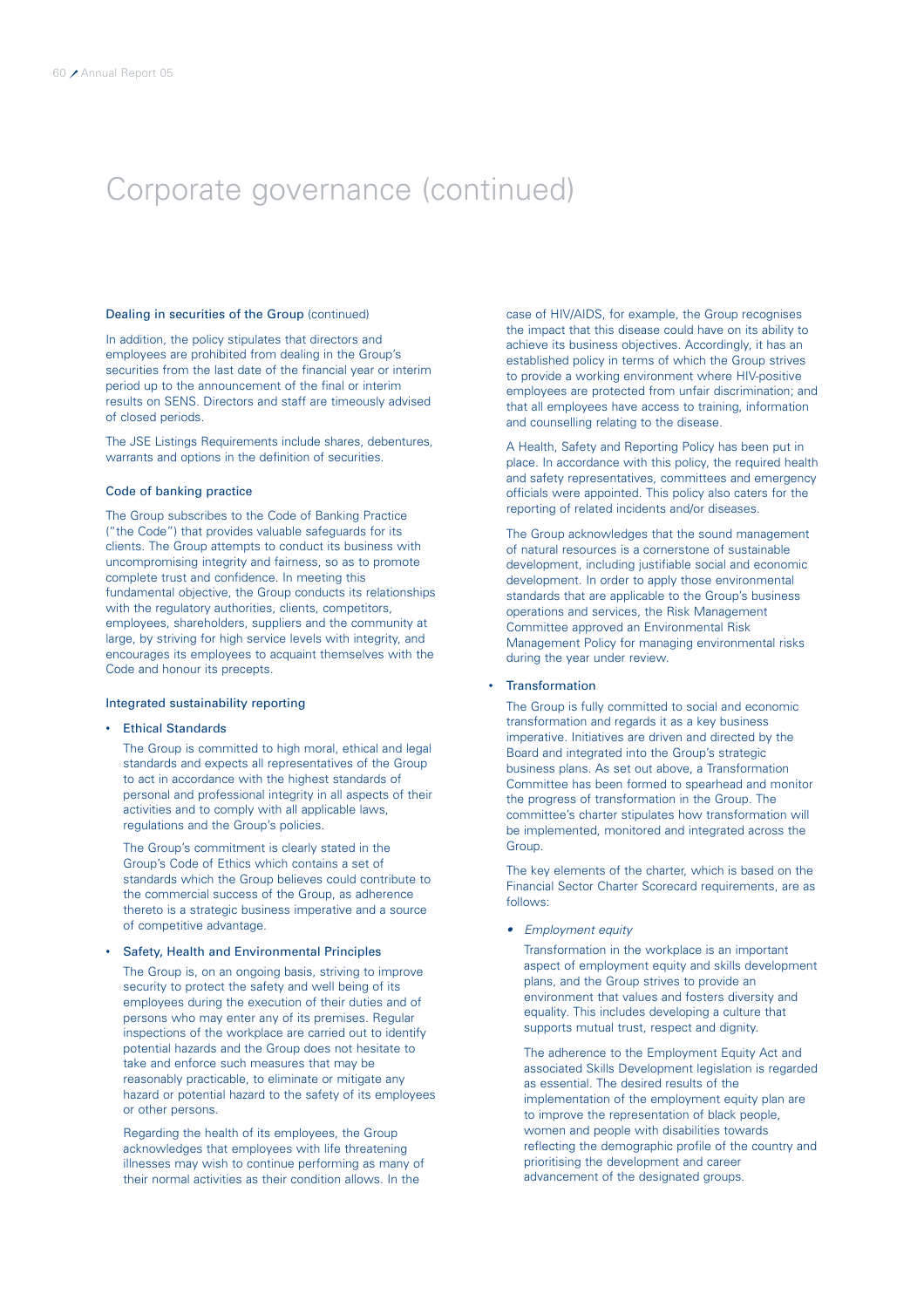### **Transformation** (continued)

As employment equity is regarded as a key business imperative, it is included in each of the divisions' key result areas. Targets have been set through to 2008 and progress is monitored on a quarterly basis. Good progress has been made in the employment of black people in the skilled/junior management and semiskilled categories.

#### • Skills development

A new performance management system and people development strategy is being implemented. The objective is to provide a framework and guidelines to enable and encourage staff to embark on continuous learning and enhance their own competency levels.

The active implementation of selected training programmes, identification of talent pools and learnership programmes supporting the employment equity strategies detailed in the Employment Equity plan document has been initiated. A learning and development function was established and various training programmes were presented over the last year. The emphasis was on service excellence training, the implementation of the new brand and values, product knowledge and management training. As some of the initiatives were companywide interventions, more than 90% of all staff attended training.

A second group of learners from the Bankseta Letsema learnership programme targeted at unemployed people from previously disadvantaged groups were employed on a one-year contract.

#### • Corporate social investment

The Group is committed to the upliftment and transformation of communities and is in the process of developing a comprehensive Corporate Social Investment policy and plan. The historical financial performance of the Group has precluded an earlier conclusion of a comprehensive policy.

•Procurement

> A targeted procurement strategy to enhance Black Economic Empowerment has been adopted. The objective is to actively promote the effective and efficient development and support of suppliers and contractors from historically disadvantaged South African enterprises. The principles are detailed in the Group's Procurement Policy.

• Enterprise development

Targets are in place and initiatives are underway aimed at identifying opportunities to provide

financing within appropriate risk measures to enterprises owned or controlled by designated groups.

• Ownership and control

The Board is in discussion with CGD on a framework and approach to be used to consider the empowerment of the Group.

### Annual financial statements

Accounting policies and the basis of accounting on which annual annual financial statements are prepared, are set out on pages 12 to 19 of this report.

### Regulation

The South African Reserve Bank, the Financial Services Board and the JSE regulate the various activities of the Group.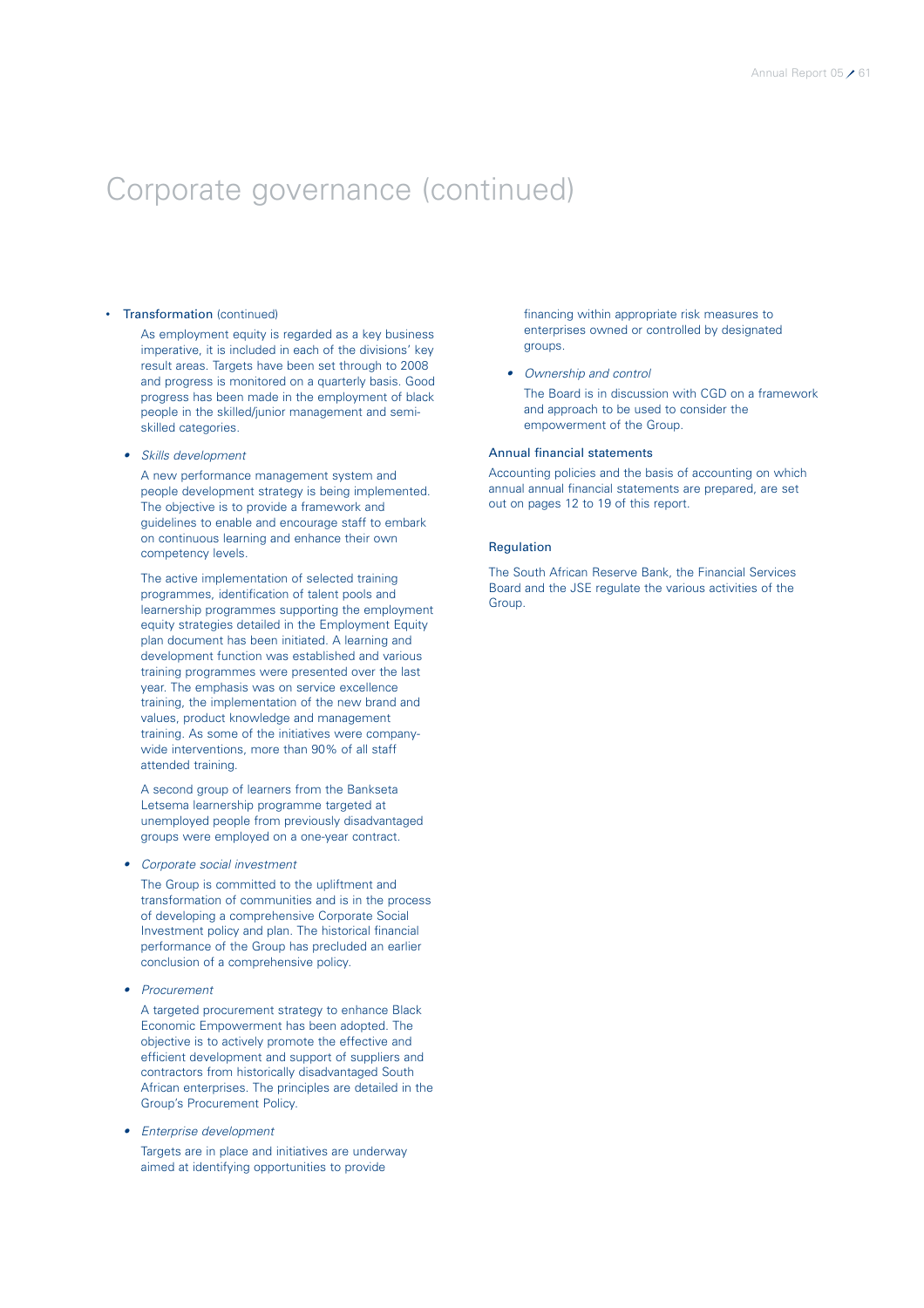### APPENDIX A

### Attendance of meetings by directors

|                                                              | <b>Committees</b> |                  |                           |                              |                    |     |                             |
|--------------------------------------------------------------|-------------------|------------------|---------------------------|------------------------------|--------------------|-----|-----------------------------|
|                                                              | <b>Board</b>      | Group<br>Audit   | <b>Risk</b><br>Management | Directors'<br><b>Affairs</b> | <b>Nominations</b> |     | Remuneration Transformation |
| Number of meetings held<br>during the period under<br>review | 7                 | 5                | 6                         | 6                            | 6                  | 6   | 3                           |
| <b>Director</b>                                              |                   |                  |                           |                              |                    |     |                             |
| J A S de Andrade Campos                                      | 7/7               |                  | 6/6                       | 6/6                          | 6/6                |     | 3/3                         |
| D J Brown                                                    | 7/7               | 5/5              | 6/6                       | ▲                            | ▲                  | ▲   | 3/3                         |
| G P de Kock                                                  | 7/7               |                  | 6/6                       | 6/6                          | 6/6                | 6/6 | ▲                           |
| M J M Figueira                                               | 7/7               |                  | 6/6                       | $\blacktriangle$             | ▲                  | ▲   |                             |
| L Hyne                                                       | 7/7               | 5/5              | 6/6                       | 6/6                          | 6/6                | 6/6 | ▲                           |
| A T Ikalafeng                                                | 7/7               | $\blacktriangle$ | $\blacktriangle$          | 5/6                          | 5/6                | 5/6 | 3/3                         |
| K B Motshabi                                                 | 6/7               | 4/5              | 1/2                       | 5/6                          | 5/6                | 5/6 | 3/3                         |
| A M Osman                                                    | 6/7               | $\blacktriangle$ | ▲                         | 5/6                          | 5/6                | ▲   | $\blacktriangle$            |
| S Rapeti                                                     | 2/2               |                  | ▲                         | 2/2                          | 2/2                | 2/2 | ▲                           |

▲ Non-member of committee.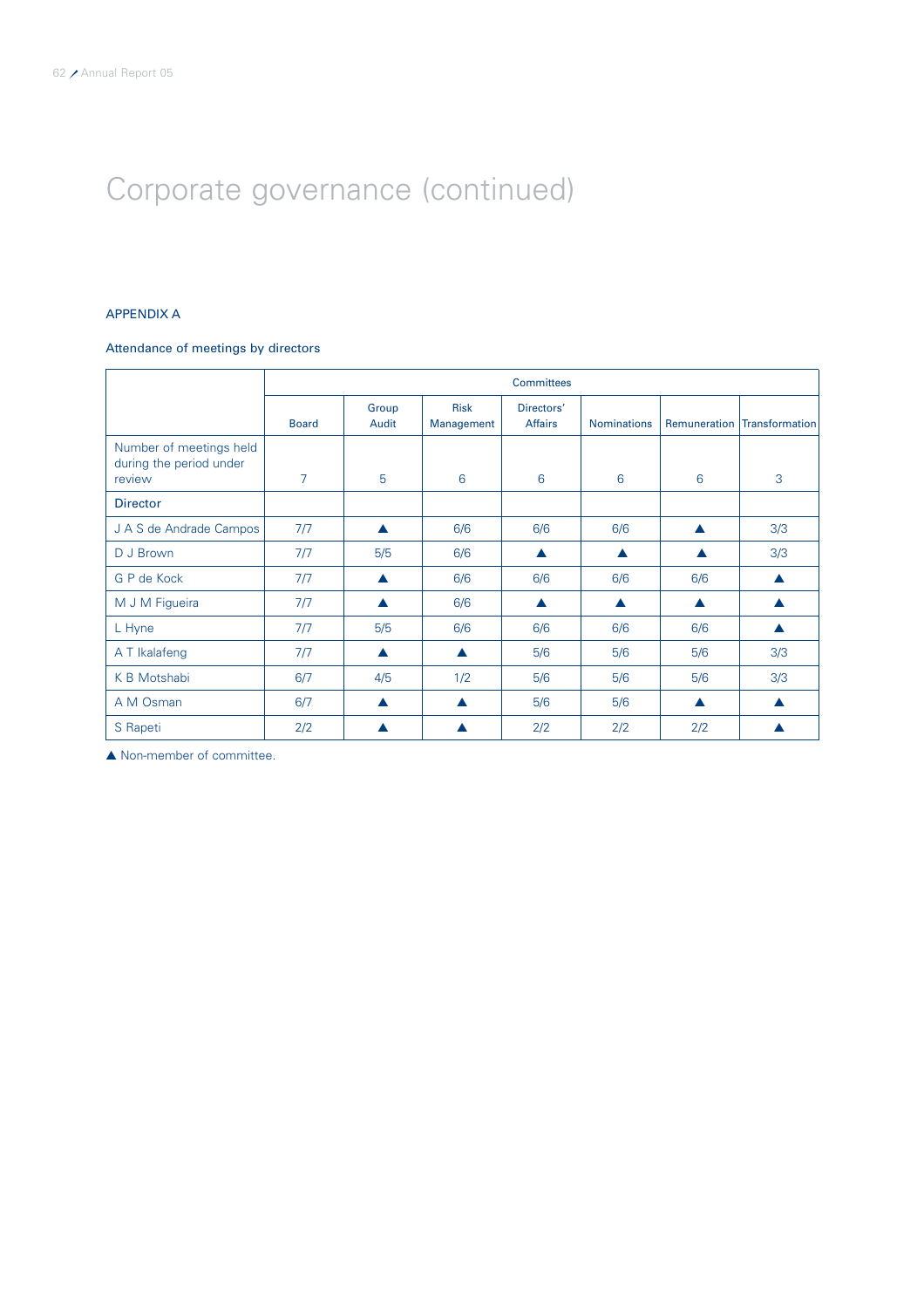### Capital adequacy statement at 31 December 2005

|                                                                           | <b>Risk</b><br>weighting | Average<br>assets<br>31 December<br>2005<br>R'000 | Risk-<br>weighted<br>assets<br>31 December<br>2005<br>R'000 | Risk-<br>weighted<br>assets<br>31 December<br>2004<br>R'000 |
|---------------------------------------------------------------------------|--------------------------|---------------------------------------------------|-------------------------------------------------------------|-------------------------------------------------------------|
| <b>Mercantile Bank Limited</b>                                            |                          |                                                   |                                                             |                                                             |
| <b>Banking book</b>                                                       |                          |                                                   |                                                             |                                                             |
| Cash, off-balance sheet activities and central<br>government transactions | 0%                       | 1,394,624                                         |                                                             |                                                             |
| Landbank bonds                                                            | 10%                      | 147,257                                           | 14,726                                                      |                                                             |
| Letters of credit and other bank advances                                 | 20%                      | 155,293                                           | 31,059                                                      | 24,871                                                      |
| Residential mortgage loans and performance-related<br>guarantees          | 50%                      | 588,777                                           | 294,388                                                     | 165,886                                                     |
| Other assets including counterparty risk exposure                         | 100%                     | 1,292,550                                         | 1,292,550                                                   | 1,038,609                                                   |
| Large exposure impairment                                                 | 100%                     |                                                   |                                                             |                                                             |
| Other regulatory impairments                                              | 0%                       | 22,142                                            |                                                             |                                                             |
|                                                                           |                          | 3,600,643                                         | 1,632,723                                                   | 1,229,366                                                   |
| Primary capital                                                           |                          |                                                   | 1,495,530                                                   | 1,495,530                                                   |
| Secondary capital                                                         |                          |                                                   | 21,001                                                      | 17,553                                                      |
| Impairments                                                               |                          |                                                   | (952, 984)                                                  | (1,030,723)                                                 |
| Net qualifying capital                                                    |                          |                                                   | 563,547                                                     | 482,360                                                     |
| Capital adequacy ratio (%)                                                |                          |                                                   | 34.5                                                        | 39.2                                                        |
| Primary capital (%)                                                       |                          |                                                   | 33.2                                                        | 37.8                                                        |
| Secondary capital (%)                                                     |                          |                                                   | 1.3                                                         | 1.4                                                         |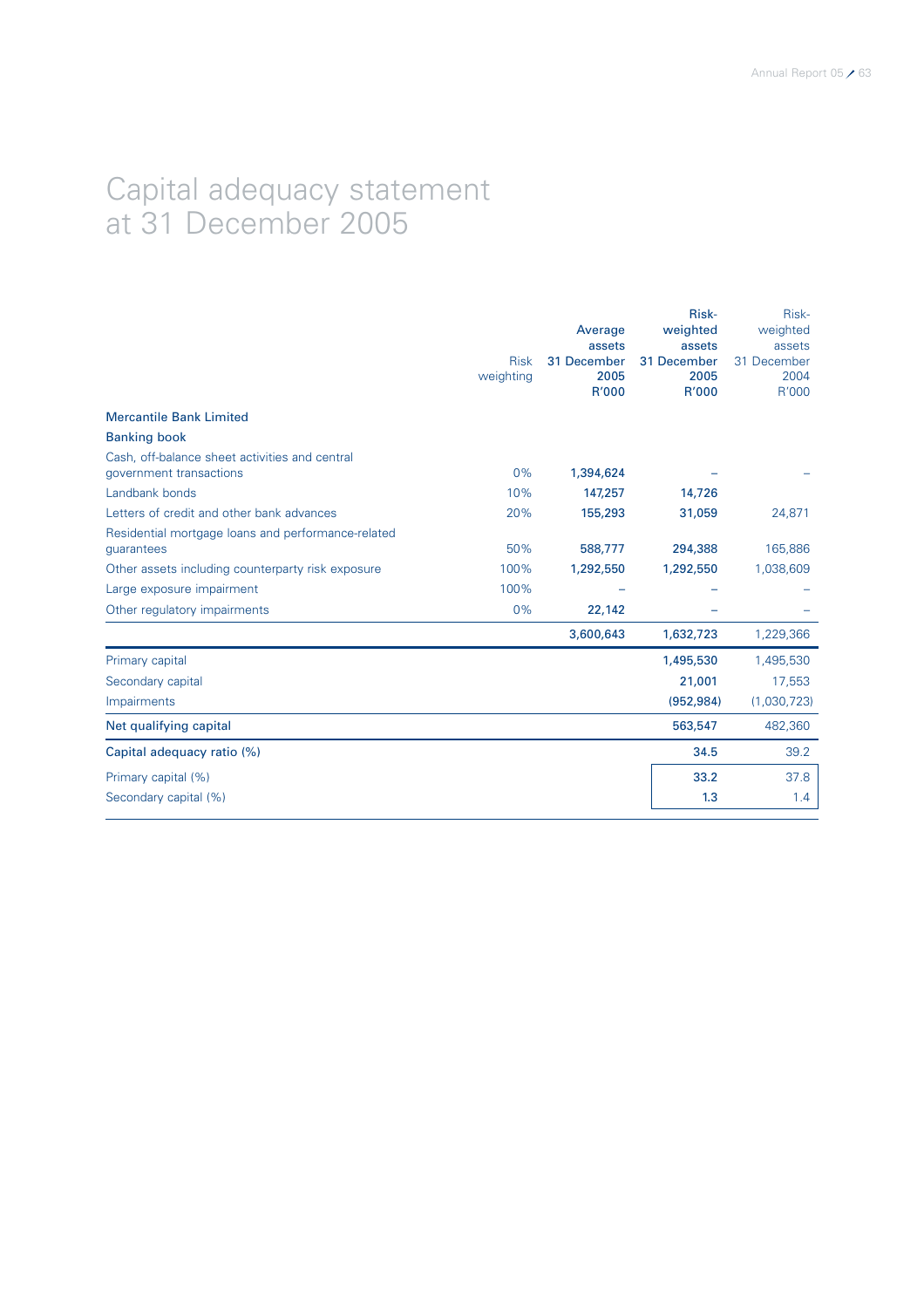# Analysis of shareholders at 31 December 2005

### SHAREHOLDER SPREAD

|                                    | 2005  | 2004  |  |
|------------------------------------|-------|-------|--|
| Number of public shareholders      | 6857  | 6819  |  |
| Percentage of shares held by:      |       |       |  |
| Public                             | 7.90  | 8.04  |  |
| Non-public                         | 92.10 | 91.96 |  |
| <b>Directors</b>                   |       |       |  |
| Trustees of share incentive scheme | 0.35  | 0.21  |  |
| Holders of 10% or more of shares   | 91.75 | 91.75 |  |

### MAJOR SHAREHOLDERS HOLDING IN EXCESS OF 5% OF THE COMPANY'S SHARE CAPITAL

|                                     | Number of shares | Percentage |
|-------------------------------------|------------------|------------|
| 2005<br>Caixa Geral de Depósitos SA | 3,614,018,195    | 91.75      |
| 2004                                |                  |            |
| Caixa Geral de Depósitos SA         | 3,614,018,195    | 91.75      |

### PERFORMANCE ON THE JSE (year ended 31 December 2005)

| $\cdots$                       | 2005          | 2004          |
|--------------------------------|---------------|---------------|
| Number of shares issued        | 3,938,918,524 | 3,938,918,524 |
| Share price (cents)            |               |               |
| Year-end                       | 36            | 18            |
| <b>Highest</b>                 | 60            | 24            |
| Lowest                         | 16            | 11            |
| Number of shares traded        | 115,504,164   | 46,175,285    |
| Value of shares traded (R'000) | 40,100        | 8,370         |
| Average price (cents)          | 35            | 18            |
| Market capitalisation (R'000)  | 1,418,010     | 709,005       |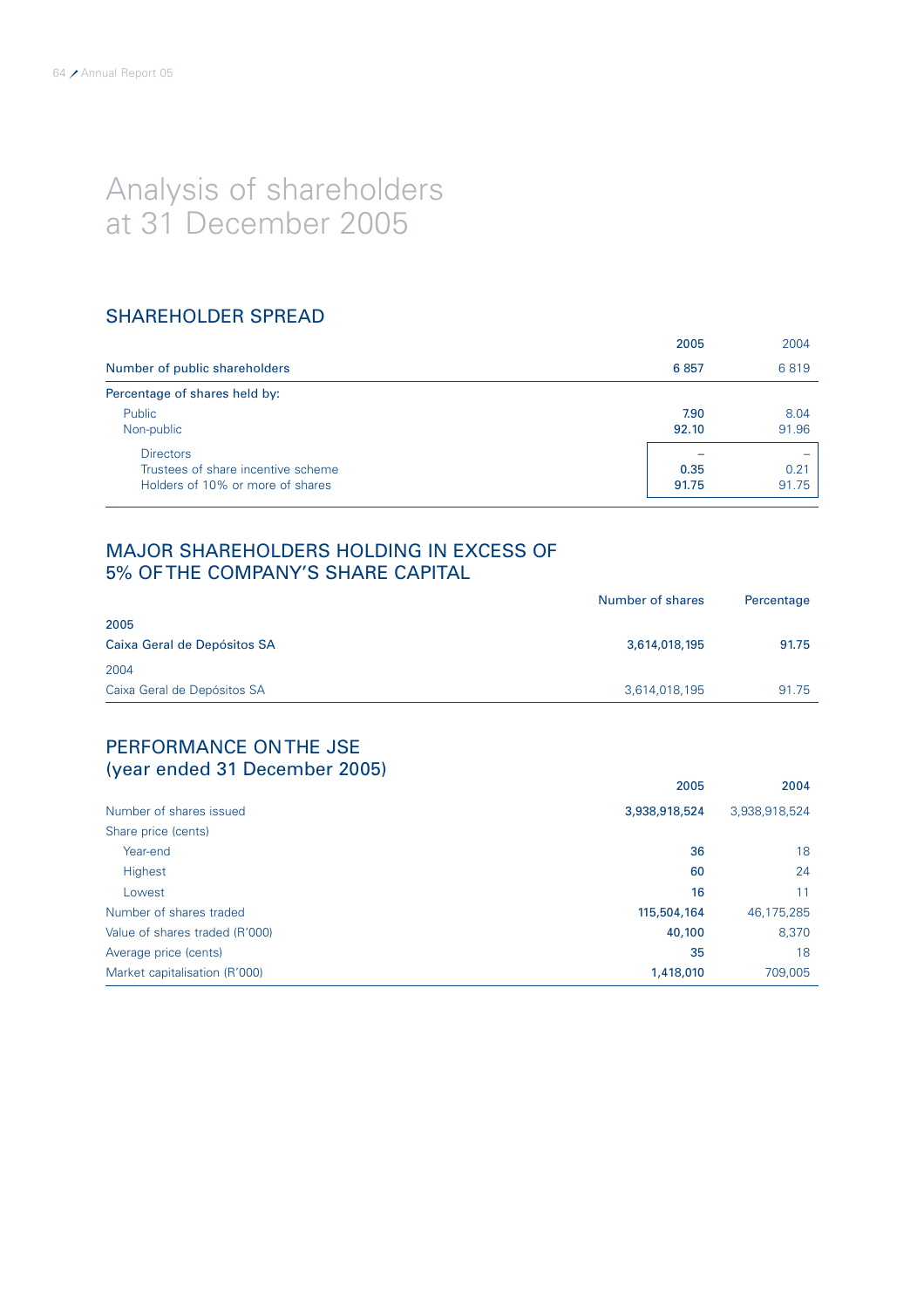### Group addresses

### Mercantile Bank Group

### Head Office

Mercantile Bank 142 West Street, Sandown, 2196 PO Box 782699, Sandton, 2146 Tel: (011) 302-0300 Fax: (011) 302-0729

### Mercantile Bank

### Boksburg

Shop 1, Park Place East, Cnr NorthRand and Wiek Roads, Bardene, Boksburg, 1459 PO Box 31558, Braamfontein, 2017 Tel: (011) 918-5276 Fax: (011) 918-4159

### Bruma

Portuguese House 11 Ernest Oppenheimer Boulevard, Bruma, 2198 PO Box 31558, Braamfontein, 2017 Tel: (011) 622-0916 Fax: (011) 622-8833

### Cape Town City

Ground Floor, M&B House, Pier Place, Foreshore, Cape Town, 8001 PO Box 51, Cape Town, 8000 Tel: (021) 419-9402 Fax: (021) 419-5929

### Cape Town Tygerberg

Ground Floor, Tygerpoort Building, 7 Mispel Street, Belville, 7530 PO Box 5436, Tygerberg, 7536 Tel: (021) 419-9402 Fax: (021) 419-5929

### Comaro Crossing

Shop FF9, Comaro Crossing Shopping Centre, Cnr Orpen and Comaro Roads, Oakdene PO Box 31558, Braamfontein, 2017 Tel: (011) 435-0640 Fax: (011) 435-1586

### Durban

Shop 6, 123 Cowey Road, Cowey Park, Morningside, Durban, 4001 PO Box 4651, Durban, 4000 Tel: (031) 207-4255 Fax: (031) 207-4354

#### Germiston

The Lake Shopping Centre, Corner William Hill. and Lake Streets, Germiston, 1401 PO Box 31558, Braamfontein, 2017 Tel: (011) 824-5813 Fax: (011) 824-5823

### Horizon

153 Ontdekkers Road, Block E, Horizon, Roodepoort, 1724 PO Box 31558, Braamfontein, 2017 Tel: (011) 763-6000 Fax: (011) 763-8742

### Pretoria

Pro-Equity Court, Cnr Pretorius and Gordon Streets, Hatfield, Pretoria, 0083 PO Box 31558, Braamfontein, 2017 Tel: (012) 342-1151 Fax: (012) 342-1191

### Pretoria West

Shops 2 and 3, 477 Mitchell Street, Pretoria West, 0183 PO Box 31558, Braamfontein, 2017 Tel: (012) 327-4671 Fax: (012) 327-4645

### **Sandton**

142 West Street, Sandown, 2196 PO Box 31558, Braamfontein, 2017 Tel: (011) 302-0763 Fax: (011) 884-1821

### Strijdom Park

Shop 2, Homeworld Centre, Cnr Hans Strijdom Drive and CR Swart Road, Strijdom Park, 2194 PO Box 31558, Braamfontein, 2017 Tel: (011) 791-0854 Fax: (011) 791-2387

### **Troveville**

77 Bezuidenhout Street, Bertrams, 2094 PO Box 31558, Braamfontein, 2017 Tel: (011) 624-1450 Fax: (011) 614-9611

### Vanderbijlpark

Shops 1 and 2, Russel Building, 54 President Kruger Street, Vanderbijlpark, 1911 PO Box 31558, Braamfontein, 2017 Tel: (016) 981-4132 Fax: (016) 981-0767

### Welkom

Tulbagh House, 11 Tulbagh Street, Welkom, 9459 PO Box 2207, Welkom, 9460 Tel: (057) 357-3143 Fax: (057) 352-7879

### Mercantile Treasury

#### Head Office

Mercantile Bank 142 West Street Sandown, 2196 PO Box 782699, Sandton, 2146 Tel: (011) 302-0300 Fax: (011) 883-7756

### Mercantile Insurance Brokers

### Head Office

Mercantile Bank 142 West Street, Sandown, 2196 PO Box 782699, Sandton, 2146 Tel: (011) 302-0556/7/8 Fax: (011) 302-0752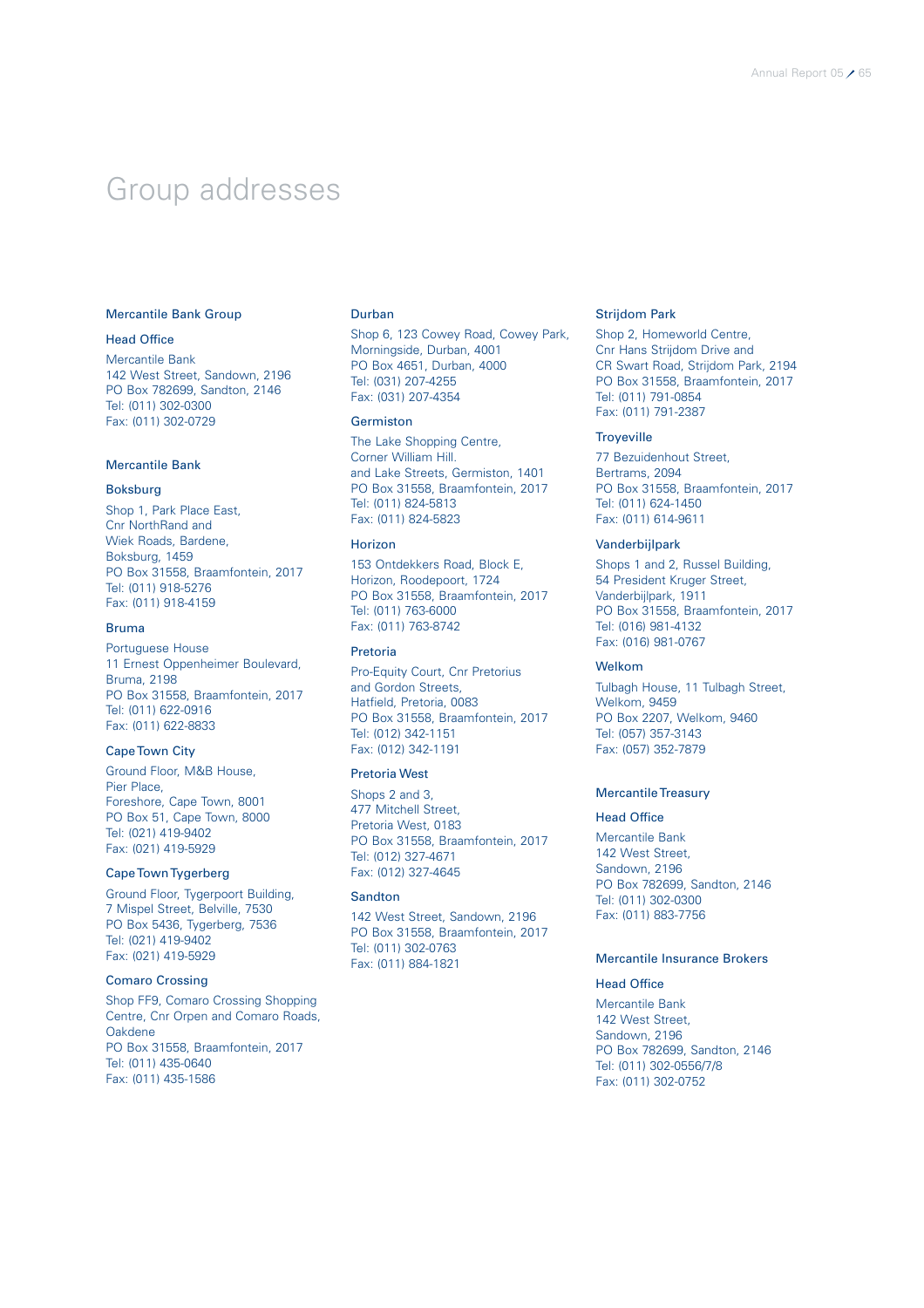# Notice of Annual General Meeting



Member of CGD Group

Reg No: 1989/000164/06 (Incorporated in the Republic of South Africa) Share code: MTL ISIN: ZAE000056537 ("Mercantile" or "the Company")

Notice is hereby given that an Annual General Meeting ("the meeting") of the members of the Company will be held at 11:00 on Wednesday, 22 March 2006 in the Boardroom, First Floor, Mercantile Bank, 142 West Street, Sandown, Sandton for the following purposes:

- 1. To receive and adopt the annual financial statements of the Company for the year ended 31 December 2005, together with the Directors' report and to approve the remuneration of the directors as reflected in those statements.
- 2. To elect directors in the place of directors who retire from office in terms of the Company's Articles of Association. These directors are:

L Hyne and A M Osman who retire by rotation and, being eligible, offer themselves for re-election.

S Rapeti, who was appointed to the Board on 29 July 2005 and J P M Lopes, who was appointed to the Board on 9 November 2005, retire at the end of this meeting but, being eligible, offer themselves for re-election.

(A brief curriculum vitae of each director standing for re-election is attached to this Notice.)

- 3. To authorise the directors to determine the remuneration of the auditors and to re-appoint them for the ensuing year.
- 4. To place the unissued ordinary shares under the control of the directors in terms of the following ordinary resolution number 7:

### Ordinary resolution number 7

"RESOLVED as an ordinary resolution that all the unissued shares in the authorised share capital of the Company be and are hereby placed under the control of the directors of the Company, who are authorised to allot and issue the same to such persons and on such terms and conditions as they may determine in their sole and absolute discretion, subject to the provisions of the Companies Act, No. 61 of 1973 (as amended), the provisions of the Banks Act, No. 94 of 1990 (as amended) and the Listings Requirements of JSE Limited."

The approval is given in the form of a general authority and accordingly:

- is only valid until the next Annual General Meeting of the Company; and
- may be varied or revoked by any general meeting of the Company prior to such Annual General Meeting.
- 5. To consider and, if deemed fit, to pass the following ordinary resolution number 8:

### Ordinary resolution number 8

"RESOLVED that the directors be given the general authority to issue unissued shares of a class already in issue held under their control, for cash, when the directors consider it appropriate in the circumstances, subject to the provisions of the Companies Act, No. 61 of 1973 (as amended), the provisions of the Banks Act, No. 94 of 1990 (as amended), the Listings Requirements of JSE Limited and to the following limitations, that:

– the authority shall be valid until the next Annual General Meeting of the Company (provided it shall not extend beyond 15 months from the date of this resolution);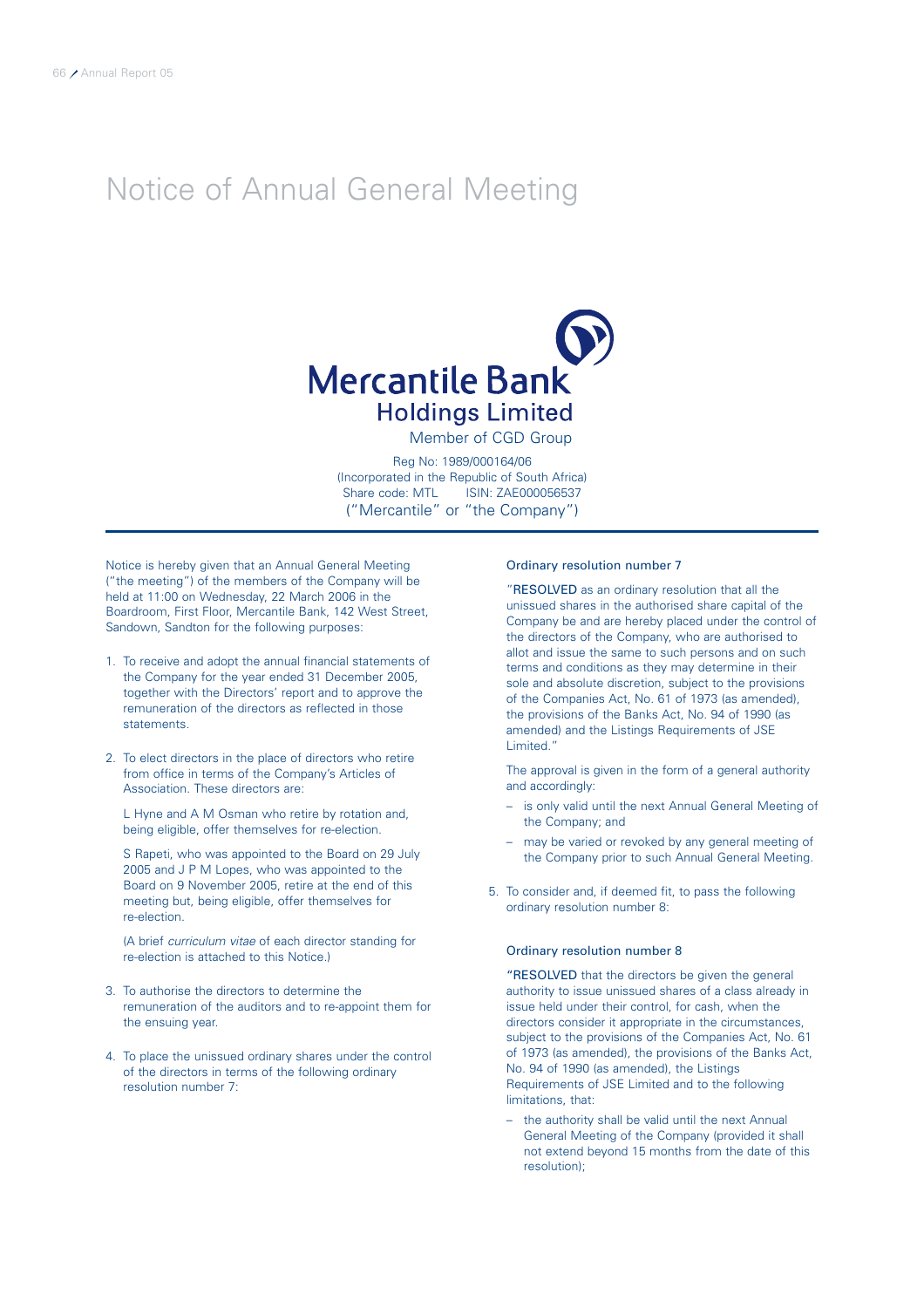# Notice of Annual General Meeting (continued)

- a paid press announcement giving full details, including the impact on net asset value, net tangible asset value, earnings and headline earnings per share, will be published at the time of any issue representing, on a cumulative basis within one financial year, 5% or more of the number of shares in issue prior to such issue;
- issues for cash in any one financial year may not exceed 15% of the Company's issued share capital;
- the issues must be made to public shareholders as defined by the Listings Requirements of JSE Limited;
- in determining the price at which an issue of shares may be made in terms of this authority, the maximum discount permitted will be 10% of the volume weighted average traded price as determined over the 30 business days prior to the date that the price of the issue is determined or agreed by the directors of the Company.

The approval of a 75% majority of the votes cast by shareholders present or represented by proxy at the meeting is required for this resolution to become effective.

6. To consider and, if deemed fit to amend the Trust Deed of the Mercantile Incentive Scheme in terms of the following ordinary resolution number 9:

The Company's shareholders at the Annual General Meeting held on 29 June 1999, approved, in terms of ordinary resolution number 9, the Mercantile Share Incentive Scheme ("the Scheme"). The number of unissued shares reserved for the Scheme was limited to 10% of the Company's total number of issued ordinary shares and it restricted the total number of Scheme shares that may be issued to a participant was restricted to 1.5% of the total number of issued ordinary shares of the Company. At the Company's Annual General Meeting held on 14 August 2001, the Company's shareholders approved a resolution to increase these limits to 20% and 3%, respectively.

The directors consider it appropriate to reduce these limits back to the percentages contained in the original Trust Deed. It is in this regard that the following ordinary resolution number 9 is proposed:

### Ordinary resolution number 9

"RESOLVED as an ordinary resolution that the amendment of the Trust Deed constituting the Mercantile Share Incentive Scheme in the manner set out in the agreement between the trustees and the Company which was tabled at the meeting, and initialled by the Company Secretary for purposes of identification, be and is hereby approved."

The agreement referred to in ordinary resolution number 9 above amends the Trust Deed by restricting:

- (i) the number of unissued shares reserved for the Mercantile Share Incentive Scheme and the shares already issued under the Mercantile Share Incentive Scheme to 393 891 852 Mercantile ordinary shares which, based on the number of issued Mercantile ordinary shares at 31 December 2005, represents 10% of the total number of issued ordinary shares of Mercantile as at that date, provided that the said number shall be increased or reduced in proportion to the increase or reduction of ordinary shares in Mercantile arising from any purchase by Mercantile or a subsidiary of Mercantile (which shall for that purpose be regarded as a reduction of the number of ordinary shares in issue) of ordinary shares in Mercantile, any consolidation or sub-division of ordinary shares in the issued share capital of Mercantile or any further issue of ordinary shares in Mercantile;
- (ii) the number of scheme shares that may be issued in terms of the Mercantile Share Incentive Scheme to a participant to 59 083 778 Mercantile ordinary shares which, based on the number of issued Mercantile ordinary shares as at 31 December 2005, represents 1.5% of the total number of issued Mercantile ordinary shares as at that date, provided that the said number shall be increased or reduced in proportion to the increase or reduction of ordinary shares in Mercantile arising from any purchase by Mercantile or a subsidiary of Mercantile (which shall for this purpose be regarded as a reduction of the number of ordinary shares in issue) of ordinary shares in Mercantile, any consolidation or sub-division of Mercantile ordinary shares or any further issue of ordinary shares in Mercantile.

### Voting and proxies

A member entitled to attend, speak and vote at the meeting is entitled to appoint a proxy (who need not be a member of the Company) to attend, vote and speak in his/her stead.

Members which are companies or other body corporates, may, in terms of section 188 (1) of the Companies Act, No. 61 of 1973 (as amended), by resolution of their directors or other governing body, authorise any person to act as its representative at the meeting.

Certificated shareholders and own-name dematerialised shareholders, who are unable to attend the meeting but wish to be represented thereat, must complete and return the attached form of proxy in accordance with the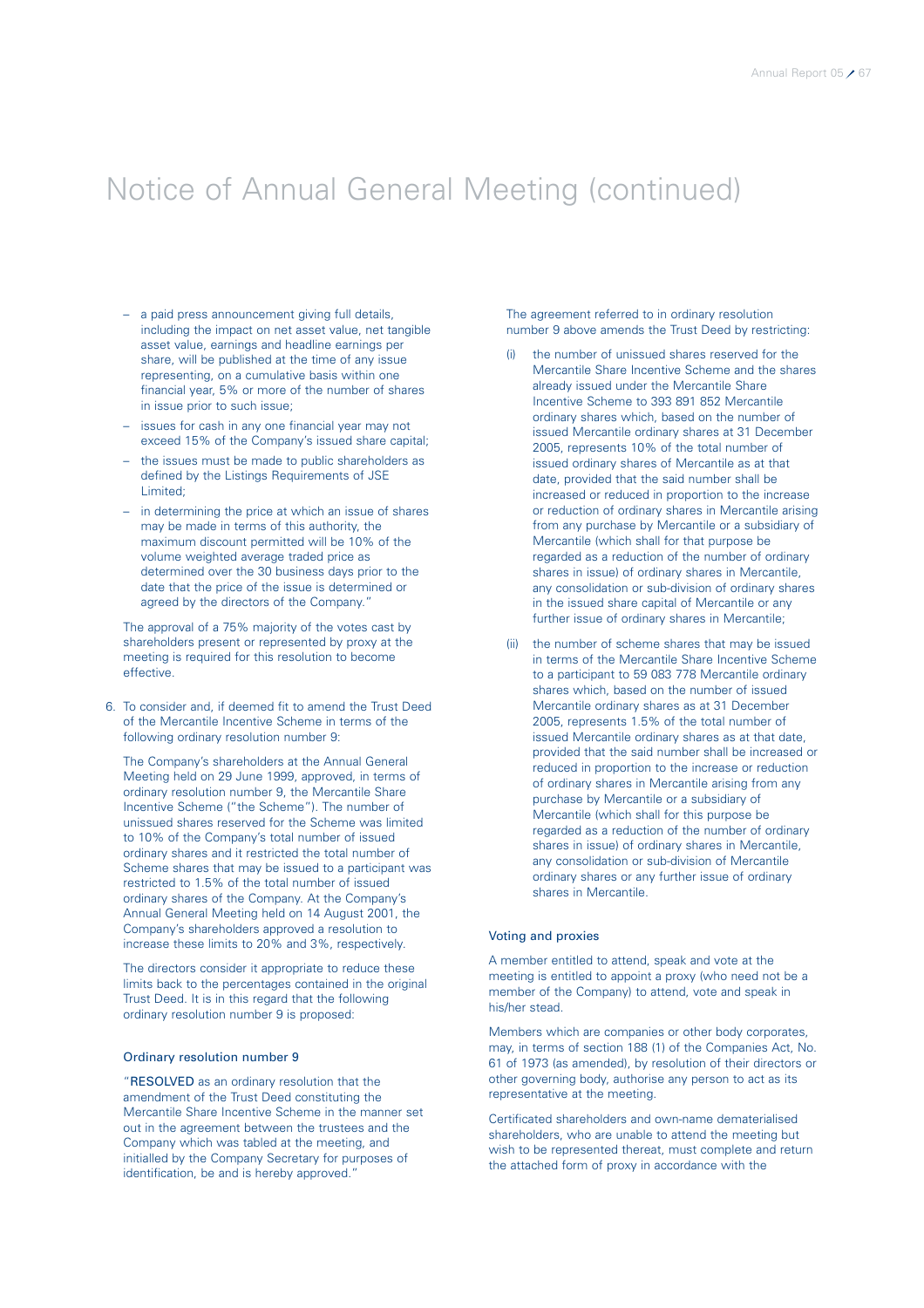# Notice of Annual General Meeting (continued)

instructions contained therein and must be lodged at the Company's registered office, First Floor, Mercantile Bank, 142 West Street, Sandown, 2196 (PO Box 782699, Sandton, 2146) by no later than 14:00 on Friday, 17 March 2006.

Dematerialised shareholders, excluding own-name dematerialised shareholders, who wish to attend the meeting, must request their Central Securities Depository Participant ("CSDP") or broker to provide them with a Letter of Representation or must instruct their CSDP or broker to vote by proxy on their behalf in terms of the agreement entered into between the shareholder and their CSDP or broker.

By order of the Board

F Vicente Coelho Company Secretary

Sandton 28 February 2006

### Registered office

First Floor Mercantile Bank 142 West Street Sandown, 2196 (PO Box 782699, Sandton, 2146)

### Transfer Secretaries

Computershare Investor Services 2004 (Proprietary) Limited Ground Floor 70 Marshall Street Johannesburg, 2001 (PO Box 61051, Marshalltown, 2107)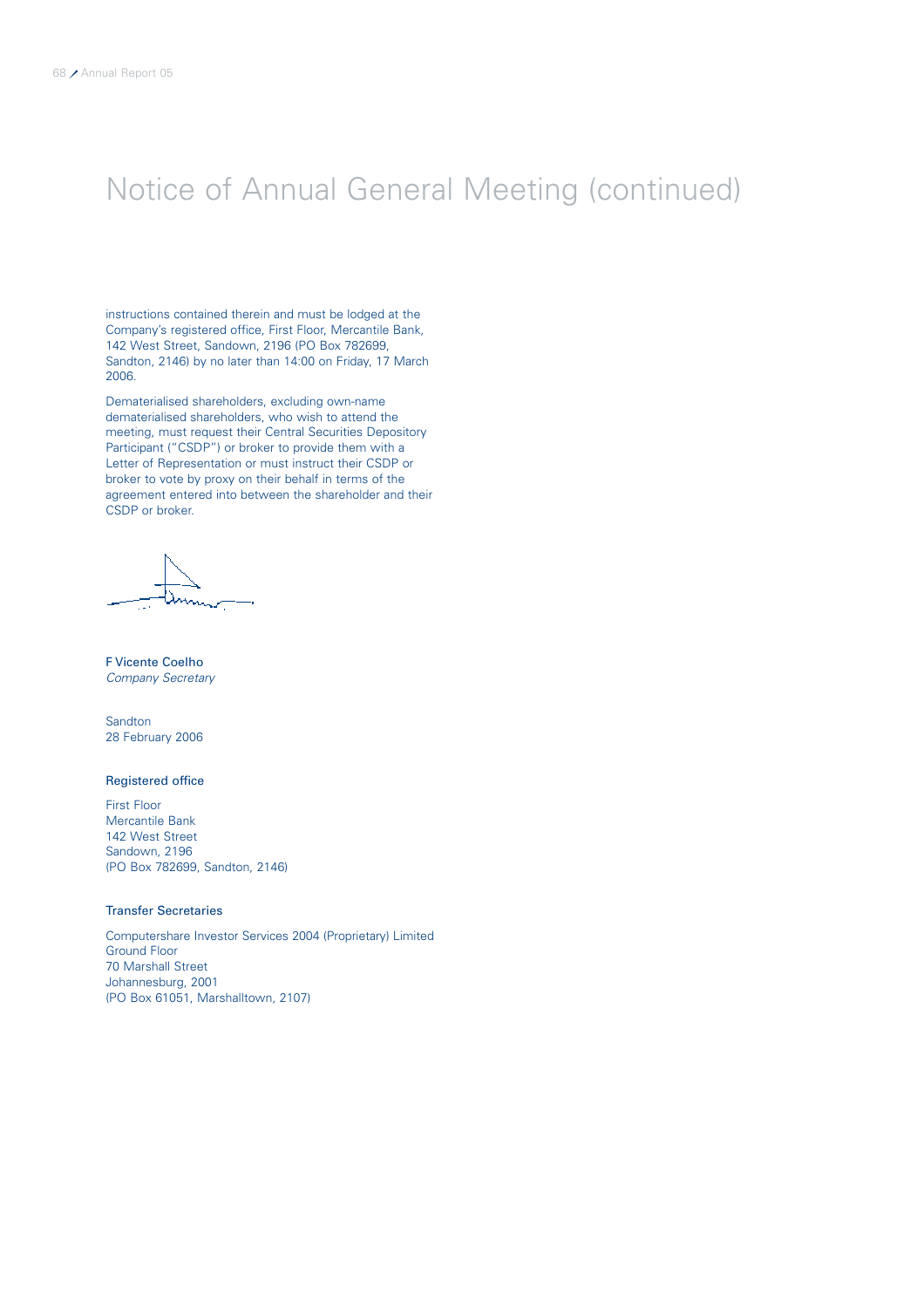# Brief curriculum vitae of each director standing for re-election

L Hyne, age 62, is a Chartered Accountant (SA). He attended Executive Programmes at Witwatersrand Graduate School of Business and Stanford University in the U.S.A. He was admitted as a partner with Deloitte & Touche in 1970 and later became Chief Operating Officer and Deputy Chairman, from which position he retired in May 2003. He holds directorships with various companies.

J P M Lopes, age 40, holds a degree in law from the Lusiada University of Lisbon and a certificate in Corporate Finance from the London School of Business. He has been employed by CGD since 1991 and spent a number of years in London where he successfully managed the Derivative Products and Structured Products. His most recent appointment was Managing Director of Banco Interatlântico, which is an affiliated bank of CGD operating in the Republic of Cap Verde, focusing on Corporate Banking, Trade Financing and Private Banking.

A M Osman, age 61, holds a M.Sc degree in Economics and Finance (Public and International) from the University of Lisbon. He started his career as economist at CGD and later became National Director of Finance in Mozambique. From 1979 to 1992 he held various positions in the Mozambican Government, including Minister of Mineral Resources and Minister of Finance. He also spent three years with UNDP/ United Nations in New York as Director of Governance and Management Development. A M Osman has been the Chairman of Banco Comercial e de Investimentos, SARL, Maputo since 1996.

S Rapeti, age 41, holds a Higher National Diploma in Electronic Engineering from ML Sultan Technikon and an MBA (cum laude) from the University of Wales. She served as the Vice-President of the Engineering Council of South Africa and Deputy Chairperson of the Council of the Built Environment from 2001 – 2005. She joined the SABC in 1988 and held various managerial positions in the organisation before being appointed Managing Director: Technology Division in 2001.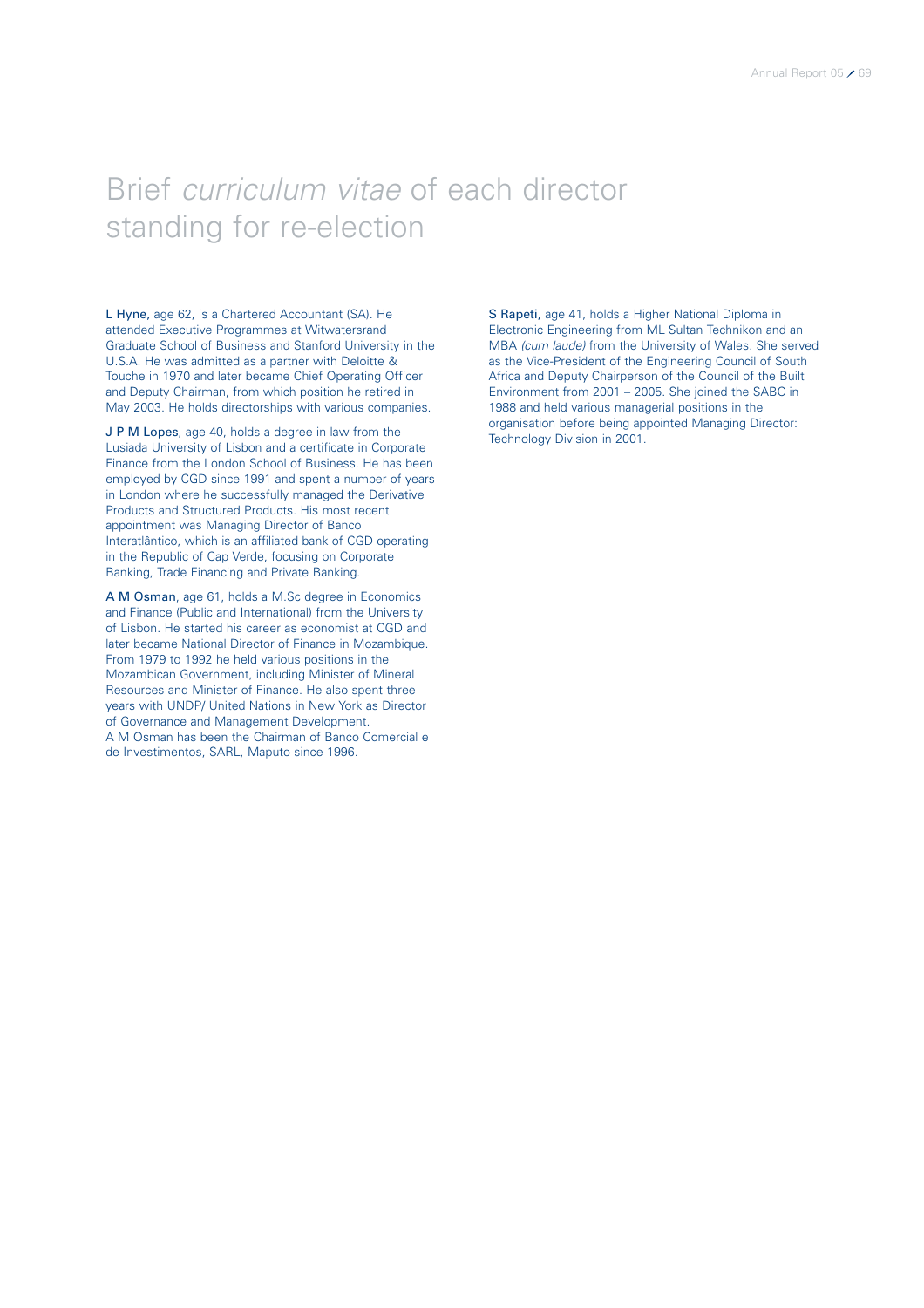PRINTED BY INCE (PTY) LTD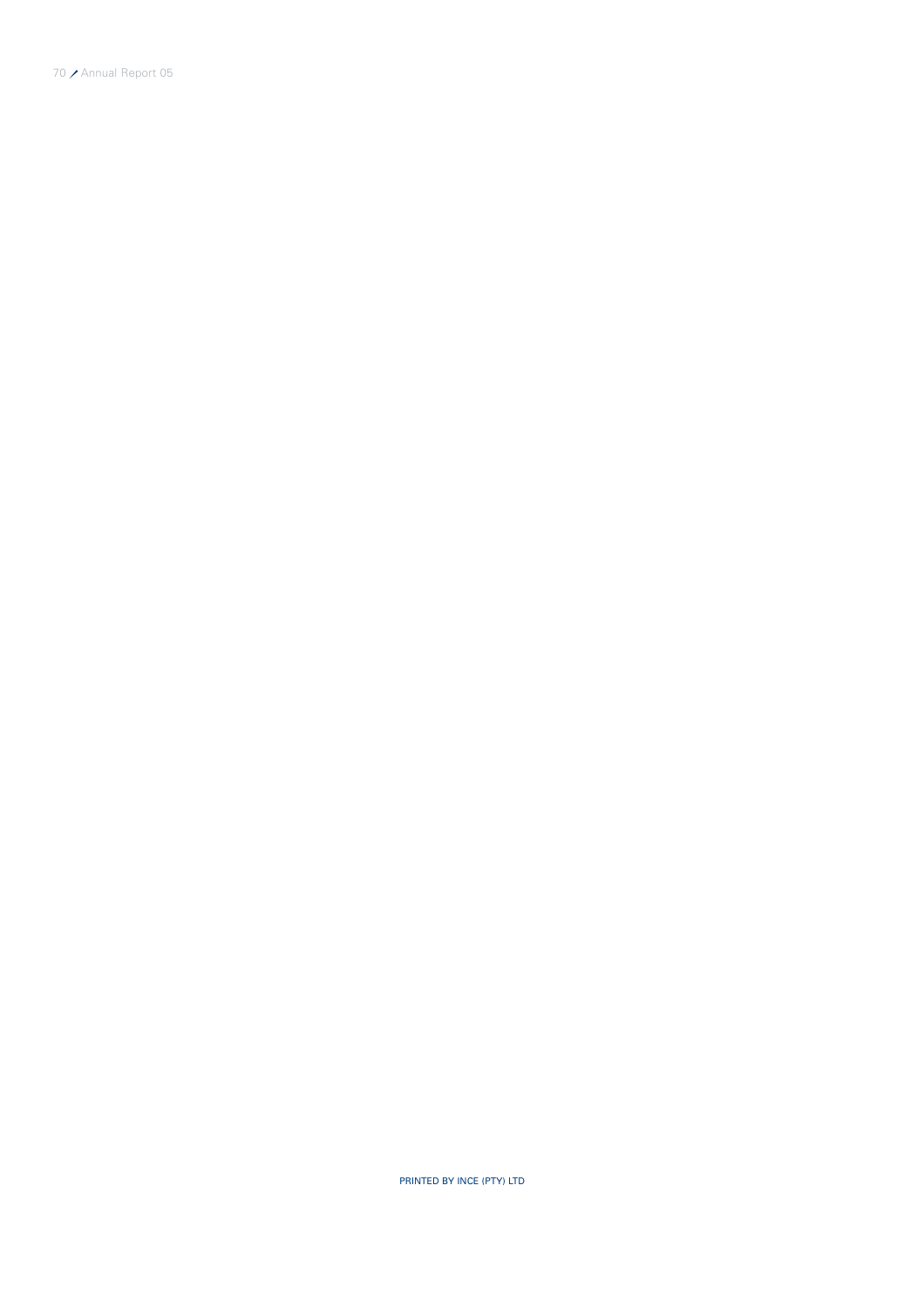# Form of proxy



Member of CGD Group

Reg No: 1989/000164/06 (Incorporated in the Republic of South Africa) iSIN: ZAE000056537 ("Mercantile" or "the Company")

for use by certificated and own-name dematerialised ordinary shareholders at the Annual General Meeting of the Company to be held at 11:00 on Wednesday, 22 March 2006 ("the meeting") in the Boardroom, First Floor, Mercantile Bank, 142 West Street, Sandown, Sandton

| <i>livve</i> (please print)                 |                                                 |
|---------------------------------------------|-------------------------------------------------|
| of (please print)                           |                                                 |
| being (a) member(s) of the Company, holding | ordinary shares in the Company, hereby appoint: |
|                                             | or failing him/her,                             |
| 2.                                          | or failing him/her,                             |

3. the Chairman of the meeting,

 $\frac{1}{2}$   $\frac{1}{2}$   $\frac{1}{2}$   $\frac{1}{2}$   $\frac{1}{2}$   $\frac{1}{2}$   $\frac{1}{2}$   $\frac{1}{2}$   $\frac{1}{2}$   $\frac{1}{2}$   $\frac{1}{2}$   $\frac{1}{2}$   $\frac{1}{2}$   $\frac{1}{2}$   $\frac{1}{2}$   $\frac{1}{2}$   $\frac{1}{2}$   $\frac{1}{2}$   $\frac{1}{2}$   $\frac{1}{2}$   $\frac{1}{2}$   $\frac{1}{2}$ 

as my/our proxy to attend, speak and vote on my/our behalf at the Annual General Meeting to be held at the registered office of the Company, in Sandton, on Wednesday, 22 March 2006 at 11:00 and at any adjournment thereof, and to vote or abstain from voting on the ordinary resolutions to be proposed at the meeting, as follows:

| Ordinary shareholders                                                                                            | For | Against | Abstain |
|------------------------------------------------------------------------------------------------------------------|-----|---------|---------|
| Ordinary resolution number 1:<br>Adoption of annual financial statements and approval of directors' remuneration |     |         |         |
| Ordinary resolution number 2:<br>Re-election of director - L Hyne                                                |     |         |         |
| Ordinary resolution number 3:<br>Re-election of director - A M Osman                                             |     |         |         |
| Ordinary resolution number 4:<br>Re-election of director - S Rapeti                                              |     |         |         |
| Ordinary resolution number 5:<br>Re-election of director – J P M Lopes                                           |     |         |         |
| Ordinary resolution number 6:<br>Remuneration and re-appointment of auditors                                     |     |         |         |
| Ordinary resolution number 7:<br>Unissued shares under directors' control                                        |     |         |         |
| Ordinary resolution number 8:<br>General authority to issue unissued shares for cash                             |     |         |         |
| Ordinary resolution number 9:<br>Amendment to Trust Deed of the Mercantile Share Incentive Trust                 |     |         |         |
| Signed this<br>day of                                                                                            |     |         | 2006    |
| Signature of member(s)                                                                                           |     |         |         |

Assisted by me (where applicable)

Please read the notes and instructions on the reverse hereof.